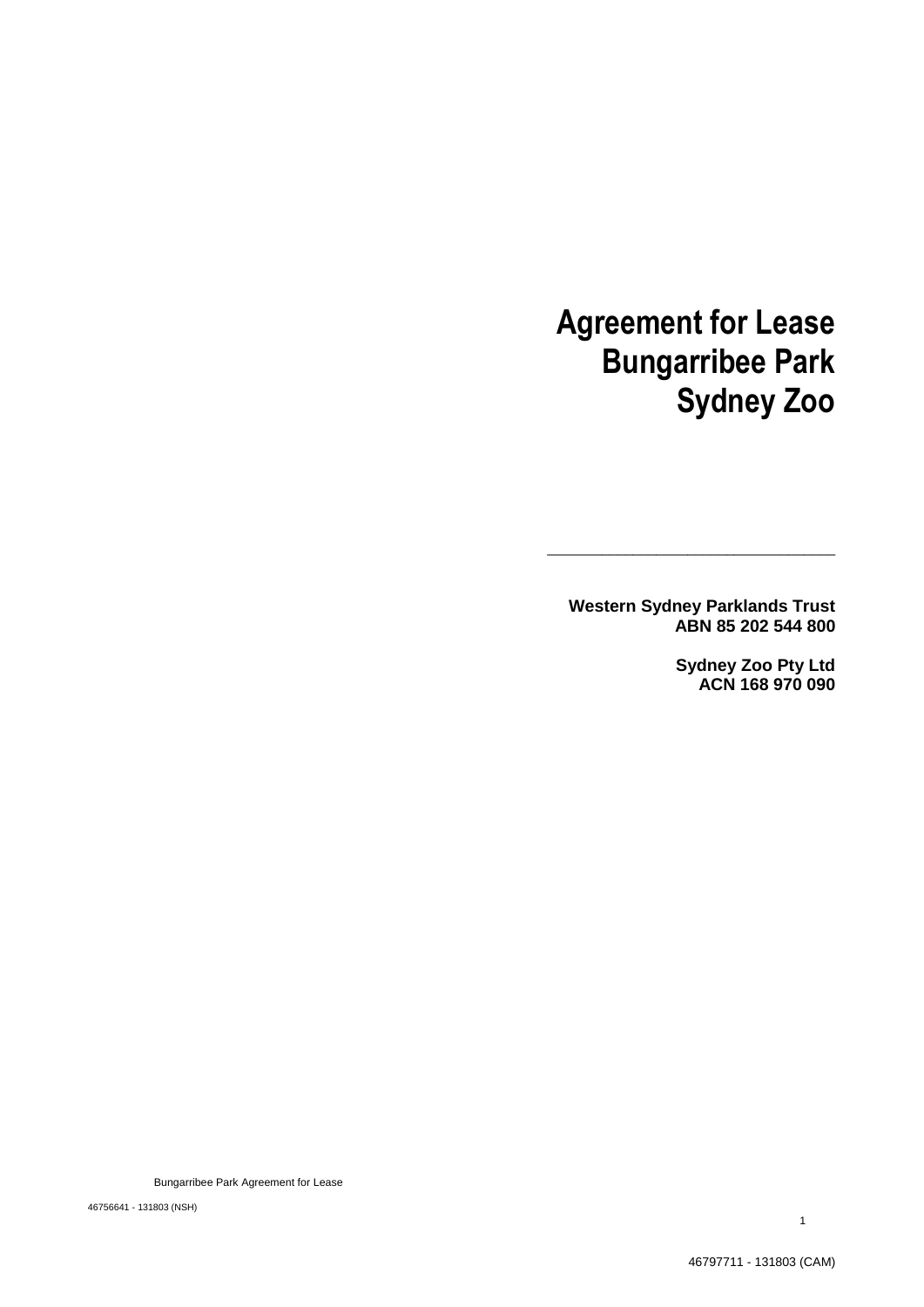## **Contents**

| 1. | <b>INTERPRETATION</b>        |                                                                            |                      |
|----|------------------------------|----------------------------------------------------------------------------|----------------------|
|    | 1.1<br>1.2                   | Definitions<br>Interpretation                                              | $\overline{7}$<br>16 |
| 2. | <b>COMMENCEMENT</b>          |                                                                            |                      |
|    | 2.1                          | <b>Conditions Subsequent</b>                                               | 16                   |
|    | 2.2                          | Parties to Use Reasonable Endeavours                                       | 16                   |
|    | 2.3                          | Minister's Consent                                                         | 16                   |
|    | 2.4                          | <b>Funding Commitment Requirements</b>                                     | 17                   |
|    | 2.5                          | <b>Upfront Development Payment</b>                                         | 18                   |
| 3. | <b>PROJECT CONTROL GROUP</b> |                                                                            |                      |
|    | 3.1                          | <b>Project Control Group</b>                                               | 18                   |
|    | 3.2                          | Reports                                                                    | 18                   |
|    | 3.3                          | Keeping WSPT Informed                                                      | 19                   |
| 4. | <b>SIGNAGE</b>               |                                                                            | 19                   |
| 5. |                              | DEVELOPMENT APPLICATION                                                    | 20                   |
|    | 5.1                          | Environmental Investigation                                                | 20                   |
|    | 5.2                          | Subdivision                                                                | 21                   |
|    | 5.3                          | Concept Plan                                                               | 22                   |
|    | 5.4                          | <b>DGRs</b>                                                                | 23                   |
|    | 5.5                          | WSPT's Consent to the Development Application Documents                    | 23                   |
|    | 5.6                          | Variation to the Works and the Development Application Documents           | 23                   |
|    | 5.7                          | Lodgement of Development Application                                       | 24                   |
|    | 5.8                          | Costs                                                                      | 24                   |
| 6. | DEVELOPMENT CONSENT          |                                                                            |                      |
|    | 6.1                          | <b>Development Consent</b>                                                 | 24                   |
|    | 6.2                          | Developer's Approval of the Development Consent                            | 24                   |
|    | 6.3                          | WSPT's Approval to the Development Approval Conditions                     | 24                   |
|    | 6.4                          | Rights of termination - WSPT                                               | 25                   |
|    | 6.5<br>6.6                   | Acceptable Development Consent<br><b>Rights of Termination - Developer</b> | 25<br>25             |
| 7. | <b>WSPT'S WORKS</b>          |                                                                            |                      |
|    | 7.1                          | Interim Access Road Works                                                  | 25                   |
|    | 7.2                          | WSPT's provision of services to the Premises                               | 27                   |
|    | 7.3                          | Security and access controls                                               | 28                   |
| 7A |                              | <b>EARLY ACCESS</b>                                                        | 28                   |
| 8. |                              | <b>CONSTRUCTION LICENCE COMMENCEMENT</b>                                   | 28                   |

\_\_\_\_\_\_\_\_\_\_\_\_\_\_\_\_\_\_\_\_\_\_\_\_\_\_\_\_\_\_\_\_\_\_\_\_\_\_\_\_\_\_\_\_\_\_\_\_\_\_\_\_\_\_\_\_\_\_\_\_\_\_\_

Bungarribee Park Agreement for Lease

2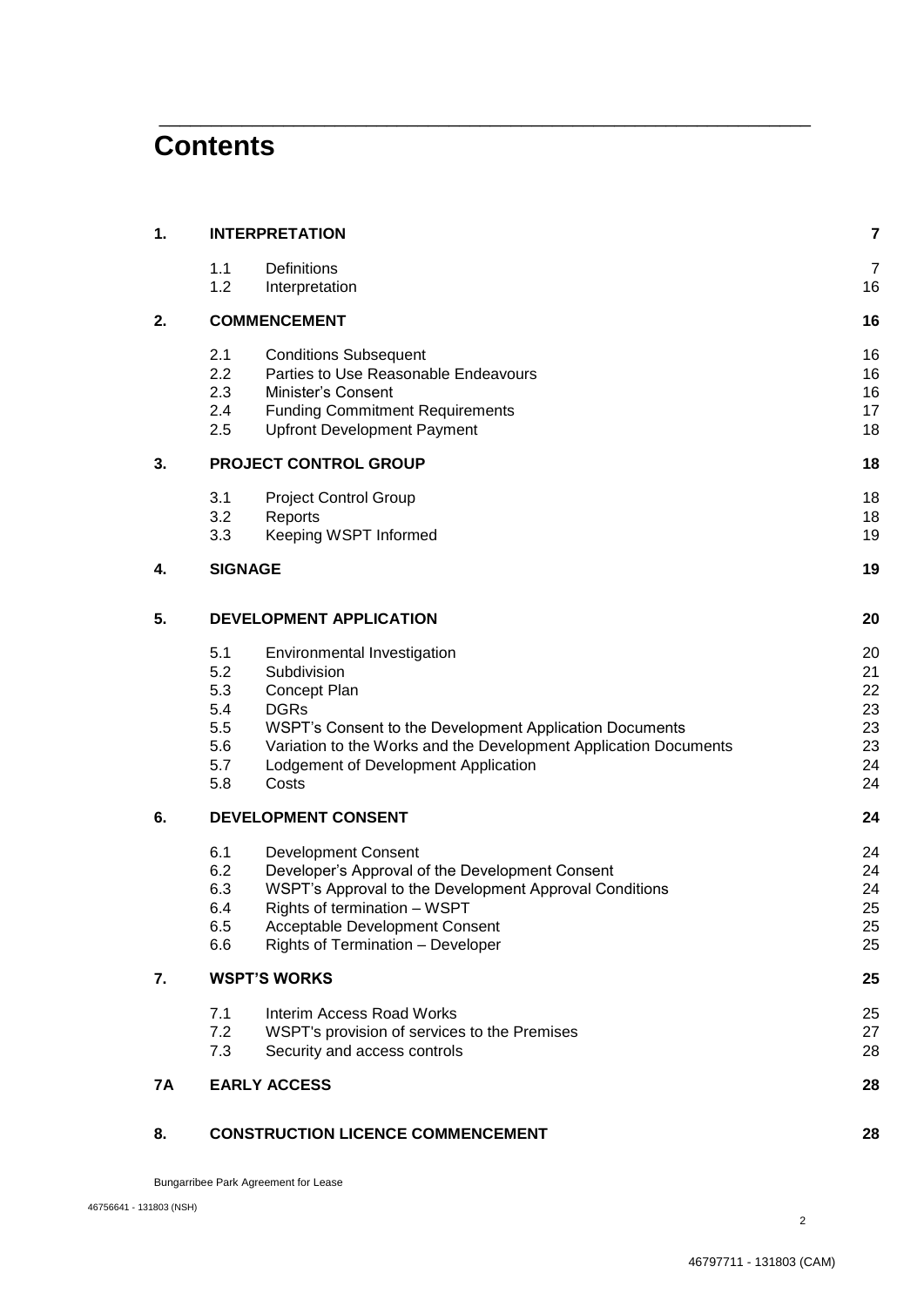|     | 8.1          | <b>Commencement of Construction Licence</b>                            | 28 |
|-----|--------------|------------------------------------------------------------------------|----|
|     | 8.2          | Pre-conditions to Commencement of Construction                         | 28 |
|     | 8.3          | Failure to Satisfy Construction Licence Conditions Precedent by        |    |
|     |              | <b>Construction Licence Commencement Sunset Date</b>                   | 29 |
| 9.  |              | <b>WORKS AND CONSTRUCTION LICENCE PROVISIONS</b>                       | 30 |
|     | 9.1          | Use of Premises                                                        | 30 |
|     | 9.2          | Access                                                                 | 30 |
|     | 9.3          | Works Plan and WSPT's Approvals                                        | 30 |
|     | 9.3A         | Works                                                                  | 31 |
|     | 9.4          | Works to be Screened                                                   | 31 |
|     | 9.5          | <b>Site Conditions</b>                                                 | 31 |
|     | 9.6          | Survey Plan                                                            | 32 |
|     | 9.7          | Nuisance, Noise etc                                                    | 32 |
|     | 9.8          | <b>Pipes and Conduits</b>                                              | 33 |
|     | 9.9          | <b>Removal of Rubble</b>                                               | 33 |
|     | 9.10         | Fire and Safety Precautions                                            | 33 |
|     | 9.11         | <b>Public Health and Safety</b>                                        | 33 |
|     | 9.12         | Developer to comply with Statutory Requirements                        | 33 |
|     | 9.13         | Ownership of Developer's Plant                                         | 33 |
|     | 9.14         | Resumption                                                             | 34 |
|     | 9.15         | No Liability or Obligation on WSPT                                     | 34 |
|     | 9.16         | <b>Cost of Consents and Construction</b>                               | 34 |
|     | 9.17         | WSPT's Right to Enter and Inspect                                      | 34 |
|     | 9.18         | <b>WSPT's Consultant</b>                                               | 34 |
|     | 9.19         | <b>Bio-Filtration System</b>                                           | 35 |
| 10. |              | <b>INDEPENDENT CERTIFIER</b>                                           | 35 |
|     | 10.1         | Function of the Independent Certifier                                  | 35 |
| 11. |              | <b>AGISTMENT LICENCE</b>                                               | 35 |
| 12. |              | <b>COMPLETION OF THE DEVELOPMENT AND ONGOING MANAGEMENT</b>            | 36 |
|     | 12.1         | Practical Completion Pre-sign Off Procedure                            | 36 |
|     | 12.2         | <b>Actual Works Cost</b>                                               | 37 |
|     | 12.3         | Details of Actual Works Cost                                           | 37 |
|     | 12.4         | <b>Practical Completion of Works</b>                                   | 37 |
|     | 12.5         | Developer to Procure Certificate and Drawings                          | 38 |
|     | 12.6         | Defects and Defects Liability Period                                   | 38 |
|     | 12.7         | Failure to achieve Practical Completion by Practical Completion Sunset |    |
|     |              | Date                                                                   | 38 |
| 13. | <b>LEASE</b> |                                                                        |    |
|     | 13.1         | Conditions Precedent to the Granting of the Leases and Variation of    |    |
|     |              | Lease                                                                  | 38 |
|     | 13.2         | Rent                                                                   | 38 |
|     | 13.3         | Determination of Base Rent (Year 1)                                    | 38 |
|     | 13.4         | Base Rent (Year 1) Reduction                                           | 39 |
|     | 13.5         | Granting of Lease                                                      | 39 |
|     | 13.6         | Failure to Satisfy Conditions Precedent by Lease Commencement          |    |
|     |              | <b>Sunset Date</b>                                                     | 40 |
|     | 13.7         | No Interest in Land                                                    | 40 |
|     |              |                                                                        |    |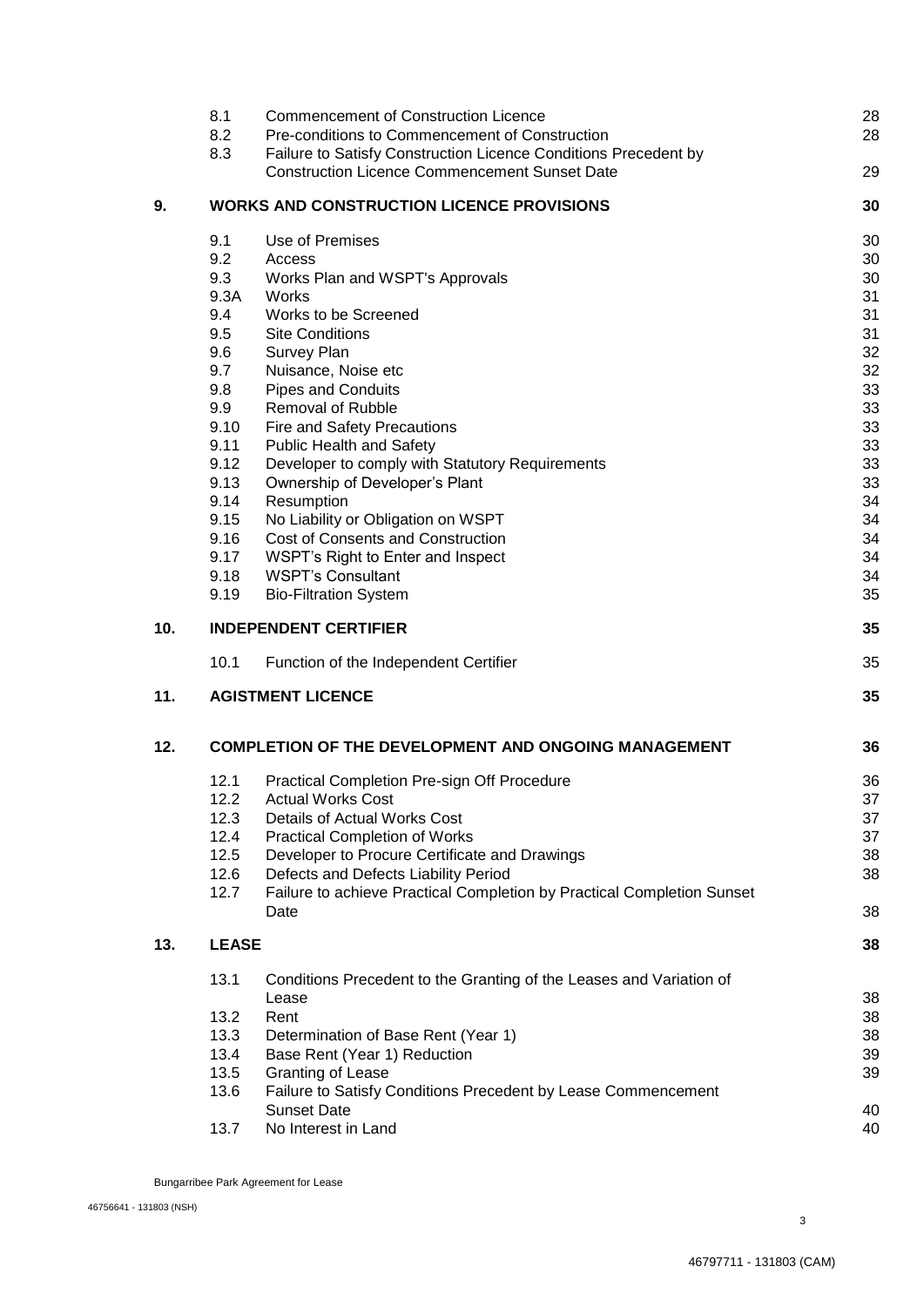| 14. | RIGHTS TO TERMINATE FOR NON-ACHIEVEMENT OF WORKS PROGRAM<br>& DELAY |                                                                                                   |          |  |
|-----|---------------------------------------------------------------------|---------------------------------------------------------------------------------------------------|----------|--|
|     |                                                                     |                                                                                                   | 41       |  |
|     | 14.1                                                                | <b>WSPT Termination Rights</b>                                                                    | 41       |  |
|     | 14.2                                                                | Developer's Entitlements to Delays                                                                | 41       |  |
|     | 14.3<br>14.4                                                        | WSPT's entitlement to delays<br>WSPT's right to suspend Works                                     | 42<br>43 |  |
|     |                                                                     |                                                                                                   |          |  |
| 15. |                                                                     | <b>DEVELOPER PAYMENTS</b>                                                                         | 44       |  |
|     | 15.1                                                                | Outgoings and Other Liabilities                                                                   | 44       |  |
|     | 15.2                                                                | Payment of Outgoing Despite Termination                                                           | 45       |  |
|     | 15.3<br>15.4                                                        | Determination of Outgoings and Rates<br>Developer to Pay for Services                             | 45<br>45 |  |
|     | 15.5                                                                | Developer to Pay for Cost of Works                                                                | 45       |  |
|     | 15.6                                                                | Interest on Overdue Payments                                                                      | 45       |  |
| 16. | <b>FOSSILS AND ABORIGINAL AND HISTORIC RELICS</b>                   |                                                                                                   |          |  |
|     | 16.1                                                                | Artefacts                                                                                         | 45       |  |
|     | 16.2                                                                | Discovery of Relics                                                                               | 46       |  |
|     | 16.3                                                                | Special Protection of Relics                                                                      | 46       |  |
|     | 16.4<br>16.5                                                        | Costs of Investigation<br><b>Definition of Relics</b>                                             | 46       |  |
|     | 16.6                                                                | No claim by Developer                                                                             | 46<br>46 |  |
| 17. |                                                                     |                                                                                                   |          |  |
|     |                                                                     | <b>DEVELOPER'S OBLIGATIONS</b>                                                                    | 46       |  |
|     | 17.1                                                                | Developer's Obligations                                                                           | 46       |  |
|     | 17.2                                                                | <b>Prohibited Acts</b>                                                                            | 47       |  |
|     | 17.3<br>17.4                                                        | Security<br>Work Health and Safety                                                                | 47<br>48 |  |
|     | 17.5                                                                | Developer to comply with Environmental Laws                                                       | 49       |  |
|     | 17.6                                                                | <b>Contamination Responsibility</b>                                                               | 50       |  |
|     | 17.7                                                                | Compliance with particular Legislation                                                            | 51       |  |
| 18. |                                                                     | <b>INDEMNITIES</b>                                                                                | 51       |  |
|     | 18.1                                                                | Indemnity for use of Premises                                                                     | 51       |  |
|     | 18.2                                                                | Indemnity Continues After Expiration of Agreement                                                 | 51       |  |
|     | 18.3                                                                | Release of WSPT from Liability                                                                    | 51       |  |
|     | 18.4<br>18.5                                                        | No Liability for Failure of Services<br>Developer's Failure to Comply with Statutory Requirements | 52<br>52 |  |
| 19. |                                                                     |                                                                                                   |          |  |
|     |                                                                     | <b>INSURANCES</b>                                                                                 | 52       |  |
|     | 19.1                                                                | <b>Public Liability Insurance</b>                                                                 | 52       |  |
|     | 19.2                                                                | <b>Building Insurance</b><br>Employers' Liability and Workers Compensation Insurance              | 52       |  |
|     | 19.3<br>19.4                                                        | Provisions Re Insurance Policies                                                                  | 53<br>53 |  |
| 20. |                                                                     | <b>EASEMENTS</b>                                                                                  | 53       |  |
|     | 20.1                                                                | Easements                                                                                         | 53       |  |
| 21. |                                                                     | ASSIGNMENT, SUBLEASING AND PARTING WITH POSSESSION                                                | 54       |  |
|     | 21.1                                                                | <b>General Prohibition</b>                                                                        | 54       |  |
|     | 21.2                                                                | Assignment                                                                                        | 54       |  |
|     | Bungarribee Park Agreement for Lease                                |                                                                                                   |          |  |

4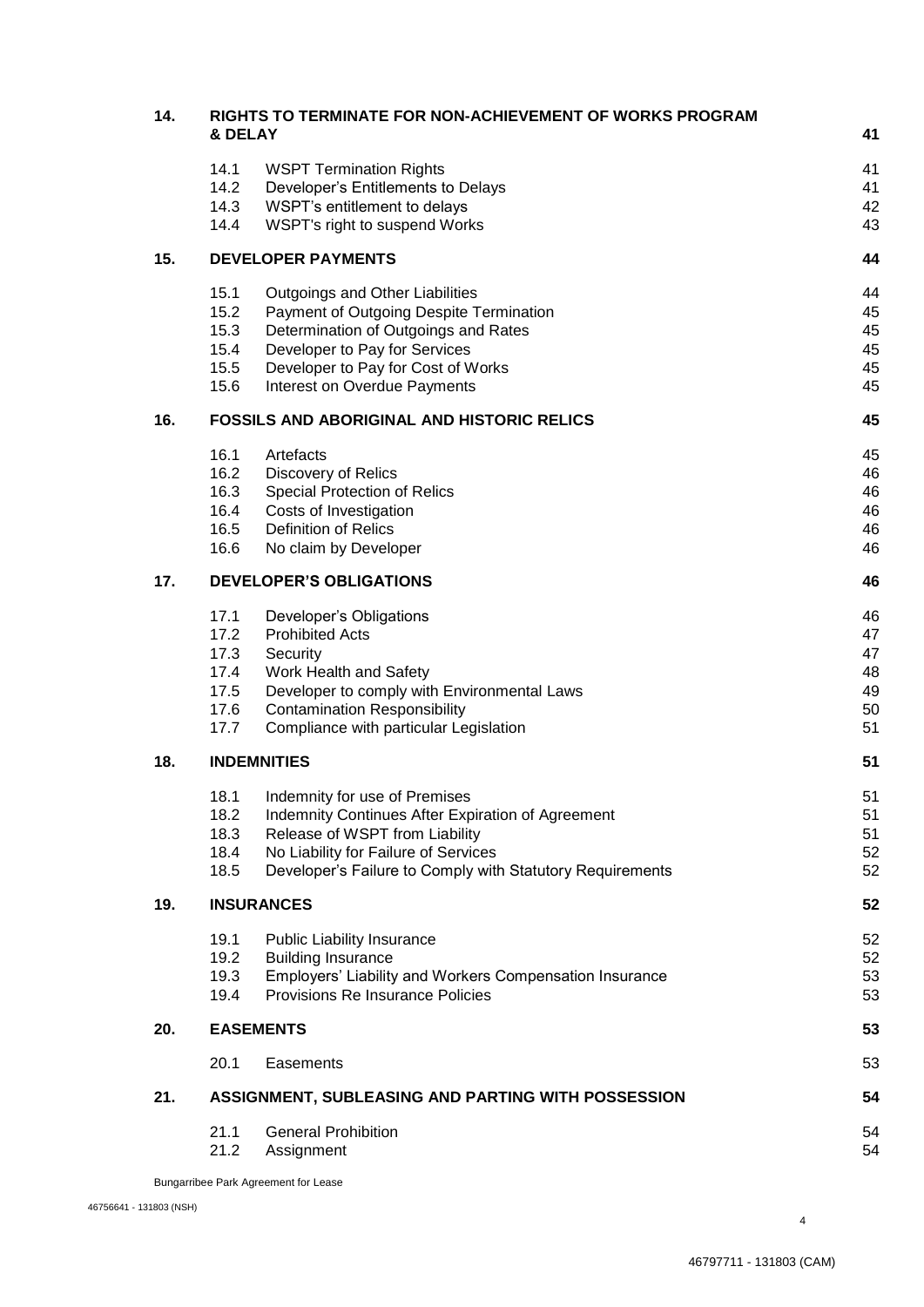|     | 21.3<br>21.4<br>21.5<br>21.6                                                  | Change of Control<br>Change of Equity Investors<br>Mortgage and Charge<br>WSPT's Costs of Consent to Assignment                                                                                   | 54<br>56<br>56<br>57                                     |  |
|-----|-------------------------------------------------------------------------------|---------------------------------------------------------------------------------------------------------------------------------------------------------------------------------------------------|----------------------------------------------------------|--|
| 22. | <b>DEVELOPER'S DEFAULT</b>                                                    |                                                                                                                                                                                                   |                                                          |  |
|     | 22.1<br>22.2<br>22.3<br>22.4<br>22.5<br>22.6                                  | <b>Events of Default</b><br>Rights upon Event of Default<br><b>Sunset Dates</b><br>WSPT's entitlement to damages<br>The Developer's entitlement to damages<br>Waiver                              | 57<br>58<br>58<br>58<br><b>59</b><br><b>59</b>           |  |
| 23. |                                                                               | <b>DISPUTE RESOLUTION</b>                                                                                                                                                                         | 59                                                       |  |
|     | 23.1                                                                          | <b>Dispute Resolution</b>                                                                                                                                                                         | <b>59</b>                                                |  |
| 24. |                                                                               | <b>RIGHTS ON EXPIRY</b>                                                                                                                                                                           | 60                                                       |  |
|     | 24.1                                                                          | Developer to Vacate Premises                                                                                                                                                                      | <b>60</b>                                                |  |
| 25. |                                                                               | <b>RIGHTS RESERVED BY WSPT</b>                                                                                                                                                                    | 60                                                       |  |
|     | 25.1                                                                          | Further rights                                                                                                                                                                                    | 60                                                       |  |
| 26. |                                                                               | <b>CONSTRUCTION BANK GUARANTEE</b>                                                                                                                                                                | 61                                                       |  |
| 27. |                                                                               | <b>REPRESENTATIONS NEGATIVED</b>                                                                                                                                                                  |                                                          |  |
|     | 27.1                                                                          | Representation warranty or undertaking                                                                                                                                                            | 62                                                       |  |
| 28. | <b>NOTICES</b>                                                                |                                                                                                                                                                                                   |                                                          |  |
|     | 28.1<br>28.2<br>28.3                                                          | Service of Notice on Developer<br>Service of Notice on WSPT<br><b>Notices</b>                                                                                                                     | 62<br>62<br>62                                           |  |
| 29. |                                                                               | <b>EXPENSES AND STAMP DUTIES</b>                                                                                                                                                                  | 63                                                       |  |
|     | 29.1<br>29.2<br>29.3                                                          | Liability for Expenses - Agreement<br>Liability for Expenses - Other Matters<br><b>Stamp Duties</b>                                                                                               | 63<br>63<br>63                                           |  |
| 30. |                                                                               | <b>GOODS AND SERVICES TAX</b>                                                                                                                                                                     | 63                                                       |  |
| 31. |                                                                               | <b>MISCELLANEOUS</b>                                                                                                                                                                              | 64                                                       |  |
|     | 31.1<br>31.2<br>31.3<br>31.4<br>31.5<br>31.6<br>31.7<br>31.8<br>31.9<br>31.10 | No Moratorium<br>No Waiver<br>No Merger<br><b>Contact Person</b><br>Applicable Law<br>No Holding Out<br>Whole Agreement<br>Severability<br><b>Essential Terms of Agreement</b><br>Confidentiality | 64<br>64<br>64<br>64<br>64<br>65<br>65<br>65<br>65<br>65 |  |

Bungarribee Park Agreement for Lease

5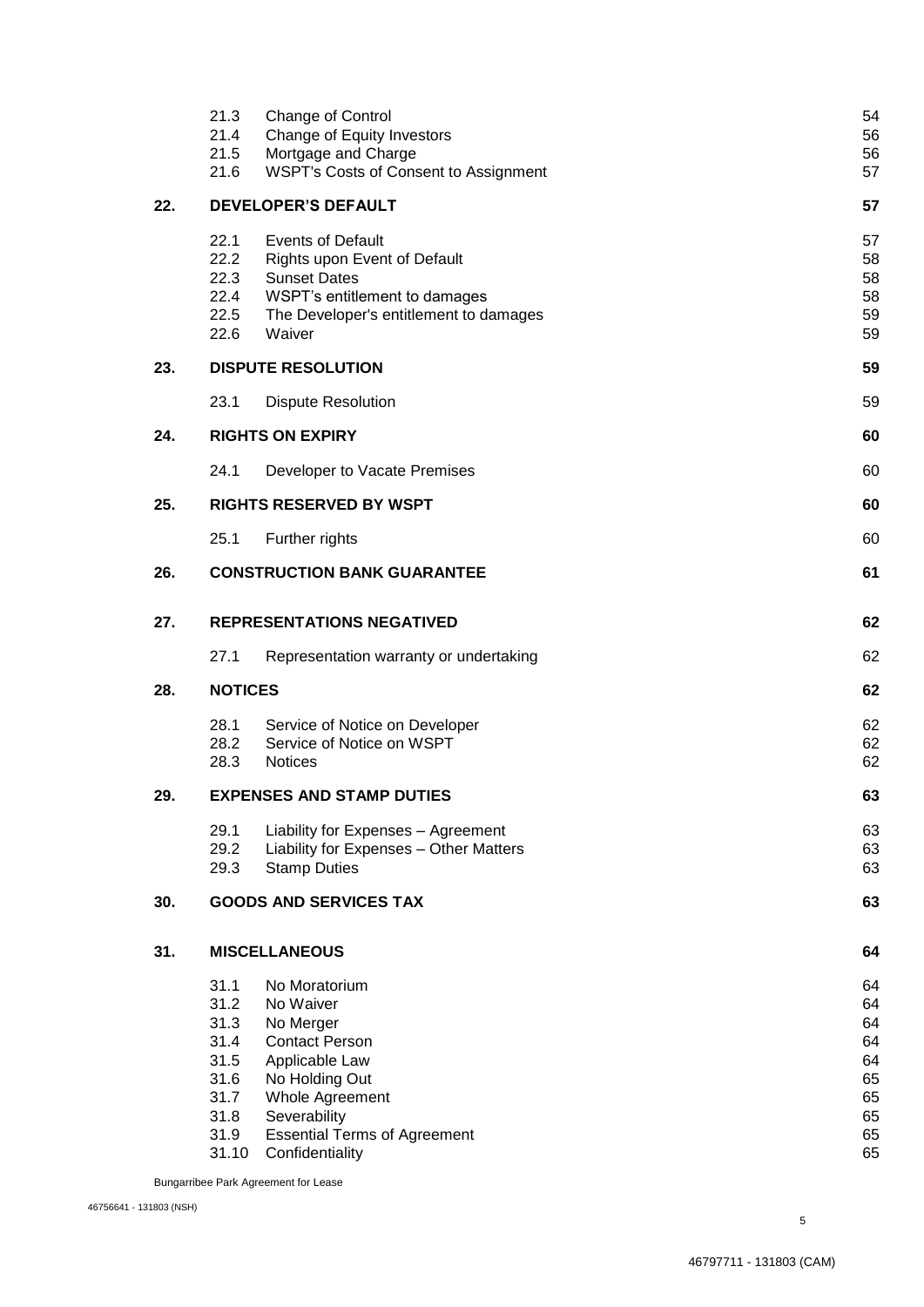|  | 31.11 Counterparts                       | 65 |
|--|------------------------------------------|----|
|  | 31.12 Further assurances                 | 66 |
|  | 31.13 Relationship of WSPT and Developer | 66 |
|  | 31.14 Caveat 66                          |    |
|  | 31.15 Change of Landlord                 | 66 |
|  |                                          |    |

## **Schedules**

- 1. REFERENCE SCHEDULE
	- 2. MINISTER'S CONSENT FORM

## **PART 1**

- 1. DEVELOPER EOT EVENT
	- 2. WSPT'S UNUSUAL CONSENT CONDITIONS
	- 3. DEVELOPER'S UNUSUAL CONSENT CONDITIONS
	- 4. DRAFT SUBDIVISION PLAN
	- 5. CONCEPT PLAN
	- 6. EQUITY INVESTORS
	- 7. WORKS
	- 8. CERTIFIER DEED
	- 9. LEASE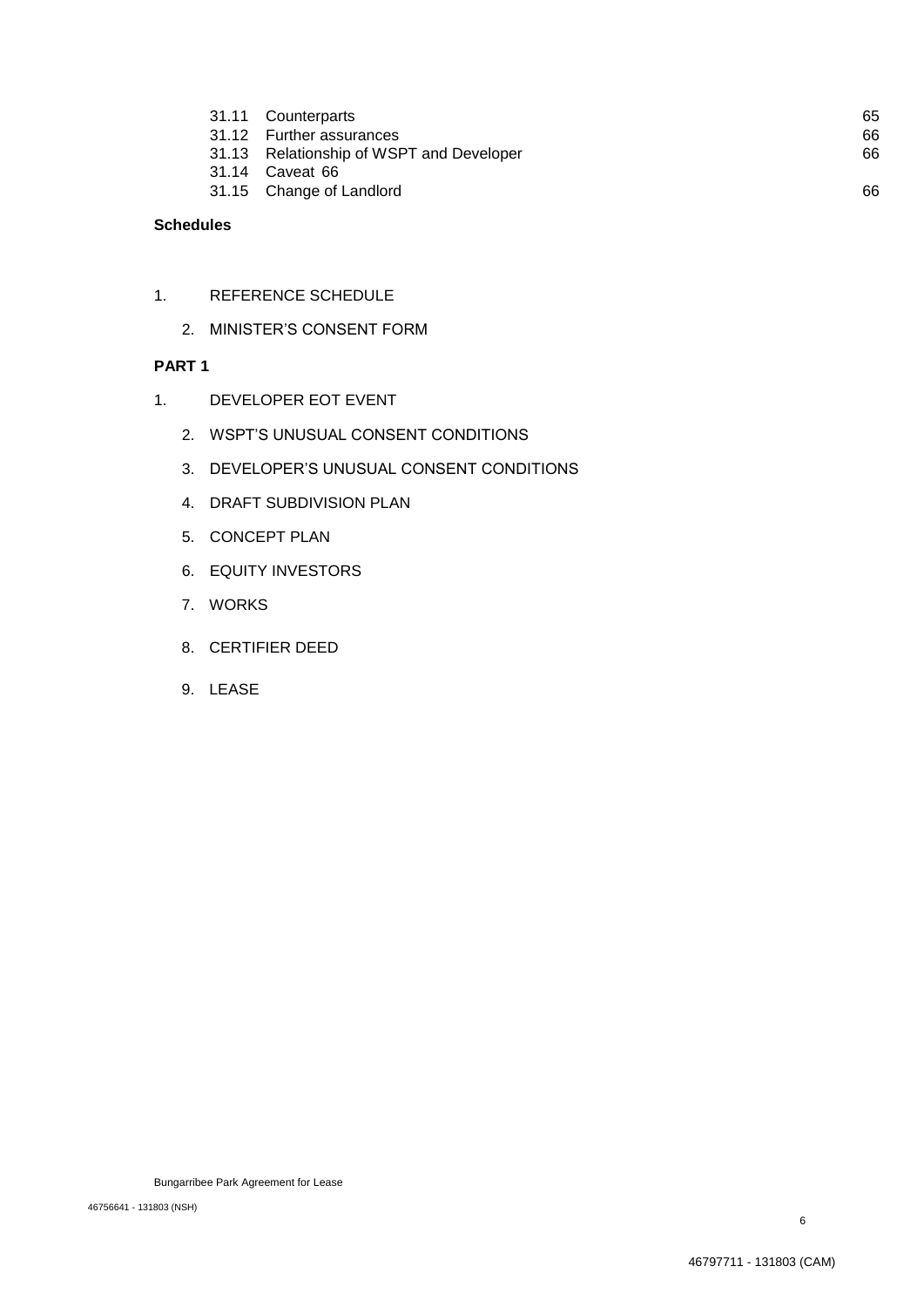## **AGREEMENT FOR LEASE**

## **DATE**

## **PARTIES**

**WESTERN SYDNEY PARKLANDS TRUST ABN 85 202 544 800** Level 7, 10 Valentine Avenue, Parramatta NSW 2150 ("**WSPT"**)

## **SYDNEY ZOO PTY LTD ACN 168 970 090**

## ("**Developer"**)

## **RECITALS**

- A. WSPT is the owner of the Premises.
- B. In May 2013, WSPT invited prospective proponents to submit responses to the Request for Proposals.
- C. In March 2014, WSPT advised the Developer that it had been short-listed for detailed negotiations.
- D. WSPT has agreed to grant the Developer the rights contained in this Agreement for the consideration stated in and otherwise in accordance with the terms and conditions set out in this Agreement.
- E. On Practical Completion of the Works WSPT agrees to grant to the Developer and the Developer agrees to take the Lease.

## **OPERATIVE PROVISIONS**

## **1. INTERPRETATION**

## **1.1 Definitions**

In this Agreement unless the contrary intention appears:

**Acceptable Development Consent** has the meaning given in clause 6.5.

**Acceptable Equity Investor** means a proposed Equity Investor that has been approved by WSPT in accordance with clause 2.4.

**Actual Works Cost** means the costs actually incurred by the Developer in carrying out the Works.

**Agistment Licence** means the licence to use part of the Premises for the purposes of the agistment of animals and animal handling provided for in clause 11.

**Approvals** means all approvals, authorisations, permits, consents, licences, exemptions and the like which are required to be issued by or obtained from any Authority in connection with the Premises or Permitted Use or the performance by the Developer of its obligations under this Agreement.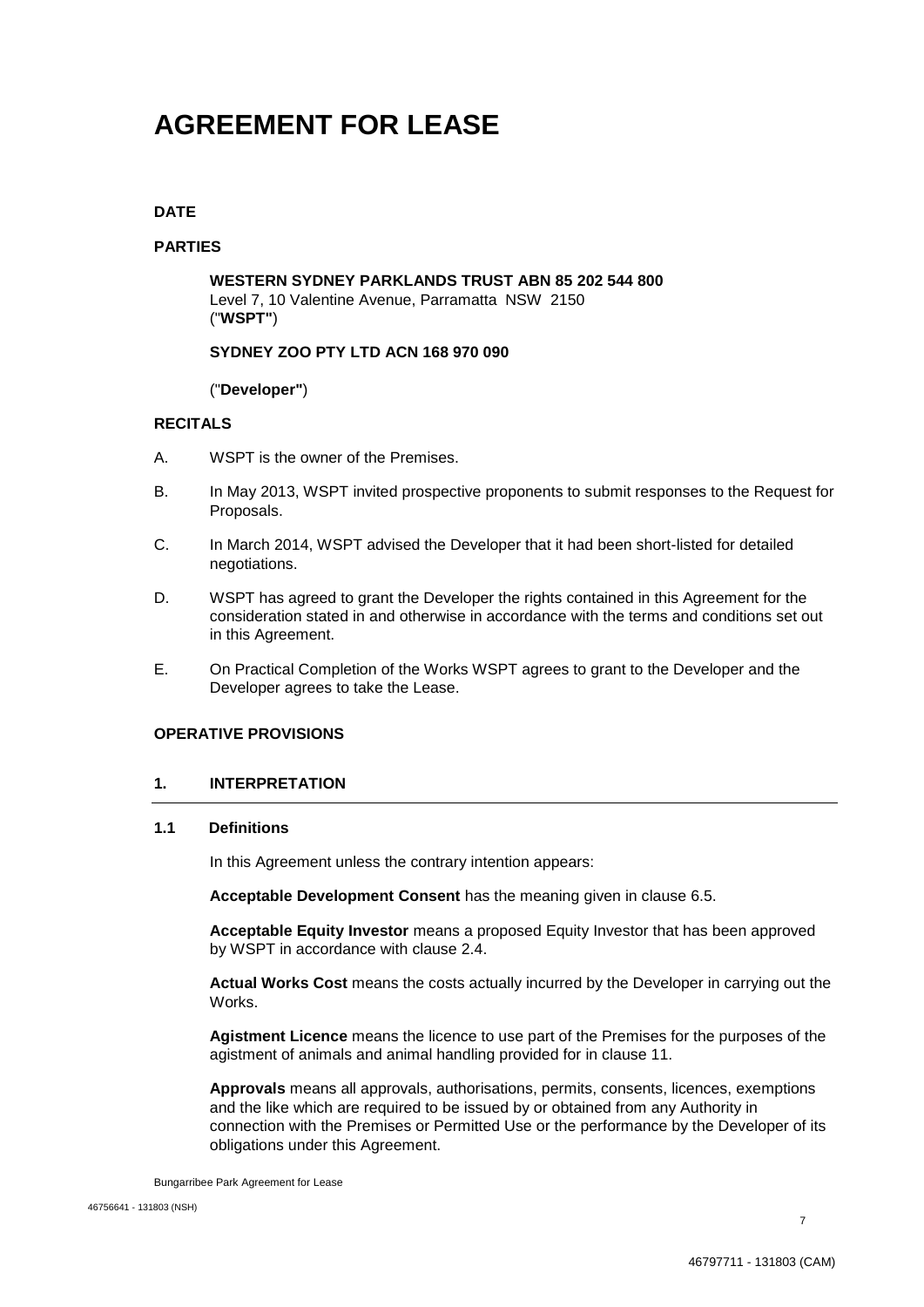**Assignment Tests** means that a person (and in the case of (b) and (c), each director of that person):

- (a) is solvent;
- (b) has not been the subject of significant adverse publicity that would cause a reasonable person to have concerns about reputational risk to the Lessor or the fitness or ability of the Developer to perform its obligations;
- (c) has not been the subject of any formal adverse finding by any Authority;
- (d) has sufficient funding available to fund the Works the subject of the Development;
- (e) (or a Related Body Corporate of the person who is to be involved in the Development) has demonstrable experience in successfully delivering and marketing comparable developments to the Development; and
- (f) is otherwise ready, willing and able to carry out the Works as required by this Agreement.

**Authority** means any government department or agency, local government, council, government or statutory authority, or any other such body, which imposes a Requirement or whose consent is required in connection with the performance by any person of any obligation under, or in connection with, this Agreement or otherwise in connection with the Premises.

**Base Rent** means the annual rent calculated in accordance with clause 13.3.

**Builder** means the principal builder engaged by the Developer to carry out the Works.

**Building** means all buildings and other Improvements forming part of the Premises from time to time.

**Business Day** means any day which is not a Saturday, Sunday or public holiday in New South Wales or 27, 28, 29, 30 or 31 December.

**Certifier Deed** means the deed to be entered into between the Independent Certifier, WSPT and the Developer, substantially in the form of the draft certifier deed in Schedule 8.

**Change of Control** has the meaning given in clause 21.3.

**Claim** means any claim, notice, demand, action, proceeding, litigation, investigation or judgement, requisitions, damage, loss, cost, expense or liability whether immediate, future or contingent and whether based in contract, tort, statute or otherwise and whether involving a third party or a Party to this Agreement.

**Concept Plan** means a concept plan substantially in the form of the draft concept plan in Schedule 5 and including the components described in clause 5.3(a).

**Consent Authority** means in relation to the Development Application, the Authority or Authorities whose consent is required to enable the Premises to be lawfully used for the purposes specified in the Developer's Proposal and to enable the lawful carrying out of the Works, and in relation to any other Works, the Authority or Authorities whose consent is required to enable such Works to be lawfully carried out. (For the avoidance of doubt, Consent Authority does not include the Independent Certifier.)

**Construction Bank Guarantee** has the meaning given in clause 26(a).

**Construction Certificate** means a certificate issued in accordance with section 109C(1)(b) of the *EPA Act*.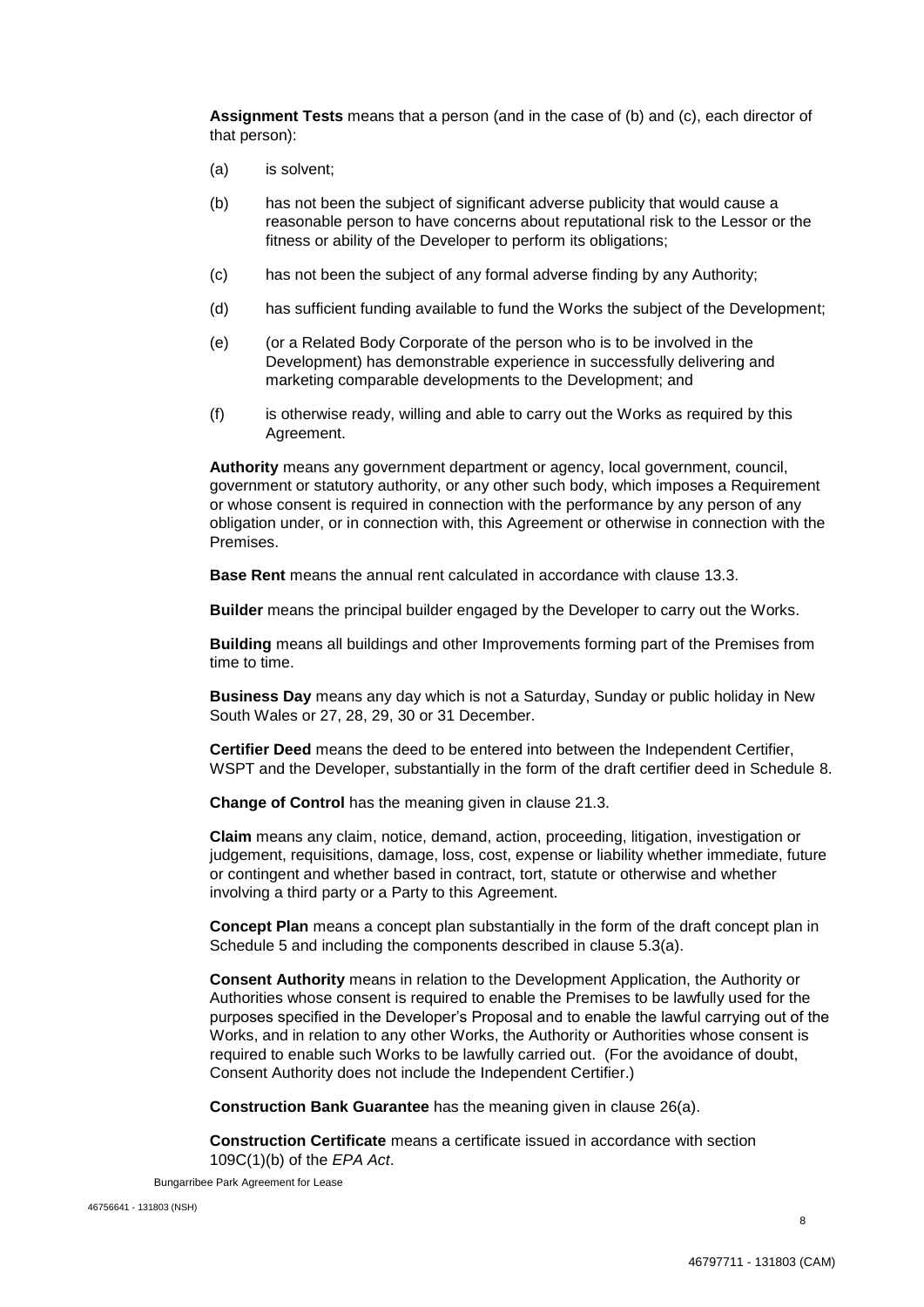**Construction Licence** means the licence to be granted by WSPT to the Developer for the Developer to use the Premises for the Permitted Use, as provided for in clause 9.

#### **Construction Licence Conditions Precedent** means:

- (a) an Acceptable Development Consent in respect of the Development has been obtained;
- (b) provision to WSPT of the Construction Bank Guarantee relative to the Development;
- (c) the Developer has executed a building contract or building contracts with the Builder or Builders to carry out the Works;
- (d) the Developer has produced to WSPT evidence of Insurances for the Works;
- (e) the Developer has paid the Upfront Development Payment and any other amounts that have become due and payable by the Developer to WSPT under this Agreement;
- (f) the Developer has produced to WSPT evidence that the Funding Commitment is available to the Developer; and
- (g) there is no material unremedied Event of Default.

**Construction Licence Commencement Sunset Date** means the Construction Licence Commencement Sunset Date listed in the Sunset Dates in Item 5, as extended in accordance with this Agreement.

**Construction Period** means the period commencing in accordance with clause 8.1 and ending on the earlier to occur of:

- (a) the day immediately preceding the Lease Commencement Date; and
- (b) the date of termination of this Agreement.

**Contamination** means, in respect of land the presence of any substance, including any waste, Pollution, Hazardous Substance, toxic substance, dangerous goods, hazardous waste, special waste or any constituent of any such substance or waste such that:

- (a) the substance is above the concentration or level at which the substance is normally present in land in the same general locality; and
- (b) having regard to the use to which the land is put or is likely to be put, the presence of that substance presents a risk of harm to human health or any other aspect of the Environment or results in non-compliance with any Environmental Law,

and includes the act or omission giving rise to the contaminated state. For the purposes of this definition "land" shall include any air or water in, on, above or beneath the ground.

**Critically Endangered Ecological Community** has the meaning given to that term in the *Threatened Species Conservation Act 1995 (NSW).*

**Date for Practical Completion** means the date for Practical Completion referred to Item 4.

**Date of Practical Completion** means the date that Practical Completion of the Works occurs.

Bungarribee Park Agreement for Lease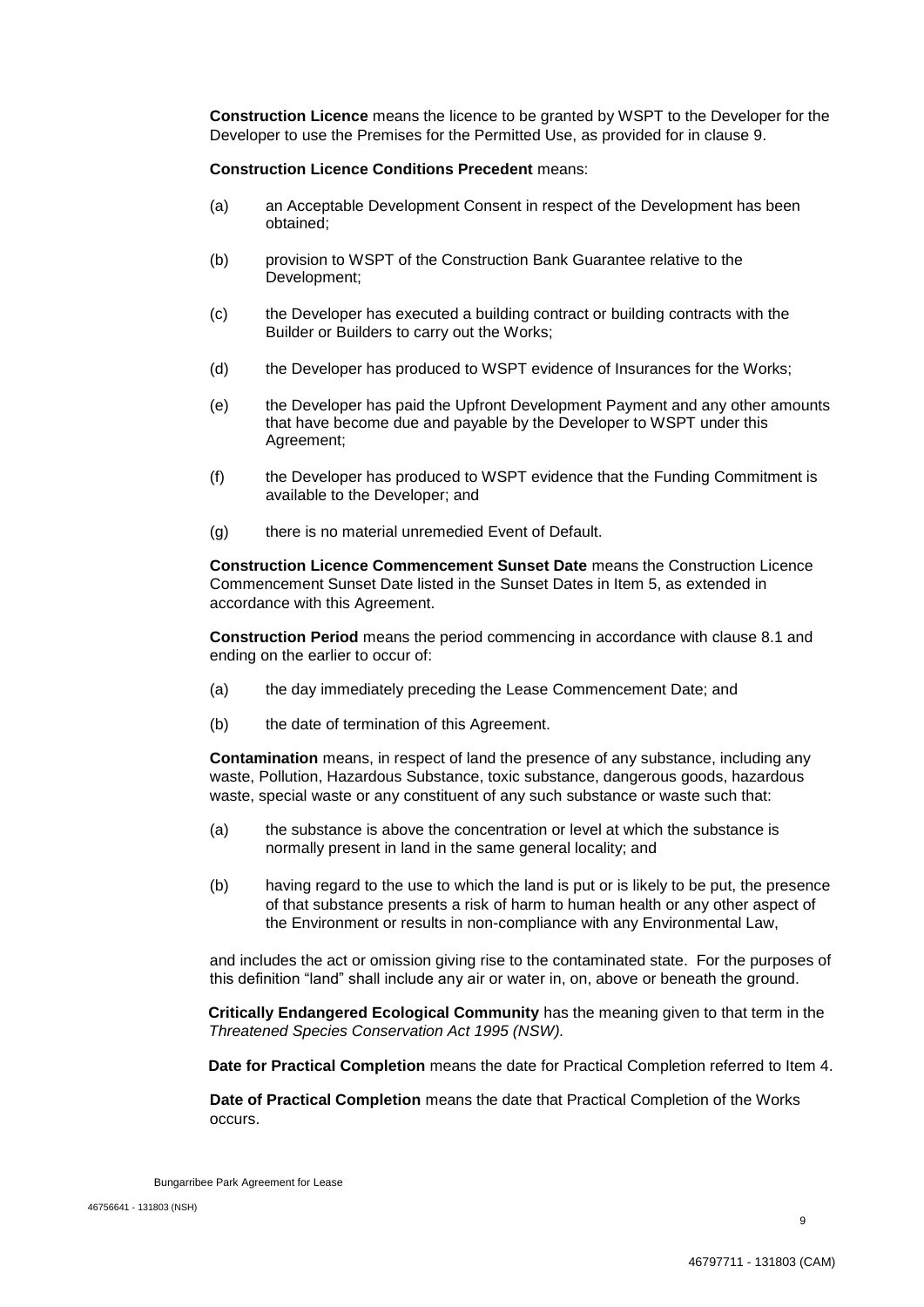**Delay Event** means an event or circumstance which impacts on the timing of the Works as set out in the Works Program.

**Developer's Agents** means the Developer's employees, contractors, agents and invitees.

**Developer's Unusual Consent Conditions** means the matters set out in Schedule 5.

**Developer's Plant** means (other than the Works) any and all Improvements, structures, plant, equipment, fixtures and fittings including all articles and items constructed, installed or brought onto the Premises by or on behalf of the Developer and owned or leased by or licensed to the Developer and including Improvements, structures, plant, equipment, fixtures and fittings constructed, installed and brought onto the Premises by the Developer prior to the commencement of the Construction Period or during the Construction Period, but excluding items leased by or licensed to the Developer under the Lease, the Construction Licence or the Agistment Licence.

**Developer's Proposal** means the written proposal submitted by Expansion Capital Pty Limited to WSPT in response to the Request for Proposals.

**Development** means the carrying out by the Developer of the Works.

**Development Application** means an application by the Developer to the Consent Authority for approval to use the Premises for the purposes specified in the Developer's Proposal and to carry out the Works.

**Development Application Documents** means all documents required to be lodged by the Developer with the Consent Authority as the Development Application.

**Development Application Lodgement Sunset Date** means the Development Application Lodgement Sunset Date listed in the Sunset Dates in Item 5, as extended in accordance with this Agreement.

**Development Consent** means approval of the Development Application by the Consent Authority.

**Development Consent Sunset Date** means the Development Consent Sunset Date listed in the Sunset Dates in Item 5, as extended in accordance with this Agreement.

**DGRs** means the application to be lodged by the Developer with the NSW Department of Planning requesting the issue of the Director General's environmental assessment requirements for the Development.

**DGRs Lodgement Sunset Date** means the DGRs Lodgement Sunset Date listed in the Sunset Dates in Item 5, as extended in accordance with this Agreement.

**Draft Subdivision Plan** means the draft plan of subdivision in Schedule 6.

**Due Diligence Exclusivity Sunset Date** means the Due Diligence Exclusivity Sunset Date listed in the Sunset Dates in Item 5, as extended in accordance with this Agreement.

**Effective Date** means the later of:

- (a) the day after the date that WSPT gives notice of the Minister's Consent to the Developer in accordance with clause 2.3(a); and
- (b) the day after the date that WSPT gives notice in accordance with clause 2.4(d) that it agrees that the Funding Commitment has been obtained.

**Environment** means all components of the earth, including: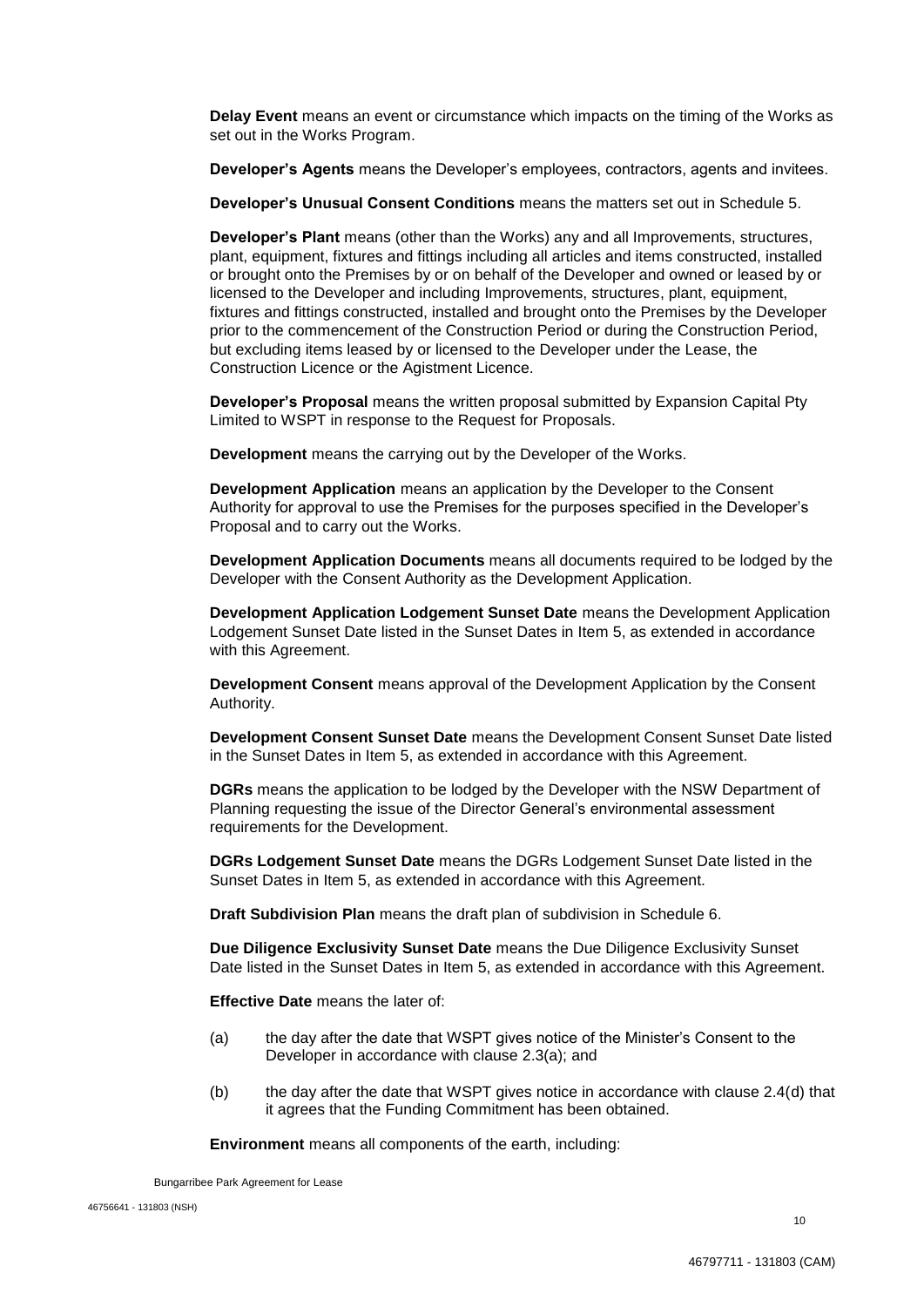- (a) land, air and water;
- (b) any layer of the atmosphere;
- (c) flora and fauna;
- (d) any organic or inorganic matter and any living organism including humans;
- (e) human made or modified structures and areas;
- (f) the aesthetic characteristics or components of the earth, including appearance, sound, odour, taste and texture; and
- (g) ecosystems with any combinations of the above.

**Environmental Aspects** means in relation to the Premises any breach of an Environmental Law or the existence of any Contamination, Hazardous Substance or Pollution whether originating from the Premises or elsewhere.

**Environmental Investigation Report** means the report from an appropriately qualified environmental consultant to be addressed to the Developer and WSPT in connection with the environmental investigation carried out at the request of the Developer in relation to Contamination in, on, or under the Premises, pursuant to clause 5.1.

**Environmental Law** means any law or State protection policy incorporated by reference to or being part of any Law relating to protection of the Environment.

**EOT Event** means:

- (a) in respect of a delay claimed by the Developer, any or all of the matters outlined in Part 1 of Schedule 2 which are, or which are reasonably, beyond the control of the Developer and which cause the Developer actual delay in meeting the requirements for the Date for Practical Completion or a Sunset Date; and
- (b) in respect of a delay claimed by WSPT, any or all of the matters outlined in Part 2 of Schedule 2 which are, or which are reasonably, beyond the control of WSPT and which cause WSPT actual delay in meeting its obligations under the clauses referred to in clause 14.3(a).

**EPA Act** means the *Environmental Planning and Assessment Act 1979*, NSW.

**Equity Investor** means any person who (whether legally or beneficiary including, without limitation, through holding companies or related companies or by agreement or understanding) owns or controls any shares or voting rights in the Developer.

**Essential Term** means the terms referred to in Item 12.

**Event of Default** has the meaning given in clause 22.1.

**Event of Insolvency** means for a person, being in liquidation or provisional liquidation or under administration, having a controller (as defined in the *Corporations Act*) or analogous person appointed to it or any of its property, being taken under section 459F(1) of the *Corporations Act* to have failed to comply with a statutory demand, being unable to pay its debts or otherwise insolvent, dying, ceasing to be of full legal capacity or otherwise becoming incapable of managing its own affairs for any reason, taking any step that could result in the person becoming an insolvent under administration (as defined in section 9 of the *Corporations Act*), entering into a compromise or arrangement with, or assignment for the benefit of, any of its members or creditors, or any analogous event.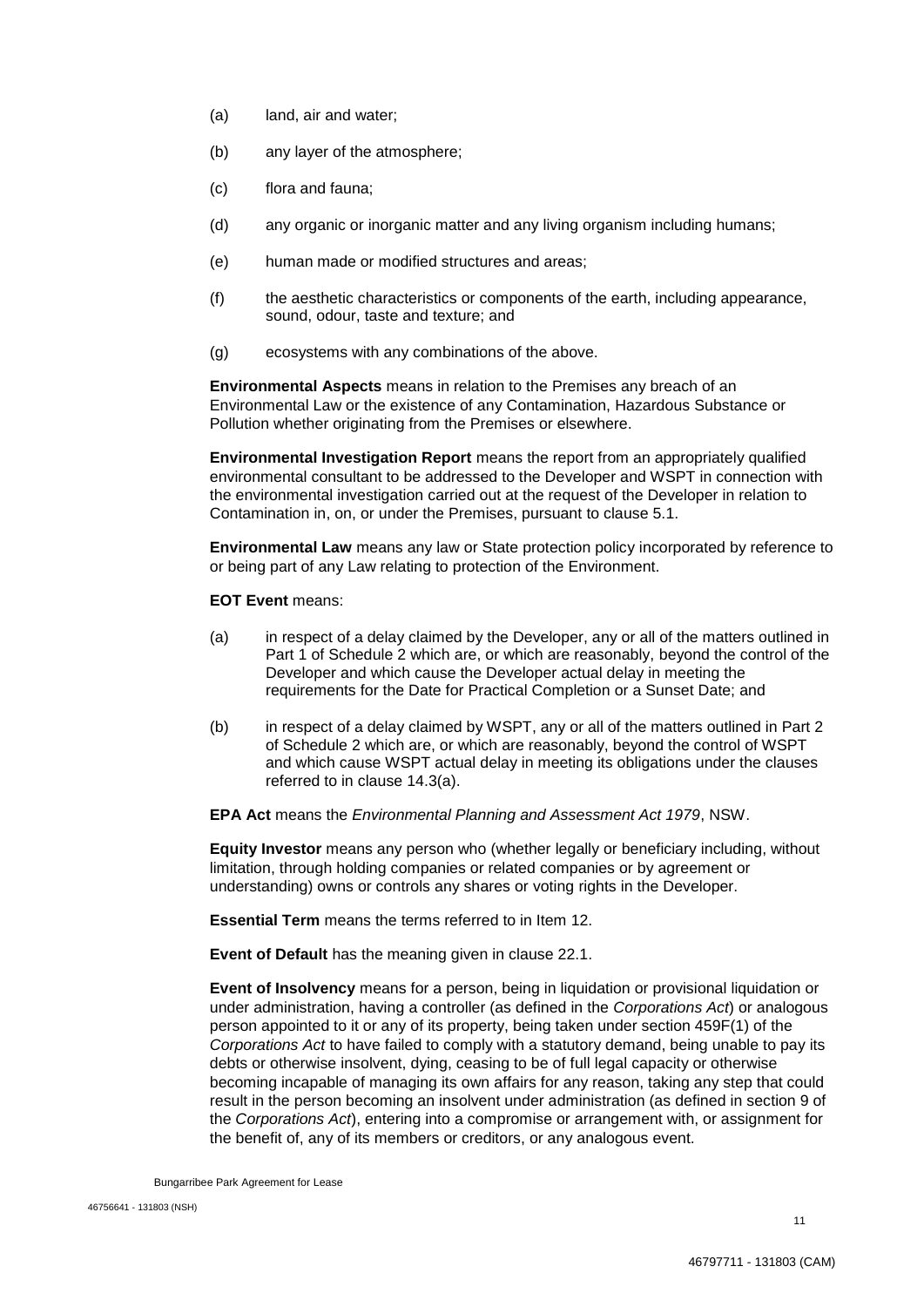**Final Plans & Specifications** means the plans and specifications contained in the Acceptable Development Consent, as may be varied from time to time by the Parties in writing.

**Final Lease Commencement Sunset Date (Regardless of Circumstance)** means the Final Lease Commencement Sunset Date (Regardless of Circumstance) listed in the Sunset Dates in Item 6.

**Finance** means, in respect of the Works, the financial accommodation to be provided by a Financier to the Developer to enable the carrying out of the Works.

**Financier** means each financier who provides Finance to the Developer.

**Funding Commitment** means commitments:

- (a) from Acceptable Equity Investors or proposed Financiers or both;
- (b) to provide funds to be used in carrying out the Works totalling not less than;

 $(i)$  ; or

(ii) the most recent estimated total cost of the Works;

whichever is the higher, with not more than 50% of total funds to be provided by Financiers;

- (c) which are in writing, legally binding on the Acceptable Equity Investors and proposed Financiers, as the case may be, and enforceable by the Developer; and
- (d) which are unconditional, except for the following conditions:
	- (i) a condition that funding need not be provided unless commitments are obtained to provide funds totalling not less than  $\hspace{1.5cm}$ ;
	- (ii) a condition that funds need not be provided until an Acceptable Development Consent has been obtained; and
	- (iii) such other conditions if any as have been approved by WSPT in writing.

**General Standards for Exhibiting Animals** means the publication entitled General Standards for Exhibiting Animals in NSW prepared by the Director-General NSW Agriculture dated15 March 2004 in accordance with the *Exhibited Animals Protection Act Regulation 1995 (NSW)*.

**Hazardous Substance** means a substance that because of its quantity, concentration, acute or chronic toxic effects, carcinogenicity, teratogenicity, mutagenicity, corrosiveness, flammability, or physical, chemical or infectious characteristics, may pose a hazard to property, human health or the Environment when improperly treated, stored, disposed of or otherwise managed.

**Improvements** means any structure or work of a permanent nature attached to the Premises.

**Independent Certifier** means the person appointed by the Developer to be the Independent Certifier for the purposes of this Agreement pursuant to clause 10.

**Insurances** means the policies of insurance referred to in clause 19.

Bungarribee Park Agreement for Lease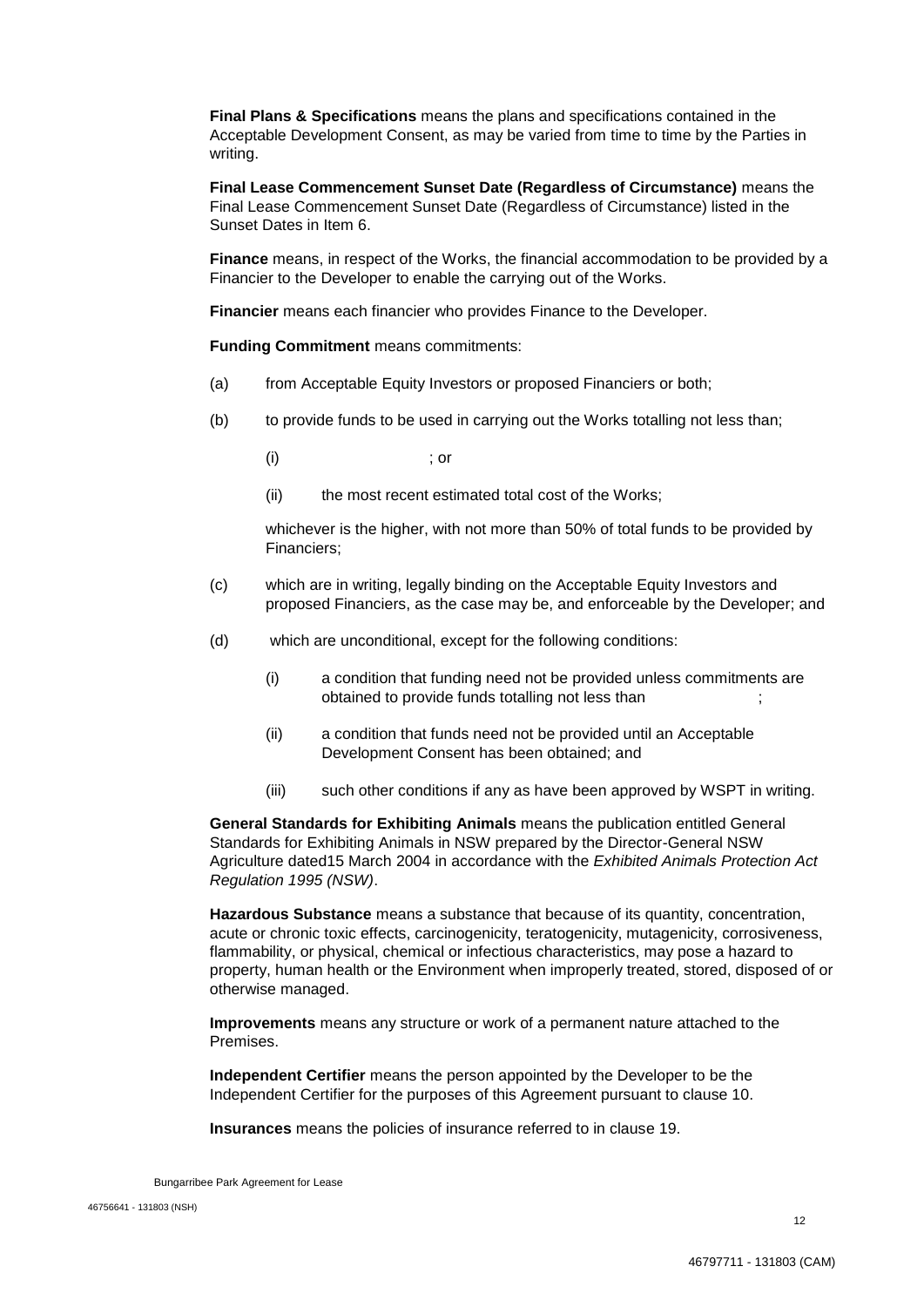**Interest Rate** means the annual percentage rate of interest charged by the Commonwealth Bank of Australia on business overdraft accounts exceeding \$100,000 plus 2% per annum, or if such an annual percentage rate is not published by the Commonwealth Bank of Australia, such rate as is in the opinion of any officer for the time being of the Commonwealth Bank of Australia an equivalent replacement rate.

**Interim Access Road Works** has the meaning given to that term in clause 7.1(a).

**Interim Access Road Works Plan** has the meaning given to that term in clause 7.1(b).

**Item** means an item in the Reference Schedule.

**Law** means any statute, ordinance, code, regulation, by-law, local law, official directive, order, instrument, undertaking, obligation or applicable judicial administrative or regulatory decree, judgment or order and includes conditions and standards, authorisations, licences, permits, consents, assurances, bonds or similar requirements including all applicable standards and obligations under the common law.

**Lease** means the form of lease attached to this Agreement in Schedule 10 and, where the context requires, includes the lease to be entered into pursuant to this Agreement.

**Lease Commencement Date** means the first day of the term of the Lease, being the date that is one Business Day after all of the Lease Commencement Conditions Precedent have been satisfied.

**Lease Commencement Sunset Date** means the Lease Commencement Sunset Date listed in the Sunset Dates in Item 5, as extended in accordance with this Agreement.

#### **Lease Commencement Conditions Precedent** means:

- (a) Practical Completion of the Works occurring on or before the Lease Commencement Sunset Date;
- (b) payment of the Upfront Development Payment and Outgoings payable during the Construction Period (but excluding Rent which commences from the Lease Commencement Date) and any other amounts that have become due and payable by the Developer to WSPT under this Agreement;
- (c) there is no material unremedied Event of Default;
- (d) the Actual Works Cost for the Works is not less than the Minimum Agreed Works cost;
- (e) all Approvals, required to enable the lawful use and occupation of the Premises under and in accordance with the Lease by the Developer have been obtained and are current;
- (f) the Concept Plan has been completed in accordance with clause 5.3, and a copy of the completed Concept Plan has been provided to WSPT;
- (g) the Developer has provided to WSPT the bank guarantee required to be provided under the Lease;
- (h) the Developer has provided to WSPT evidence satisfactory to WSPT (acting reasonably) that the Developer has complied with all its obligations under the Lease in relation to insurance; and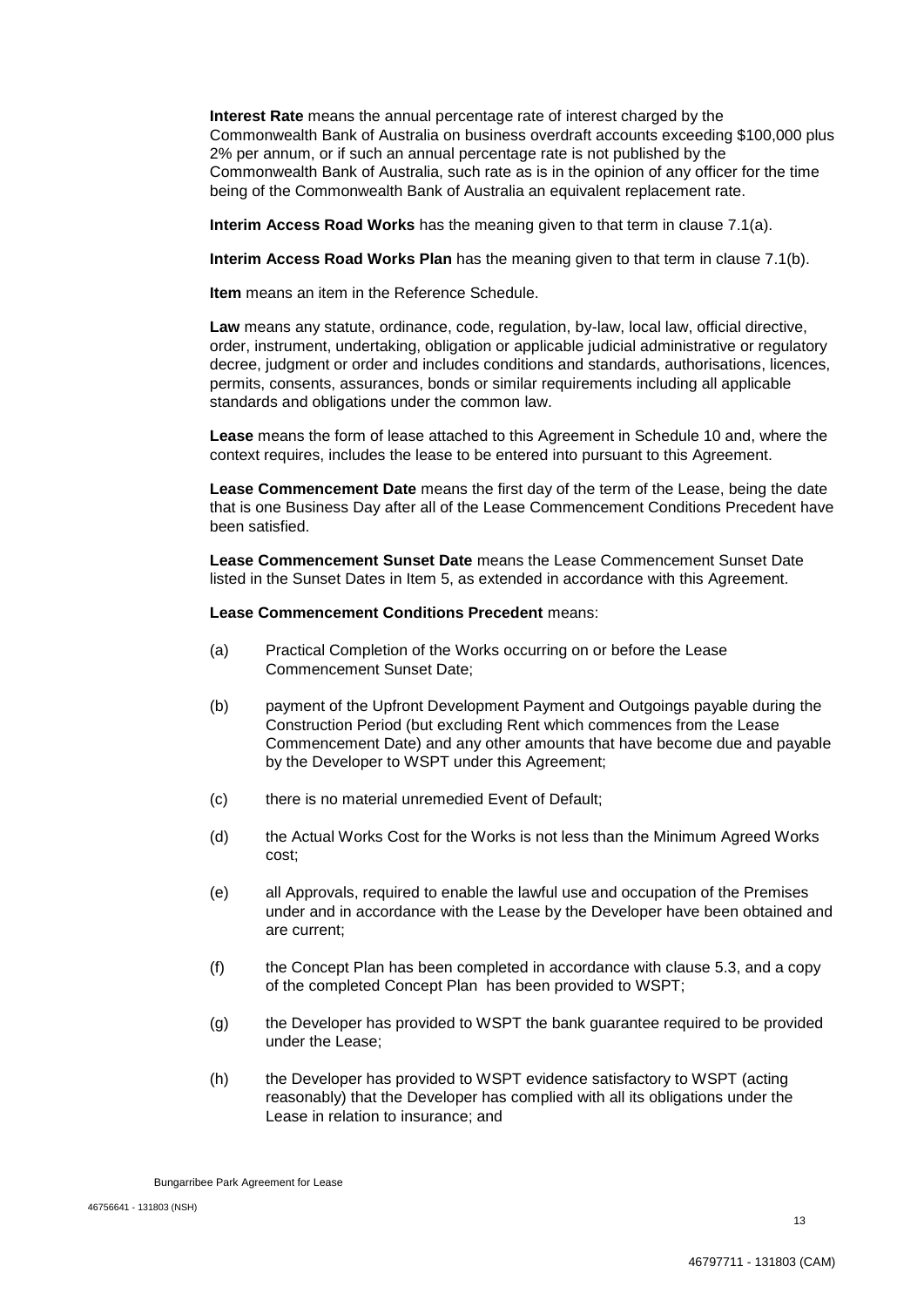(i) the Subdivision Plan has been registered at LPI NSW, or the Parties have agreed under clause 5.2(h) on an alternative to registration of the Subdivision Plan.

#### **Make Good** means:

- (a) if WSPT so requires by notice in writing to the Developer, the removal from the Premises of such parts of the Works and the Developer's Plant as may be specified in such notice, and the making good of those parts of the Premises affected by such removal so that any rubbish or debris is removed, the ground surface is at the same level as immediately surrounding ground, any necessary fill is of suitable quality having regard to surrounding ground, and free from Contamination and any other foreign objects, and the ground surface is sewn with grasses and/or otherwise treated so that it conforms to adjoining ground surfaces in the immediate vicinity, and any Services in connection with such removed Works and the Developer's Plant are disconnected, removed and made safe in accordance with the requirements of relevant Authorities; and
- (b) subject to paragraph (a), the Premises are left in good condition, subject only to reasonable wear and tear and are clean and tidy.

**Minimum Agreed Works Cost** means the amount specified in Item 3.

**Minister** means the Minister from time to time responsible for the control and direction of the Western Sydney Parklands Trust, constituted under the *WSPT Act*.

**Minister's Consent** means the consent of the Minister provided for in clause 2, substantially in the form in Schedule 1.

**Original Consortium Members** means Corasta Pty Ltd ACN 079 106 675 and Geo-Aladja Pty Ltd ACN 159 379 049.

**Outgoings** has the meaning given in the Lease.

**Parklands** has the same meaning as in WSPT Act and includes the Premises.

**Party** means a party to this Agreement.

**Permitted Use** means the construction of the Works and any activity associated with such construction for the operation of a Zoological Park.

**Pollution** means and includes the release, emission or discharge into the Environment of a substance which causes damage or harm to any aspect of the Environment, and the degradation of, or adverse affectation of, the Environment including air pollution, pollution of surface or sub-surface waters, Contamination of land, emission of offensive noise and dust and other temporary effects on the Environment.

**Practical Completion** in respect of the Works has the meaning given to that term in clause 12.4.

**Practical Completion Sunset Date** means the relevant Practical Completion Sunset Date listed in the Sunset Dates in Item 5, as extended in accordance with this Agreement.

**Premises** means the land and/or buildings described in Item 1.

**Project Control Group** has the meaning given to that term in clause 3.1(a).

**Rates** means rates, land taxes (levied on a single holding basis), assessments and other charges (including charges for consumption and garbage and waste removal) imposed by an Authority, in respect of the Premises together with any interest, fines and penalties in connection with them.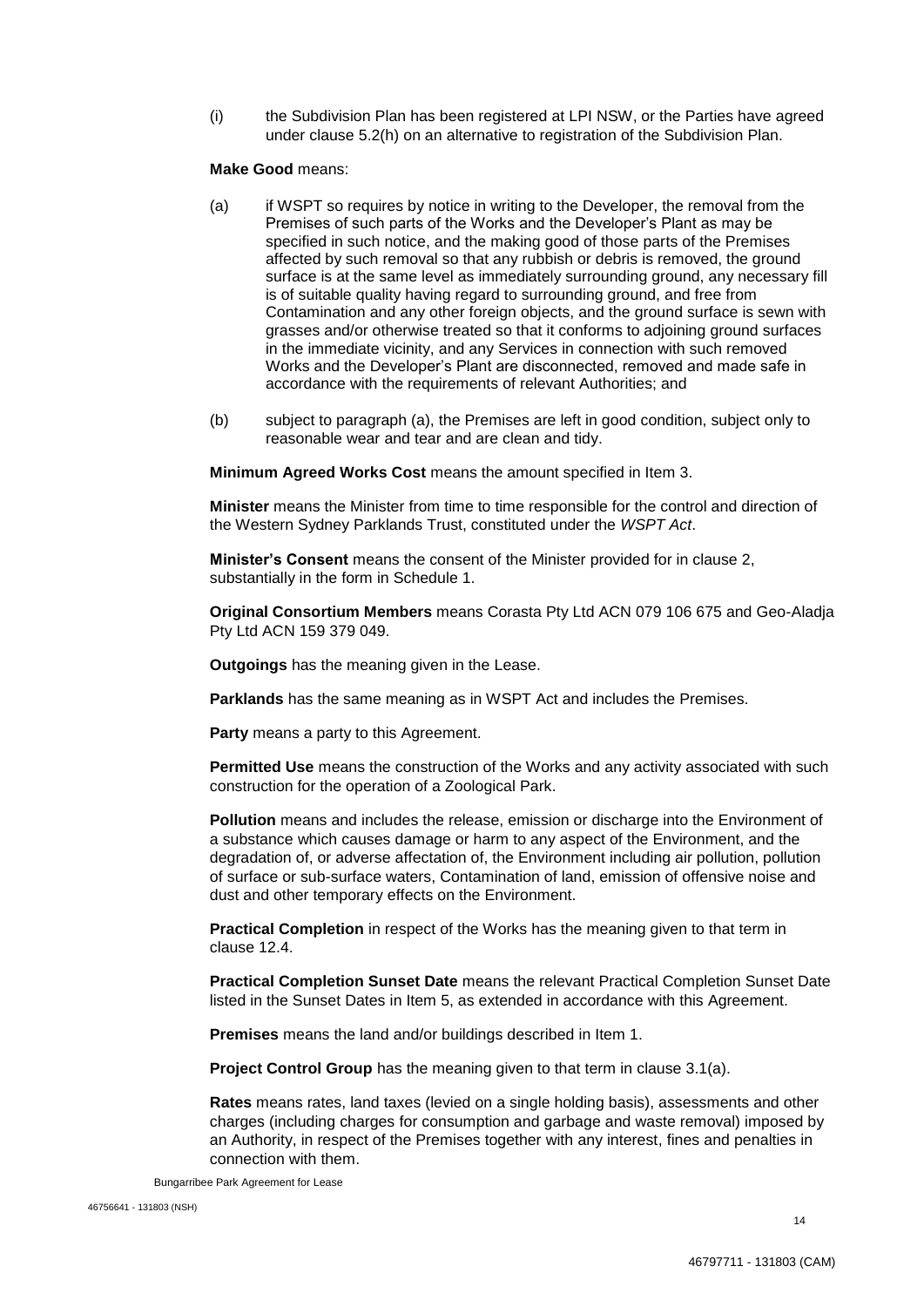**Reference Schedule** means the reference schedule which appears before Schedule 1.

**Related Body Corporate** means a related body corporate as defined in section 50 of the *Corporations Act 2001* (Cth).

**Rent** means the Base Rent and Revenue Rent.

**Request for Proposals** means the request for proposals issued by WSPT in relation to the Premises prior to commencement of this Agreement.

**Revenue Rent** means the revenue rent provided for in the Lease.

**Requirement** means any approval, consent, requirement, notice, order, licence or direction received from or given by any Authority (including, without limitation, Development Consents and Construction Certificates).

**Services** means the services (such as water, drainage, gas, electricity, communications) running through or servicing the Premises and includes all plant, equipment, pipes, wires, cables, ducts and other conduits in connection with them.

**Services Works** has the meaning given to that term in clause 7.2(a).

**Services Works Plan** has the meaning given to that term in clause 7.2(b).

**Signage Policy** means the signage policy developed and agreed in accordance with clause 4.

**Subdivision** means the subdivision of Lot 101 in Deposited Plan 1195067 in accordance with the Subdivision Plan.

**Subdivision Plan** means a plan of subdivision of Lot 101 in Deposited Plan 1195067 substantially in accordance with the Draft Subdivision Plan.

**Subdivision Plan Registration Sunset Date** means the relevant Subdivision Plan Registration Sunset Date listed in the Sunset Dates in Item 5, as extended in accordance with this Agreement.

**Sunset Dates** means the sunset dates specified in Item 5, as extended in accordance with this Agreement.

**Taxes** means taxes, levies, imposts, deductions, charges and duties (including stamp and transaction duties and land tax levied on a single holding basis) together with any related interest, penalties, fines and expenses in connection with them, except if imposed on, or calculated having regard to, the net income of WSPT.

**Upfront Development Payment** means the sum of  $\qquad$  plus GST.

**Works** means the works at the Premises to be carried out by the Developer, in accordance with the Developer's Proposal and Acceptable Development Consent, and as described in the Works Plan and any other works carried out by the Developer from time to time at the Premises, as permitted under this Agreement.

**Works Plan** means the plan prepared by the Developer and approved by WSPT in accordance with clause 9.3 which must include detailed provisions covering:

- (a) budget for the estimated cost of the Works, those costs to be prepared or approved by a quantity surveyor, and including all costs of the Developer incurred in connection with preparing the Works Plan;
- (b) the Developer's project delivery plans and timetable;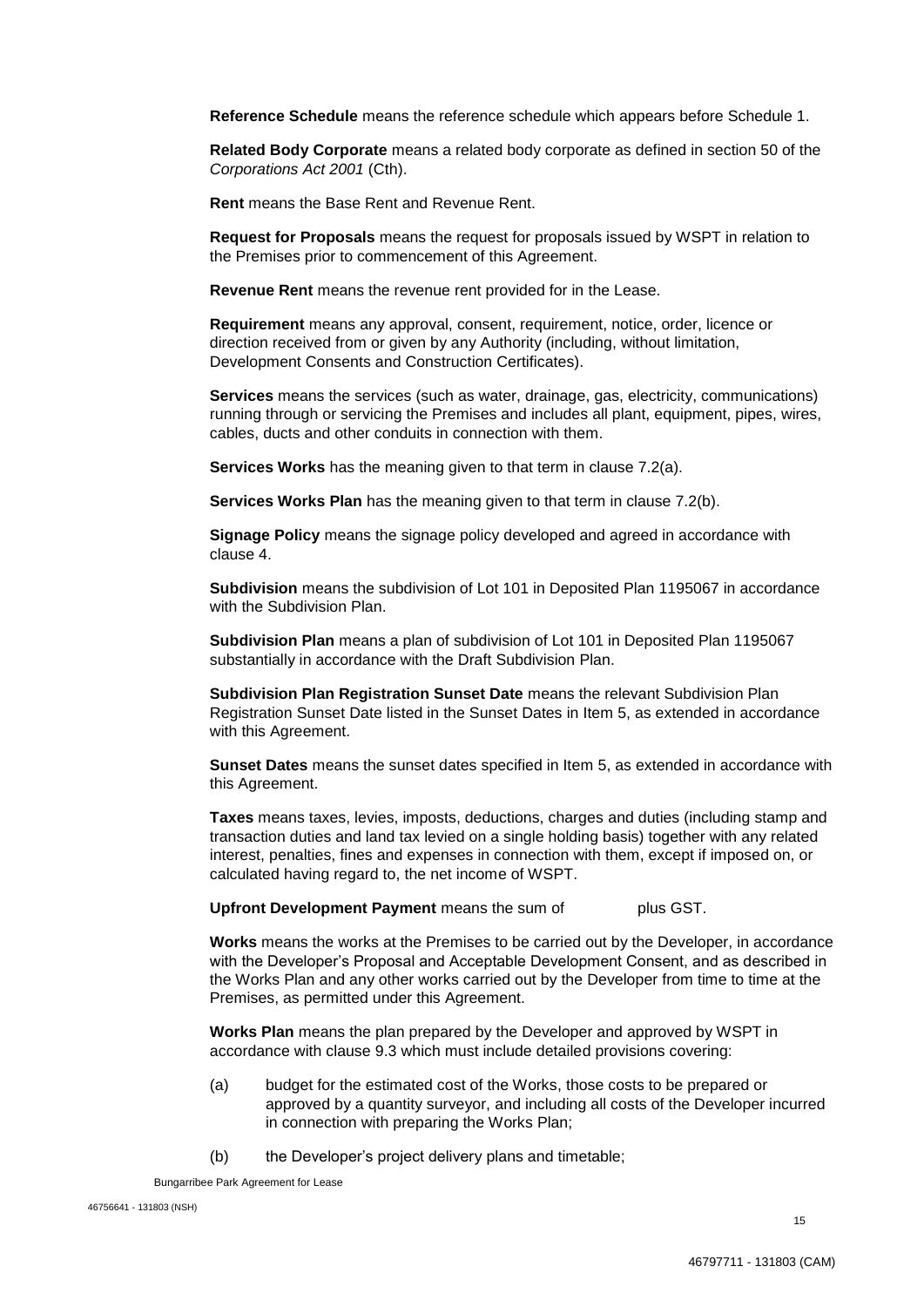- (c) pre-construction works;
- (d) construction of Works;
- (e) Practical Completion;
- (f) commissioning and start of operations of completed Works; and
- (g) animal procurement and agistment plans.

**Works Program** means the timetable specified in Item 4.

**Western Sydney Regional Parklands** has the meaning it is given in the WSPT Act.

**WSPT Act** means the Western Sydney Parklands Act 2006 (NSW).

**WSPT's Unusual Consent Conditions** means the conditions set out in Schedule 4.

**WSPT's Works** means the Interim Access Road Works and Services Works.

## **1.2 Interpretation**

- (a) Words importing the singular shall include the plural and vice versa.
- (b) Gender words importing any particular gender include all genders. The word "person" includes any legal entity.
- (c) Subject to section 109 of the Commonwealth Constitution this Agreement shall be subject to and construed in accordance with the laws of the State of New South Wales and the parties agree that the courts of that State shall have jurisdiction to entertain any action in respect of or arising out of this Agreement.
- (d) All headings contained in this Agreement are for convenient reference only and are not intended to, and do not, form part of the substance of this Agreement.
- (e) Where the context permits, references in this Agreement to WSPT mean the Western Sydney Parklands Trust ABN 85 202 544 800.

## **2. COMMENCEMENT**

#### **2.1 Conditions Subsequent**

- (a) This Agreement is subject to and conditional upon:
	- (i) WSPT obtaining the Minister's Consent to:
		- (A) this Agreement; and
		- (B) the Lease; and
	- (ii) the Developer satisfying the Funding Commitment.
- (b) clauses 3 to 31 (except for clauses 28, 29.2, 30, 31.10 and 31.11) will have no effect and the parties will have no obligations under such clauses until the conditions subsequent in clause 2.1(a) are satisfied.

## **2.2 Parties to Use Reasonable Endeavours**

(a) WSPT must use reasonable endeavours to obtain the Minister's Consent as soon as reasonably practicable after the date of this Agreement.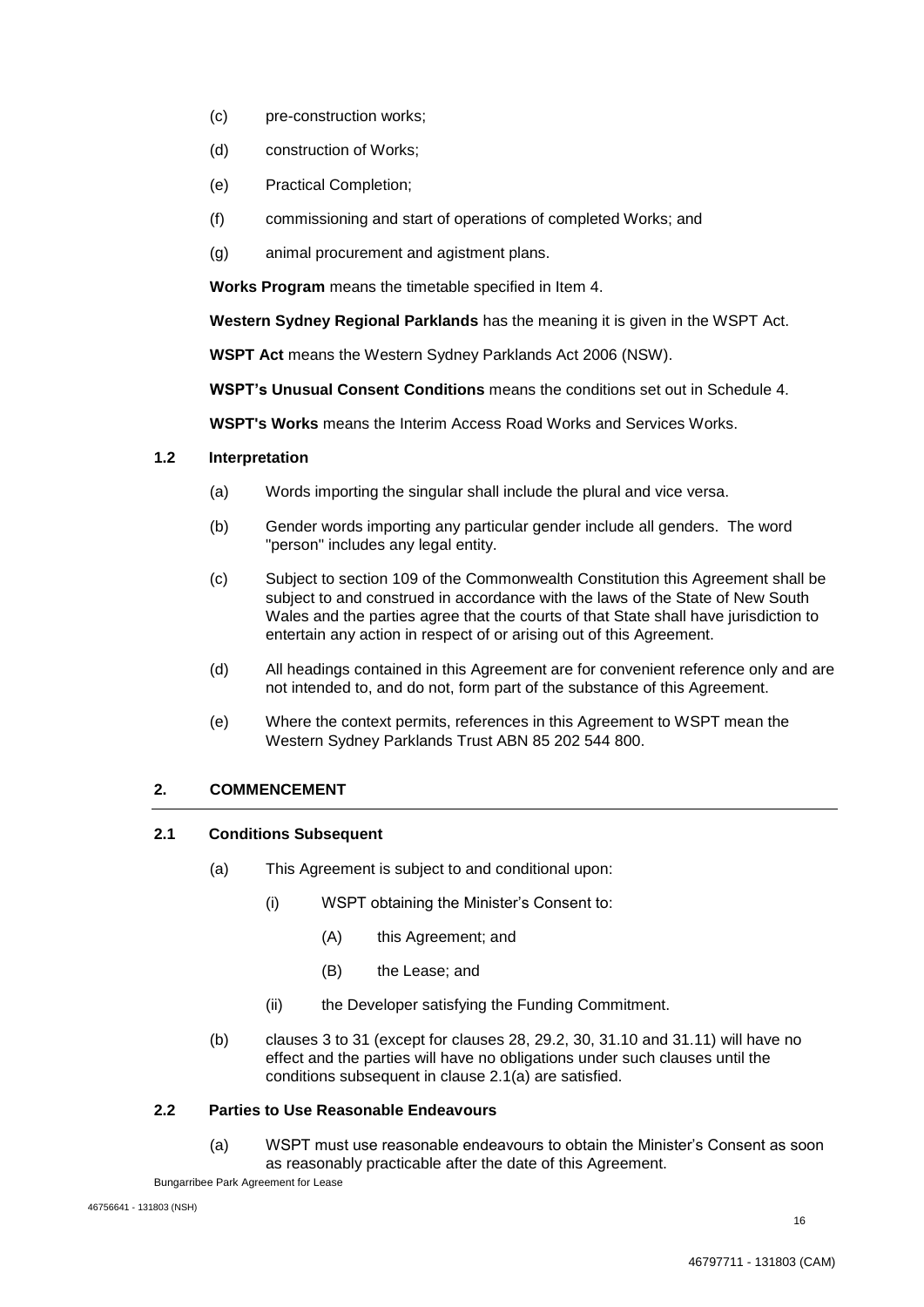(b) The Developer must use reasonable endeavours to obtain the Funding Commitment as soon as reasonably practicable after the date of this Agreement.

## **2.3 Minister's Consent**

- (a) WSPT must give written notice to the Developer stating that the Minister has provided the Minister's Consent within 5 Business Days after it received the Minister's Consent. WSPT must provide a copy of the Minister's Consent with the notice to the Developer.
- (b) If WSPT does not obtain the Minister's Consent and give notice in accordance with paragraph (a) by the date 60 days after the date of this Agreement, then either Party may terminate this Agreement by notice in writing to the other.
- (c) Any termination of this Agreement under this clause 2.3 will be without prejudice to any preceding breach of this Agreement.

## **2.4 Funding Commitment Requirements**

- (a) If the Developer wishes to obtain the approval of WSPT to a proposed Equity Investor, the Developer must give notice in writing to WSPT requesting approval of the proposed Equity Investor together with sufficient information in relation to the proposed Equity Investor as may be required to enable WSPT to determine whether the proposed Equity Investor satisfies paragraphs (a), (b) and (c) of the Assignment Tests.
- (b) On receipt of a notice from the Developer under paragraph (a), WSPT must, subject to paragraph (f), within 5 Business Days give notice in writing to the Developer as to whether or not it approves the proposed Equity Investor and if not, the reasons for its decision, or whether it requires further information before it can make a decision. If WSPT requests further information, and the Developer provides that information, WSPT must, subject to paragraph (f), within 3 Business Days give notice in writing to the Developer as to whether or not it approves the proposed Equity Investor, and if not, the reasons for that decision.
- (c) The Developer must give written notice to WSPT when it considers that it has obtained the Funding Commitment together with sufficient information as may be required to enable WSPT to determine whether the Funding Commitment has been obtained.
- (d) On receipt of a notice from the Developer under paragraph (c), WSPT must subject to paragraph (f), within 5 Business Days give written notice to the Developer as to whether or not it agrees that the Funding Commitment has been obtained, and if not, the reasons for that decision, or whether it requires further information before it can make a decision. If WSPT requests further information, and the Developer provides that information, WSPT must subject to paragraph (f), within 3 Business Days give notice in writing to the Developer as to whether or not it agrees that the Funding Commitment has been obtained
- (e) If by the date 60 days after the date of this Agreement:
	- (i) the Developer has not given notice to WSPT under paragraph (c); or
	- (ii) WSPT has not given notice to the Developer under paragraph (d) that it agrees that the Funding Commitment has been obtained,

either Party may terminate this Agreement by notice in writing to the other.

(f) In making any decision under paragraph (b) or (d), WSPT must act reasonably.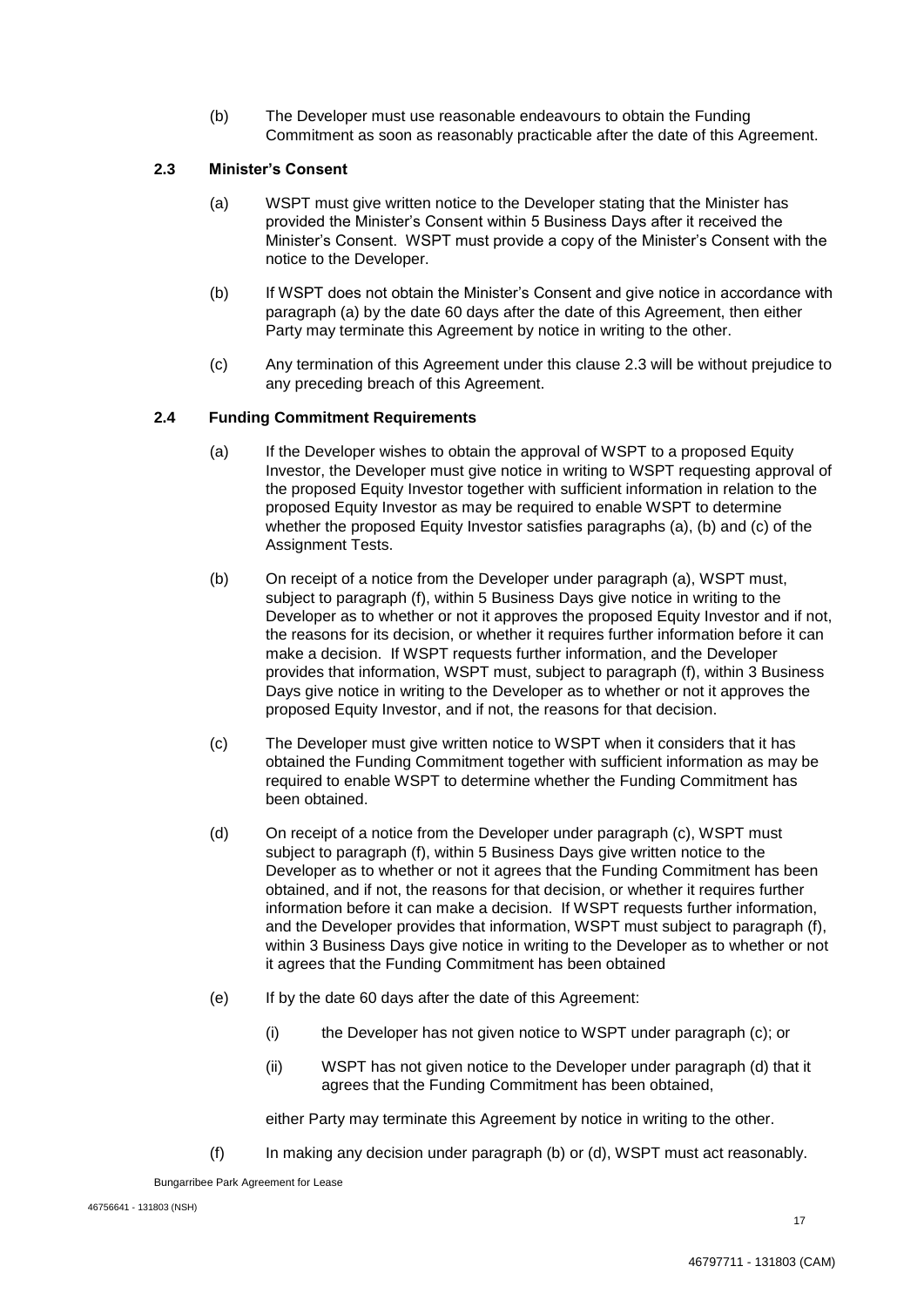- (g) For the avoidance of doubt, WSPT is not obliged to consider any notice or information provided by the Developer within the period of 5 Business Days occurring immediately prior to the  $61<sup>st</sup>$  day after the date of this Agreement, or to respond to any notice given by the Developer under this clause 2.4 in that 5 Business Day period, but may do so at its discretion.
- (h) Any termination of this Agreement under this clause 2.4 will be without prejudice to any preceding breach of this Agreement.

## **2.5 Upfront Development Payment**

Subject to clauses 5.1(f) and 5.2(e), in consideration of WSPT making the Premises available exclusively to the Developer for development in accordance with this Agreement, the Developer must pay the Upfront Development Payment to WSPT within five Business Days of the Effective Date, if a tax invoice has first been provided by WSPT for the Upfront Development Payment.

## **3. PROJECT CONTROL GROUP**

#### **3.1 Project Control Group**

- (a) The parties must, within one month after the Effective Date, establish the Project Control Group consisting of a maximum of two representatives appointed by the Developer and two representatives appointed by WSPT. The Developer is entitled to require a representative of the Builder to attend the Project Control Group meetings.
- (b) The Project Control Group must meet monthly until the Date of Practical Completion.
- (c) The Project Control Group will be responsible for reviewing:
	- (i) the progress of the Works and the timing of Practical Completion;
	- (ii) the Developer's compliance with its obligations under this Agreement; and
	- (iii) WSPT's compliance with its obligations under this Agreement.
- (d) The Developer is responsible for preparing minutes of meetings of the Project Control Group and for preparation of action lists of matters that need to be undertaken or pursued following each such meeting.
- (e) No member of the Project Control Group has any power to bind a Party to any act, matter or thing otherwise than pursuant to an express written authority to do so given from time to time by that Party.

#### **3.2 Reports**

- (a) On and from the Effective Date and until the Date of Practical Completion, the Developer must prepare and provide to the Project Control Group, every 2 months, a report in a form reasonably required by WSPT, which contains:
	- (i) details of the Works carried out in the previous 2 months; and
	- (ii) details of the progress towards achieving the Works Program.
- (b) Where a Delay Event occurs:

Bungarribee Park Agreement for Lease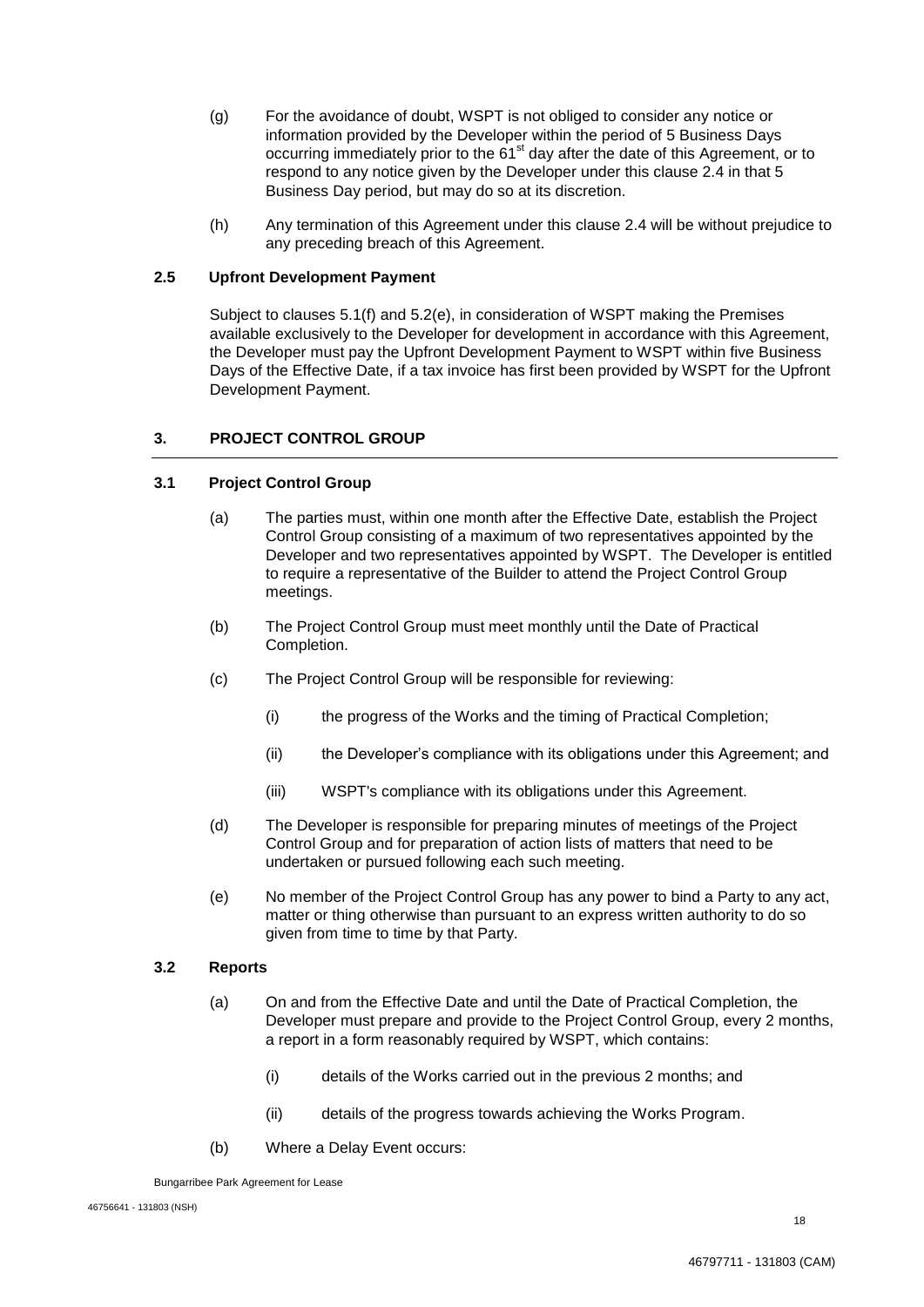- (iii) the Developer must provide reasonable details of the Delay Event in writing to the Project Control Group; and
- (iv) the Project Control Group must consider the details and make recommendations to the Developer about any remedial action which is reasonably necessary to address the consequences of the Delay Event.
- (c) After consulting with the Project Control Group, the Developer must take such action as is reasonably necessary to address the consequences of the Delay Event (without any requirement to accelerate), having regard to the recommendations of the Project Control Group.
- (d) The Developer must include details of any action taken by it in respect of a Delay Event in the reports provided under this clause 3.2.

## **3.3 Keeping WSPT Informed**

- (a) The Developer must provide to WSPT any information reasonably requested by WSPT at any time in connection with the performance of the Works in accordance with the requirements of this Agreement.
- (b) WSPT may, on reasonable notice and at reasonable times, require the Developer to attend (and may also require the Developer to procure that the Builder attends) a meeting with WSPT to discuss any aspect of the performance of the Works in accordance with the requirement of this Agreement.

## **4. SIGNAGE**

- (a) As soon as practicable after the Effective Date, WSPT and the Developer must discuss a Signage Policy which will deal with:
	- (i) the size, nature, content, colour and location of all of the signs or advertisements that the Developer may erect in connection with the Development on the Premises, on WSPT owned land adjoining the Great Western Highway and in the Western Sydney Regional Parklands;
	- (ii) signs and advertisements that WSPT may erect on the perimeter of the Premises;
	- (iii) the inclusion of appropriate references to WSPT and the Premises on signs and advertisements in connection with the Development that are erected at the perimeter of the Premises;
	- (iv) restriction of third party advertising to within the Premises; and
	- (v) the application of the WSPT signage guidelines.
- (b) Within three months after the Effective Date, WSPT will prepare and submit to the Developer for approval the form of the Signage Policy.
- (c) The Developer must not unreasonably withhold or delay approval to the Signage Policy and in any event must notify WSPT no later than 15 Business Days after WSPT submits the Signage Policy:
	- (i) whether the Signage Policy is approved; or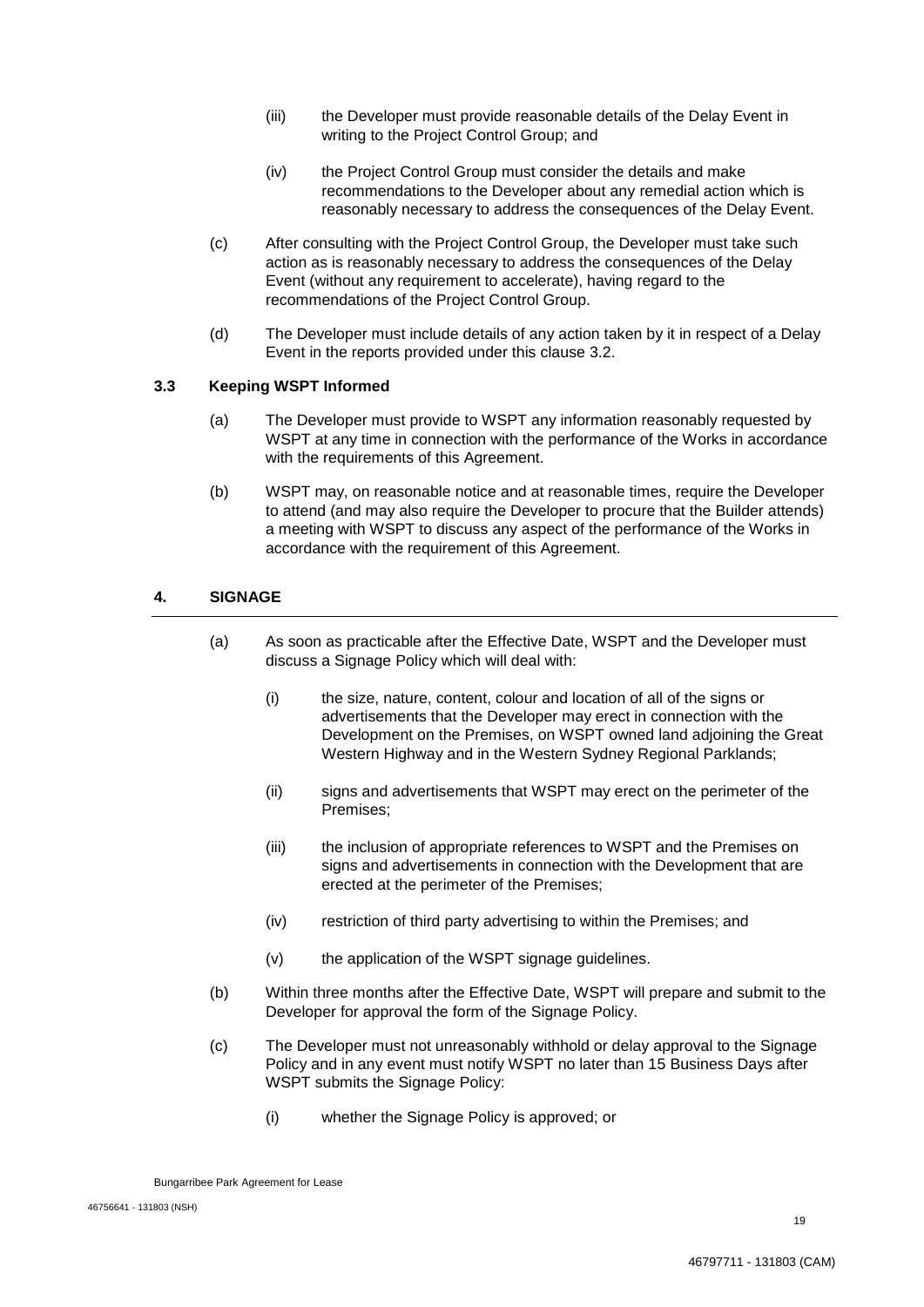- (ii) which aspects of the Signage Policy are not approved and the reasons for any aspect not being approved.
- (d) If paragraph (c)(ii) applies, WSPT must submit an amended Signage Policy to the Developer as soon as practicable and obtain the Developer's approval of it, as provided in paragraph (c).
- (e) Once the Signage Policy is agreed, the Developer must comply with it.
- (f) The Developer and WSPT must each pay their own costs of and incidental to this clause 4.

## **5. DEVELOPMENT APPLICATION**

#### **5.1 Environmental Investigation**

- (a) The parties acknowledge and agree that the Developer must undertake an environmental investigation on the Premises at its own cost and must within 5 Business Days of receipt, provide WSPT with a copy of the Environmental Investigation Report.
- (b) If the Environmental Investigation Report refers to the existence of:
	- (i) Contamination within the Premises which should be remediated; or
	- (ii) a Critically Endangered Ecological Community within the Premises,

the Developer and WSPT must within 5 Business Days of the Developer providing a copy of the Environmental Investigation Report to WSPT, meet to discuss in good faith and assess the extent of any Contamination or the impact of the Critically Endangered Ecological Community referred to in the Environmental Investigation Report and the anticipated costs of remediating the Contamination or addressing any other the environmental issue in relation to the Premises.

- (c) In the event that the Developer is reasonably of the opinion that:
	- (i) the costs associated with:
		- (A) any remediation of Contamination; or
		- (B) managing the impact of the Critically Endangered Ecological Community within the Premises,

referred to or contemplated by the Environmental Investigation Report are likely to exceed \$1,000,000; or

(ii) the time required to remediate any Contamination or manage the impact of any Critically Endangered Ecological Community within the Premises is expected to be more than 6 months,

the Developer must as soon as reasonably practicable notify WSPT of such opinion and the Developer may terminate this Agreement by notice in writing to WSPT given at any time prior to the Due Diligence Exclusivity Sunset Date, subject to clauses 14.1 and 14.2. Any such termination of this Agreement will be without prejudice to any Party's rights under this Agreement or at Law arising prior to termination.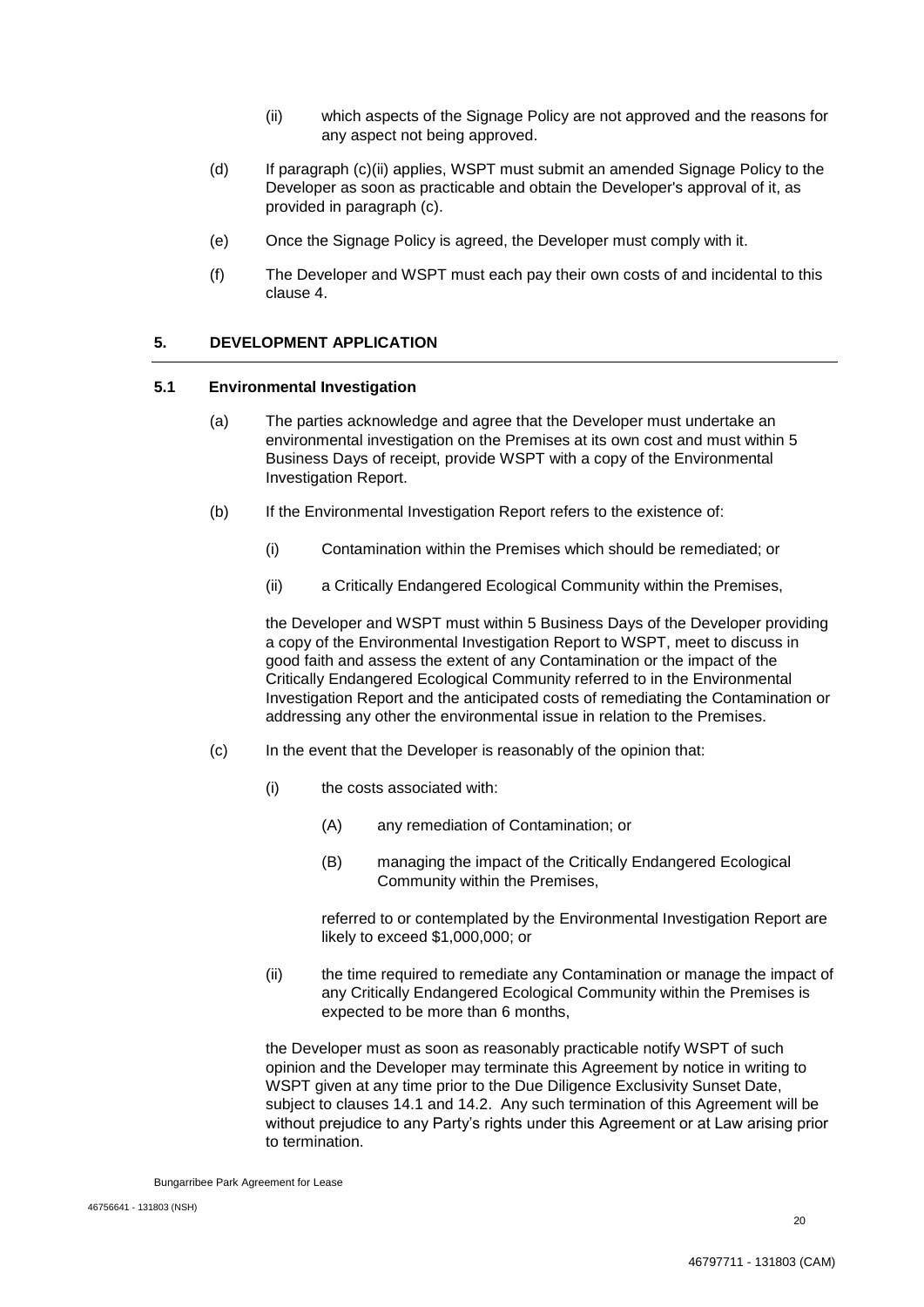- (d) If the Developer terminates this Agreement in accordance with clause 5.1(c), or if this Agreement is otherwise terminated by either Party for any reason, to the extent possible, all of the Developer's rights in relation to the Environmental Investigation Report and any other reports or information provided to or obtained by the Developer in relation to the Premises will thereupon vest in WSPT, and the Developer must deliver to WSPT all such documents or information.
- (e) Subject to clause 14.2, if the Developer fails to provide a notice to WSPT pursuant to clause 5.1(c) prior to the Due Diligence Exclusivity Sunset Date, the Developer will be deemed to accept all risks in connection with any Environmental Aspects mentioned in the Environmental Investigation Report and any other Environmental Aspects affecting the Premises as at the date of the Environmental Investigation Report.
- (f) If the Developer terminates this Agreement in accordance with this clause 5.1, WSPT must refund the Upfront Development Payment to the Developer within 30 days.
- (g) Subject to clauses 14.1 and 14.2, if the Developer has not completed its due diligence and submitted the Environmental Investigation Report to WSPT by the Due Diligence Exclusivity Sunset Date, WSPT may terminate this Agreement in accordance with clause 14.1(a) at any time until the Environmental Investigation Report is completed and submitted to WSPT.

## **5.2 Subdivision**

- (a) WSPT must, at its own cost, use reasonable endeavours to obtain all necessary Approvals in relation to the Subdivision (but not including registration of the Subdivision Plan at LPI NSW) by the date 6 months after the Effective Date and to then procure registration of the Subdivision Plan at LPI NSW prior to the Lease Commencement Date, subject to clause 14.3.
- (b) Subject to clause 5.2(c), WSPT must consult with the Developer in relation to the Subdivision Plan and any changes to the Draft Subdivision Plan required by any Authority to enable approval and registration of the Subdivision Plan.
- (c) If any Authority requires changes to the Draft Subdivision Plan which would:
	- (i) reduce the area of the Premises as provided in the Draft Subdivision Plan by more than 5%;
	- (ii) result in an increase in the cost of construction of the Works of more than \$2 million: or
	- (iii) prevent the Development from being carried out substantially in accordance with the Development Application; or
	- (iv) materially adversely impact on the Developer's Proposal and the Concept Plan,

the Developer may terminate this Agreement by notice in writing to WSPT.

- (d) If any Authority requires changes to the Draft Subdivision Plan which would:
	- (i) require WSPT to incur costs of more than \$200,000.00;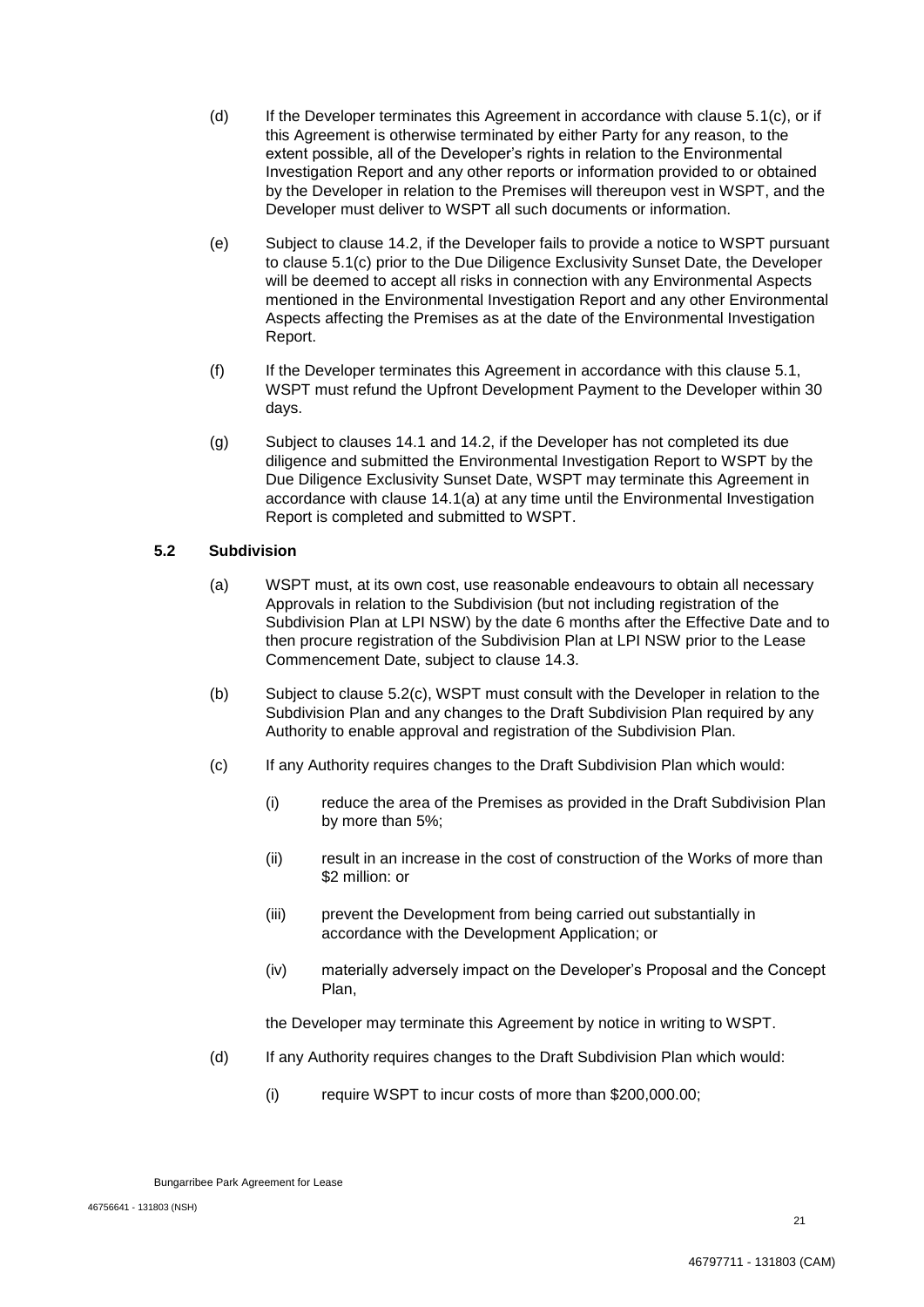- (ii) materially adversely affect WSPT's ability to develop any other land in Bungarribee Park as currently contemplated in the Bungarribee Draft Master Plan; or
- (iii) would be inconsistent with the requirements of the WSPT Act or the *State Environmental Planning Policy (Western Parklands)* 2009 or any Plan of Management or Precinct Plan for the Premises under the WSPT Act or the requirements of matters set out in section 16 (4)(a)-(c) inclusive of the WSPT Act or clause 12(a)-(n) inclusive of the *State Environmental Planning Policy (Western Parklands)* 2009,

WSPT may terminate this Agreement by notice in writing to the Developer.

- (e) If this Agreement is terminated under this clause 5.2, WSPT must refund the Upfront Development Payment to the Developer within 30 days.
- (f) Any termination of this Agreement will be without prejudice to any Party's rights under this Agreement or at Law arising prior to termination.
- (g) WSPT must:
	- (i) keep the Developer informed as to the progress of the registration of the Subdivision Plan; and
	- (ii) without delay notify the Developer in writing when the Subdivision Plan has been registered at LPI NSW.
- (h) If for any reason the Subdivision Plan has not been registered at LPI NSW by the Subdivision Plan Registration Sunset Date the Parties:
	- (i) must meet in good faith to discuss an alternative to obtaining registration of the Subdivision Plan at LPI NSW;
	- (ii) must endeavour to agree on an alternative to registration of the Subdivision Plan within one month of the Subdivision Plan Registration Sunset Date; and
	- (iii) acknowledge and agree that if the parties agree on an alternative to registration of the Subdivision Plan, the costs of obtaining any further Approvals required to implement that alternative must be borne by WSPT, unless the parties agree otherwise.

## **5.3 Concept Plan**

- (a) The Developer must without delay prepare the Concept Plan which must be generally consistent with the draft concept plan in Schedule 5 and which must provide for:
	- (i) development of a high quality, family oriented zoological park;
	- (ii) themed around 'on-safari', natural experiences providing educational and entertaining interactions with animals;
	- (iii) management of issues of conservation, habitat protection and indigenous culture preservation;
	- (iv) a minimum species list of at least (30) exhibits and attractions including exotic animals and Australian fauna;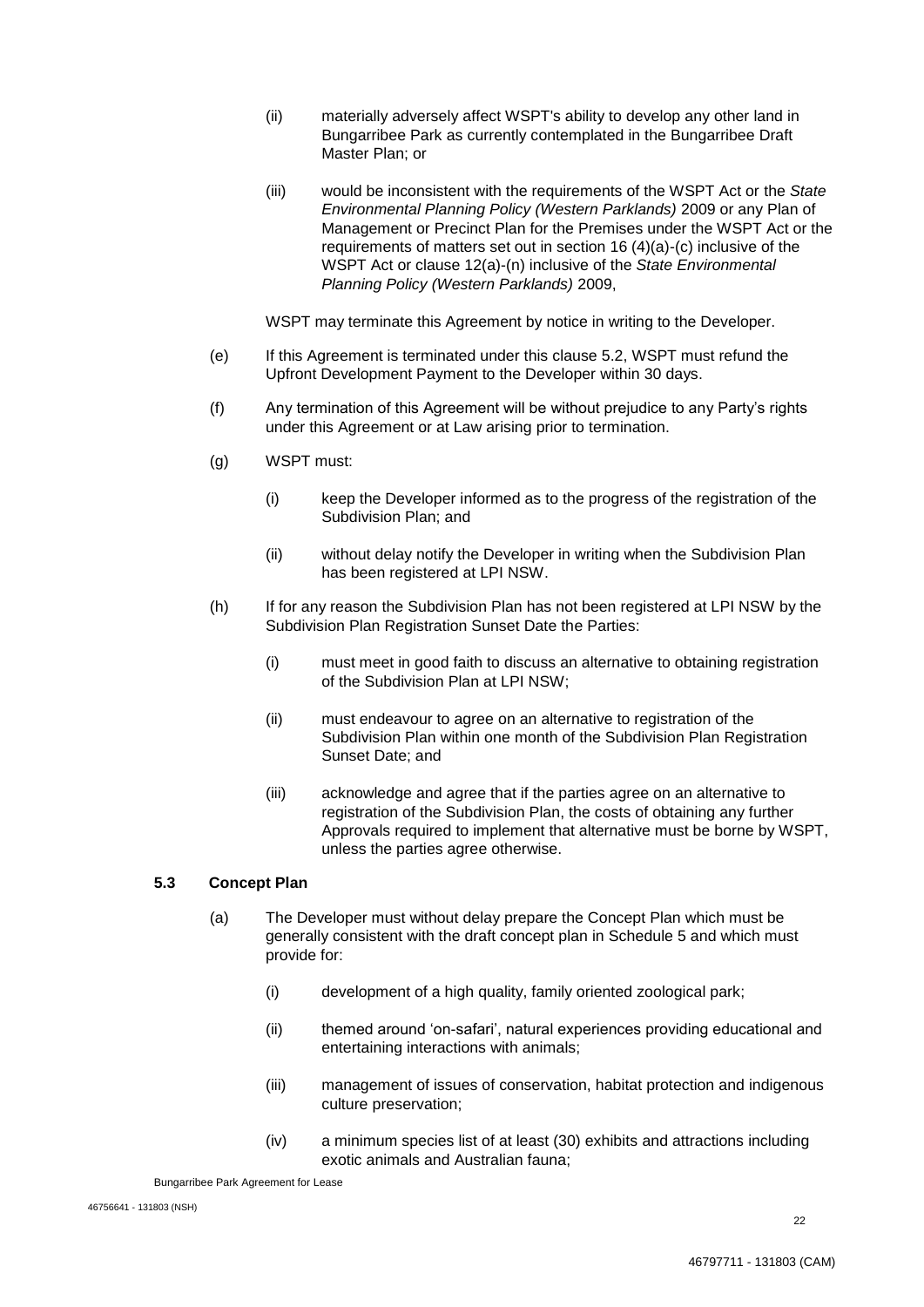- (v) complementary visitor services, restaurant and gift shop;
- (vi) ancillary activities function centre and retail veterinary clinic; and
- (vii) educational facilities and interpretative activities.
- (b) The Developer must consult with WSPT in relation to preparation of the Concept Plan and incorporate the reasonable requirements of WSPT in the Concept Plan, and provide a copy of the Concept Plan to WSPT when it has been completed.

## **5.4 DGRs**

Subject to clauses 14.1 and 14.2, if the Developer has not lodged the DGRs by the DGRs Lodgement Sunset Date, WSPT may terminate this Agreement in accordance with clause 14.1(a) at any time until the DGRs are lodged.

## **5.5 WSPT's Consent to the Development Application Documents**

- (a) The Developer, at its own expense, must without delay prepare the Development Application Documents in accordance with the Developer's Proposal, Concept Plan and the Works Program.
- (b) The Developer must, in accordance with the Works Program, give a copy of the Development Application Documents to WSPT, to obtain the prior written consent of WSPT to the Development Application Documents and the lodgement of the Development Application with the Consent Authority.
- (c) WSPT must notify the Developer, in writing, of its consent or refusal to the Development Application Documents within 15 Business Days after receiving the Development Application Documents from the Developer.
- (d) Subject to clauses 5.5(e) and 5.5(f), if WSPT refuses consent to the Development Application Documents WSPT must give written reasons outlining the deficiencies in the Development Application Documents and the reasons why WSPT refuses to give its consent.
- (e) Subject to clause 5.5(f), WSPT must not withhold its consent to the Development Application Documents unless they are materially inconsistent with the Concept Plan or would not give effect to the development of the Works in accordance with this Agreement.
- (f) WSPT must not withhold its consent to Development Application Documents in relation to matters approved previously by WSPT in writing in respect of the subject matter of those Development Application Documents, unless there is a material variation between the matters previously approved by WSPT in writing and the Development Application Documents.
- (g) WSPT must act reasonably and promptly in considering any Development Application Documents lodged by the Developer with WSPT for consent and provide its response within 20 Business Days.
- (h) In the event that WSPT refuses consent to the Development Application Documents, as provided for in this clause 5.5, then the Developer must, within 15 Business Days (or such other time agreed between WSPT and the Developer) after the giving of notice of refusal under clause 5.5(c), resubmit amended Development Application Documents to WSPT for consent in accordance with this clause 5.5.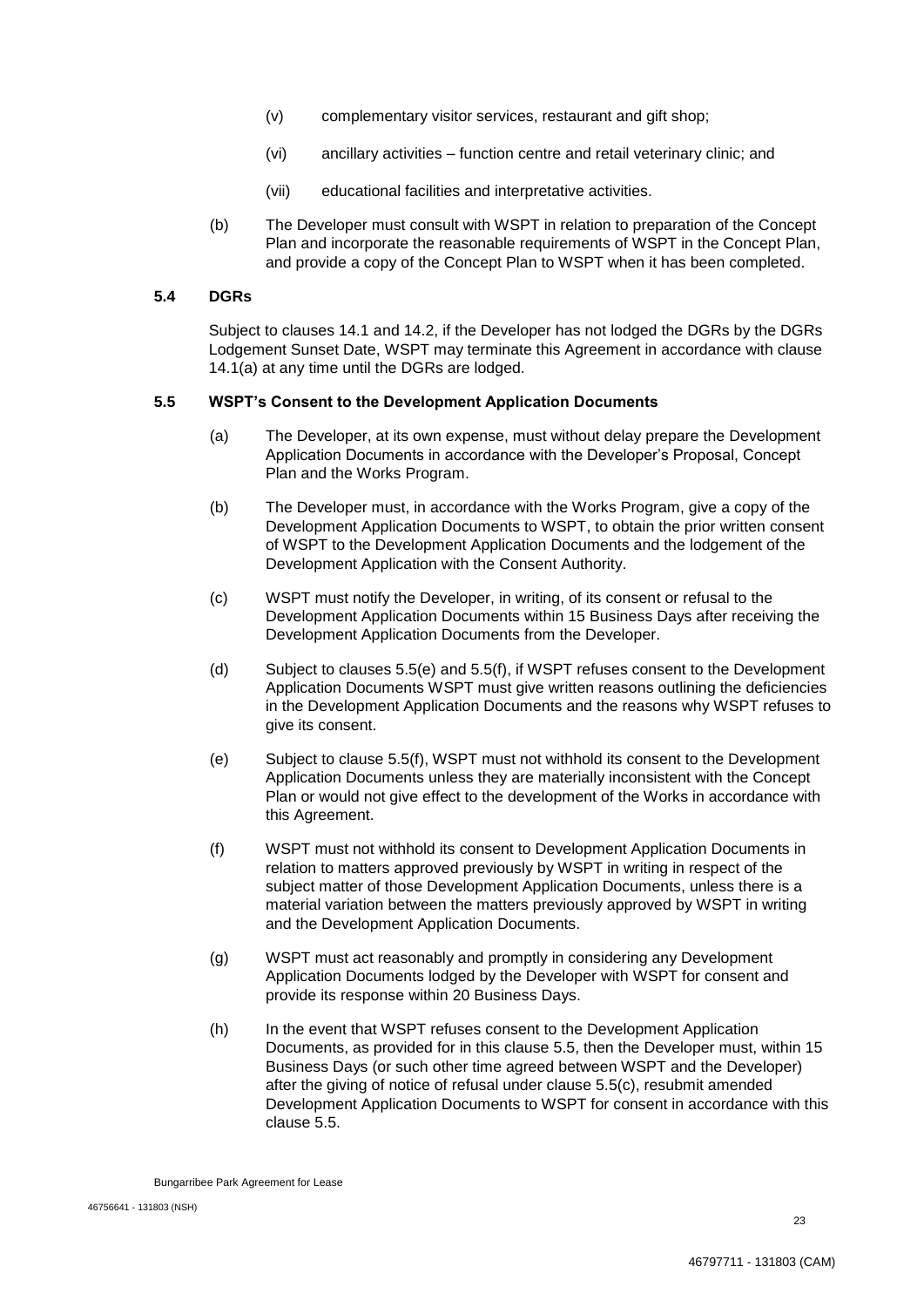## **5.6 Variation to the Works and the Development Application Documents**

- (a) If the Developer wishes to vary the Works or the Development Application Documents, the Developer and WSPT must follow the procedure contained in clause 5.5, in respect of any such variation to the Works or the Development Application Documents.
- (b) In addition to the Developer's obligations under clause 5.5 and 5.6(a), if the Developer wishes to vary the Works or the Development Application Documents, the Developer must first provide to WSPT all relevant documents and plans, including any required amendment to the Development Application Documents.
- (c) The Developer must obtain all Approvals relevant to any variations to the Works or the Development Application Documents approved under this clause 5.6.
- (d) WSPT and the Developer acknowledge and agree that WSPT's consent to a proposed variation under this clause 5.6 is not a consent to any extension of time necessary to carry out the proposed variation.

## **5.7 Lodgement of Development Application**

- (a) Subject to clauses 14.1 and 14.2, by no later than the Development Application Sunset Date, the Developer, at its own expense, must prepare and lodge the Development Application, in the form approved in accordance with clause 5.5, with the Consent Authority.
- (b) Subject to clauses 14.1 and 14.2, if the Developer has not lodged the Development Application by the Development Application Lodgement Sunset Date, WSPT may terminate this Agreement in accordance with clause 14.1(a) until such time as the Development Application is lodged.

#### **5.8 Costs**

The Developer and WSPT must each pay their own costs of and incidental to clauses 5.5, 5.6 and 5.7.

## **6. DEVELOPMENT CONSENT**

#### **6.1 Development Consent**

- (a) The Developer must, within 10 Business Days after receiving the Development Consent from the Consent Authority, provide to WSPT a copy of that Development Consent.
- (b) For the purposes of this clause 6.1 and clauses 6.2 and 6.3, references to Development Consent include any draft Development Consent issued by the Consent Authority.

#### **6.2 Developer's Approval of the Development Consent**

(a) Within 20 Business Days after receiving a copy of any Development Consent the Developer must notify WSPT, in writing, whether the conditions of that Development Consent are acceptable to the Developer and, if not, provide reasons why the Development Consent conditions are not acceptable to the Developer, and provide further details as to what changes to the conditions are required and the reasons.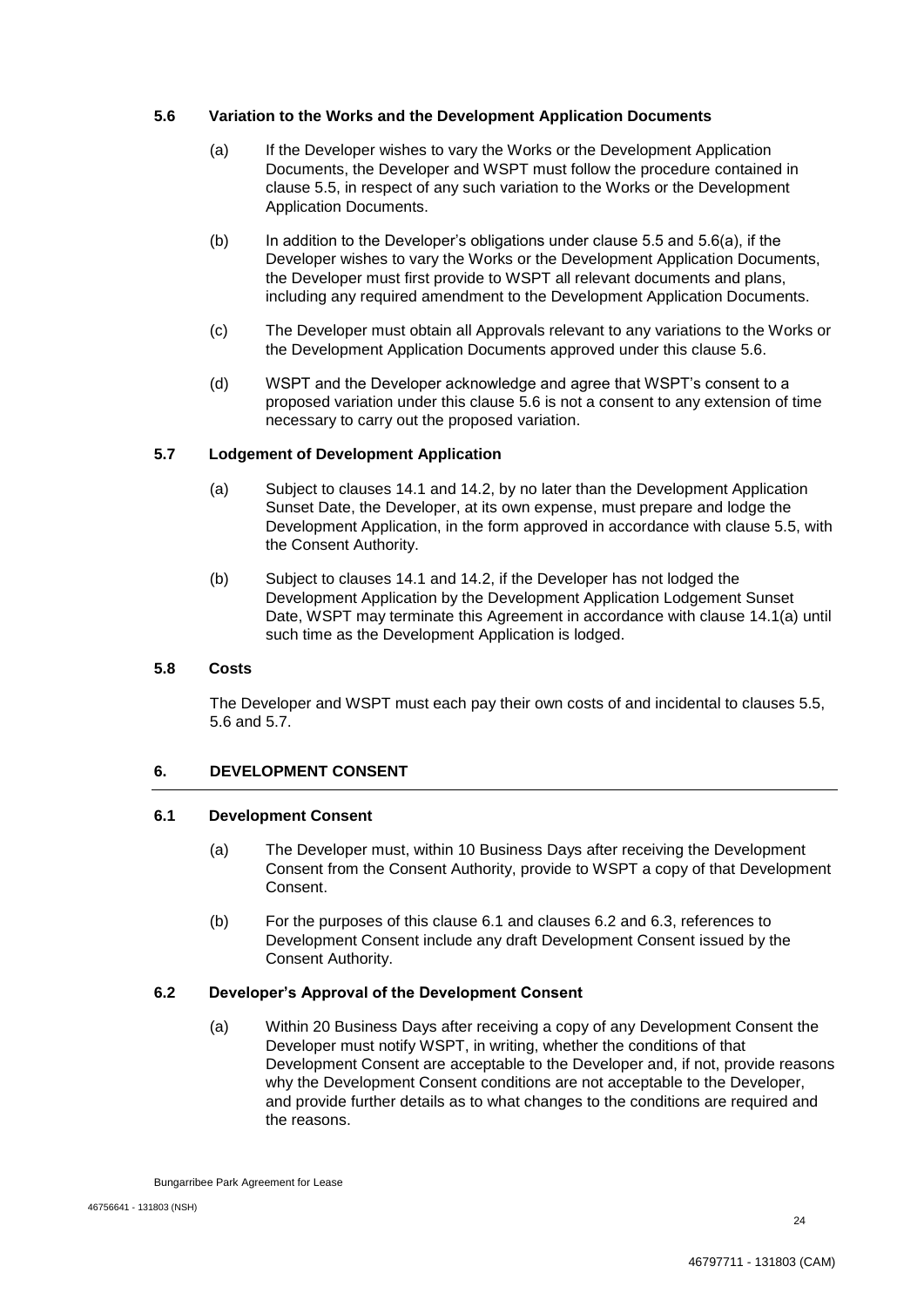(b) The Developer must accept a Development Consent condition unless that condition falls within the Developer's Unusual Consent Conditions.

## **6.3 WSPT's Approval to the Development Approval Conditions**

- (a) Within 20 Business Days after receiving a copy of any Development Consent in accordance with clause 6.2(a) from the Developer, WSPT must notify the Developer, in writing, whether the Development Consent conditions are acceptable to WSPT and, if not, provide reasons why that Development Consent is not acceptable to WSPT and provide further details as to what changes are required (if any) and the reasons for those changes.
- (b) WSPT must accept a Development Consent condition unless the condition falls within WSPT's Unusual Consent Conditions.

## **6.4 Rights of termination – WSPT**

Subject to clauses 14.1 and 14.2, if an Acceptable Development Consent has not been issued by the Consent Authority by the Development Consent Sunset Date, WSPT may terminate this Agreement in accordance with clause 14.1(a) until such time that an Acceptable Development Consent has been obtained.

## **6.5 Acceptable Development Consent**

- (a) A Development Consent shall constitute an Acceptable Development Consent if it is acceptable to:
	- (i) the Developer in accordance with clause 6.2; and
	- (ii) WSPT in accordance with clause 6.3.

## **6.6 Rights of Termination – Developer**

- (a) Subject to clauses 14.1 and 14.2, if an Acceptable Development Consent has not been issued by the Consent Authority by the Development Consent Sunset Date, other than by reason of a breach by the Developer of this Agreement, the Developer may, by written notice to WSPT, terminate this Agreement. Subject to clause 14.2, any notice under this paragraph (a) must be given within 30 Business Days after the Development Consent Sunset Date.
- (b) If the Development Consent includes one or more of the Developer's Unusual Consent Conditions, and the Developer has given notice to that effect to WSPT in accordance with paragraph (a), the Developer may, by written notice to WSPT, either:
	- (i) terminate this Agreement; or
	- (ii) elect to have the decision of the Consent Authority reviewed,

within 60 Business Days after receipt by the Developer of the Development Consent. For the avoidance of doubt, if the Developer elects to have the decision of the Consent Authority reviewed, the Developer will cease to be entitled to terminate this Agreement under paragraph (a) if it does not exercise such right within 30 Business Days after the Development Consent Sunset Date, subject to clauses 14.1 and 14.2.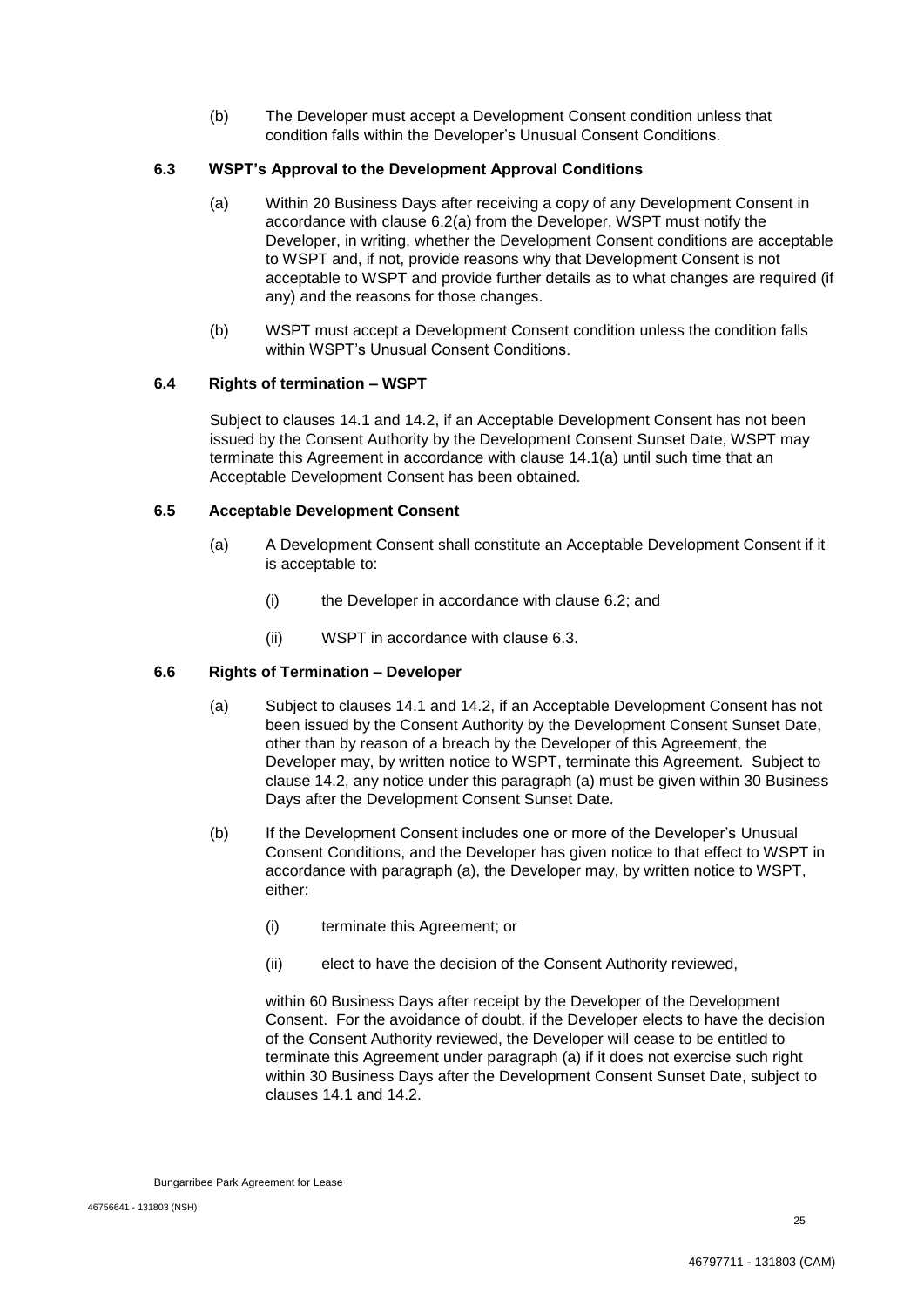## **7. WSPT'S WORKS**

#### **7.1 Interim Access Road Works**

- (a) Within 6 months of the Effective Date, subject to clause 14.3, WSPT at its own cost, must design, obtain all relevant Approvals for and construct, an interim access road extension from the existing Great Western Highway signalised intersection to the proposed Premises boundary, to provide access to the proposed Premises (Interim Access Road Works).
- (b) As soon as practicable after the Effective Date, WSPT must prepare the works plan for the Interim Access Road Works in compliance with all Laws and Approvals (Interim Access Road Works Plan).
- (c) Prior to commencing the Interim Access Road Works, WSPT must submit the Interim Access Road Works Plan to the Developer and obtain the Developer's approval of it.
- (d) The Developer must not unreasonably withhold or delay approval to the Interim Access Road Works Plan and in any event must notify WSPT no later than 15 Business Days after WSPT submits the Interim Access Road Works Plan as to:
	- (i) whether the Interim Access Road Works Plan is approved; or
	- (ii) which aspects of the Interim Access Road Works Plan are not approved and the reasons for any aspect not being approved.
- (e) If paragraph (d)(ii) applies, WSPT must submit an amended Interim Access Road Works Plan to the Developer as soon as practicable and obtain the Developer's approval of it, as provided in paragraph (d).
- (f) The Interim Access Road Works, excluding the final road surface:
	- (i) is to be built to comply with all requirements, conditions and orders of the Consent Authority; and
	- (ii) must be carried out:
		- (A) in a proper and workmanlike manner;
		- (B) using good quality materials and workmanship and in accordance with relevant Australian Standards; and
		- (C) in accordance with all Approvals.
- (g) The Developer has agreed that the completion of the final road surface is to be deferred to coincide with the Date of Practical Completion. The parties agree that the Developer is to manage and complete final construction of the road surface so as to enable integration with the Works, and the Developer shall invoice WSPT for the cost of the final road surface.
- (h) Before commencing work on the final road surface, the Developer must submit to WSPT details of the estimated cost of such work together with such copy quotations and other material as WSPT may reasonably require in writing to establish whether such costs are reasonable.
- (i) Within 10 Business Days of receipt of the estimated costs in relation to the final road surface pursuant to paragraph (h), WSPT must notify the Developer whether the estimated costs are approved, such approval not to be unreasonably withheld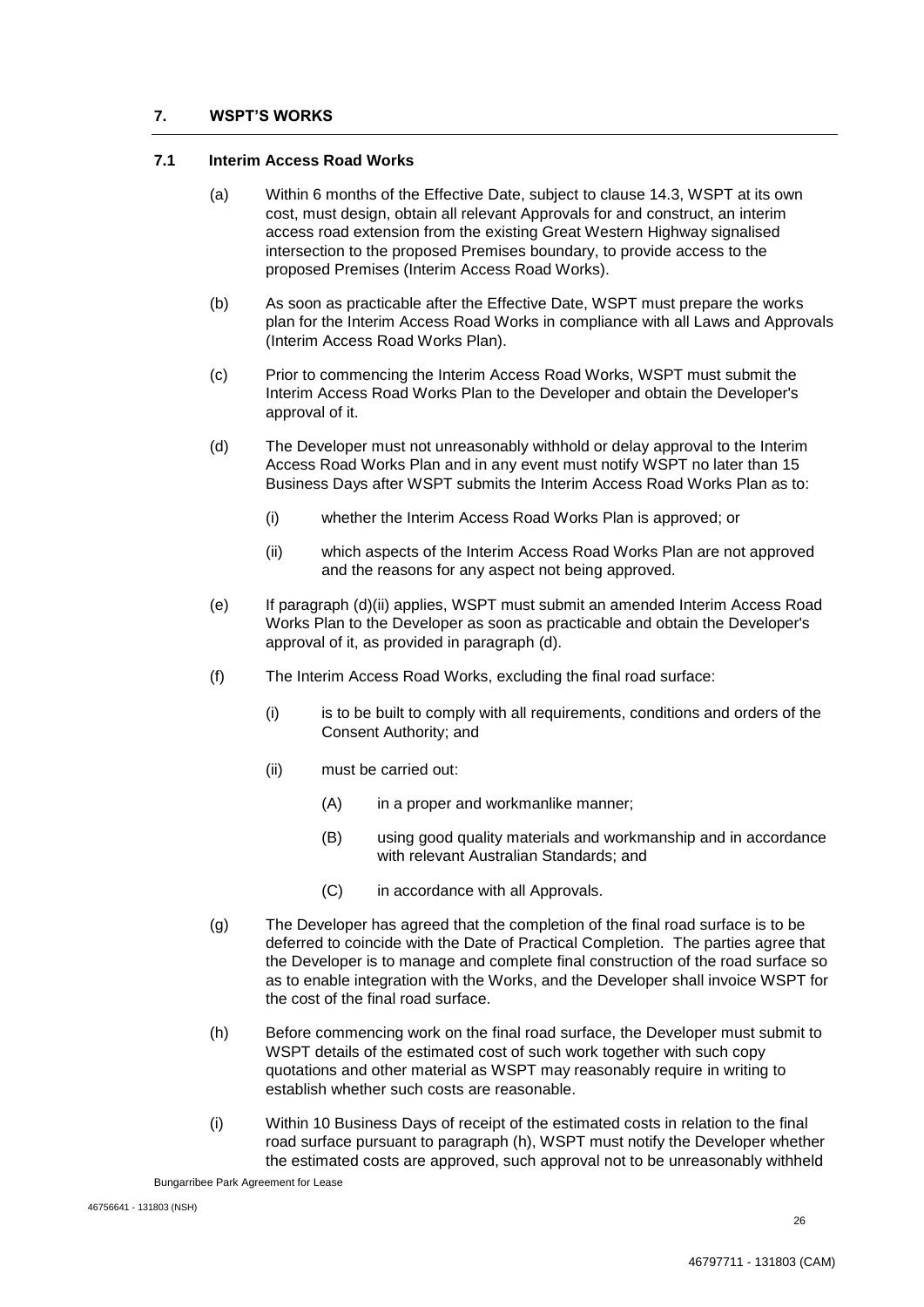or delayed. WSPT must pay the Developer's reasonable costs of completing the final road surface, payment to be made within 10 Business Days after receipt of appropriate tax invoices together with reasonable details of the completed works, the subject of the invoices.

(j) The Developer and WSPT must each pay their own costs of and incidental to this clause 7.1.

## **7.2 WSPT's provision of services to the Premises**

- (a) Before the Construction Licence Commencement Sunset Date, subject to clause 14.3 and subject to the Developer providing services capacity estimates, WSPT must, at its own cost, design, obtain all relevant Approvals for and construct, water, electricity and telecommunication services up to the Premises boundary (Services Works). The parties agree that some or all of the Services Works initially constructed by the Construction Licence Commencement Sunset Date in accordance with this clause 7.2, may be temporary. Where temporary Services Works are constructed, WSPT must at its own cost, subject to clause 14.3, construct permanent Services Works in accordance with this clause 7.2 before the Date of Practical Completion.
- (b) As soon as possible after the Effective Date, WSPT must prepare the works plan for the Services Works in compliance with all Laws and Approvals (Services Works Plan).
- (c) Prior to commencing the Services Works, WSPT must submit the Services Works Plan to the Developer and obtain the Developer's approval of it.
- (d) The Developer must not unreasonably withhold or delay approval to the Services Works Plan and in any event must notify WSPT no later than 15 Business Days after WSPT submits the Services Works Plan as to:
	- (i) whether the Services Works Plan is approved; or
	- (ii) which aspects of the Services Works Plan are not approved and the reasons for any aspect not being approved.
- (e) If paragraph (d)(ii) applies, WSPT must submit an amended Services Works Plan to the Developer as soon as practicable and obtain the Developer's approval of it, as provided in paragraph (d).
- (f) Subject to paragraph (a), the Services Works:
	- (i) are to be built to comply with all requirements, conditions and orders of the Consent Authority; and
	- (ii) must be carried out:
		- (A) in a proper and workmanlike manner;
		- (B) using good quality materials and workmanship and in accordance with relevant Australian Standards; and
		- (C) in accordance with all Approvals.
- (g) Subject to services agency requirements, electricity, water and telecommunication services are to be located within the easement for services shown on the Draft Subdivision Plan.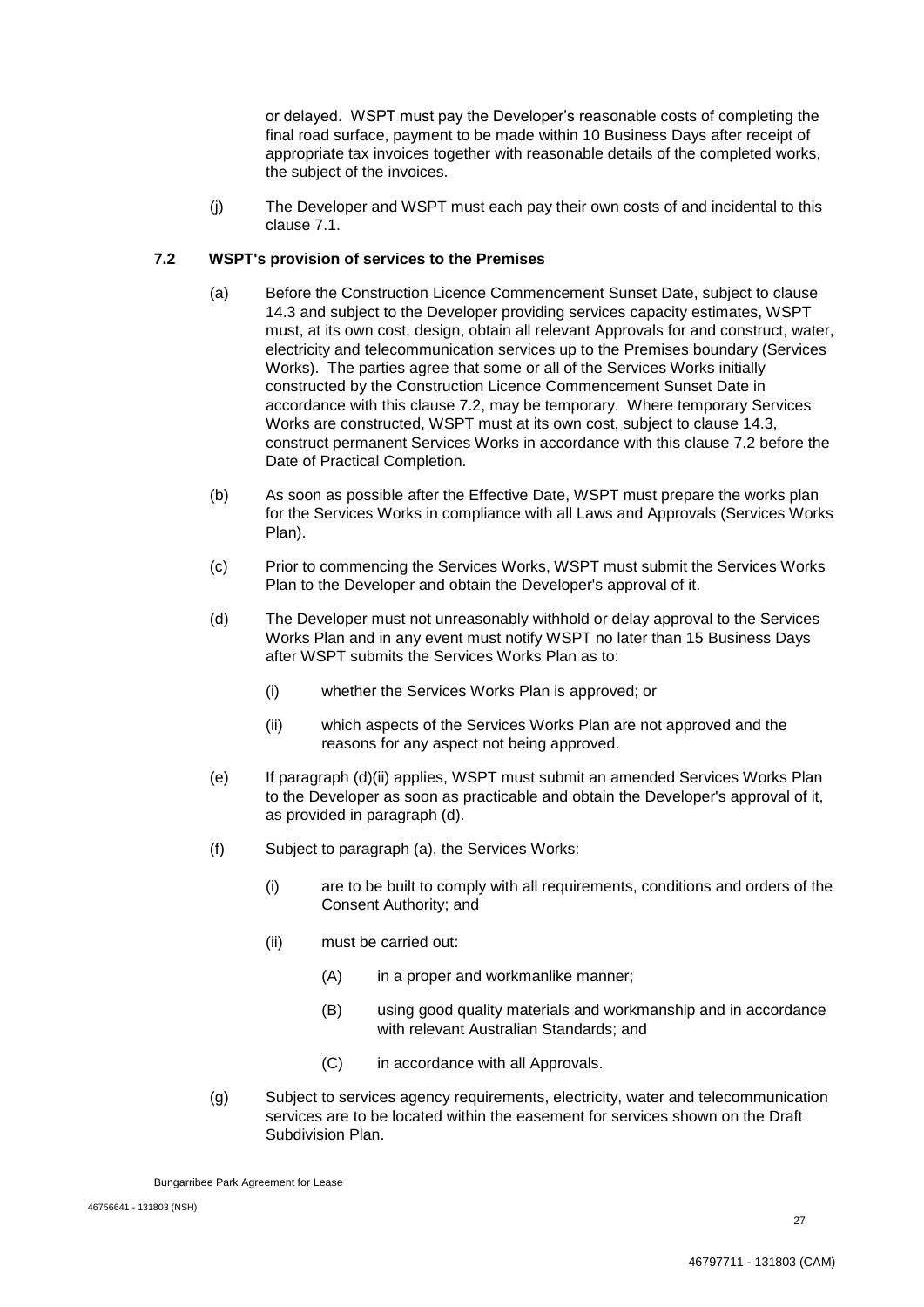- (h) WSPT must:
	- (i) notify the Developer within 5 Business Days of practical completion of the Services Works being reached; and
	- (ii) provide a copy of the certificate prepared by a private certifier confirming completion of the Services Works.

## **7.3 Security and access controls**

Notwithstanding anything to the contrary in this clause 7, from the date of commencement of the Construction Licence pursuant to clause 8.1(a):

- (a) the Developer and the Developer's Agents will be entitled to access and use the Interim Access Road Works in connection with the Permitted Use;
- (b) the Developer must control access to the Interim Access Road Works by maintaining a security access gate installed by WSPT where the Interim Access Road Works join the Great Western Highway (provided that the Developer must ensure that WSPT is provided with a key or other means of opening the security gate); and
- (c) the Developer will be responsible for maintaining the Interim Access Road Works.

## **7A EARLY ACCESS**

- (a) From the Effective Date the Developer, its consultants, contractors and subcontractors may access the Premises, accompanied by a representative of WSPT, on the conditions referred to in paragraph (c).
- (b) WSPT must make a representative available to the Developer on request, provided two Business Days' notice has first been provided.
- (c) The Developer together with its consultants, contractors and subcontractors:
	- (i) agree that they enter the Premises at their own risk;
	- (ii) may bring any equipment reasonably necessary for the purposes of assessing the Premises, taking measurements and conducting tests, as reasonably required by the Developer; and
	- (iii) must comply with all further reasonable conditions required or reasonable directions imposed by WSPT or its representatives in connection with such access.

## **8. CONSTRUCTION LICENCE COMMENCEMENT**

#### **8.1 Commencement of Construction Licence**

- (a) The Construction Licence will commence on the Business Day immediately following the day on which the last to be satisfied of the Construction Licence Conditions Precedent is satisfied.
- (b) The Developer or WSPT will notify the other in writing when it considers that all of the relevant Construction Licence Conditions Precedent have been fulfilled.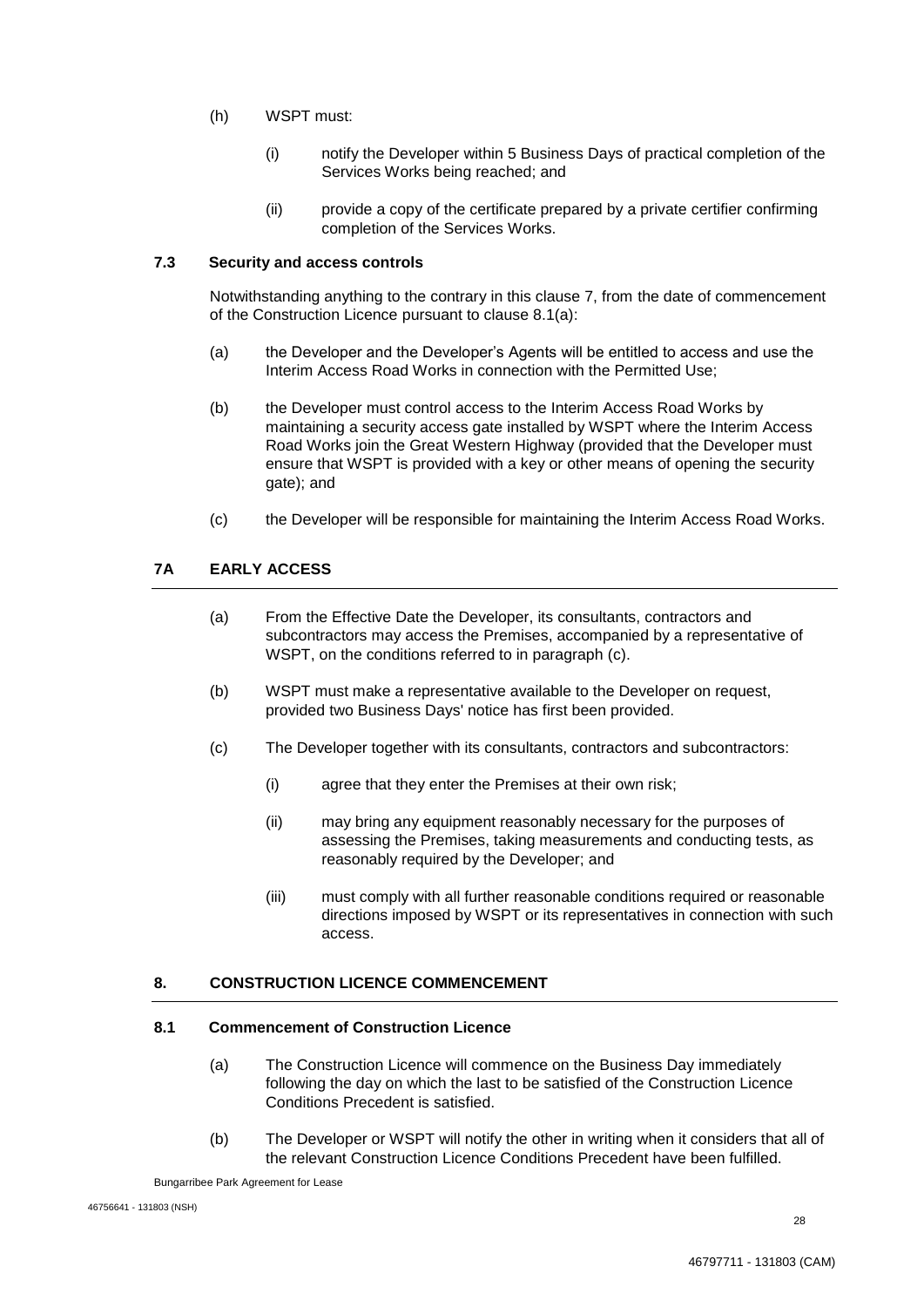## **8.2 Pre-conditions to Commencement of Construction**

- (a) The Developer shall not commence construction of the Works until:
	- (i) the Construction Licence Conditions Precedent have been satisfied;
	- (ii) it has obtained all necessary approvals for commencement of construction from Authorities and provided satisfactory evidence to WSPT (acting reasonably) of those approvals; and
	- (iii) it has satisfied WSPT (acting reasonably) that it has prepared and will implement an appropriate work health and safety plan, all relevant site, health, training and safety conditions and an environmental management plan as required by this Agreement.

## **8.3 Failure to Satisfy Construction Licence Conditions Precedent by Construction Licence Commencement Sunset Date**

- (a) Subject to clauses 14.1 and 14.2, in the event that the Construction Licence Conditions Precedent are not satisfied by the Construction Licence Commencement Sunset Date then:
	- (i) WSPT shall not be obliged to grant the Construction Licence but may, if this Agreement is active, elect to do so at any time in the future in its absolute discretion;
	- (ii) either Party shall be entitled to terminate this Agreement, but in the case of termination by:
		- (A) the Developer, only if the failure to satisfy the Construction Licence Conditions Precedent has not been caused by a breach by the Developer of this Agreement and WSPT shall be free to deal with the Premises as it deems fit in its absolute discretion; and
		- (B) WSPT, only if the failure to satisfy the Construction Licence Conditions Precedent has not been caused by a breach by WSPT of this Agreement;
- (b) if this Agreement is terminated under paragraph (a):
	- (i) Subject to clauses 5.1(f) and 5.2(e), WSPT will be entitled to the Upfront Development Fee and any other amounts paid or due and payable by the Developer to WSPT under this Agreement up to and including the termination date;
	- (ii) the Developer will not be obliged to carry out any of the Works; and
	- (iii) the parties mutually release each other from all further obligations under this Agreement, (other than for amounts then due by either Party to the other) but without prejudice to any claim as a result of an antecedent breach.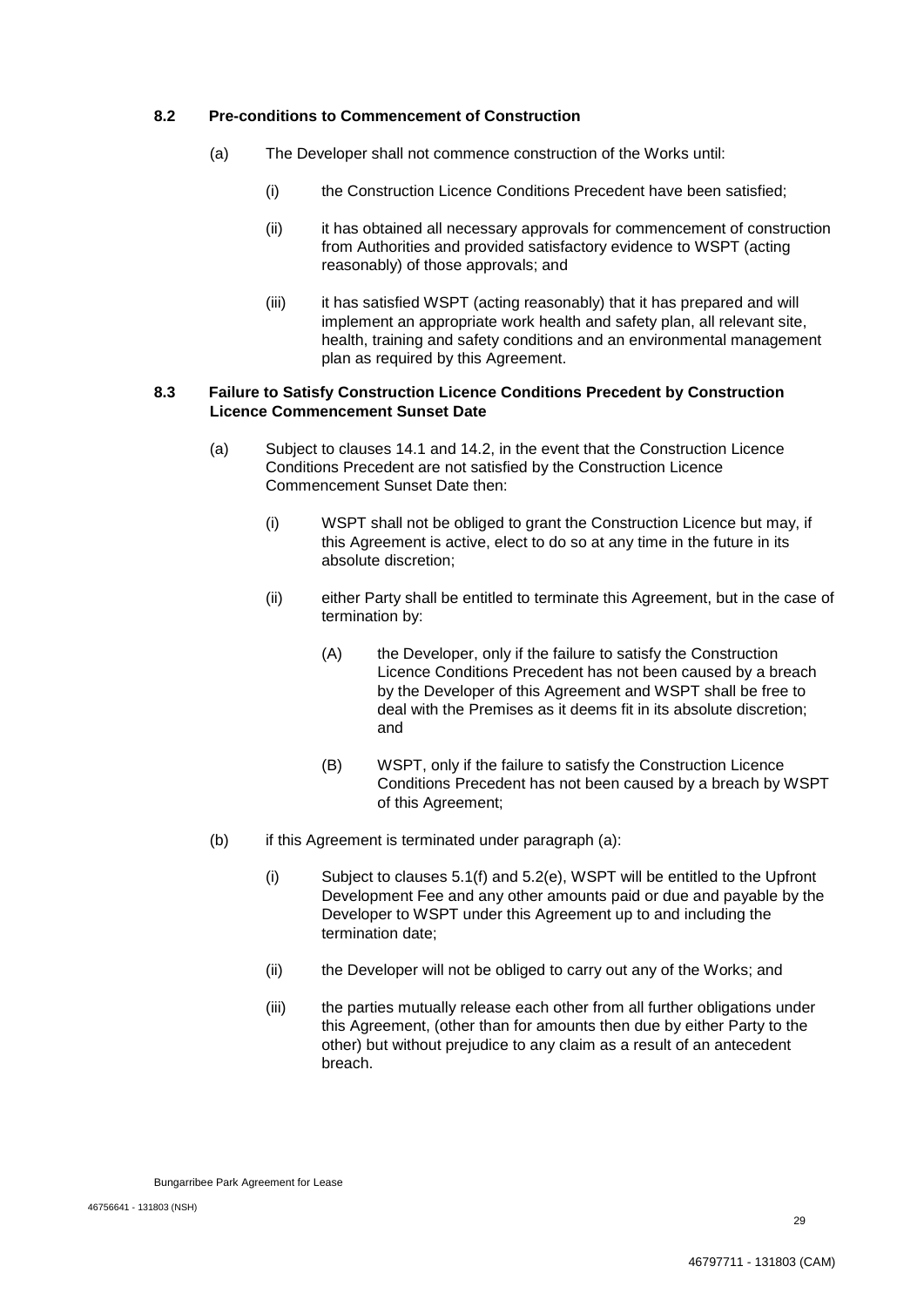## **9. WORKS AND CONSTRUCTION LICENCE PROVISIONS**

#### **9.1 Use of Premises**

- (a) For the Construction Period the Developer may:
	- (i) use the Premises for the Permitted Use; and
	- (ii) grant a licence or sub-licence to third parties, including the Builder or to any sub-contractors in connection with the Permitted Use.
- (b) The Developer shall maintain and renew from time to time throughout the Construction Period all licences, permits, consents and registrations required for the carrying on of the Permitted Use under any Laws or as required by any Authority.
- (c) To the extent, if any, that the Developer is required by Law to obtain Approvals in relation to proposed Works, in addition to the Development Consent, the Developer must obtain such Approvals.

## **9.2 Access**

- (a) Subject to the terms of this Agreement and in particular clause 9.2(b), the Developer will be entitled to have access to the Premises for the Permitted Use from the date on which the Construction Period commences.
- (b) The Developer must give to WSPT written notice at least 3 months prior to the date on which the Construction Period commences, requesting access to the Premises and specifying the anticipated date for commencement of the Construction Period. The Developer and WSPT will, having regard to the Works Program and the Developer's realistic assessment of when the Developer will need to have access to the Premises for the purpose of carrying out the Development and must use all reasonable endeavours to agree in advance on the date on which the Developer will give such notice to WSPT.

## **9.3 Works Plan and WSPT's Approvals**

- (a) Prior to the Construction Licence Commencement Date, the Developer must prepare the Works Plan in compliance with all Laws and Approvals.
- (b) Prior to commencing the Works the Developer must submit the Works Plan to WSPT and obtain WSPT's approval of it.
- (c) WSPT must not unreasonably withhold or delay approval to the Works Plan and in any event must notify the Developer no later than 15 Business Days after the Developer submits the Works Plan as to:
	- (i) whether the Works Plan is approved; or
	- (ii) which aspects of the Works Plan are not approved and the reasons for any aspect not being approved. WSPT must approve the Works Plan unless it is substantially inconsistent with the Concept Plan or would not give effect to the development of the Works in accordance with this Agreement.
- (d) If paragraph (c)(ii) applies, the Developer must submit an amended Works Plan to WSPT as soon as practicable and obtain WSPT's approval of it, as provided in paragraph (c).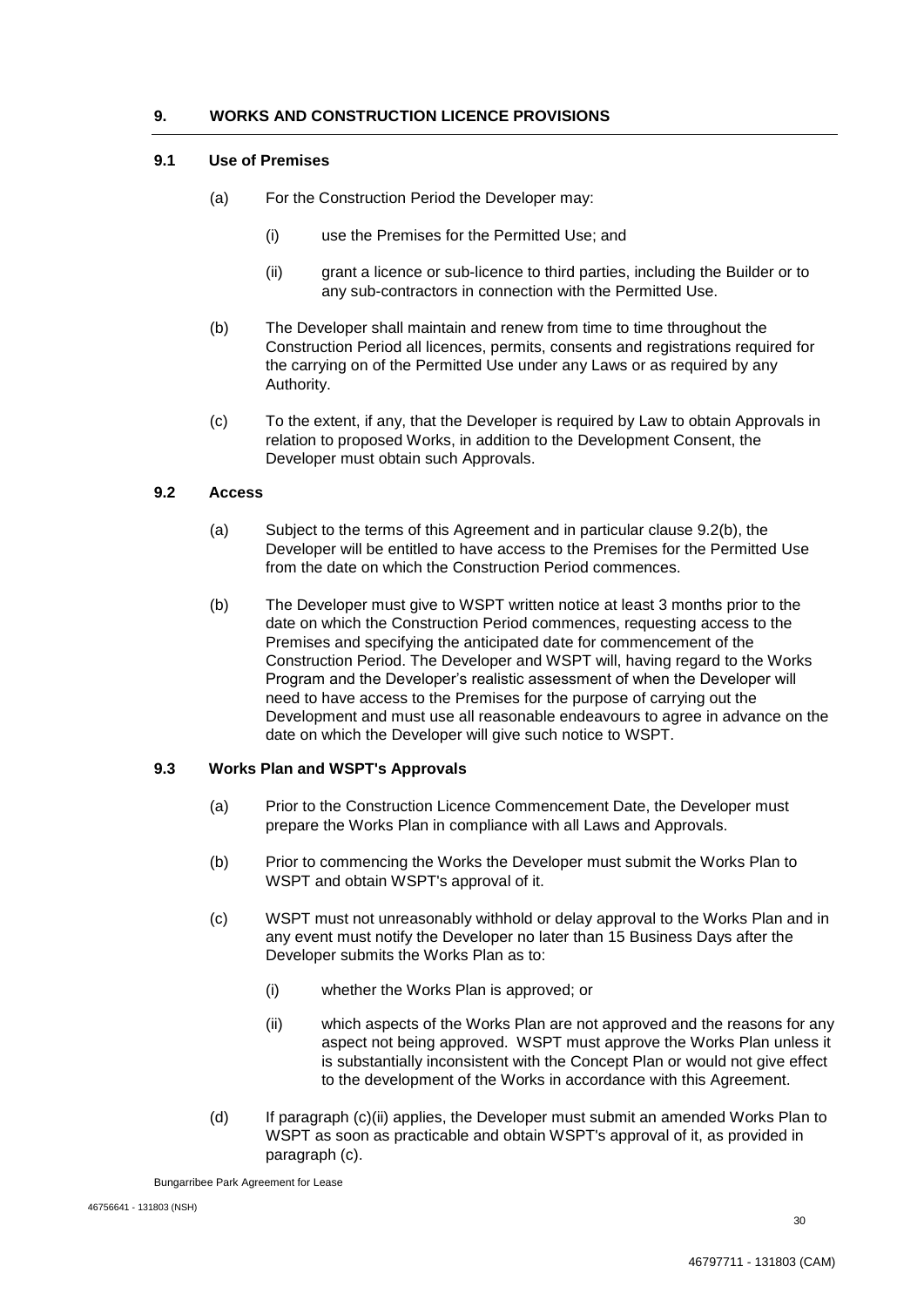(e) The Developer and WSPT must each pay their own costs of and incidental to this clause 9.3.

## **9.3A Works**

- (a) When the Developer's proposed Works have been approved by WSPT in accordance with clause 9.3, and the Developer has obtained all necessary Approvals, and provided copies to WSPT, the Developer must proceed to carry out the approved Works in a proper and workmanlike manner and without undue delay. The Developer must use its reasonable endeavours to achieve Practical Completion of the Works by the Date for Practical Completion, however WSPT will not be entitled to damages or compensation from the Developer if the Works do not reach Practical Completion by the Date for Practical Completion other than for failure by the Developer to use such reasonable endeavours.
- (b) Subject to this Agreement, the Developer will be responsible for all infrastructure and other ancillary works associated with the Works, and for all costs and expenses whatsoever in relation to all Works.
- (c) The Developer must keep WSPT informed as to progress of all Works.
- (d) The Developer must ensure that all Works are carried out by suitably qualified and experienced trades people.
- (e) In carrying out Works, the Developer must ensure that the Requirements of all Approvals and all relevant Authorities and all applicable Laws are complied with.
- (f) In carrying out Works, the Developer must ensure that building materials and builder's refuse are stored neatly within the Premises, and that refuse is disposed of at regular intervals. The Developer must ensure that building materials and builder's refuse do not obstruct the footpaths or other areas adjacent to the Premises.
- (g) Upon completion of the Works, the Developer must obtain without delay such further Approvals as may be required to enable the Premises to be occupied and used as contemplated by the Development Consent, and must provide copies of all such approvals to WSPT.

## **9.4 Works to be Screened**

Unless otherwise approved by WSPT, facilities for the servicing and construction of the Development are to be provided within the curtilage of the Premises. All such areas must, if required by WSPT (acting reasonably), or otherwise varied in accordance with an approved Development Consent, be screened from public view. The Developer must, if so directed by WSPT (acting reasonably), erect information notice boards around the boundary of the Premises at such locations as WSPT may direct.

## **9.5 Site Conditions**

- (a) The Developer acknowledges that no representation, indemnity or warranty is or has been given by or on behalf of WSPT:
	- (i) as to the Premises (including but not limited to the nature, geology, hydrology, condition or state of repair of the Premises) or any structure on the Premises;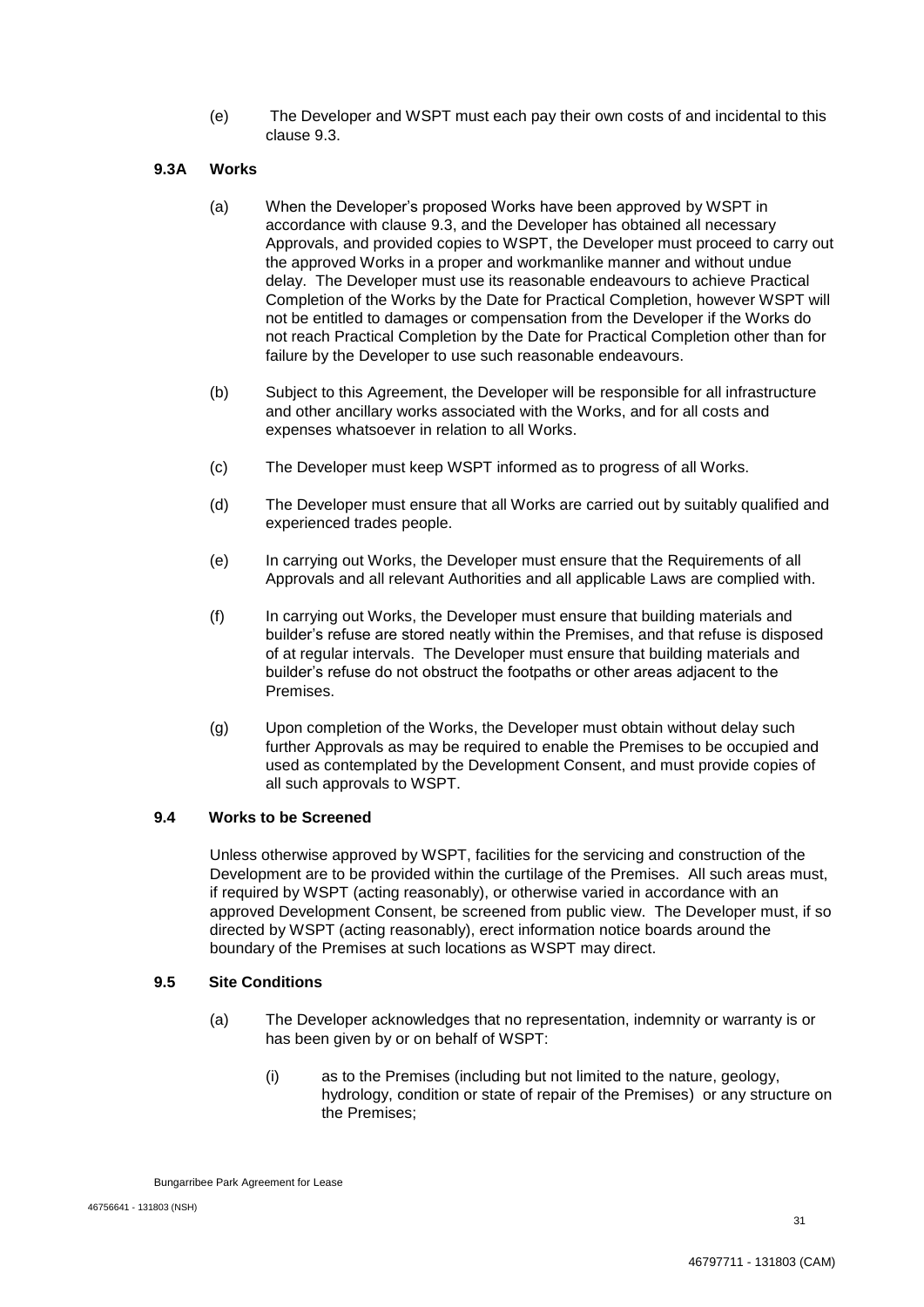- (ii) with respect to the suitability of the Premises for the Development or the Works;
- (iii) in relation to the completeness of:
	- (A) any technical surveys of the Premises provided to the Developer or any other person; or
	- (B) any other documents provided to the Developer or any other persons in relation to the Premises;
- (iv) as to the existence of any Hazardous Substance in, on or under the Premises regardless of whether or not the same existed before, on or after the commencement of the Construction Licence;
- (v) as to where there is any breach of or action required by any Environmental Laws;
- (vi) as to the existence or imposition of any Requirement in respect of the Premises or the Development; and
- (vii) as to any use to which the Premises may be put or its suitability or adequacy for all or any of the purposes of the Developer and the Developer must satisfy itself as to the suitability and use and shall be deemed to have accepted this Construction Licence with full knowledge and subject to any prohibitions or restrictions as to use under, arising out of or relative to any of the matters referred to above or in pursuance of or the subject of any legislation or Requirement.
- (b) Subject to this Agreement, the Developer accepts the Premises subject to the matters referred to in paragraph (a) and agrees that it will not make any claim or demand or take any action against WSPT in relation to any such matters.

## **9.6 Survey Plan**

(a) Within 30 Business Days of the Date of Practical Completion, an identification survey of the Premises must be prepared by a reputable and suitably qualified surveyor with 5 years experience, stating the lettable area of the Premises, certifying the position of Improvements on the Premises and any encroachments by or upon the Premises, certifying the position of any parts of the Premises affected by any easements, restrictions, covenants or other such matters, stating the distance of Improvements to boundaries and compliance with relevant ordinances, regulations easements, covenants, restrictions and the like, and any other matters commonly referred to in surveys. The survey shall be binding on the parties in the absence of manifest error.

## **9.7 Nuisance, Noise etc**

- (a) The Developer will use all reasonable efforts to minimise any inconvenience, nuisance or damage of any kind to any adjoining land or adjoining water area or the interest of any adjoining owner having regard to the nature of the Works being carried on and industry practice and standards.
- (b) The Developer will utilise and be responsible to ensure that all workmen and contractors employed in carrying out the Works utilise methods available of noise suppressors or compressors, jackhammers and other building and/or other construction machinery, in accordance with good industry practice, to ensure that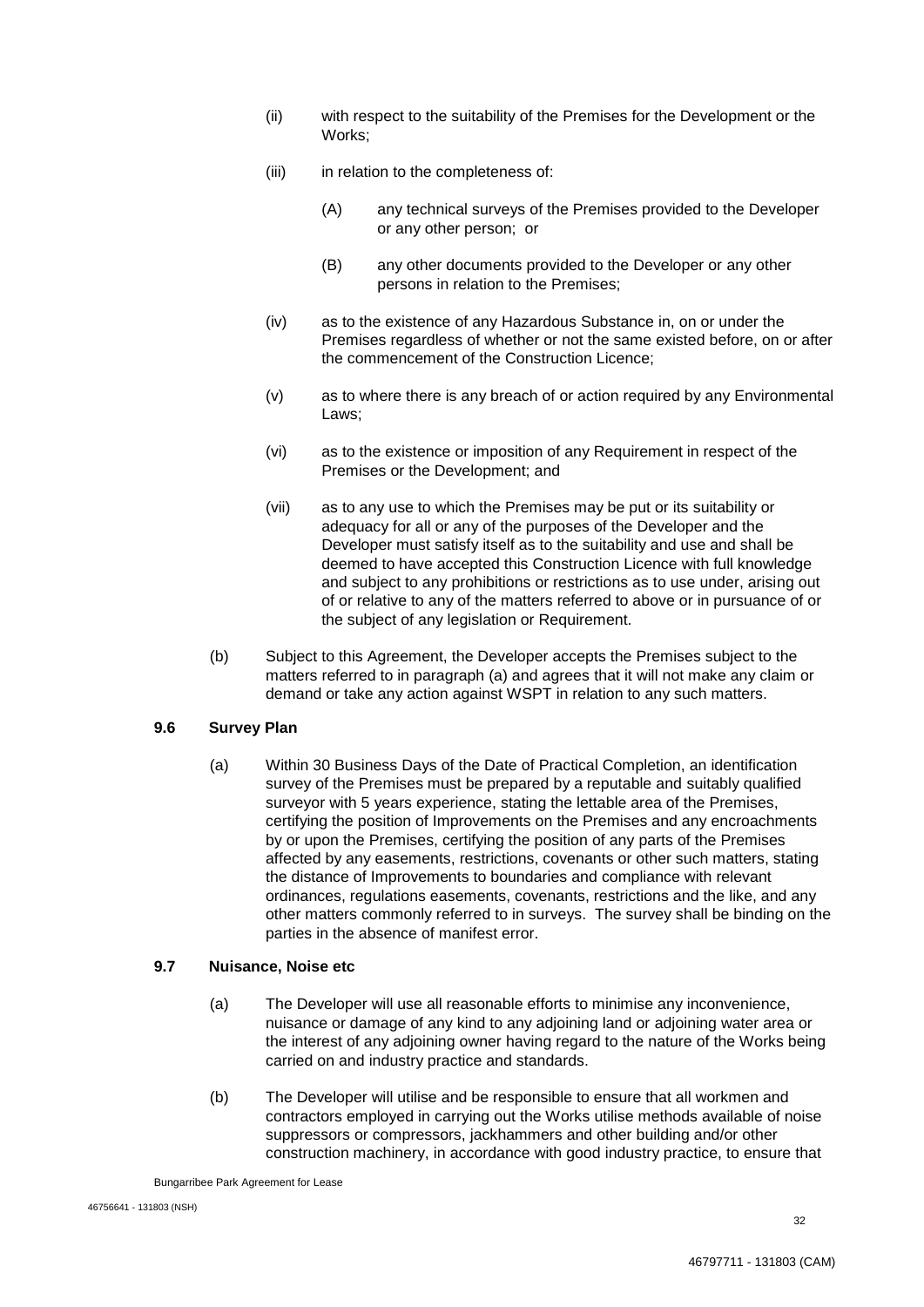the noise level emanating from the Premises during the Construction Period is kept to a reasonable minimum and otherwise meets the Requirements of each Authority and having regard to industry practice and standards.

#### **9.8 Pipes and Conduits**

WSPT must take reasonable steps to ensure that all redundant pipes and conduits leading to the Premises are sealed.

#### **9.9 Removal of Rubble**

During the Construction Period, the Developer will not unreasonably allow any rubbish, refuse, debris or other materials to collect or accumulate within, or in the vicinity, of the Premises.

## **9.10 Fire and Safety Precautions**

- (a) During construction of the Works the Developer will ensure that at the Developer's cost:
	- (i) any fire rating Requirements relating to the Premises, are complied with to the satisfaction of relevant Authorities;
	- (ii) fire precautions within the Premises are maintained in accordance with all relevant Requirements; and
	- (iii) such measures are taken as are reasonably practicable to reduce fumes, dust, noise and vibration arising out of the carrying out of the Works so as to minimise any disturbance or damage to the occupiers of adjoining premises.

#### **9.11 Public Health and Safety**

- (a) The Developer must at all times ensure that it does not do anything which might or does endanger public health and safety in and around the precinct of the Premises.
- (b) The Developer must take whatever action is reasonably necessary to prevent endangerment to the public health and safety on the Premises.

#### **9.12 Developer to comply with Statutory Requirements**

- (a) The Developer shall at its own expense comply with and observe all Laws and Requirements in relation to or affecting the Premises or any Developer's Plant or the Development (including, without limiting the generality of the foregoing, any Laws and Requirements arising out of the use or occupation of the Premises from time to time) whether or not any such Laws or Requirements are addressed to or required to be effected by WSPT, the Developer or both.
- (b) Where any such Requirement is notified to or served upon the Developer, the Developer will promptly provide a copy to WSPT.

#### **9.13 Ownership of Developer's Plant**

As between WSPT and the Developer and regardless of any rule of law or equity to the contrary (but subject always to the other provisions of this Agreement) the property in the Developer's Plant does not vest in WSPT by affixation to the Premises but remains with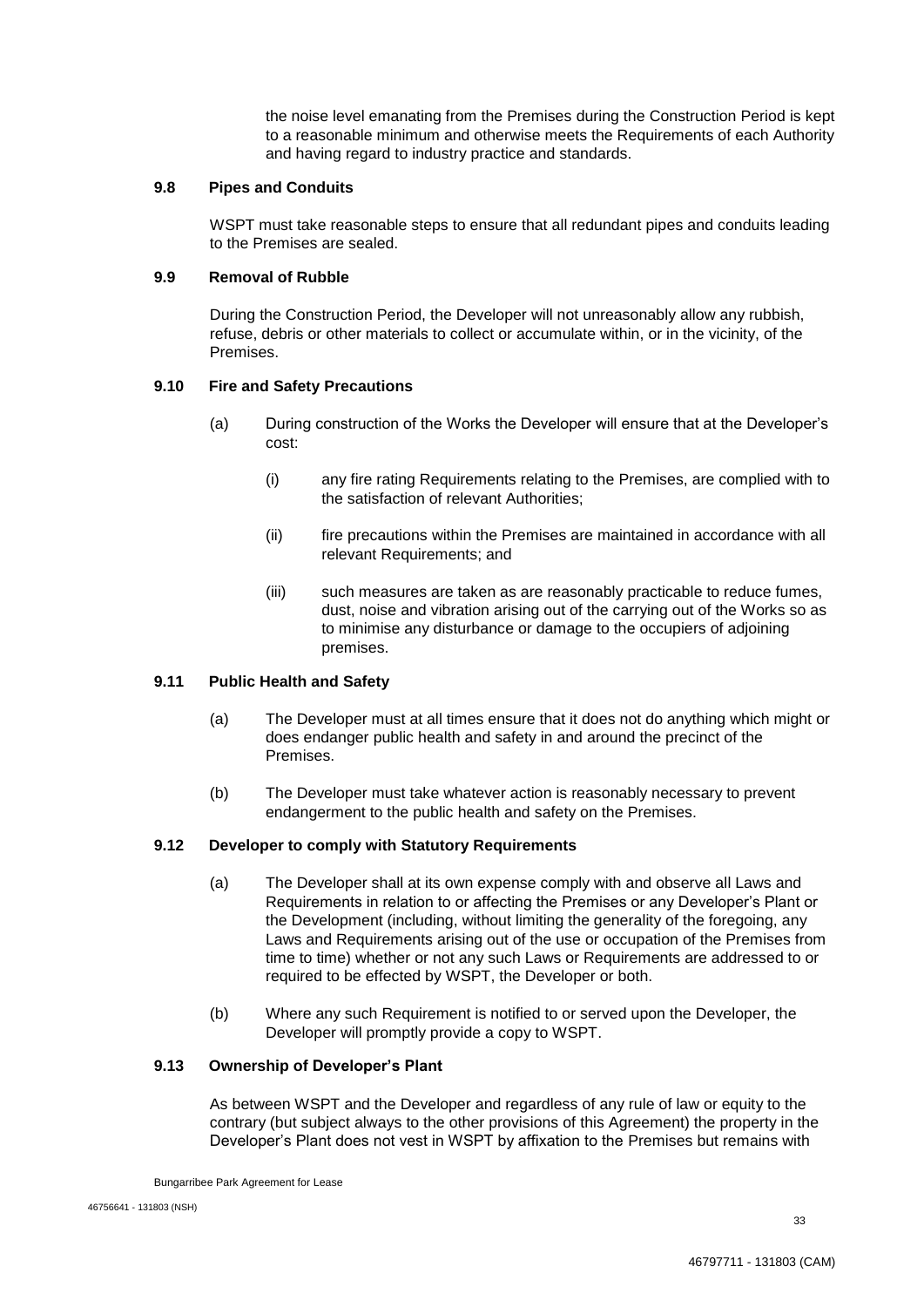the Party in whom the property is vested when the item of Developer's Plant is constructed or brought onto the Premises until or unless specified otherwise in this Agreement.

## **9.14 Resumption**

Without prejudice to or affecting any statutory right of the Developer to receive compensation nothing contained in this Agreement shall be deemed to preclude or prevent the exercise of any statutory right of resumption being taken affecting the Premises at any time during the Construction Period, but WSPT must immediately notify the Developer if it receives notice regarding any proposed resumption of the Premises.

#### **9.15 No Liability or Obligation on WSPT**

- (a) WSPT has no express or implied duty, obligation or liability in relation to the design or construction of the Works. The Developer expressly acknowledges and confirms without reservation that:
	- (i) WSPT is relying upon the skill and judgment of the Developer and the Developer is relying entirely on its own skill and judgment and that of its employees, consultants and agents in relation to the Works and is in no way relying upon the skill and judgment of WSPT, its employees, consultants and agents; and
	- (ii) the Developer acknowledges that the approval of WSPT is intended merely as a procedure to enable WSPT to exercise its rights and without limitation does not remove from the Developer or in any way exonerate the Developer or the responsibility of the Developer for the Works.

## **9.16 Cost of Consents and Construction**

- (a) The Developer is entirely responsible for the payment of all costs associated with the obtaining of each Approval sought by or on behalf of the Developer in relation to the Development.
- (b) Subject to this Agreement, the carrying out of the Works is entirely at the cost of the Developer without any right of reimbursement, contribution or refund from WSPT.
- (c) The Developer is responsible (at its cost) for the provision of all plant, equipment, services, facilities, labour and materials required for the proper execution and completion of the Works and for the use and occupation of the Premises by the Developer or other users.
- (d) The Developer will apply for connection to the Premises of all relevant services necessary for the conduct of the Works from the boundary of the Premises and the use of the Premises including the provision of all separate metering.

#### **9.17 WSPT's Right to Enter and Inspect**

WSPT and persons or categories of persons authorised by it, shall, during the Construction Period, be entitled to enter the Premises, on reasonable prior notice being given to the Developer (of at least two Business Days) and in the company of a representative of the Developer, for the purposes of carrying out any appropriate inspections of the Development. WSPT must ensure that any person authorised by it who enters upon the Premises complies with the safety Requirements for the Works as notified to WSPT.

#### **9.18 WSPT's Consultant**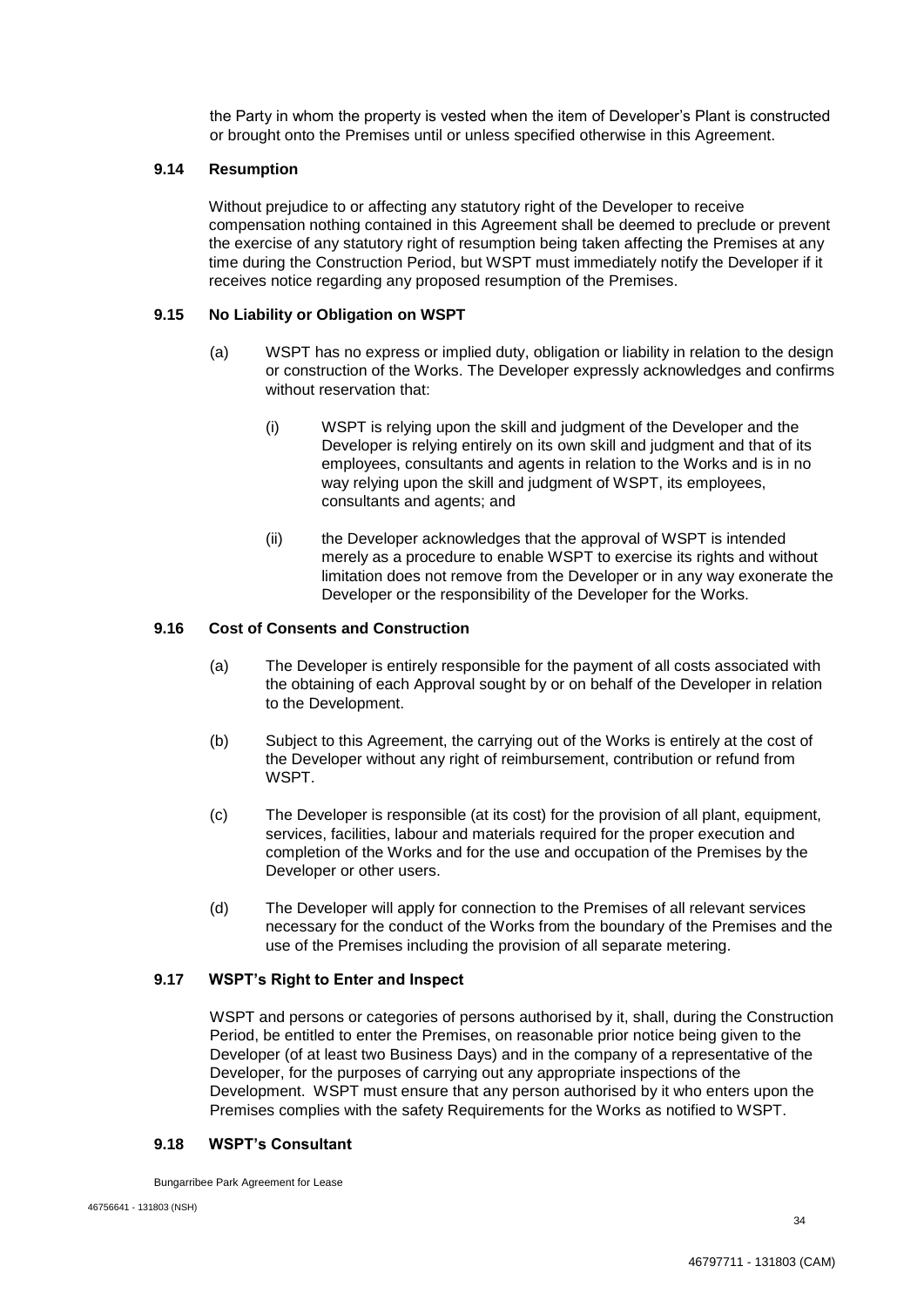WSPT may from time to time and at its own cost appoint consultants or such other persons as it considers necessary, acting reasonably, to assist WSPT in respect of any right or obligation of WSPT as it may require for the purpose of carrying out the powers and giving effect to the rights of WSPT under the Construction Licence.

## **9.19 Bio-Filtration System**

- (a) The Developer may elect to use a bio-filtration system including wetlands and retention dams, for the treatment of liquid animal waste.
- (b) If the Developer's right in paragraph (a) is exercised, the Developer must notify WSPT in writing and consult with WSPT in relation to the design of the proposed bio-filtration system and steps to be taken in relation to matters such as protection of vegetation and control of waste discharge. The Developer must comply with WSPT's reasonable requirements in relation to the bio-filtration system.
- (c) If the Developer's right in paragraph (a) is exercised, the Developer will obtain the Approval of any relevant Authority (if required) for the construction, development and use of the proposed bio-filtration system, and provide a copy of any such Approval to WSPT.

## **10. INDEPENDENT CERTIFIER**

#### **10.1 Function of the Independent Certifier**

- (a) Not less than 30 days prior to commencement of the Construction Period the Developer must nominate a person who has the necessary expertise, experience and resources to carry out the responsibilities and functions of an Independent Certifier for the purposes of this Agreement, and request WSPT to approve that person. WSPT must not unreasonably withhold or delay such approval.
- (b) The primary function of the Independent Certifier is to certify Practical Completion of the Works.
- (c) Prior to commencement of the Construction Period, the Developer must appoint the Independent Certifier in connection with the Works and must procure that the Independent Certifier enters into, and the Developer and WSPT must enter into, the Certifier Deed.

## **11. AGISTMENT LICENCE**

- (a) WSPT agrees to act reasonably in considering a written request by the Developer to occupy part of the Premises prior to the Lease Commencement Date, for the purposes of the agistment of animals and animal handling.
- (b) The granting of an Agistment Licence will be subject to:
	- (i) the Works in the proposed Agistment Licence area complying with the General Standards for Exhibiting Animals;
	- (ii) the Developer having obtained all necessary Approvals for the agistment of the animals on the Premises; and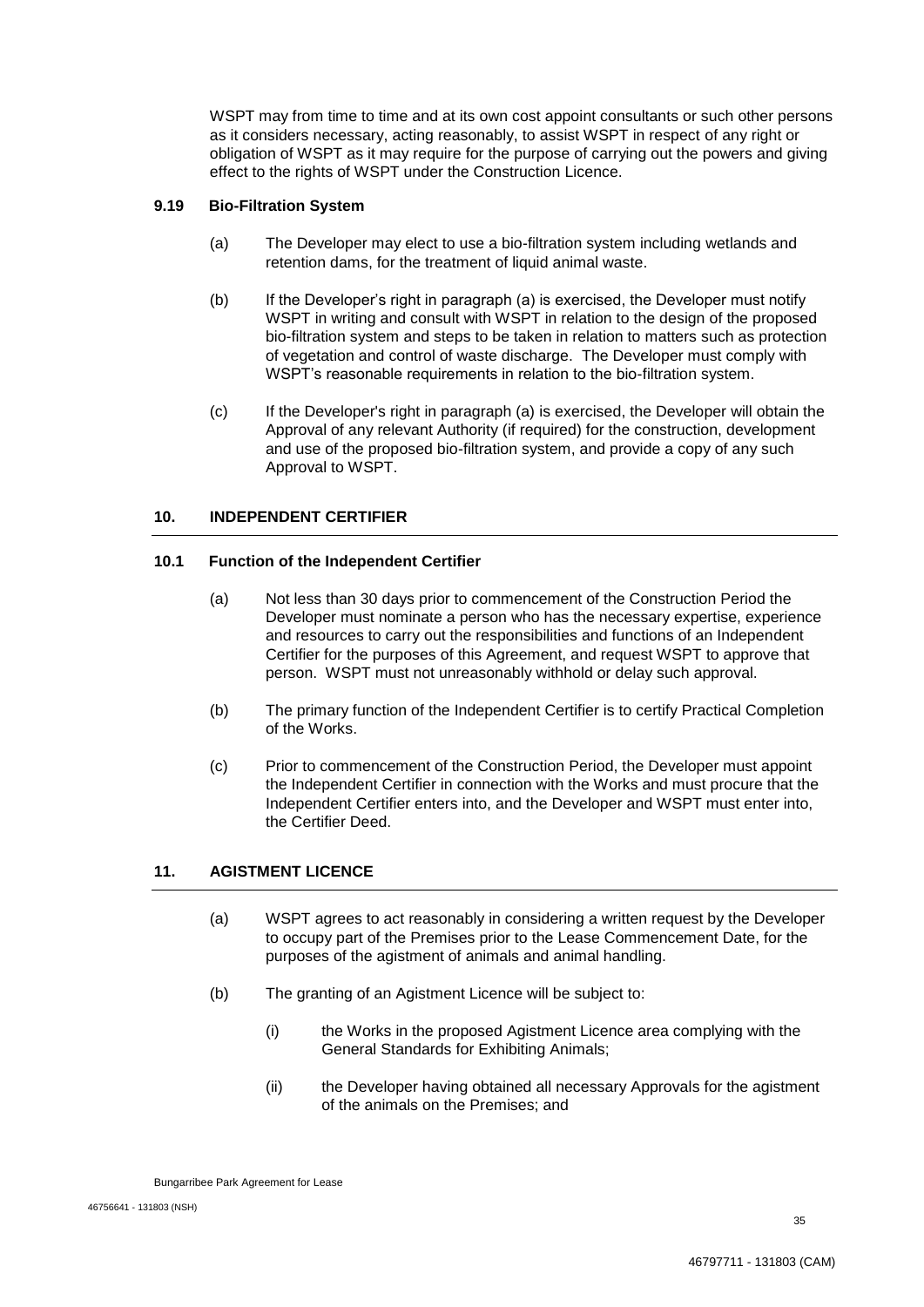- (iii) the provision of details to WSPT of the proposed location and area of enclosures, operational and security arrangements and the approval of such details by WSPT.
- (c) If the Developer does use the site for the agistment of animals or animal handing prior to commencement of the Lease, the Developer must if requested to do so by WSPT enter into a licence document in such form as WSPT may reasonably require. If such document is not entered into, any such use of the Premises will be on the terms provided in this clause 11, and clauses 9.2, 9.5, 9.6, 9.11, 9.12, 9.13, 9.14, 9.16, 9.17, 9.18 and 9.19. If this Agreement is terminated, the Agistment Licence will also terminate and the Developer must immediately vacate the Agistment Licence area and Make Good.

## **12. COMPLETION OF THE DEVELOPMENT AND ONGOING MANAGEMENT**

#### **12.1 Practical Completion Pre-sign Off Procedure**

- (a) WSPT, the Developer (or its authorised representative for this purpose) and the Independent Certifier must carry out a joint inspection of the progress of the Development once in every quarter during the carrying out of the Development.
- (b) In respect of the Works the Developer must notify WSPT and the Independent Certifier no less than 20 Business Days and no more than 30 Business Days prior to the anticipated date of Practical Completion.
- (c) The Independent Certifier, a WSPT representative and a representative of the Developer must attend an initial inspection of the Works.
- (d) Within 3 Business Days of undertaking the initial inspection for the purposes of ascertaining whether Practical Completion has occurred, WSPT may issue the Independent Certifier and the Developer with a notice listing the works that WSPT considers are still to be carried out prior to Practical Completion.
- (e) Within 5 Business Days after the initial inspection referred to in clause 12.1(c), the Independent Certifier must consult with the Parties about the works it deems necessary to be carried out in order for Practical Completion to be achieved.
- (f) Subsequent to the consultations referred to in clause 12.1(e), the Developer, WSPT and the Independent Certifier must cooperate in carrying out such further inspections and consultations as may be necessary to enable the Independent Certifier to certify that Practical Completion has been achieved.
- (g) Once the Independent Certifier determines that Practical Completion has occurred, it must, within 2 Business Days of such determination, issue to the Parties a certificate stating that Practical Completion has occurred and the date on which Practical Completion occurred.
- (h) If the Developer believes that Practical Completion has occurred in respect of the Works and the procedures provided for in the preceding provisions of this clause 12.1 have taken place but the Independent Certifier has not yet issued a certificate under clause  $12.1(q)$ , the Developer may issue a written notice to the Independent Certifier and WSPT specifying the Works, and the date on which the Developer believes that Practical Completion occurred, and requesting that the Independent Certifier issue a certificate to that effect. WSPT may within 2 Business Days after the giving of such notice by the Developer issue the Independent Certifier and the Developer with a notice listing the works that WSPT considers are still to be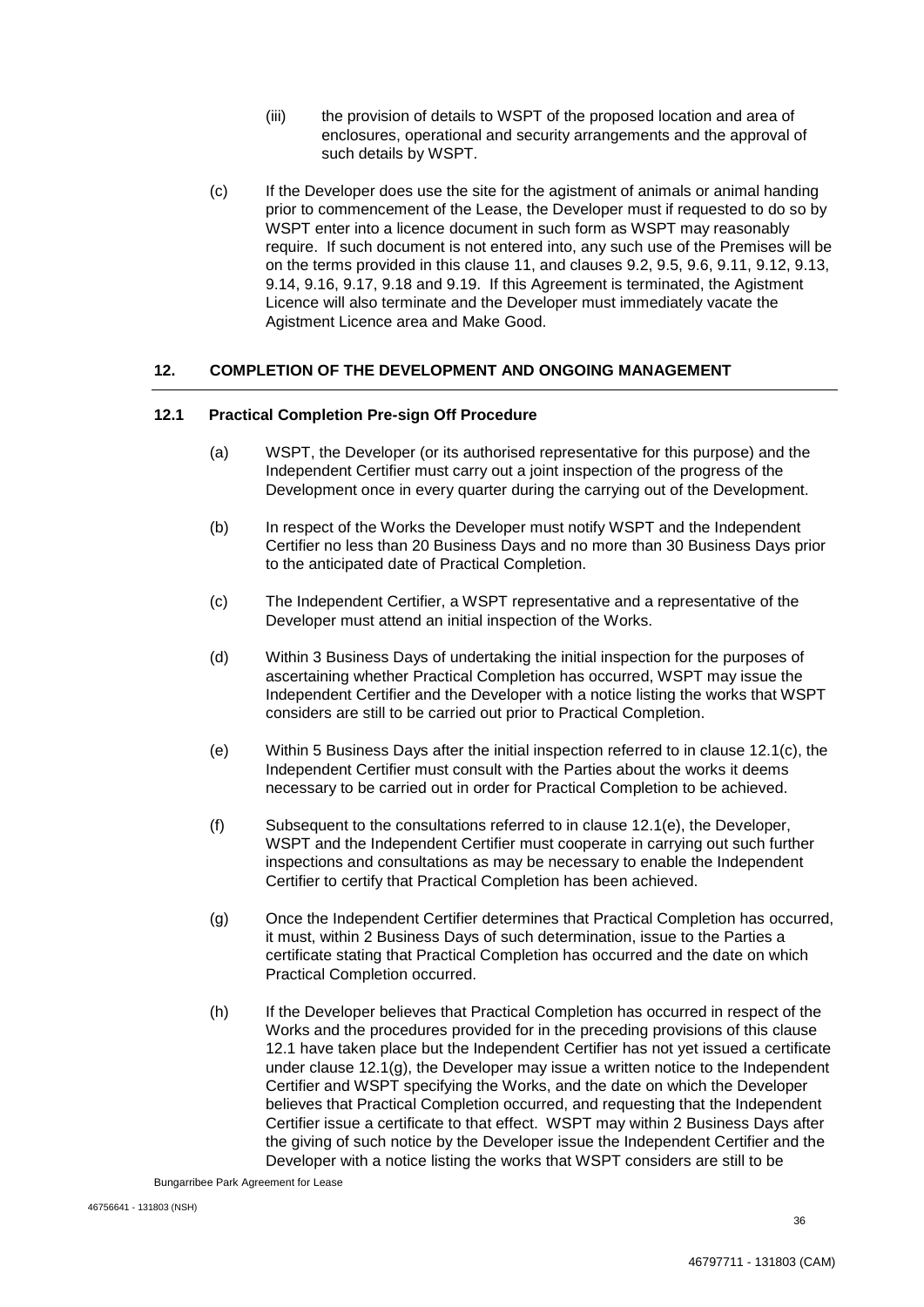carried out to achieve Practical Completion. The Independent Certifier must not less than 2 Business and not more than 4 Business Days after the giving of such notice by the Developer either issue to the Parties a certificate as requested, or a notice listing the works that the Independent Certifier considers are still to be carried out prior to achieving Practical Completion.

#### **12.2 Actual Works Cost**

The Developer must spend not less than the Minimum Agreed Works Cost in carrying out the Works.

## **12.3 Details of Actual Works Cost**

- (a) On the Date of Practical Completion, the Developer must provide to WSPT a detailed statement setting out the Actual Works Cost for the Works together with all necessary information verifying the Actual Works Cost as may be required by WSPT.
- (b) If the Actual Works Cost for the Works is less than the Minimum Agreed Works Cost then, at the direction of WSPT, subject to the Acceptable Development Consent, the Developer must promptly undertake additional work on the Premises so as to ensure that the Actual Works Cost is equal to or greater than the Minimum Agreed Works Cost.
- (c) The Developer must not undertake additional work until it has obtained the written approval of WSPT, such approval not to be unreasonably withheld or delayed.

#### **12.4 Practical Completion of Works**

- (a) The Works shall reach Practical Completion, when the following conditions have been satisfied, (apart from minor omissions and defects):
	- (i) the Works are completed except for minor omissions and defects:
		- (A) which do not prevent the Premises from being reasonably capable of being used for their intended purpose;
		- (B) in relation to which the Developer has reasonable grounds for not promptly rectifying them; and
		- (C) rectification of which will not prejudice the convenient and safe use of the Works; and
	- (ii) the Works have been completed in accordance with the Works Plan approved by WSPT, except for minor defects and omissions referred to in paragraph (a)(i); and
	- (iii) the Works are in accordance with all Approvals, Development Consents, Construction Certificates and the Final Plans and Specifications.
- (b) The Independent Certifier must issue a certificate to the Parties stating that Practical Completion has occurred in relation to the Works and the date on which Practical Completion occurred.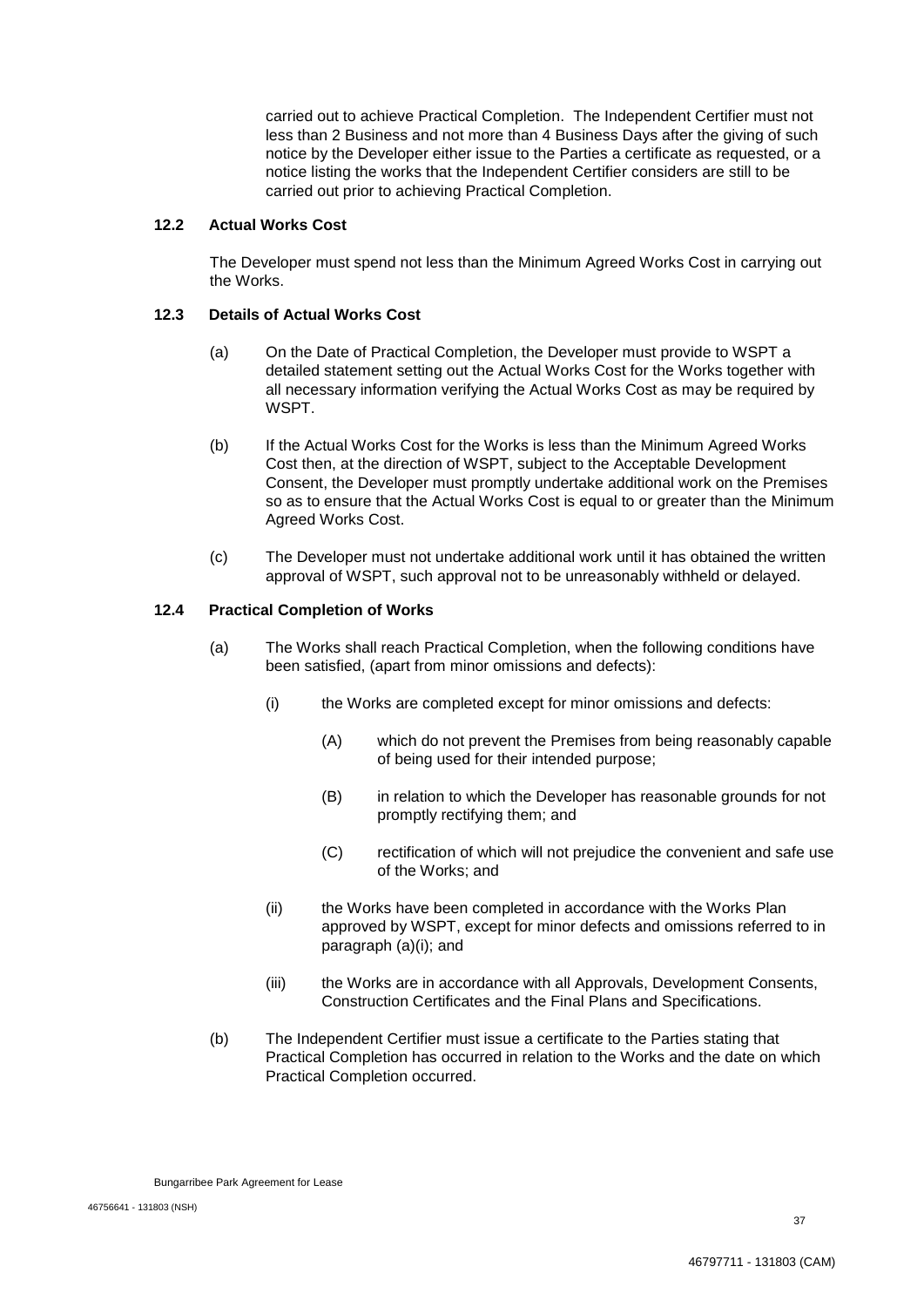- (c) The Developer must, in respect of Works, obtain from the Consent Authority and provide to WSPT:
	- (i) an Occupation Certificate under section 109C(1)(c) of the EPAA Act; and
	- (ii) a Compliance Certificate under section 109C(1)(a) of the EPAA Act;

expeditiously following Practical Completion of the Works, and if on terms, then, in each case on terms acceptable to WSPT and the Developer acting reasonably.

## **12.5 Developer to Procure Certificate and Drawings**

As soon as practicable but in any event within 80 Business Days after the Date of Practical Completion of the Works, the Developer must deliver to WSPT copies of "as built" drawings, specifications, relevant operation and service manuals and all necessary certificates, consents and approvals as required for the carrying out, construction of, occupancy of or use of the Works.

## **12.6 Defects and Defects Liability Period**

All material defects or other material problems (for any reason including but not limited to faults in design, workmanship construction, materials or non-compliance with any Approval, Development Consent, Construction Certificate or Final Plans and Specifications) which are notified to the Developer in respect of the Works within 12 months after the Date of Practical Completion must without delay be rectified by the Developer at its cost, and in default WSPT may make good such defects and recover from the Developer the reasonable cost of making good such defects, provided that WSPT shall only make good defects after giving the Developer notice in writing of its intention to do so and allowing the Developer a reasonable period to make good such defects, unless the defects in WSPT's reasonable opinion are required to be made good immediately due to safety concerns.

#### **12.7 Failure to achieve Practical Completion by Practical Completion Sunset Date**

Subject to clauses 14.1 and 14.2, in the event that Practical Completion of the Works has not occurred by the Practical Completion Sunset Date then WSPT will have the right to terminate this Agreement, the Construction Licence, the Agistment Licence and any other licence granted under this Agreement and to otherwise enforce its rights under this Agreement and related securities and the Developer must, at the election of WSPT, Make Good and leave the Premises.

## **13. LEASE**

## **13.1 Conditions Precedent to the Granting of the Leases and Variation of Lease**

The Lease will commence on the Business Day immediately following the day on which the last of the Lease Commencement Conditions Precedent to be satisfied is satisfied and the parties agree to be bound immediately by the terms of the Lease from such commencing date whether or not the Lease has been executed by the Parties.

#### **13.2 Rent**

The Rent payable under the Lease will be Base Rent calculated in accordance with this clause 13.

#### **13.3 Determination of Base Rent (Year 1)**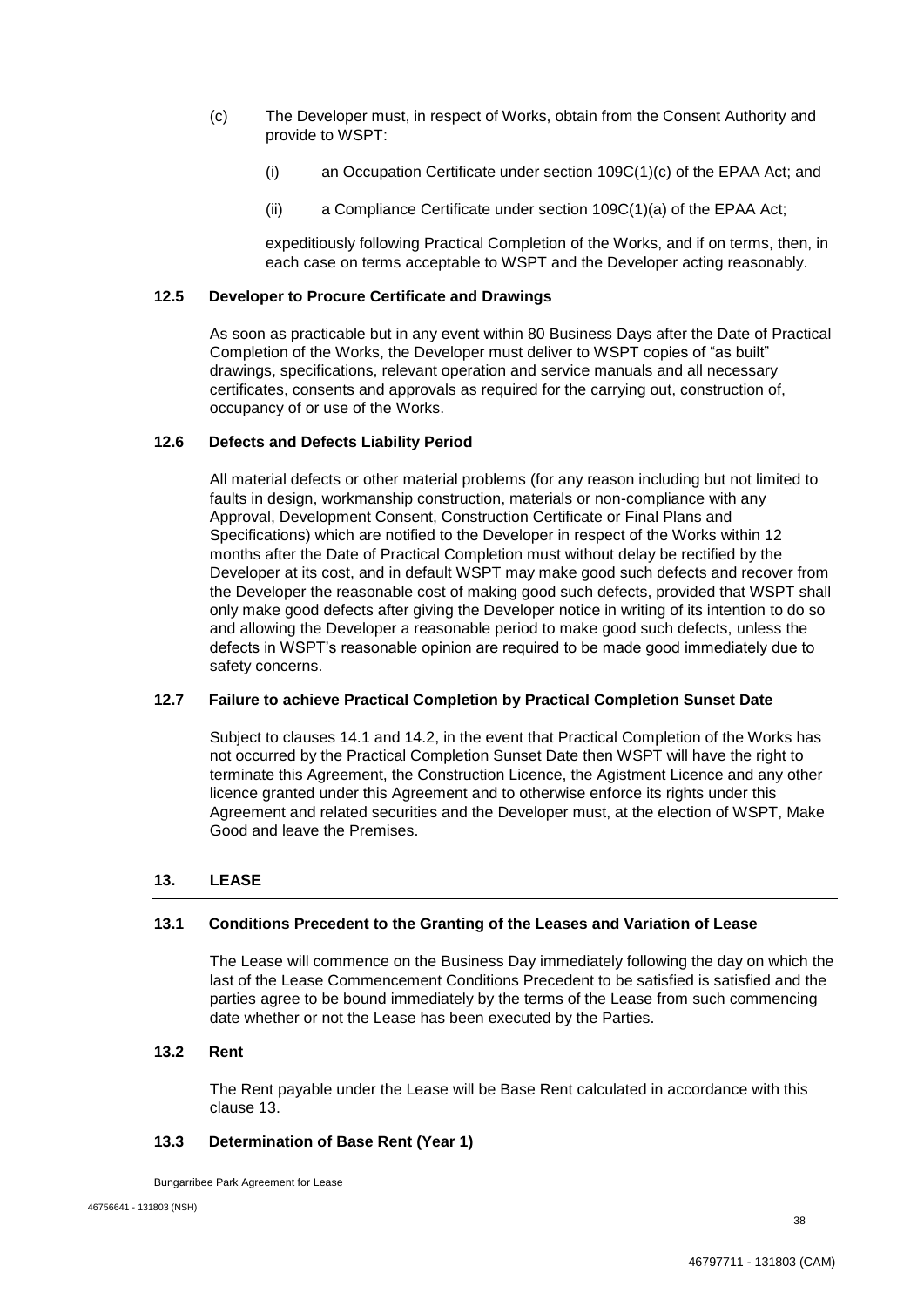- (a) If the Lease Commencement Date occurs on or before 1 April 2017, the Base Rent (Year 1) to be inserted in item 6 of the reference schedule to the Lease will be \$900,000.00.
- (b) If the Lease Commencement Date occurs later than 1 April 2017, the Base Rent (Year 1) to be inserted in item 6 of the reference schedule to the Lease is the amount calculated using the following formula:

 $A = B \times (1.07)(C - D)/365$ 

where:

 $A =$  the amount of the Base Rent (Year 1) to be inserted in item 6 of the reference schedule to the Lease

 $B =$ 

 $C-D =$  the number of days from and including 2 April 2017 to and including the Lease Commencement Date

## **13.4 Base Rent (Year 1) Reduction**

The Base Rent (Year 1) calculated in clause 13.3 will be reduced by for Year 1 of the Lease.

#### **13.5 Granting of Lease**

- (a) Within 10 Business Days after satisfaction of the Lease Commencement Conditions Precedent WSPT must deliver to the Developer or the Developer's solicitors, 2 counterparts of the Lease, and with all blanks completed in accordance with paragraph (b) and first approved by the Developer's solicitors and 2 copies of the Environmental Investigation Report (which is to be an exhibit to the Lease).
- (b) The Lease must be completed by WSPT's solicitors by inserting:
	- (i) the description of Premises on the front cover and in schedule 1, item 1 of the Lease;
	- (ii) the Commencement Date and Termination Date on the front cover and in schedule 1, items 2 and 3 of the Lease;
	- (iii) the commencement date and expiry date of the further term of 10 years in schedule 1, item 5 of the Lease;
	- (iv) the Base Rent in accordance with clauses 13.3 and 13.4 on the front cover and in schedule 1, item 6 of the Lease;
	- (v) the most recent version of the Concept Plan in schedule 2; and
	- (vi) all other details reasonably required to complete the Lease for registration purposes.
- (c) Within 10 Business Days after WSPT has delivered the lease documents and 2 copies of the Environmental Investigation Report to the Developer or the Developer's solicitors, the Developer must deliver to WSPT: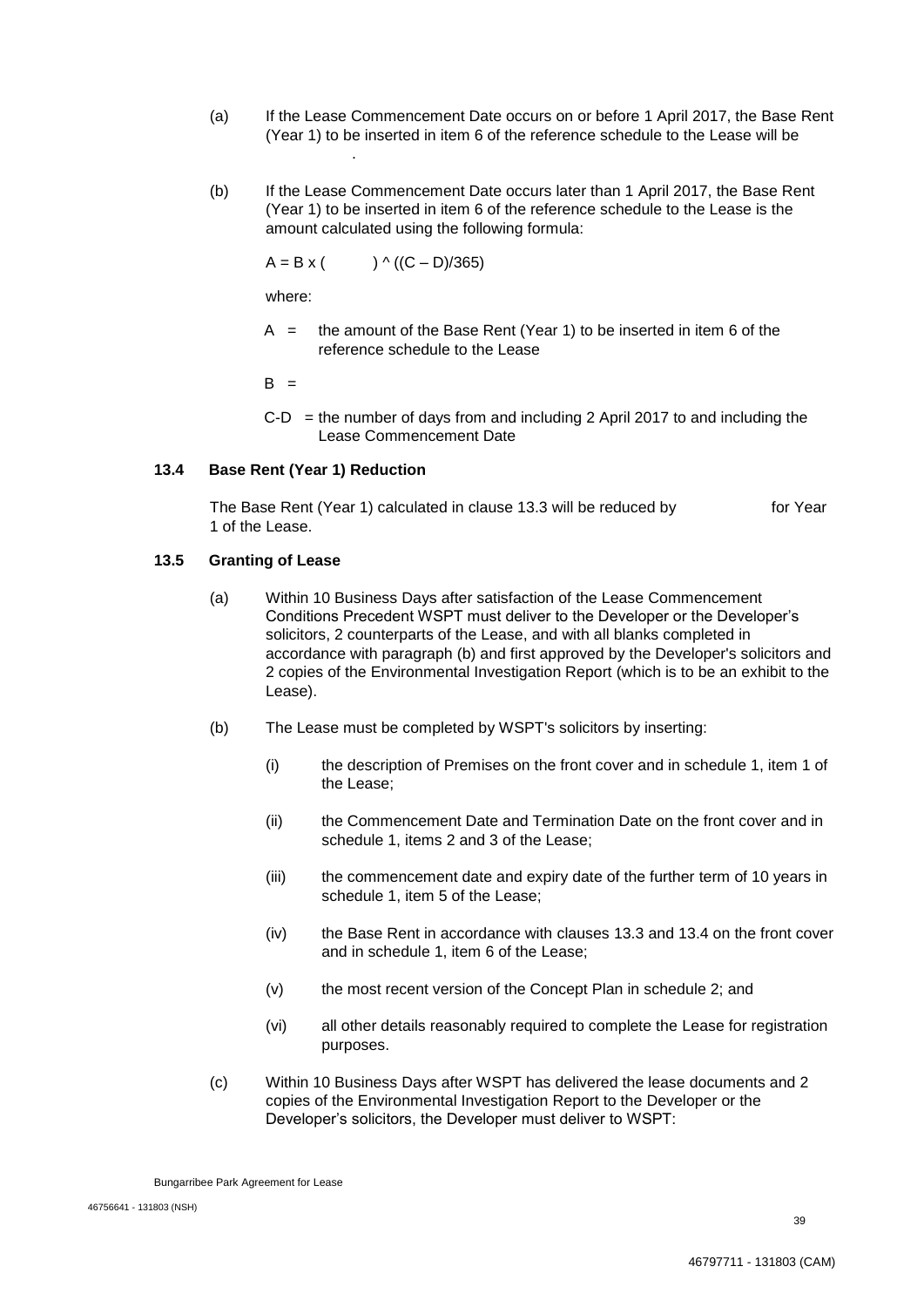- (i) the Lease and the Environmental Investigation Report in duplicate duly executed by the Developer; and
- (ii) a cheque for all monies then due and payable by the Developer to WSPT for registration fees associated with the Lease.
- (d) After the Developer has delivered the lease documents and 2 copies of the Environmental Investigation Report to WSPT, WSPT must:
	- (i) within 20 Business Days, execute the Lease and the Environmental Investigation Report in duplicate; and
	- (ii) arrange for the Lease to be registered at Land and Property Information NSW and for the original registered counterpart and one signed copy of the Environmental Investigation Report to be returned to the Developer or the Developer's solicitors promptly after registration.
- (e) From the Lease Commencement Date, WSPT and the Developer are bound by the Lease as if the Lease had been completed and executed by the Parties, whether or not the Lease has been completed and executed. If any provision of the Lease cannot be given effect to until a detail referred to in paragraph (b) has been determined and inserted, the provision becomes effective retrospectively when the detail has been determined and inserted.

#### **13.6 Failure to Satisfy Conditions Precedent by Lease Commencement Sunset Date**

- (a) In the event that the Lease Commencement Conditions Precedent are not satisfied by the earlier of the Lease Commencement Sunset Date, subject to clauses 14.1 and 14.2, and the Final Lease Commencement Sunset Date Regardless of Circumstances:
	- (i) WSPT shall not be obliged to grant the Lease but may elect to do so at any time in the future in its reasonable discretion;
	- (ii) WSPT shall be entitled to terminate this Agreement (including but not limited to WSPT's obligations to grant the Lease and the Construction Licence and any Agistment Licence) and shall be free to deal with the Premises as it deems fit in its absolute discretion;
	- (iii) the Developer, at the election of WSPT, must Make Good;
	- (iv) WSPT is not required to refund to the Developer any moneys paid by the Developer under this Agreement:
	- (v) WSPT may exercise its rights under the Agreement and related securities including but not limited to the Construction Bank Guarantee.

#### **13.7 No Interest in Land**

Despite any other provision of this Agreement, the parties acknowledge and agree that nothing in this Agreement:

- (a) gives the Developer any right as a tenant of the Premises nor creates a relationship of landlord and tenant between WSPT and the Developer in relation to the Premises; nor
- (b) gives the Developer any interest in land in respect of the Premises,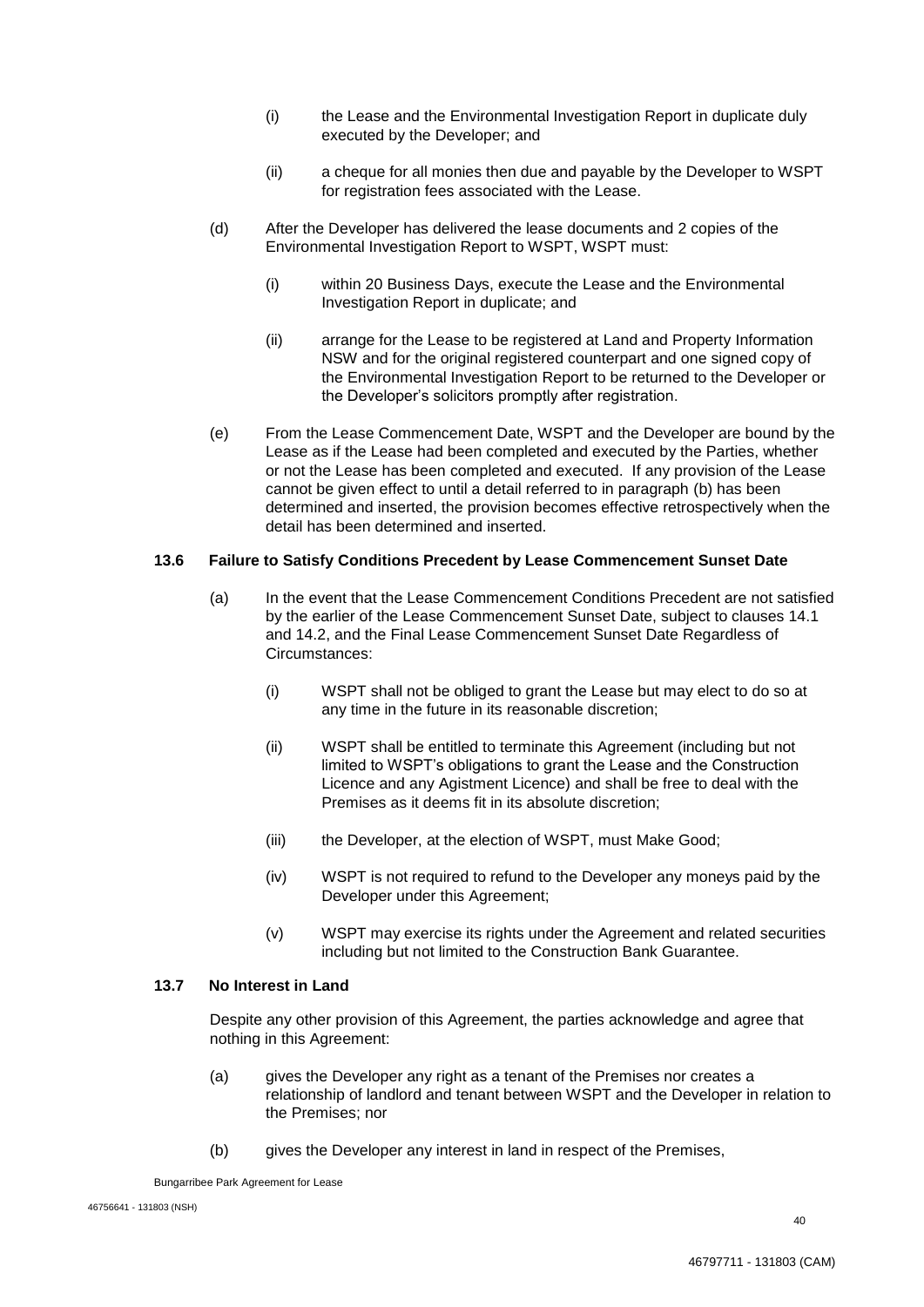prior to the Lease Commencement Date and the grant of the Lease in accordance with clause 13.1.

# **14. RIGHTS TO TERMINATE FOR NON-ACHIEVEMENT OF WORKS PROGRAM & DELAY**

### **14.1 WSPT Termination Rights**

- (a) Subject to clause 14.2, if the Developer has not:
	- (i) completed its due diligence and submitted the Environmental Investigation Report by the Due Diligence Exclusivity Sunset Date;
	- (ii) lodged the DGRs by the DGRs Lodgement Sunset Date;
	- (iii) lodged the Development Application by the Development Application Lodgement Sunset Date;
	- (iv) obtained an Acceptable Development Consent by the Development Consent Sunset Date;
	- (v) substantially commenced construction by the Construction Licence Commencement Sunset Date; or
	- (vi) achieved Practical Completion by the Practical Completion Sunset Date,

then WSPT must:

- (vii) subject to paragraph (b), notify the Developer in writing of the failure and allow the Developer a further 30 days to satisfy the relevant requirement; and
- (viii) subject to paragraph (b), if the relevant requirement has not been satisfied within 30 days after WSPT's notice, then WSPT may terminate this Agreement by further notice in writing to the Developer.
- (b) If at the time that WSPT gives a notice to the Developer under paragraph (a)(vii), the Developer has in the reasonable opinion of WSPT completed 80% of the Works, WSPT must allow the Developer 90 days instead of 30 days in paragraphs  $(a)(vii)$  and  $(a)(viii)$ .
- (c) If the Developer has not achieved lease commencement by the Final Lease Commencement Sunset Date (Regardless of Circumstances), then WSPT may terminate this Agreement by notice in writing to the Developer.

## **14.2 Developer's Entitlements to Delays**

- (a) The Developer is entitled to an extension of time to the:
	- (i) Due Diligence Exclusivity Sunset Date;
	- (ii) DGRs Lodgement Sunset Date;
	- (iii) Development Application Lodgement Sunset Date;
	- (iv) Development Consent Sunset Date;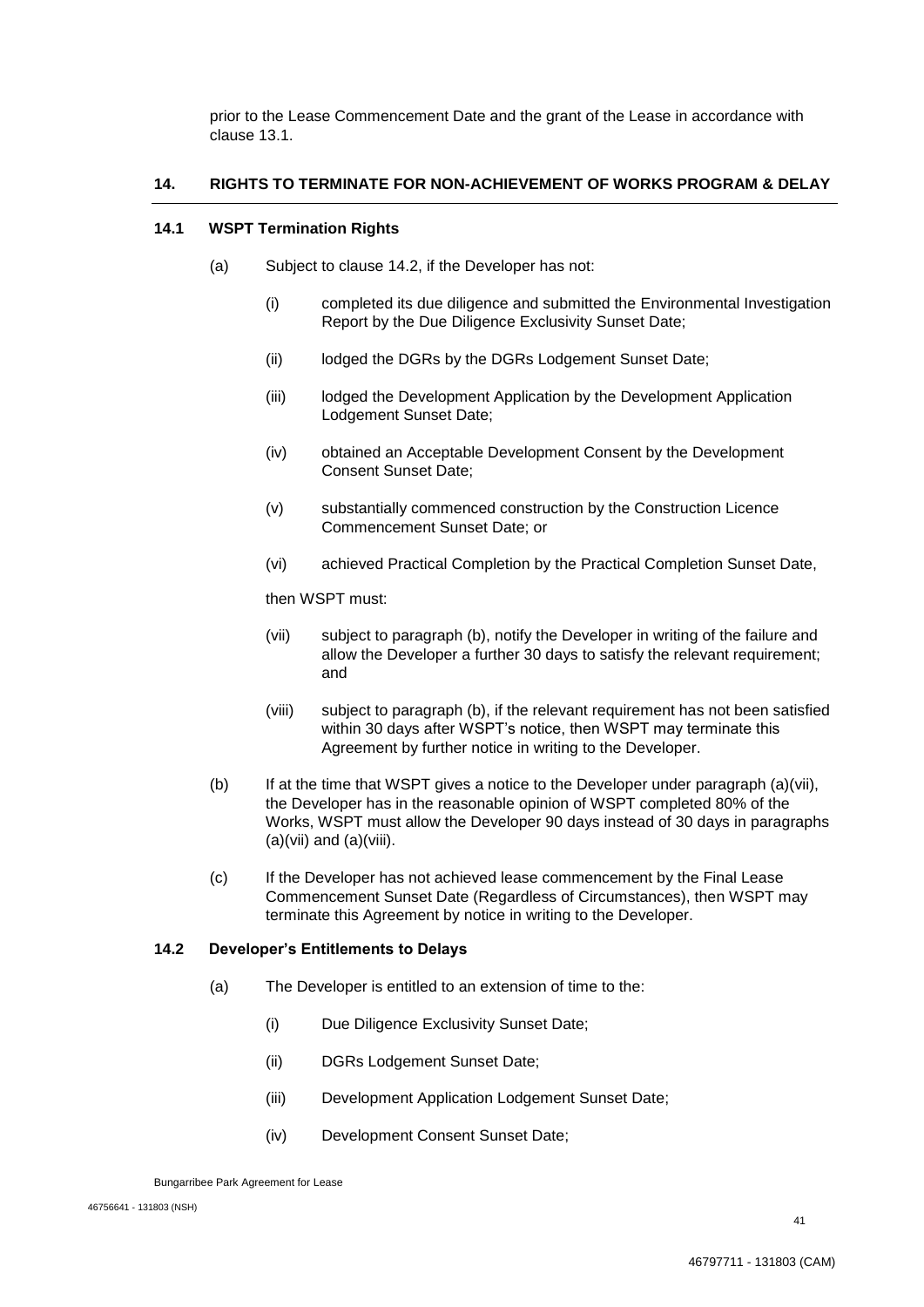- (v) Construction Licence Commencement Sunset Date;
- (vi) Date for Practical Completion and Practical Completion Sunset Date; and
- (vii) Lease Commencement Sunset Date

as a result of any EOT Event, for the period equivalent to the length of the delay, but there shall be no extension of the Final Lease Commencement Sunset Date (Regardless of Circumstance).

- (b) The Developer must give a written notice to WSPT, as soon as practicable after it becomes aware of the occurrence of an EOT Event which results in, or will give rise to, a delay. Such notice must:
	- (i) state, with as much detail as possible, the actual EOT Event, the cause of the EOT Event and the likely effect of the EOT Event on the Works Program and the extension of time claimed by the Developer;
	- (ii) state the steps being taken to alleviate and otherwise deal with the EOT Event and its cause; and
	- (iii) any other relevant facts on which the claim is based and the extension of time sought as a result of the EOT Event.
- (c) WSPT, acting reasonably, may within 10 Business Days after receiving notice in accordance with clause 14.2(b), determine:
	- (i) whether the commencement or completion of the relevant objective or other relevant obligation or the relevant Works (as applicable) has actually been delayed by the EOT Event;
	- (ii) the reasonable extension of time which is to apply, having regard to (among other things) whether the Developer has taken all reasonable steps to preclude the occurrence of the cause and minimise the consequences of the EOT Event (but not having regard to whether the Developer could, by committing extra resources or incurring extra expenditure, make up the time lost); and
	- (iii) provide written notification of this determination to the Developer.
- (d) If WSPT fails to make a determination and give notice to the Developer under clause 14.2(c), or the Developer disagrees with WSPT's determination, the Developer may within 20 Business Days after giving notice in accordance with clause 14.2(b) refer the matter for determination under clause 23.
- (e) The Developer must amend the Works Program to reflect any such extension of time under this Agreement and the Developer must promptly provide a copy of the amended Works Program to WSPT.
- (f) The Developer and WSPT respectively agree to take proper and reasonable steps to reduce the occurrence of delay and to avoid or minimise its consequences.

## **14.3 WSPT's entitlement to delays**

(a) WSPT is entitled to an extension of time to: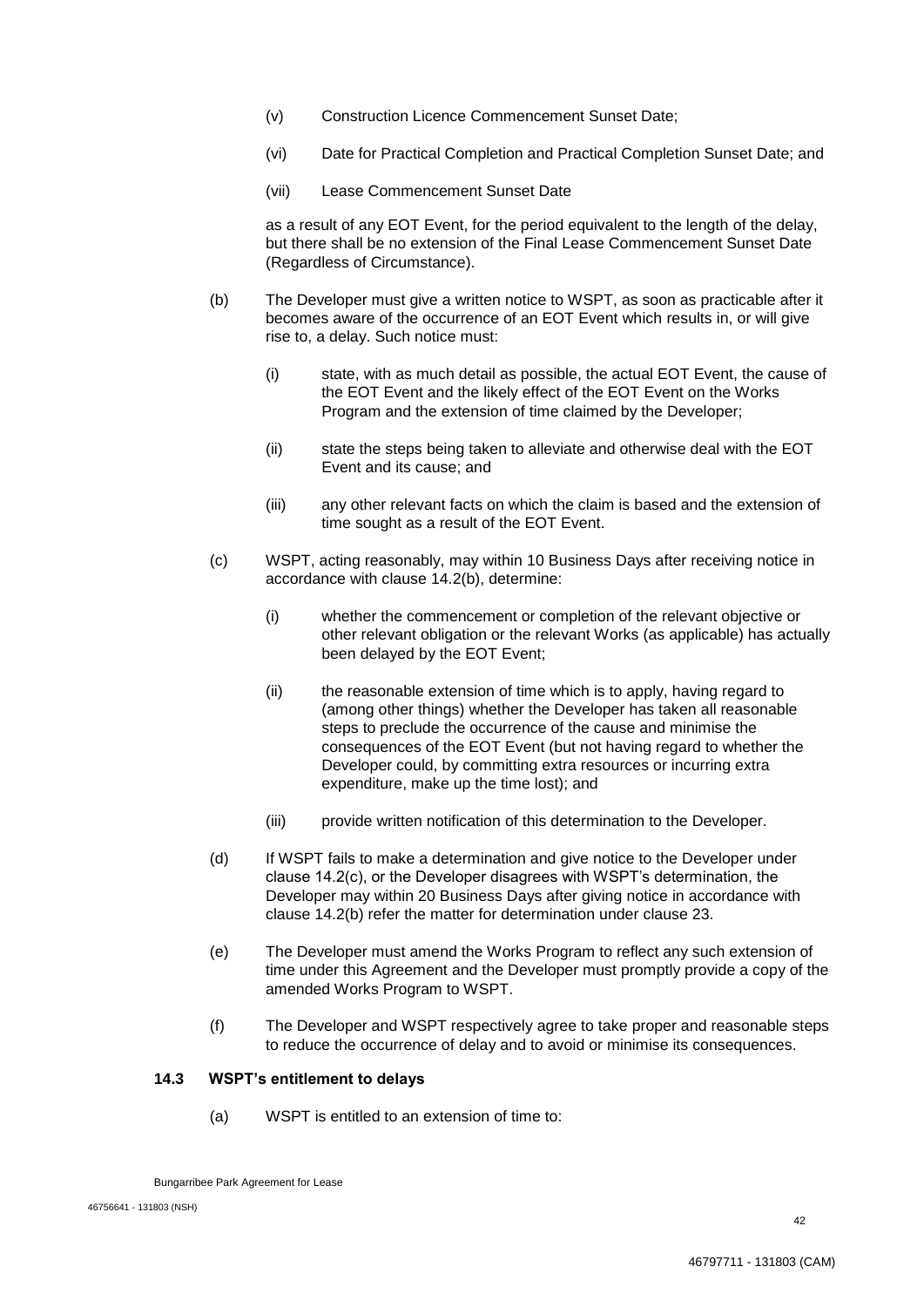- (i) comply with its obligations under clause 5.2(a) in relation to Approvals to the Subdivision;
- (ii) comply with its obligations under clause 7.1(a) in relation to the Interim Access Road Works;
- (iii) comply with its obligations under clause 7.2(a) in relation to the Services Works,

as a result of any EOT Event, for the period equivalent to the length of the delay.

- (b) WSPT must give a written notice to the Developer, as soon as practicable after it becomes aware of the occurrence of an EOT Event which results in, or will give rise to, a delay. Such notice must:
	- (i) state, with as much detail as possible, the actual EOT Event, the cause of the EOT Event and the extension of time claimed by WSPT;
	- (ii) state the steps being taken to alleviate and otherwise deal with the EOT Event and its cause; and
	- (iii) any other relevant facts on which the claim is based and the extension of time sought as a result of the EOT Event.
- (c) The Developer, acting reasonably, may within 10 Business Days after receiving notice in accordance with clause 14.3(b), determine:
	- (i) whether the commencement or completion of the relevant objective or other relevant obligation (as applicable) has actually been delayed by the EOT Event;
	- (ii) the reasonable extension of time which is to apply, having regard to (among other things) whether WSPT has taken all reasonable steps to preclude the occurrence of the cause and minimise the consequences of the EOT Event (but not having regard to whether WSPT could, by committing extra resources or incurring extra expenditure, make up the time lost); and
	- (iii) provide written notification of this determination to WSPT.
- (d) If the Developer fails to make a determination and give notice to WSPT under clause 14.3(c), or WSPT disagrees with the Developer's determination, WSPT may within 20 Business Days after giving notice in accordance with clause 14.3 (b) refer the matter for determination under clause 23.
- (e) WSPT and the Developer respectively agree to take proper and reasonable steps to reduce the occurrence of delay and to avoid or minimise its consequences.

#### **14.4 WSPT's right to suspend Works**

- (a) Notwithstanding any other term of this Agreement, but subject to any Authority Requirements and without affecting the Developer's rights under clause 14.2, WSPT has the overriding right, by notice in writing to the Developer, to require the Developer to suspend the Works (or part thereof) where WSPT considers it:
	- (i) necessary for safety or security reasons; or

Bungarribee Park Agreement for Lease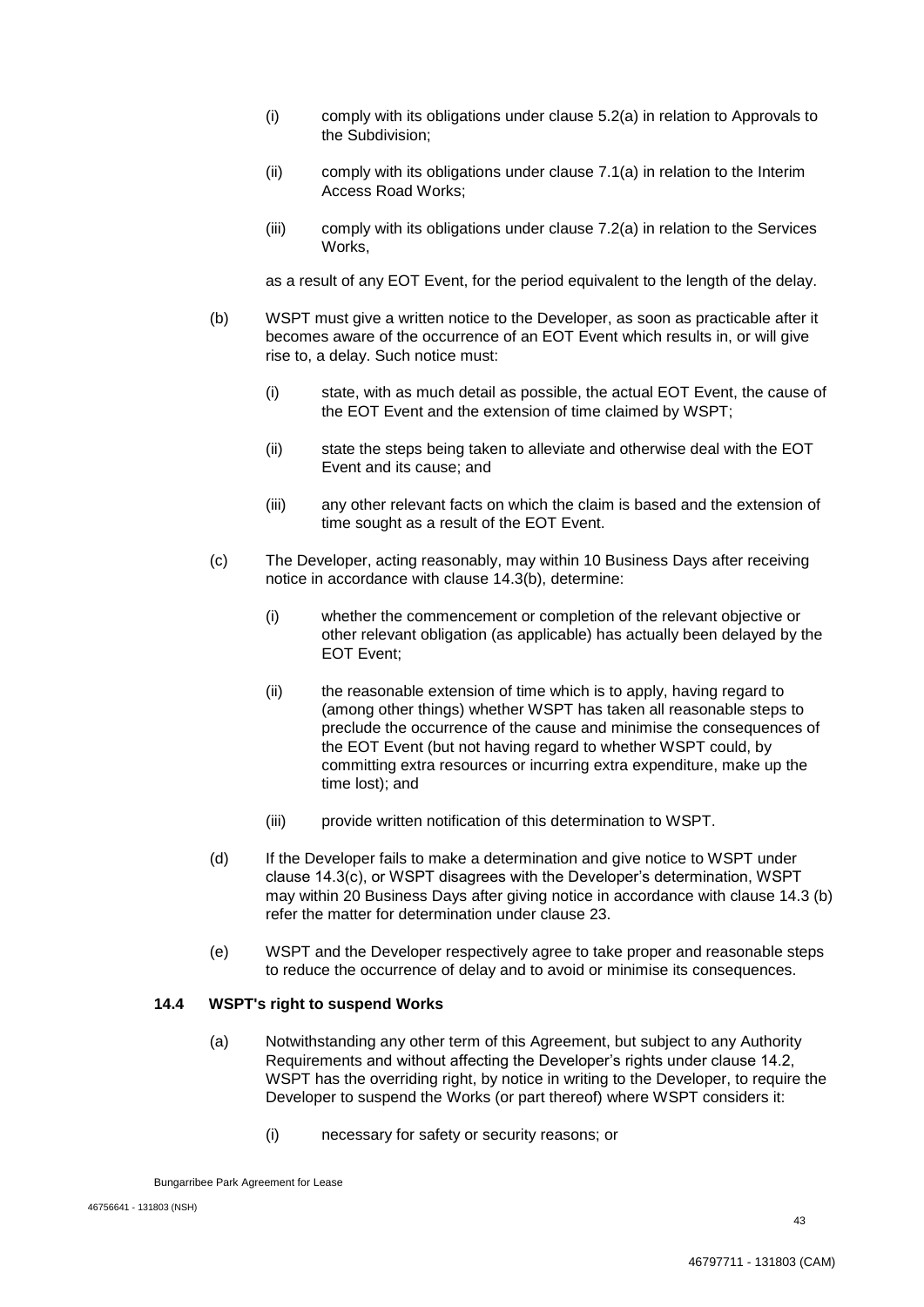(ii) necessary to deal with an emergency situation,

provided WSPT, in exercising any right under this clause 14.3, must have regard to WSPT's obligations under clause 14.2 and at all times act reasonably and in good faith.

- (b) WSPT must, other than where occasioned by a default under this Agreement by the Developer (or in cases of emergency where no notice is required), first give notice to and consult with the Developer and endeavour to reach agreement with the Developer on:
	- (i) the necessity for the suspension of the Works;
	- (ii) the duration of any proposed suspension; and
	- (iii) measures to minimise the impact on the Works and the Works Program of any proposed suspension.
- (c) The Developer is entitled to an extension of time to all affected dates referred to in clauses 14.2(a)(i)-14.2(a)(vii) by reason of a suspension by WSPT under clause 14.4(a) which is not caused by default by the Developer, for a period corresponding to the period of the suspension.
- (d) The Developer acknowledges and agrees that it has no entitlement whatsoever to any extra costs or damages if it is delayed or disrupted as a result of any suspension required by WSPT under this clause except to the extent that the reason for the suspension is caused or contributed to by the default of WSPT.

# **15. DEVELOPER PAYMENTS**

## **15.1 Outgoings and Other Liabilities**

- (a) In respect of the Construction Period the Developer:
	- (i) must pay on time all Outgoings whether imposed on WSPT, the Developer or the Premises and, if required by WSPT, produce to WSPT the receipts for those payments within 20 Business Days after the respective due dates for payment; and
	- (ii) takes, and is subject to, the same responsibilities and liabilities in regard to the Premises including in respect of:
		- (A) persons and property; and
		- (B) capital and structural works, repairs and maintenance,

which the Developer would take and be subject to if the Developer were the owner of the Premises.

(b) If WSPT is legally obliged to pay an Outgoing, or the Outgoing is in the reasonable opinion of WSPT more appropriately payable directly by WSPT, then the Developer must reimburse or pay that amount to WSPT within 5 Business Days of WSPT making written request for payment (and WSPT must pay the amount if it has not previously done so).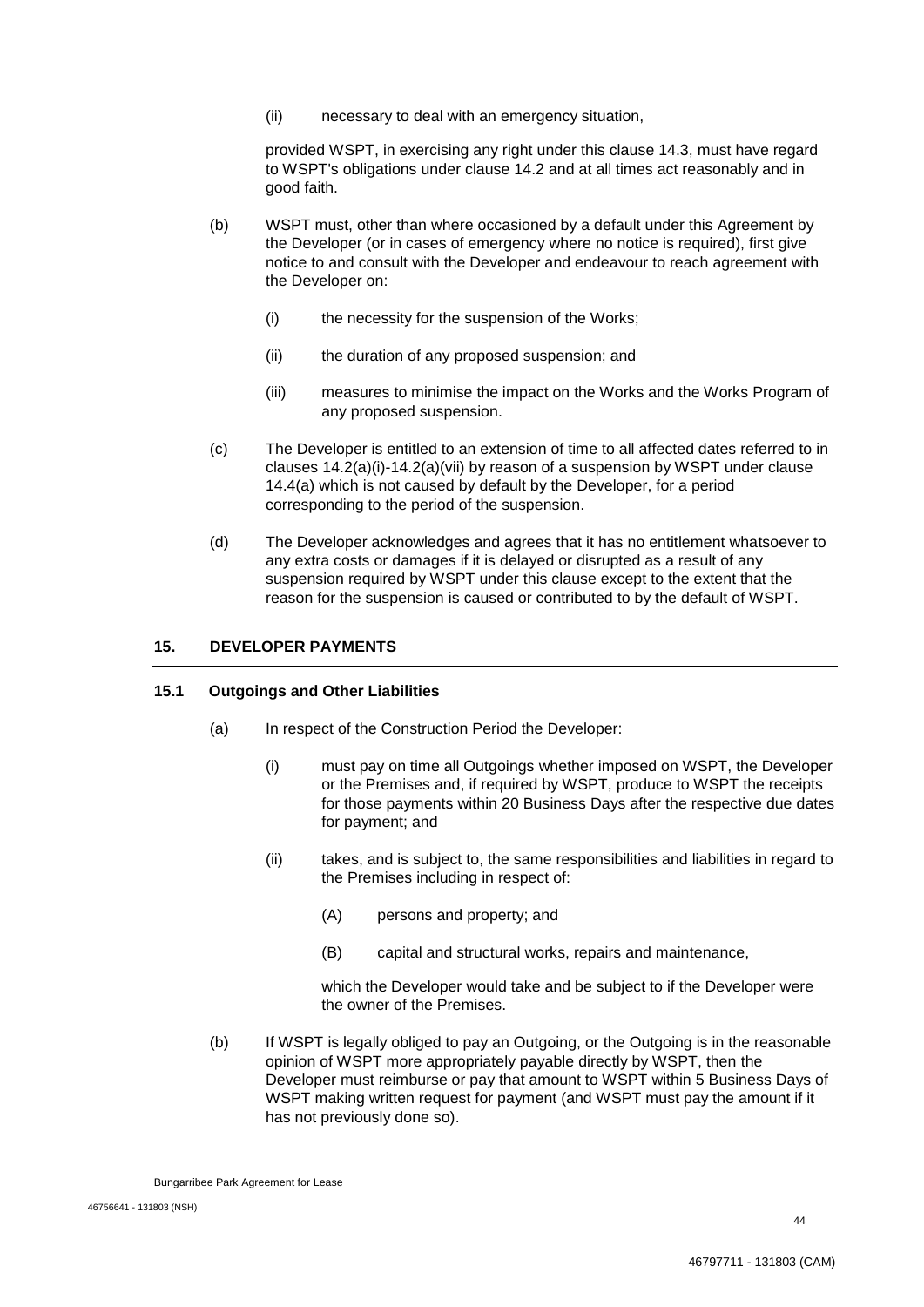- (c) If the Developer does not pay the Outgoings or other amounts payable under this clause 15.1 when they become due WSPT may, if it thinks fit, pay the same and any sum or sums so paid may be recovered by WSPT from the Developer on demand.
- (d) The other provisions of this Agreement do not limit this clause 15.1.

## **15.2 Payment of Outgoing Despite Termination**

The Outgoings are payable by the Developer notwithstanding that this Agreement or the Construction Period may have expired or been determined before the Outgoings for any particular period or part of the Construction Period are capable of being calculated. In that case WSPT's reasonable estimate of the Outgoings as at the date of that expiry or determination is, as between WSPT and the Developer, taken to be the actual Outgoings payable by the Developer under clause 15.1 without any further adjustment.

## **15.3 Determination of Outgoings and Rates**

In the event that the Developer objects to any assessment of Rates or Outgoings levied in respect of the Premises by any Authority, or the use or supply of services to the Premises, WSPT shall, upon the written request of the Developer, authorise the Developer to raise all objections and bring any appeal including an appeal or proceedings before any tribunal or court of competent jurisdiction in respect of the liability for or the amount of any tax, charge, levy or fee in respect of the Premises or the use or supply of services to the Premises, provided that the Developer shall indemnify WSPT in respect of any liabilities or expenses incurred by WSPT including any adverse costs orders as a result of any objection and or appeal brought by the Developer.

#### **15.4 Developer to Pay for Services**

In respect of the Construction Period, the Developer will as and when the same become due for payment pay to WSPT or to any other person or body authorised to supply the same all proper charges for gas, electricity, water or other services, either separately metered or otherwise attributed to the Premises, and supplied to the Developer or consumed in or on the Premises, by the Developer.

## **15.5 Developer to Pay for Cost of Works**

Whenever the Developer is required under this Agreement to do or effect any act, matter, work or thing then the doing of such act matter or thing will unless this Agreement otherwise provides be at the sole risk, cost and expense of the Developer.

## **15.6 Interest on Overdue Payments**

Without prejudice to any other rights, powers or remedies of WSPT under this Agreement, the Developer must pay to WSPT interest on any money due to WSPT under this Agreement but unpaid. Such interest will be calculated on a daily basis and on the basis of a year of 365 days from the due date up to and including the date of actual payment at the Interest Rate for successive 30 day periods. Interest will be payable monthly in arrears. If such interest is not paid when due, it will itself bear interest in accordance with this clause.

# **16. FOSSILS AND ABORIGINAL AND HISTORIC RELICS**

#### **16.1 Artefacts**

Bungarribee Park Agreement for Lease All fossils, artefacts, coins, articles of value or antiquity and structures and other remains or things of geological, historical or archaeological interest discovered on or under the surface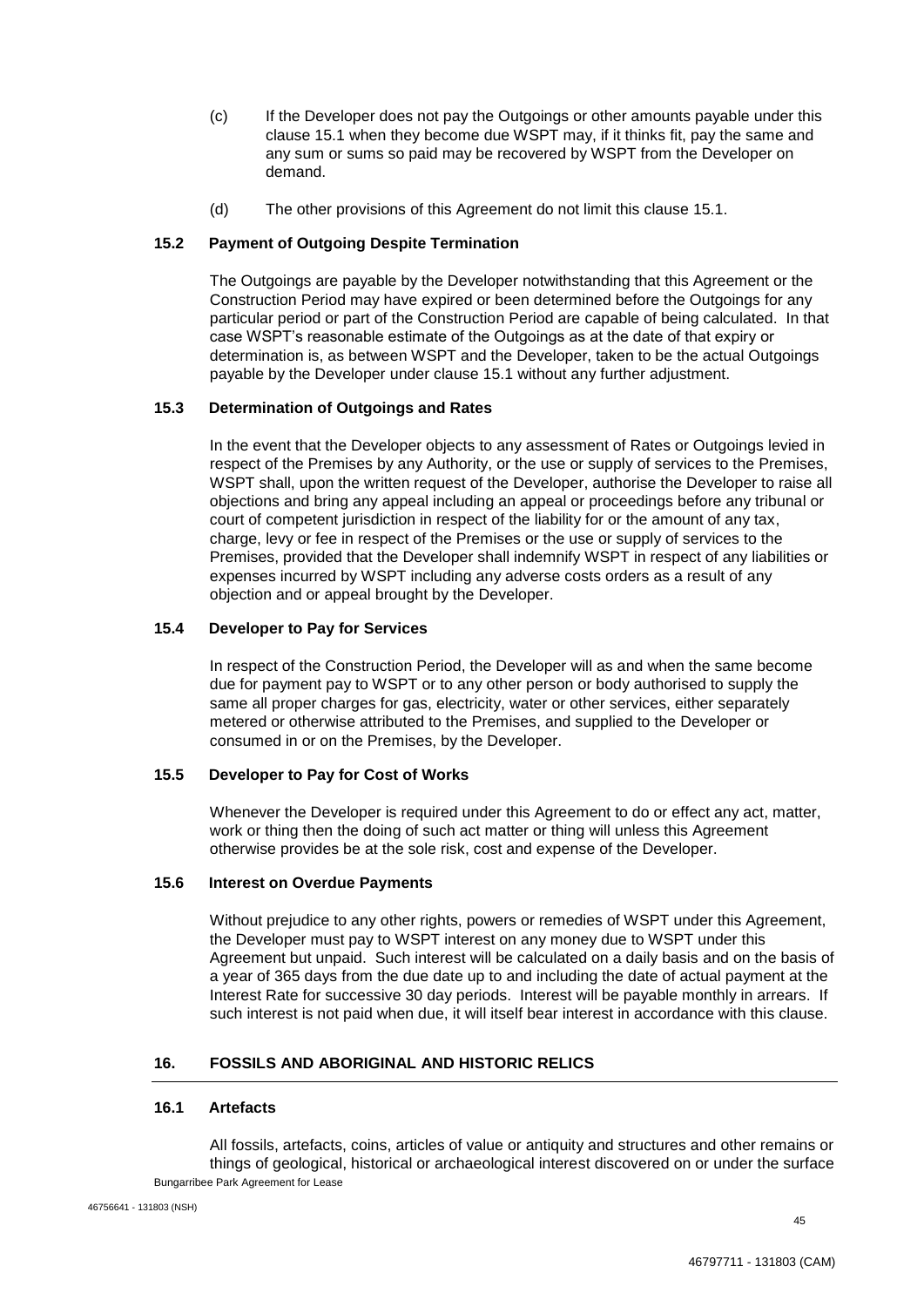of the Premises are deemed, as between WSPT and the Developer, to be the absolute property of WSPT.

## **16.2 Discovery of Relics**

- (a) The Developer must within five Business Days of discovery report to WSPT the discovery of any Aboriginal relic or historic relic during the course of any construction or maintenance work authorised by this Agreement and in such event such construction or maintenance work must cease immediately and an EOT Event can be claimed.
- (b) The Developer must arrange for an inspection of the site to be carried out at the earliest opportunity by a qualified archaeologist following notification by the Developer to determine the importance of the discovered relics.
- (c) Depending on the importance of the discovery, WSPT shall promptly:
	- (i) give consent to destroy the relic; or
	- (ii) specify and permit the salvage of the relics by a qualified archaeologist before work proceeds; or
	- (iii) direct that the work be varied to avoid further disturbance to the relics.

## **16.3 Special Protection of Relics**

The Developer must satisfactorily carry out and perform all reasonably necessary protection or salvage works in clause 16 specified by WSPT in connection with all known relics affected by the activities authorised under this Agreement.

#### **16.4 Costs of Investigation**

The Developer must meet all reasonable costs associated with any archaeological investigation or protection or salvage works referred to herein.

#### **16.5 Definition of Relics**

- (a) For the purpose of this clause the terms:
	- (i) historic relic will have the same meaning as the term "relic" as defined in the Heritage Act 1977 (NSW); and
	- (ii) relics will mean Aboriginal relics and/or historic relics.

#### **16.6 No claim by Developer**

Subject to this Agreement, the Developer may not make any Claim against WSPT for any costs, losses or damages incurred by the Developer arising from or in connection with any matter referred to in this clause 16.

## **17. DEVELOPER'S OBLIGATIONS**

## **17.1 Developer's Obligations**

(a) Without limiting the Developer's obligations under the Construction Licence in clause 9 the Developer must (and where applicable must ensure that the Developer's Agents ):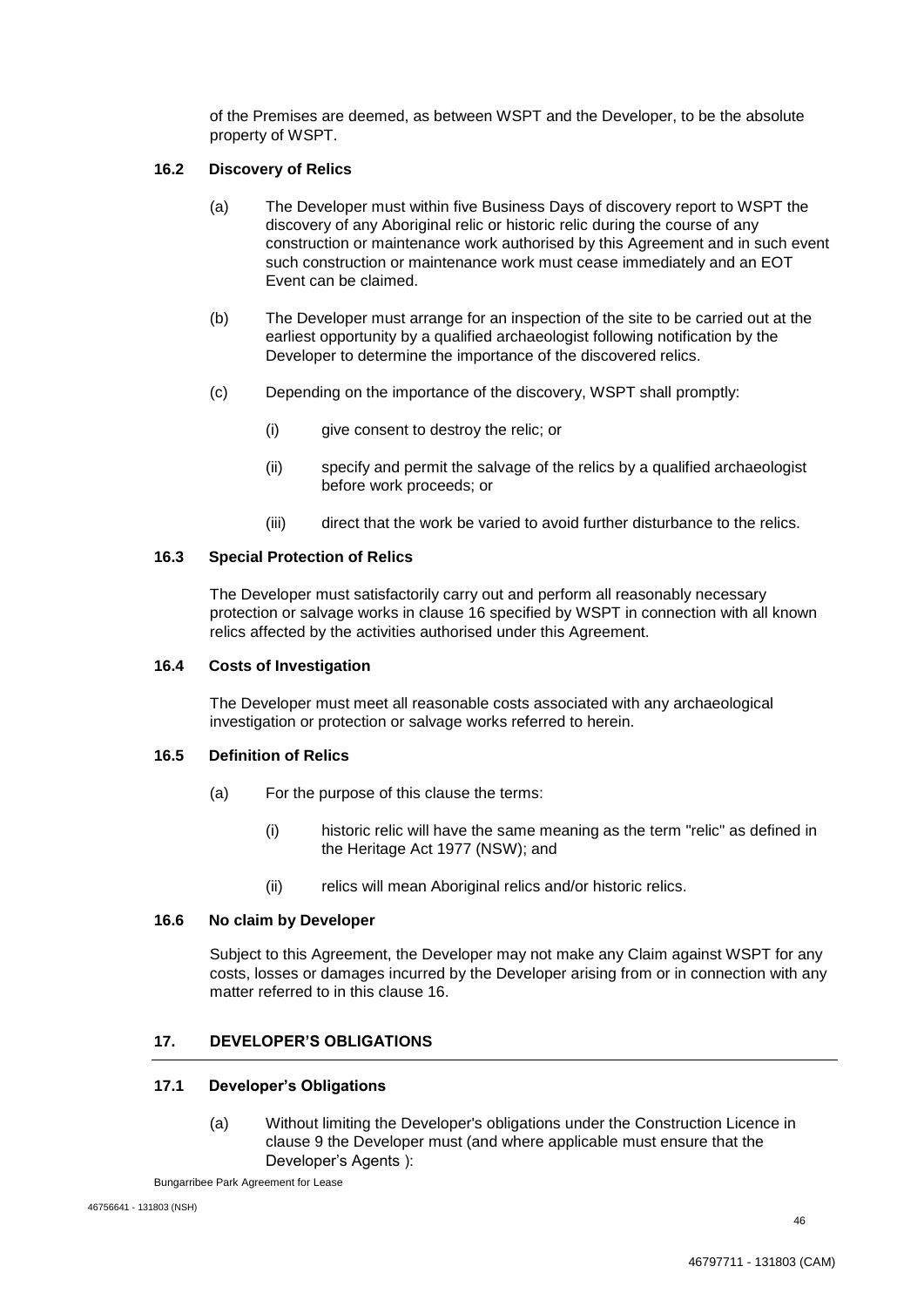- (i) (**notice or order**): give WSPT a copy of any notice or order which may materially affect WSPT or the Premises, or the use or occupation of the Premises, promptly after the Developer receives the notice or order;
- (ii) (**restrictions easement and covenants**): comply with the restrictions, easements and covenants, if any, registered on the title to the Premises as at the date of this Agreement;
- (iii) (**general Parklands regulations**): comply with any general regulations imposed by WSPT (acting reasonably) from time to time in respect of the Parklands provided that these are not inconsistent with the terms of this Agreement;
- (iv) (**emergency requirements**): comply with the directions of WSPT in relation to security and emergency control at the Premises and the Parklands.

## **17.2 Prohibited Acts**

- (a) Without limiting the Developer's obligations under clause 9, the Developer must not (and where applicable must ensure that its employees, contractors and invitees do not):
	- (i) (**nuisance**): operate the business or do anything in or upon the Land or the Premises which in the reasonable opinion of WSPT may become a nuisance, disturbance, obstruction or cause of damage whether to WSPT or to other users of the Parklands or passers-by, nor use the Premises in any noxious, noisy or offensive manner;
	- (ii) (**danger**): do anything in or around the Premises which is dangerous and outside the ordinary operation of the Developer's business;
	- (iii) (**damage or accident**): damage the Premises or the Building and must inform WSPT of any material damage to, or significant accident in, the Premises as soon as the Developer becomes aware of it;
	- (iv) (**hazardous substances**) must not bring on to the Premises or keep any Hazardous Substance on the Premises, except as required for the operation of the Developer's business, without the prior consent of WSPT, which consent shall not be unreasonably withheld.
	- (v) (**contamination or pollution**): do anything to contaminate, pollute or increase toxicity in the Premises or the Parklands or their environment; or
	- (vi) (**Authority consent or approval**): object to any condition of a consent or approval issued by an Authority which repeats or reinforces a restriction, right, reservation or obligation under this Agreement.]

## **17.3 Security**

The Developer is responsible for security at the Premises during the Construction Period, at its cost.

## **17.4 Work Health and Safety**

Bungarribee Park Agreement for Lease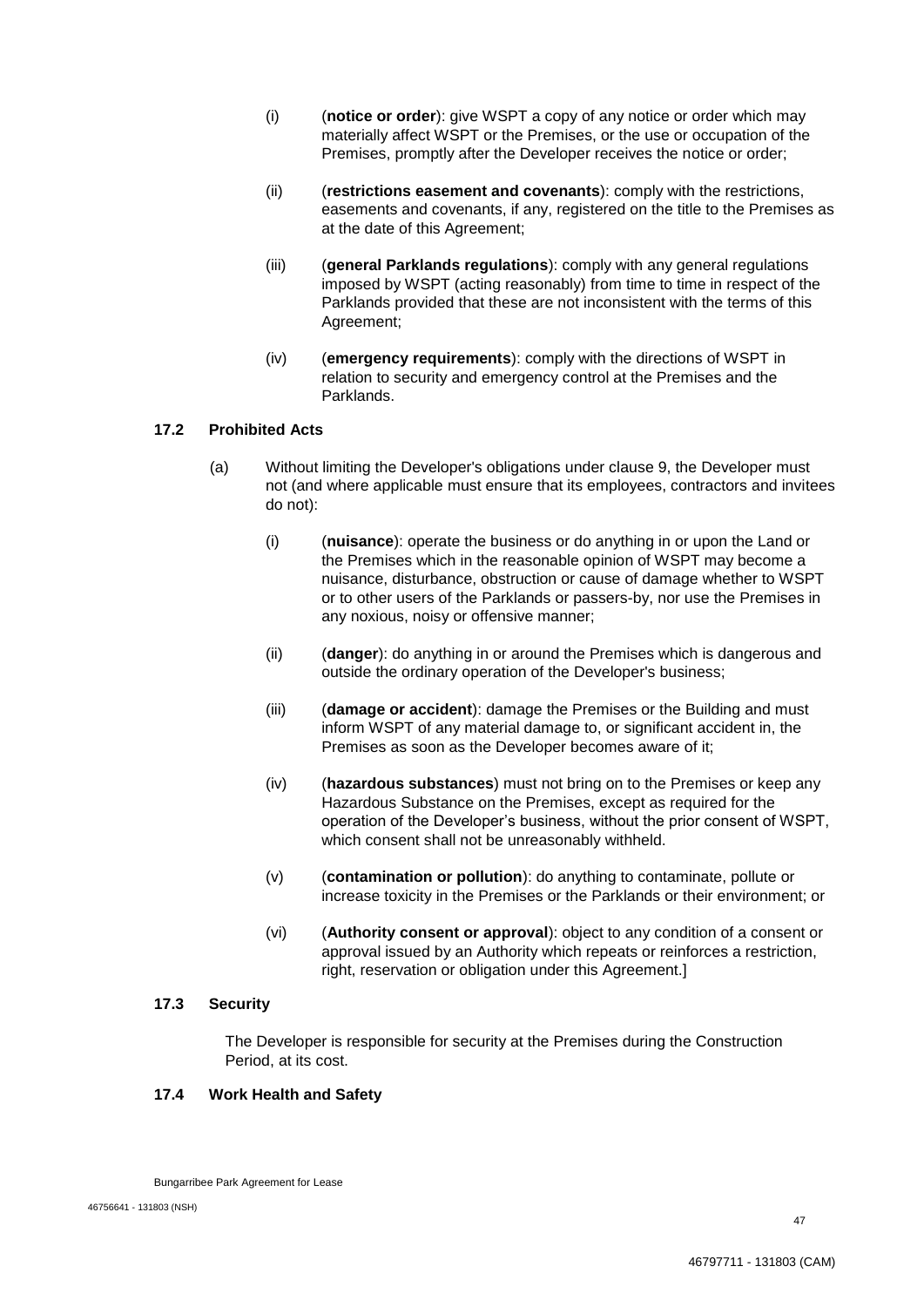(a) Work Health and Safety Act 2011

Subject to paragraph (c) and without limiting its obligations under any other provision of this Agreement, when the Developer is using and occupying the Premises it must comply with all applicable work health and safety legislation, including the Work Health and Safety Act 2011 (NSW) and the regulations made under that Act which the Developer acknowledges it will fully and competently do at all times.

(b) Developer's acknowledgement of WSPT's reliance

Subject to paragraph (c), the Developer acknowledges that WSPT relies on the Developer's competency and capability in meeting its obligations under clause 17.4(a) to put in place and control safe systems of work and relevant procedures and that WSPT has no control over the systems of work or procedures employed by the Developer while it is using and occupying the Premises or performing its obligations under this Agreement.

#### (c) **Principal Contractor**

(i) For the purposes of this clause, the following terms have these meanings:

**Codes of Practice** means all codes of practice approved under s 274 of the WHS Act and that are applicable to the Works.

**Construction Work** means 'construction work' as defined by the WHS Regulation.

**WHS Act** means the Work Health and Safety Act 2011 (NSW) and includes any amendment or replacement of it.

**WHS Principal Contractor** means the 'principal contractor' as defined by the WHS Regulation.

**WHS Regulation** means the Work Health and Safety Regulation 2011 (NSW) and includes any amendment or replacement of it.

- (ii) The Developer acknowledges that it will appoint the Builder as the WHS Principal Contractor to conduct the Works until the Date of Practical Completion and authorises that person to have management or control of the Premises and to discharge the duties of a WHS Principal Contractor under the WHS Regulation.
- (iii) In relation to the Interim Access Road Works and Services Works, WSPT must, up until the date of practical completion of those works, ensure that its subcontractors, employees and agents and any other person for whom it is responsible or over whom it is capable of exercising control, complies with any safety requirements notified to it by the Developer or the Builder from time-to-time, including any direction given to protect the health and safety of any person on or near the Premises.
- (iv) The Developer must ensure that its Builder:
	- (A) complies with the WHS Act and the WHS Regulation;
	- (B) complies with its obligations as WHS Principal Contractor;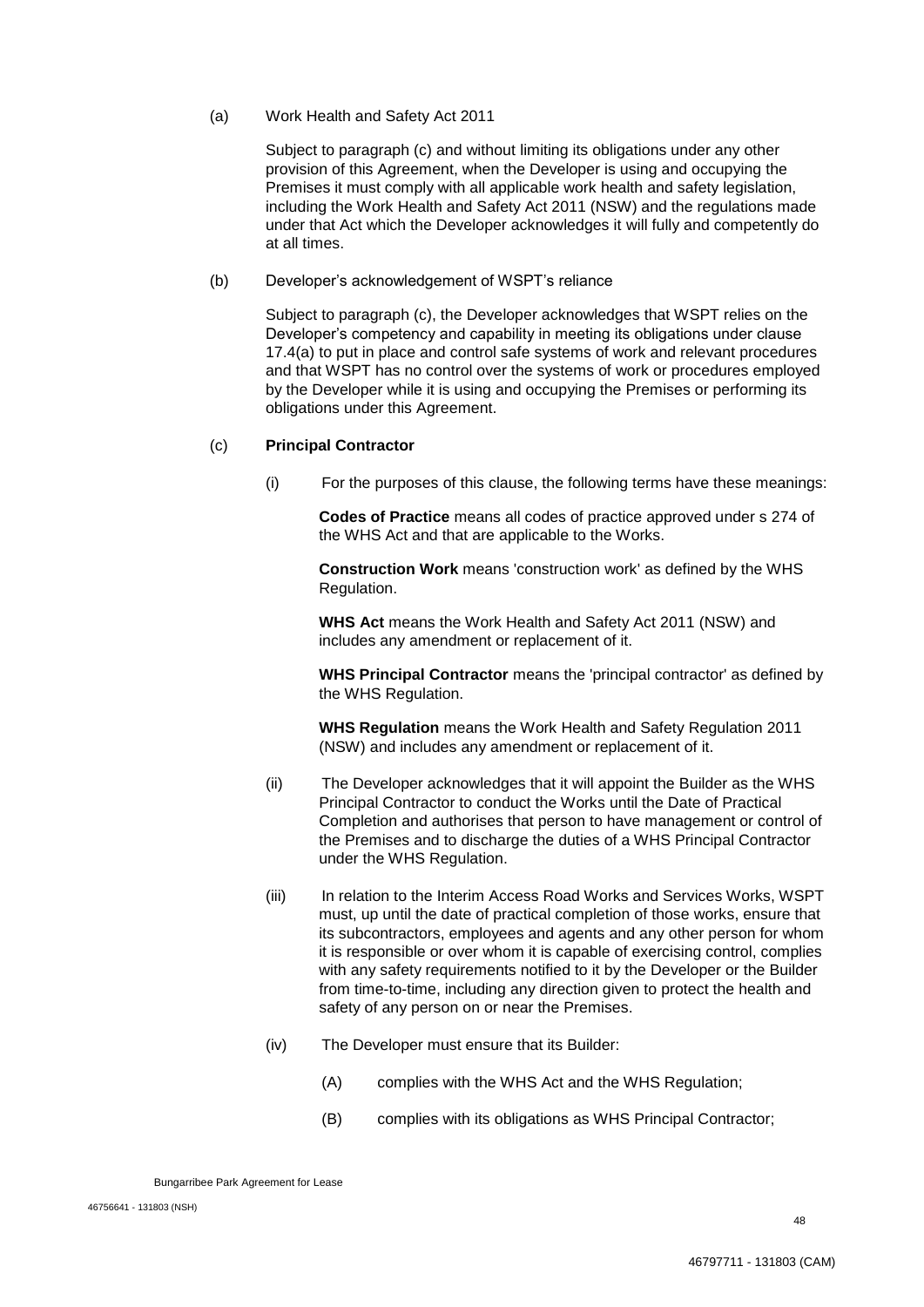- (C) complies with its obligations as a person conducting a business or undertaking who is carrying out Construction Work;
- (D) acknowledges that it has management and control of the Premises;
- (E) complies with the Codes of Practice; and
- (F) displays signs that are clearly visible on and from outside the Premises identifying the Builder as the WHS Principal Contractor and stating the contact telephone numbers of the Builder (including an after hours emergency telephone number).
- (v) WSPT authorises the Builder to exercise such authority of WSPT as is necessary to enable the Builder to discharge the responsibilities imposed on the WHS Principal Contractor. WSPT and the Developer agree that the Builder will have sufficient authority to comply with its obligations as the WHS Principal Contractor under the WHS Regulation.
- (vi) The Developer (insofar as is permitted by law) will indemnify WSPT against any Claim which WSPT may suffer or incur, whether as a result of a civil claim or criminal prosecution, arising out of or in connection with a breach by the Developer of any of its obligations as principal contractor under any relevant legislative requirement except to the extent that any such Claim arises from or is caused or contributed to by the negligence or wilful act or omission on the part of WSPT or WSPT's employees, agents or contractors.

## **17.5 Developer to comply with Environmental Laws**

- (a) WSPT does not warrant or represent:
	- (i) that the Premises are suitable for any use, or for any particular use;
	- (ii) that there are no Environmental Aspects either affecting the Premises or arising as a result of activities on the Premises;
	- (iii) the accuracy of information about the past use of the Premises before they were owned by WSPT; or that the Premises are or are not Contaminated, or the nature or extent of any Contamination.
- (b) Subject to clause 17.6, on and from the commencement of the Construction Period, the Developer accepts the Premises in its existing state and condition including any existing Contamination of the Premises to the extent identified in the Environmental Investigation Report.
- (c) Subject to clause 17.6, the Developer shall, as and from the commencement of the Construction Period, be responsible for, and will release WSPT from, any Claims in relation to Contamination, it causes to the Premises.
- (d) Subject to clause 17.6, to the extent that remediation is necessary to enable the Works to be carried out, the Developer agrees to pay for the cost of remediation of any Contamination.
- (e) The Developer must:
	- (i) not Contaminate the Premises;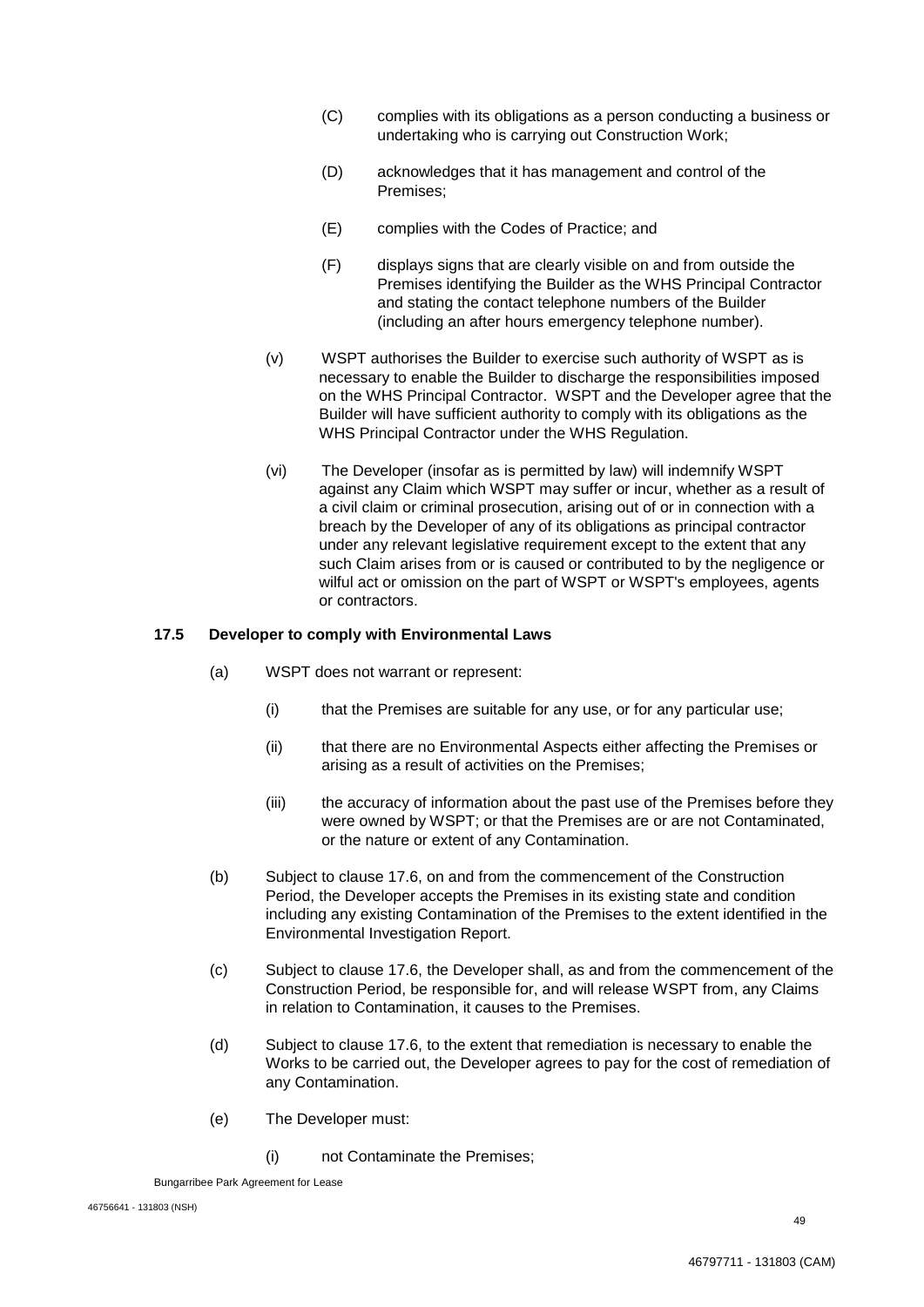- (ii) not cause any Pollution of or from the Premises;
- (iii) subject to the other provisions of this Agreement regarding WSPT's access to the Premises, allow WSPT and WSPT's employees and contractors access to the Premises at reasonable times (provided written notice is first given) to carry out environmental audits, assessments and investigations of any part of the Premises;
- (iv) at the Developer's cost, remediate any Contamination of or from the Premises to the extent caused by the Developer or the Developer's Agents.
- (f) In relation to its use of the Premises, the Developer must, during the Term, and in relation to the Premises:
	- (i) comply with relevant Environmental Laws;
	- (ii) use its best endeavours to prevent a breach of any Environmental Law;
	- (iii) report any breach even if accidental; and
	- (iv) provide to WSPT as soon as reasonably practicable details of notices received by or proceedings commenced against the Developer pursuant to an Environmental Law:
		- (A) relating to a breach or alleged breach by the Developer or the Developer's Agents of an Environmental Law; or
		- (B) requiring the Developer or the Developer Agents to carry out works to decrease the affectation of the Premises by any Hazardous Substance; and
	- (v) before carrying out any remediation works, provide full written details of the Contamination and the proposed remediation works, and obtain the approval in writing of WSPT (such approval not to be unreasonably withheld) and all Approvals required from relevant Authorities for the carrying out of such remediation works.
- (g) Without prejudice to any other indemnity granted by this Agreement, but subject to clause 17.6, from the commencement date of the Construction Period, the Developer shall indemnify and keep WSPT indemnified against all Claims arising from a breach by the Developer of any Environmental Law which breach is in relation to the Premises or any Contamination caused by the Developer in relation to the Premises. This clause shall not merge on expiration or other determination of this Agreement in respect of any act, deed, matter or thing happening before such expiration or determination.

#### **17.6 Contamination Responsibility**

Notwithstanding anything to the contrary in this Agreement, but subject to clause 17.5(d), the Developer is not obliged to remediate or take any other action in relation to Contamination which:

(a) first affected the Premises after the date of the Environmental Investigation Report; and

Bungarribee Park Agreement for Lease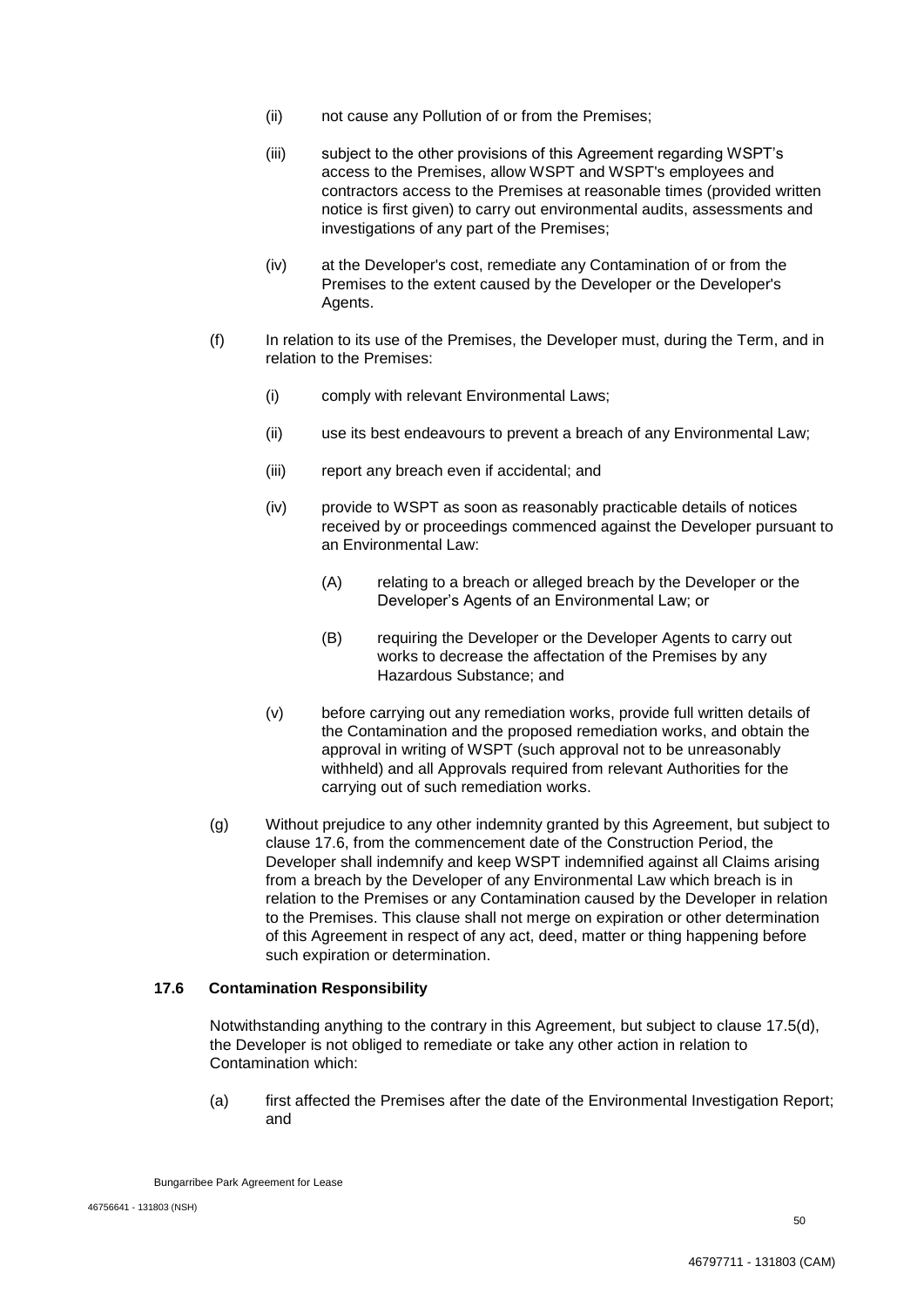(b) was not caused by the Developer, or by any activity or occurrence on the Premises after the date of commencement of the Construction Period pursuant to clause 8.1.

Where paragraphs (a) and (b) apply, and the Contamination in question was caused by a particular third party or third parties, WSPT must if requested to do so by the Developer take such steps as may be reasonably required on its part to assist the Developer in taking action against such third party or third parties to prevent further Contamination and to have existing Contamination remediated.

## **17.7 Compliance with particular Legislation**

Notwithstanding anything to the contrary in this Agreement, including without limitation, the description of the Permitted Use, the Developer must comply with the provisions of the *State Environmental Planning Policy (Western Parklands)* 2009 and any Plan of Management or Precinct Plan for the Premises prepared and administered under the *Western Sydney Parklands Act* (2006).

#### **18. INDEMNITIES**

#### **18.1 Indemnity for use of Premises**

The Developer must indemnify and keep indemnified WSPT from and against any Claims:

- (a) made upon or suffered or incurred by WSPT in respect of the Works, occupation, operation or use of the Premises; or
- (b) which WSPT may be or becomes liable, in respect of or arising directly from any loss, damage or injury to property or persons caused or contributed to by:
	- (i) any wilful or negligent act or omission;
	- (ii) any default under this Agreement;
	- (iii) the use of or presence on the Premises,

by or on the part of the Developer or the Developer's Agents except to the extent that any such Claims arise from or are caused or contributed to by the negligence or wilful act or omission on the part of WSPT or WSPT's employees, agents or contractors.

#### **18.2 Indemnity Continues After Expiration of Agreement**

The obligations of the Developer under this clause continue after the expiration or other determination of this Agreement in respect of any act, deed, matter or thing happening before such expiration or determination.

## **18.3 Release of WSPT from Liability**

- (a) The Developer shall occupy, use and keep the Premises at the risk of the Developer.
- (b) The Developer hereby releases WSPT from any:
	- (i) Claims resulting from any accident, damage or injury occurring in the Premises and any part thereof; and

Bungarribee Park Agreement for Lease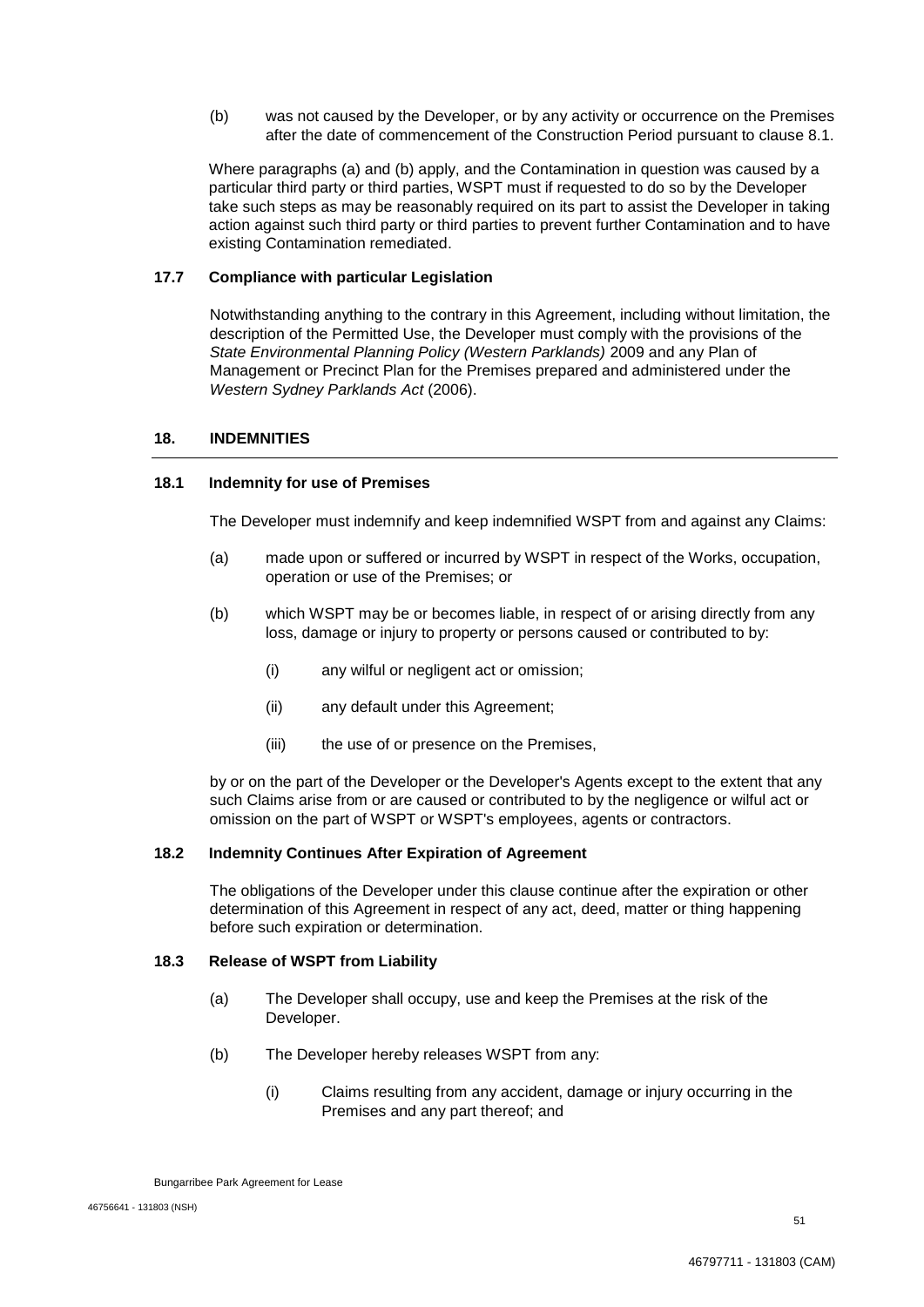(ii) responsibility or liability for any loss of or damage to fixtures and/or personal property of the Developer or the Developer's Agents or of any member of the public whilst in or upon the Premises,

except to the extent that any such Claims arise from or are caused or contributed to by the negligence or wilful act or omission of WSPT or WSPT's employees, agents or contractors.

(c) The obligations of the Developer under this clause shall continue after the expiration or other determination of this Agreement in respect of any act, deed, matter or thing happening before such expiration or determination.

## **18.4 No Liability for Failure of Services**

WSPT will not be under any liability for any loss, injury or damage sustained by the Developer or any other person at any time as a result of or arising in any way out of the failure of the electricity, telephones, gas, water supply, sewerage, drainage or any other services or facilities provided by WSPT or enjoyed by the Developer in conjunction with the Premises or this Agreement provided that such failure is not due to the delay, negligent or wilful act or omission of WSPT its servants or agents.

## **18.5 Developer's Failure to Comply with Statutory Requirements**

- (a) Where the Developer breaches any Law in relation to its use of the Premises it is taken to breach a condition of this Agreement
- (b) The Developer will indemnify and keep indemnified WSPT from and against any Claims arising from the non-compliance by the Developer with any New South Wales or Commonwealth legislation that may apply to the Developer's use and occupation of the Premises and access thereto and the Developer's operation of their business from the site and access thereto.
- (c) This clause shall not merge on the expiration or other determination of this Agreement in respect of any act, deed, matter or thing happening before such expiration or determination.

## **19. INSURANCES**

#### **19.1 Public Liability Insurance**

The Developer will effect and maintain with a reputable and solvent insurer with respect to the Premises and the activities carried on in the Premises public liability insurance for an amount not less than the amount set out in Item 7 (or such other amount as WSPT may from time to time reasonably require) as the amount payable in respect of liability arising out of any one single accident or event. The public liability insurance must cover the Developer's obligations to indemnify WSPT under this Agreement pursuant to clause 18.1(b).

#### **19.2 Building Insurance**

The Developer will effect and maintain with a reputable and solvent insurer, an insurance policy, on such terms as is usual for policies of this type (having regard to the Permitted Use), insuring the Premises against loss, damage or destruction from any insurable risk (which must include loss, damage or destruction by fire, water, wind, hail, lightning, explosion, storm, tempest, smoke, riot, strikes, civil commotion, malicious damage, sprinkler leakage, impact by vehicles, flood, earthquake, theft, attempted theft, vandalism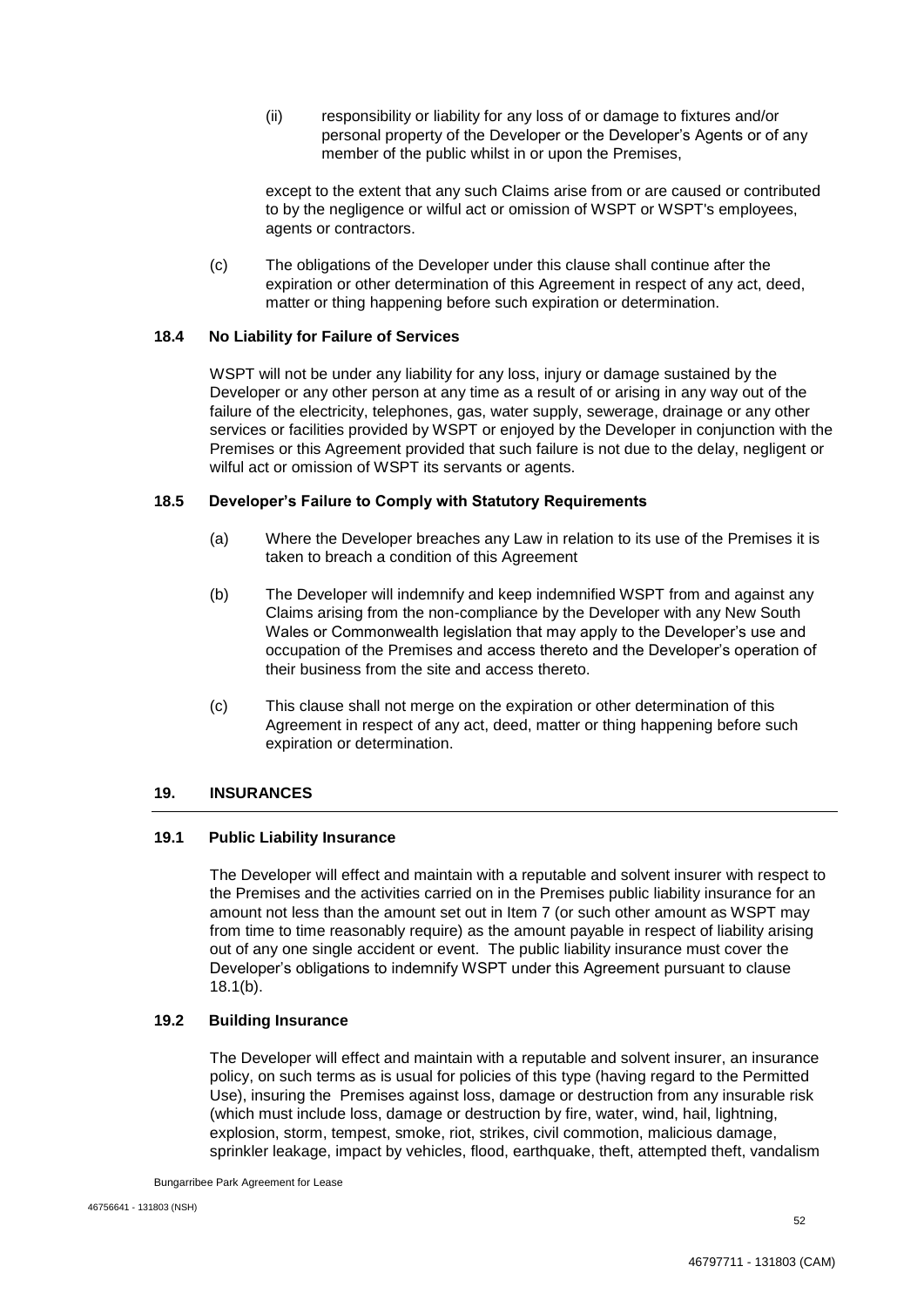and such other insurable risks of a nature and in an amount usually issued from time to time) for not less than their full insurable value on a full replacement or reinstatement basis and including, in the event of reinstatement, consequential loss provisions covering removal of debris. If any loss or damage occurs which is covered by any insurance, the Developer is required to maintain under this Agreement, the Developer must apply for the insurance proceeds promptly and use the proceeds to restore, replace, repair or reinstate the loss or damage.

## **19.3 Employers' Liability and Workers Compensation Insurance**

The Developer will effect and maintain with a reputable and solvent insurer with respect to the Premises and the activities carried on in the Premises employers' liability and workers compensation insurance.

## **19.4 Provisions Re Insurance Policies**

- (a) All insurance policies required to be effected by the Developer pursuant to this Agreement are specified in Items 7 and 8 and shall be in place prior to occupying the Premises.
- (b) The Developer will produce to WSPT, when requested to do so, once per calendar year or once per period of insurance (whichever first occurs), a certificate of currency in respect of the insurance policies required to be effected by the Developer pursuant to this Agreement. The Developer must ensure that the certificate of currency (and if not the certificate of currency, a copy of the policy or other document acceptable to WSPT) for the public liability insurance policy shows that the policy complies with the requirements of clause 19.1.
- (c) The Developer will not at any time during the Term do any act or omit to do any act which it ought reasonably believe may render void or voidable any policy of insurance. If the Developer does any act or fails to do any act whereby the rate of premium on such insurance shall be liable to be increased, the Developer will obtain insurance cover for such increased risk and pay all additional premiums required on account of the additional risk caused by the use to which the Premises are put by the Developer.
- (d) The Developer will use all reasonable endeavours to ensure that full, true and particular information is given to the office or company with which the insurances are effected of all matters and things the non-disclosure of which might in any way prejudice or affect any such policy or policies of insurance or the payment of all or any moneys there under.
- (e) The Developer must if requested to do so by WSPT ensure that all insurance policies note the interest of WSPT as the owner of the Premises.

## **20. EASEMENTS**

## **20.1 Easements**

(a) WSPT may grant rights of support or easements to or enter into any agreement with any person interested in any land or improvement near the Premises, or any Authority, to provide services for or access to the Premises or such other land or improvement or support any structure at any time on the Premises or such other land or improvement or for any other purpose provided that in granting such rights, the Developer's Permitted Use of the Premises or the ability of the Developer to perform its obligations or exercise its rights under this Agreement or the Lease are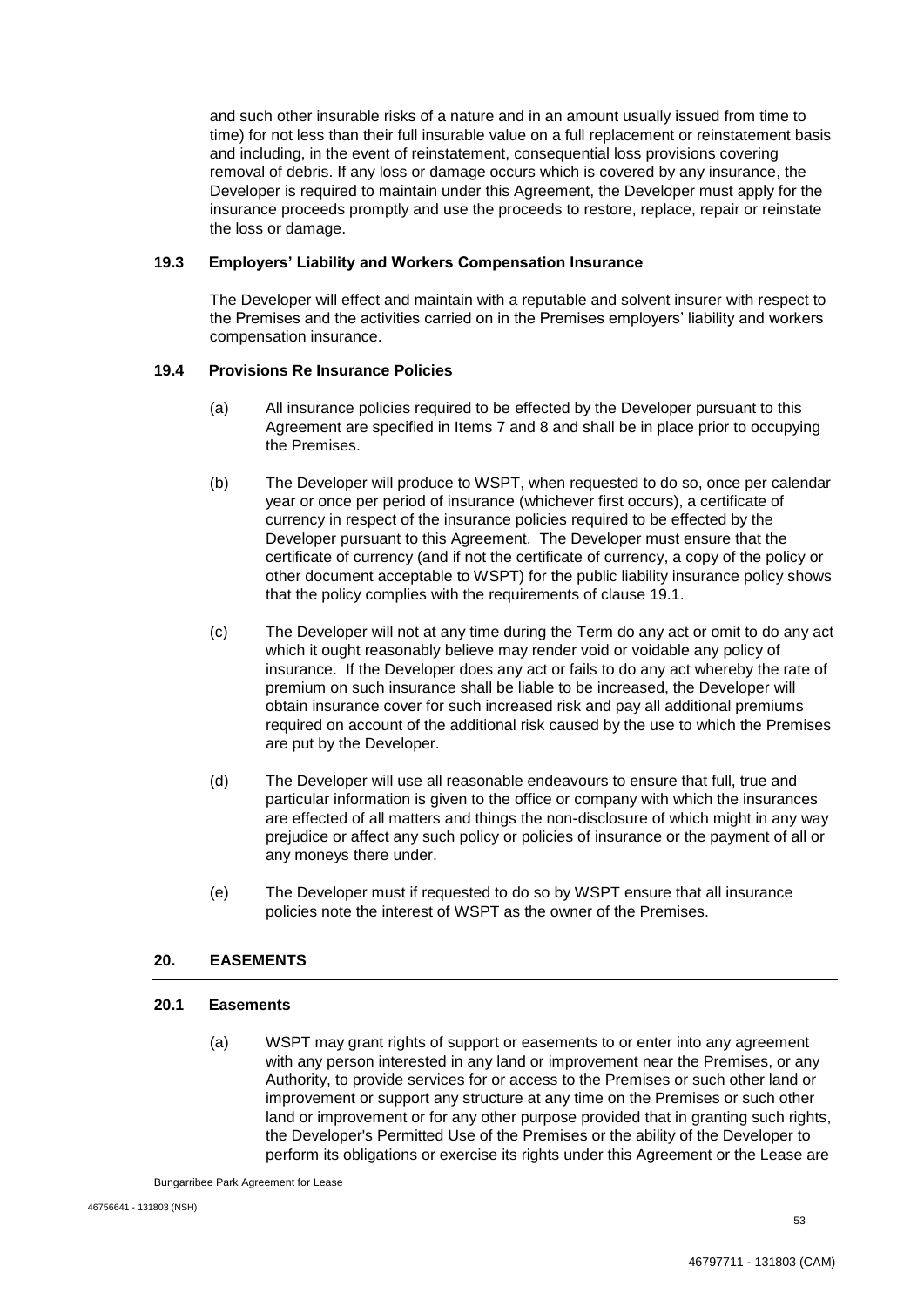not materially adversely affected. Before doing so, WSPT is to consult with the Developer.

(b) Subject to paragraph (a), the Developer must at WSPT's request promptly execute any consents or other documents to enable WSPT to exercise its rights under this clause 20.1. WSPT and the Developer will act reasonably in creating easements on the Premises for such purposes as may be necessary from time to time.

## **21. ASSIGNMENT, SUBLEASING AND PARTING WITH POSSESSION**

## **21.1 General Prohibition**

Subject to the remaining provisions of this clause21, the Developer must not assign, transfer, licence or otherwise deal with its interest under this Agreement (including the Construction Licence and the Agistment Licence).

#### **21.2 Assignment**

An assignment of the Developer's interest under this Agreement shall be deemed not to be a breach of clause 21.1 if:

- (a) the Developer has given WSPT at least one month's notice in writing of the proposed assignment together with details of the parties; and
- (b) the Developer is not in default under this Agreement, unless the default is waived by WSPT; and
- (c) the Developer establishes to WSPT's satisfaction that any proposed assignee meets each of the Assignment Tests;
- (d) WSPT is given any additional guarantee, indemnity or other security it reasonably requires in relation to the proposed transaction, to be prepared by WSPT's solicitors at the Developer's cost; and
- (e) the Developer and assignee enter into a deed in the form reasonably required by WSPT under which (amongst other things):
	- (i) the Assignee agrees to perform all of the Developer's express and implied obligations under this Agreement, including the obligation to indemnify WSPT;
	- (ii) the Developer releases WSPT from all obligations under this Agreement from the date of assignment except any claim(s) that have arisen before the date of assignment; and
- (f) WSPT has given its written consent to the proposed assignment, which consent must not be withheld or delayed if the requirements of paragraphs (a)-(e) have been satisfied.

#### **21.3 Change of Control**

(a) The Developer must ensure that there is no Change of Control of the Developer. For the purposes of this clause 21, any of the following transactions is a Change of Control:

Bungarribee Park Agreement for Lease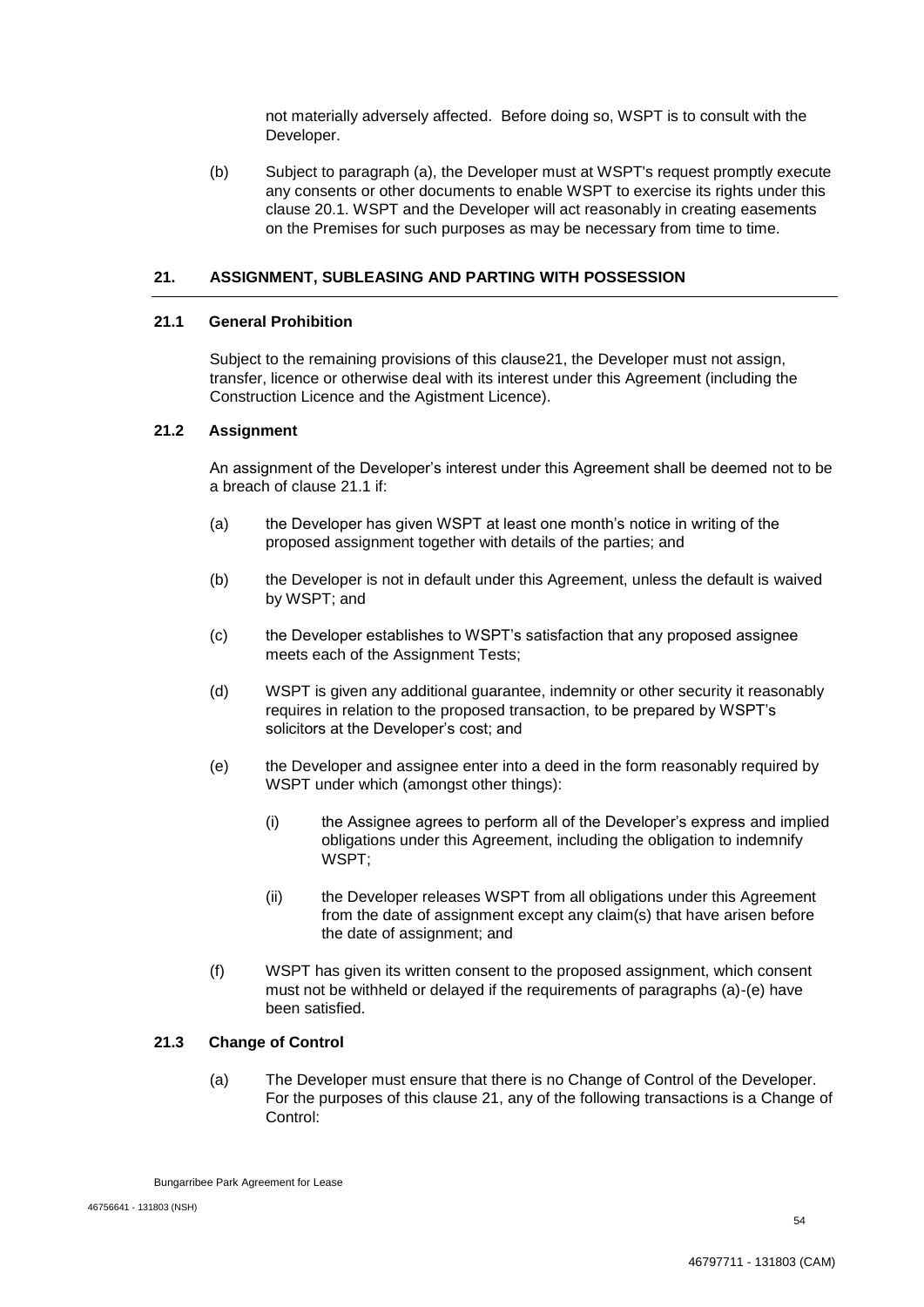- (i) where the Developer is a body corporate, a transfer of shares with the result that:
	- (A) any one person (whether legally or beneficially including, without limitation, through related companies or by agreement or understandings) holds more than the effective voting control percentage then held by the Original Consortium Members; or
	- (B) the Original Consortium Members together hold less than 51% voting control shareholding of the Developer;
- (ii) where the Developer is the trustee of a unit trust, a transfer of the units in that trust with the result that:
	- (A) the percentage of units in the trust or the business conducted by the trust on or in respect of the Development then held by any one person (whether legally or beneficially, including without limitation, through related companies or by agreement or understanding) exceeds the percentage held by the Original Consortium Members; or
	- (B) the Original Consortium Members together hold less than a 51% share of units in the trust and 51% voting rights in the trust;
- (iii) any declaration by the Developer that it holds its interest in this Agreement on trust for any person or persons, with the effect that:
	- (A) the interest of any one person (whether legally or beneficially, including without limitation, through related companies or by agreement or understanding) exceeds the interest then held by the Original Consortium Members; or
	- (B) the Original Consortium Members together hold less than 51% beneficial ownership and voting rights.
- (b) A Change of Control will be deemed not to be a breach of paragraph (a) if:
	- (i) the Developer has given WSPT at least one month's notice in writing of the proposed Change of Control together with details of the parties and a copy of all proposed documentation; and
	- (ii) the Developer is not in default under this Agreement, unless the default is waived by WSPT; and
	- (iii) the Developer establishes to WSPT's satisfaction that any proposed new shareholder, unit holder or trust beneficiary satisfies the requirements of paragraphs (b) and (c) of the definition of Assignment Tests in clause 1.1; and
	- (iv) the Developer has satisfied WSPT that after the Change of Control, the Developer will satisfy the Assignment Tests; and

WSPT has given its written consent to the Change of Control.

(c) Any transfers of shares in the Developer, any transfer of units in any unit trust of which the Developer is trustee and any declaration of trust by the Developer, which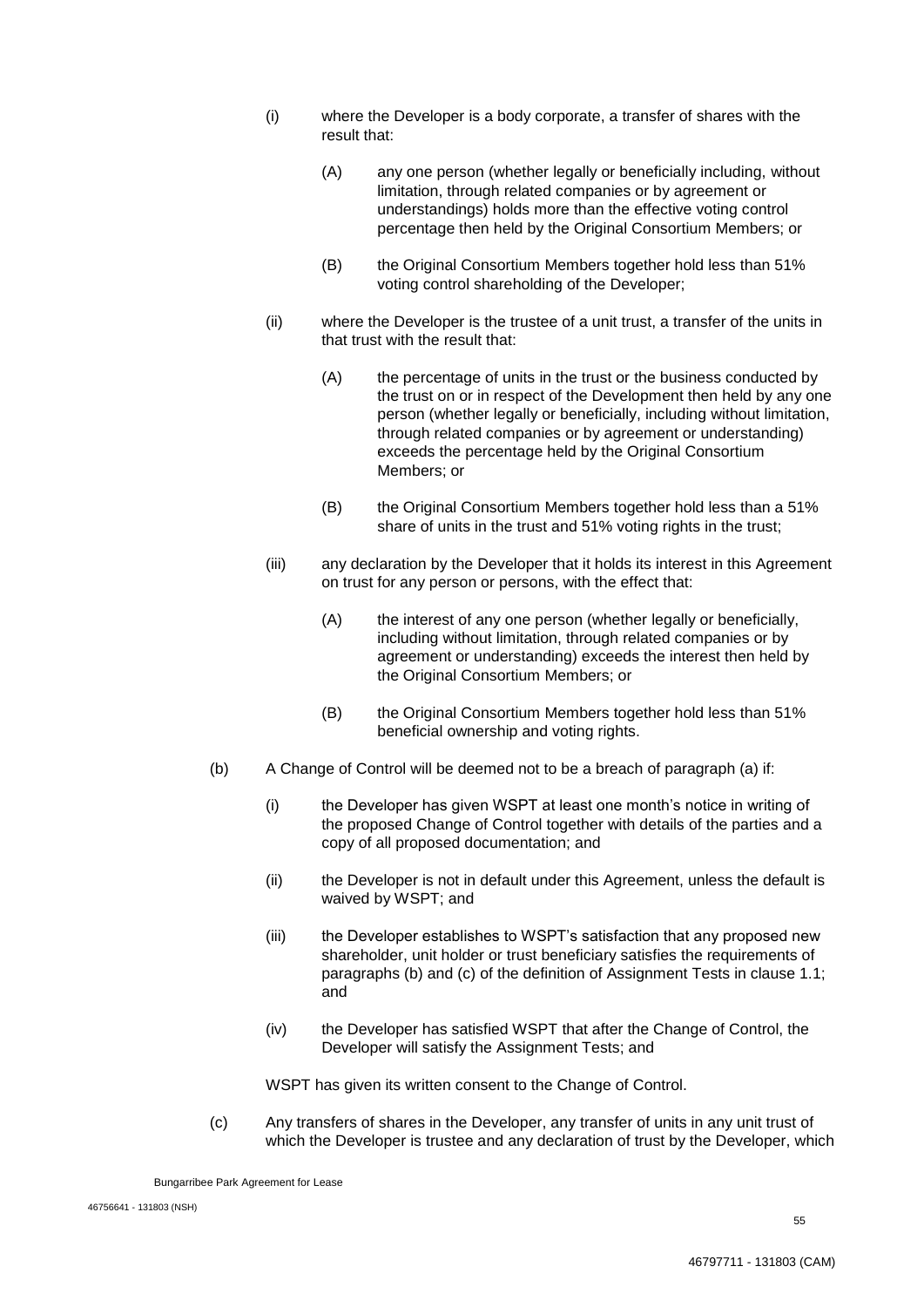does not fall within paragraphs $(a)(i)$ ,  $(a)(ii)$  or  $(a)(iii)$  will also be regarded as a Change of Control, and prohibited by clause 21.3, unless:

- (i) the Developer gives prior notice in writing to WSPT together with copies of relevant documents; and
- (ii) WSPT approves of the proposed transaction, such approval not to be unreasonably withheld where in the opinion of WSPT, the transaction will not adversely affect WSPT or prejudice its rights or entitlements under this Agreement.

## **21.4 Change of Equity Investors**

- (a) The Developer must ensure that no Equity Investor assigns, transfers or otherwise deals with its interest in the Developer, and that no person who is not an Equity Investor at the Effective Date becomes an Equity Investor.
- (b) Any of the events referred to in paragraph (a) will not be a breach of that clause if:
	- (i) the Developer has given WSPT at least 1 months' notice in writing of the proposed transaction together with details of the parties and a copy of all proposed documentation; and
	- (ii) the Developer is not in default under this Agreement, unless the default is waived by WSPT;
	- (iii) the Developer establishes to WSPT's satisfaction that the proposed assignee, transferee or other disponee of an Equity Investor's interest, or the new Equity Investor, as the case may be, satisfies the requirements of paragraphs (b) and (c) of the definition of Assignment Tests in clause 1.1; and
	- (iv) the Developer has satisfied WSPT that after the event, the Developer will satisfy the Assignment Tests; and

WSPT has given its written consent to the proposed transaction.

## **21.5 Mortgage and Charge**

- (a) The Developer must not agree to create or allow to exist any charge, mortgage, lien or any other security or encumbrance in favour of any person (Mortgagee) over any interest it may have under this Agreement without the prior written consent of WSPT to be given or withheld in accordance with paragraph (b).
- (b) WSPT must not withhold its consent to a security where:
	- (i) the security is to a Financier of the Developer to enable the Developer to procure the funds to undertake the Development;
	- (ii) the Mortgagee has consented to entering into an agreement with WSPT containing terms and conditions which are reasonably acceptable to WSPT consistent with normal market practice and includes provisions that:
		- (A) require the Mortgagee to promptly notify WSPT if the Developer is in default under the security;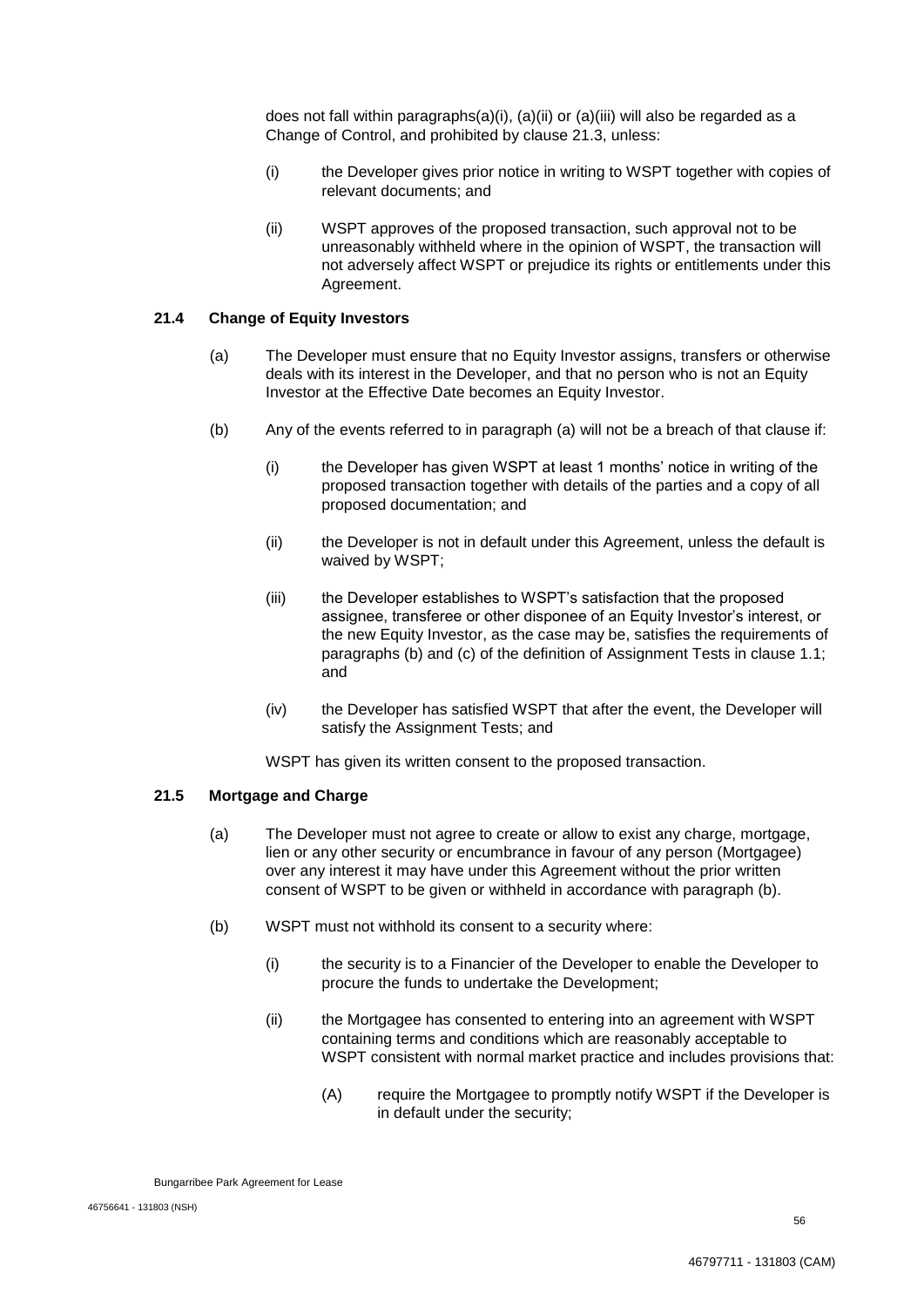- (B) give the Mortgagee the right (subject to compliance with the terms of this Agreement) but not the obligation to carry out the obligations of the Developer under this Agreement; and
- (C) prohibit WSPT from terminating this Agreement for breach without prior notice to the Mortgagee, that allows the Mortgagee a reasonable period (having regard to the nature of the breach) to rectify the breach, provided that this paragraph (C) does not apply in relation to failure to achieve any Sunset Date.

The parties acknowledge and agree that execution of a financier tripartite deed in the form of the deed attached as Schedule 10 will comply with the requirements set out in this paragraph (b)(ii).

- (iii) WSPT acting reasonably is satisfied that the Developer will be able, after the security is granted, to comply with its obligations (including its financial obligations) under this Agreement.
- (c) The Developer will pay WSPT's reasonable costs and expenses of and incidental to matters the subject of this clause including, but not limited to, its reasonable legal costs and expenses.
- (d) To the extent that the provisions of paragraph (a) apply and paragraphs (b) and (c) are satisfied then WSPT will enter into the agreement as contemplated by paragraph (b)(ii).
- (e) If the Developer agrees to create or allow to exist any mortgage, security or encumbrance over any interest it may have under this Agreement in accordance with clause 21.5 and if requested by the Developer, WSPT must promptly enter into the form of financier tripartite deed attached as Schedule 10 with any changes reasonably required by a Financier in respect of that mortgage, security or encumbrance.

## **21.6 WSPT's Costs of Consent to Assignment**

(a) The Developer must pay WSPT all reasonable costs, charges and expenses incurred by WSPT of and incidental to any transaction referred to in this clause 21, including any inquiries which may be made by or on behalf of WSPT as to the respectability, responsibility, solvency, fitness and suitability of any person.

## **22. DEVELOPER'S DEFAULT**

## **22.1 Events of Default**

- (a) Each of the events set out in this clause 22.1 is an Event of Default, whether the cause is beyond the control of the Developer or any other person:
	- (i) any money payable by the Developer under this Agreement has not been paid by the due date and remains unpaid for 15 Business Days after notice in writing from WSPT to the Developer requesting payment, or, if payable on demand, has not been paid within 15 Business Days of the making of written request for payment; or
	- (ii) the Developer commits, permits or suffers to incur any breach or default in the due and punctual observance or performance of any of the covenants, obligations and provisions to be performed or observed by the Developer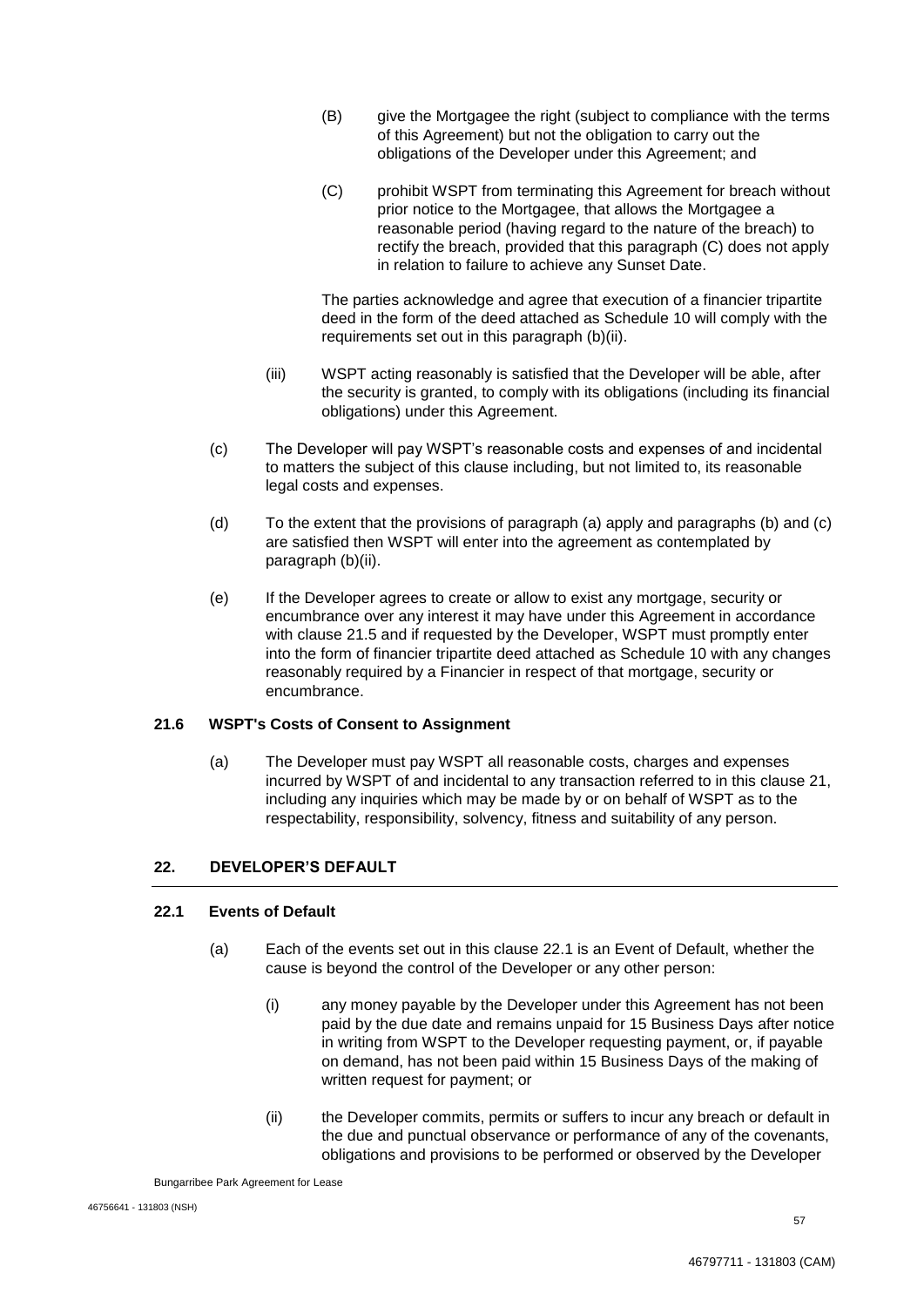under this Agreement (other than an obligation to pay money) and which breach or default, where it is capable of remedy, continues unremedied for 30 continuous Business Days after notice to remedy same has been given by WSPT to the Developer in writing; or

- (iii) an Event of Insolvency occurs in relation to the Developer; or
- (iv) the Developer repudiates its obligations under this Agreement.

## **22.2 Rights upon Event of Default**

- (a) WSPT may at any time after the occurrence of any one or more of the Events of Default described in clause 22.1 and without prejudice to any other actions or remedies which WSPT has or may have or otherwise could have had for any such event, failure to perform or non-observance of any provision of this Agreement:
	- (i) terminate this Agreement by re-entering and taking possession of the Premises, using reasonable force to secure possession; or
	- (ii) by notice in writing to the Developer terminate this Agreement and from the date of giving such notice this Agreement will be terminated; or
	- (iii) institute proceedings for possession of the Premises against the Developer.
- (b) The termination of this Agreement will not prejudice or affect any rights or remedies of any Party against any other Party on account of any antecedent claim or antecedent breach or non-observance by any Party of any covenant or provision of this Agreement.

#### **22.3 Sunset Dates**

Nothing in this clause 22 requires WSPT to give a notice to remedy to the Developer in relation to a failure by the Developer to satisfy the requirements of this Agreement in relation to any Sunset Date, or otherwise limits the right of WSPT to terminate this Agreement in relation to any failure to comply with the requirements of this Agreement in relation to any Sunset Date.

#### **22.4 WSPT's entitlement to damages**

- (a) If the Developer:
	- (i) repudiates this Agreement;
	- (ii) breaches an Essential Term under this Agreement; or
	- (iii) defaults under this Agreement in any other way,

the Developer must compensate WSPT for the loss or damage suffered by WSPT as a consequence of the repudiation, breach or other default, whether such loss or damage is suffered before or after any termination of this Agreement.

- (b) The Developer's obligation to compensate WSPT for loss or damage is not affected if:
	- (i) the Developer abandons or vacates the Premises;
	- (ii) WSPT elects to re-enter or to terminate this Agreement; or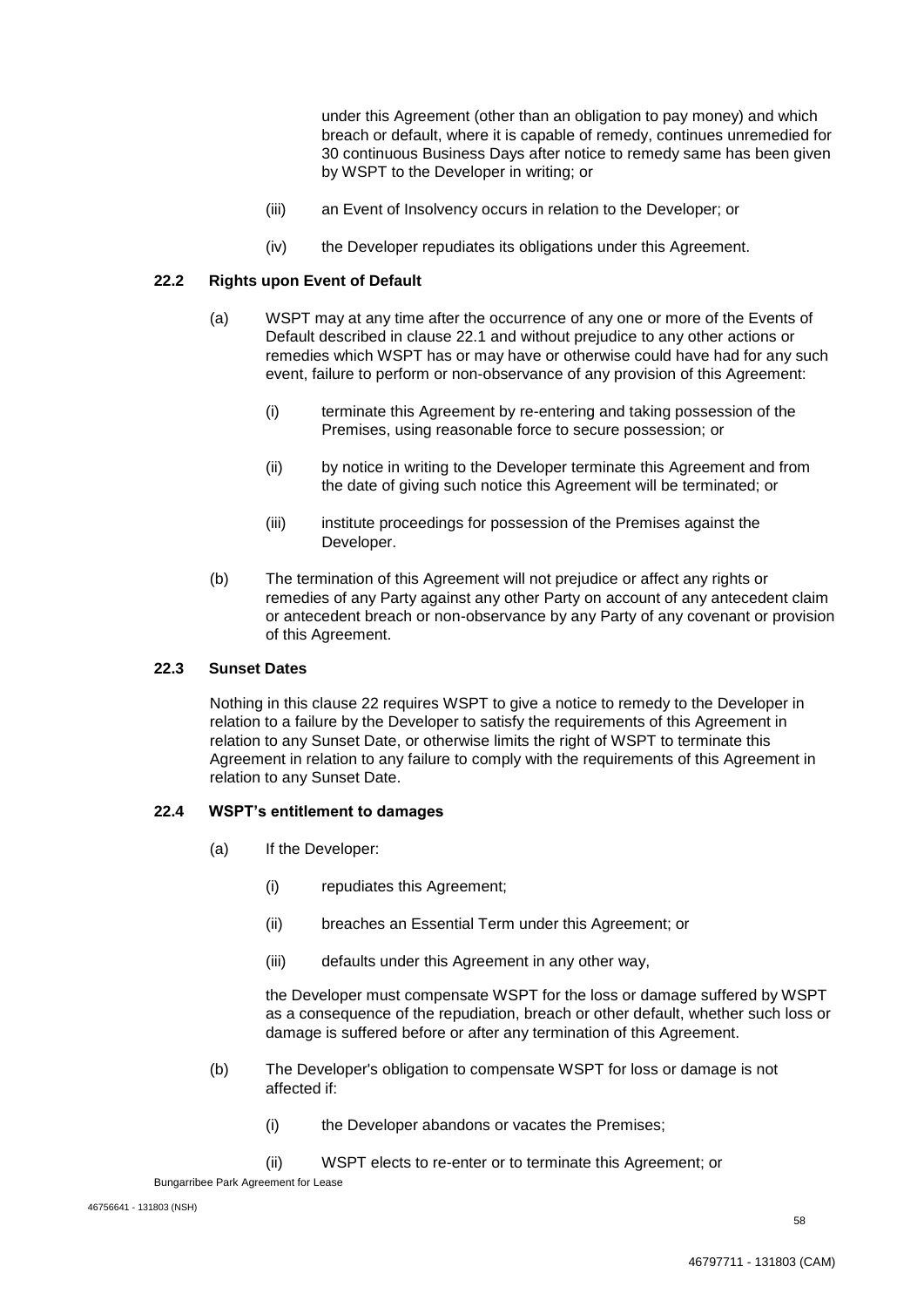- (iii) WSPT accepts the Developer's repudiation.
- (c) WSPT's entitlement to damages is in addition to any other remedy or entitlement, including termination of this Agreement.

#### **22.5 The Developer's entitlement to damages**

- (a) If WSPT:
	- (i) repudiates this Agreement;
	- (ii) breaches an Essential Term under this Agreement; or
	- (iii) defaults under this Agreement in any other way,

WSPT must compensate the Developer for the loss or damage suffered by the Developer as a consequence of the repudiation, breach or other default, whether such loss or damage is suffered before or after any termination of this Agreement.

- (b) WSPT's obligation to compensate the Developer for loss or damage is not affected if:
	- (i) the Developer abandons or vacates the Premises; or
	- (ii) the Developer accepts WSPT's repudiation.
- (c) The Developer's entitlement to damages is in addition to any other remedy or entitlement, including termination of this Agreement.

#### **22.6 Waiver**

A waiver by WSPT of a particular breach or default will not be deemed to be a waiver of the same breach or default if it occurs again or of any subsequent breach or default nor will WSPT's failure to take action on any breach or default be, or be construed as, a waiver of that breach or default.

## **23. DISPUTE RESOLUTION**

#### **23.1 Dispute Resolution**

- (a) If a dispute arises out of or relates to this Agreement (including any dispute as to breach or termination of the Agreement or as to any claim in tort, in equity or pursuant to any statute) a Party to the Agreement may not commence any court or arbitration proceedings relating to the dispute unless it has complied with the following paragraphs of this clause 23.1 except where the Party seeks urgent interlocutory relief.
- (b) A Party to this Agreement claiming that a dispute ("the Dispute") has arisen under or in relation to this Agreement must give written notice to the other Party to this Agreement specifying the nature of the Dispute.
- (c) On receipt of that notice ("the Notice") by that other Party, the parties to this Agreement ("the Parties") must:
	- (i) endeavour in good faith to resolve the Dispute expeditiously by negotiation between persons who have authority to settle the Dispute and who are at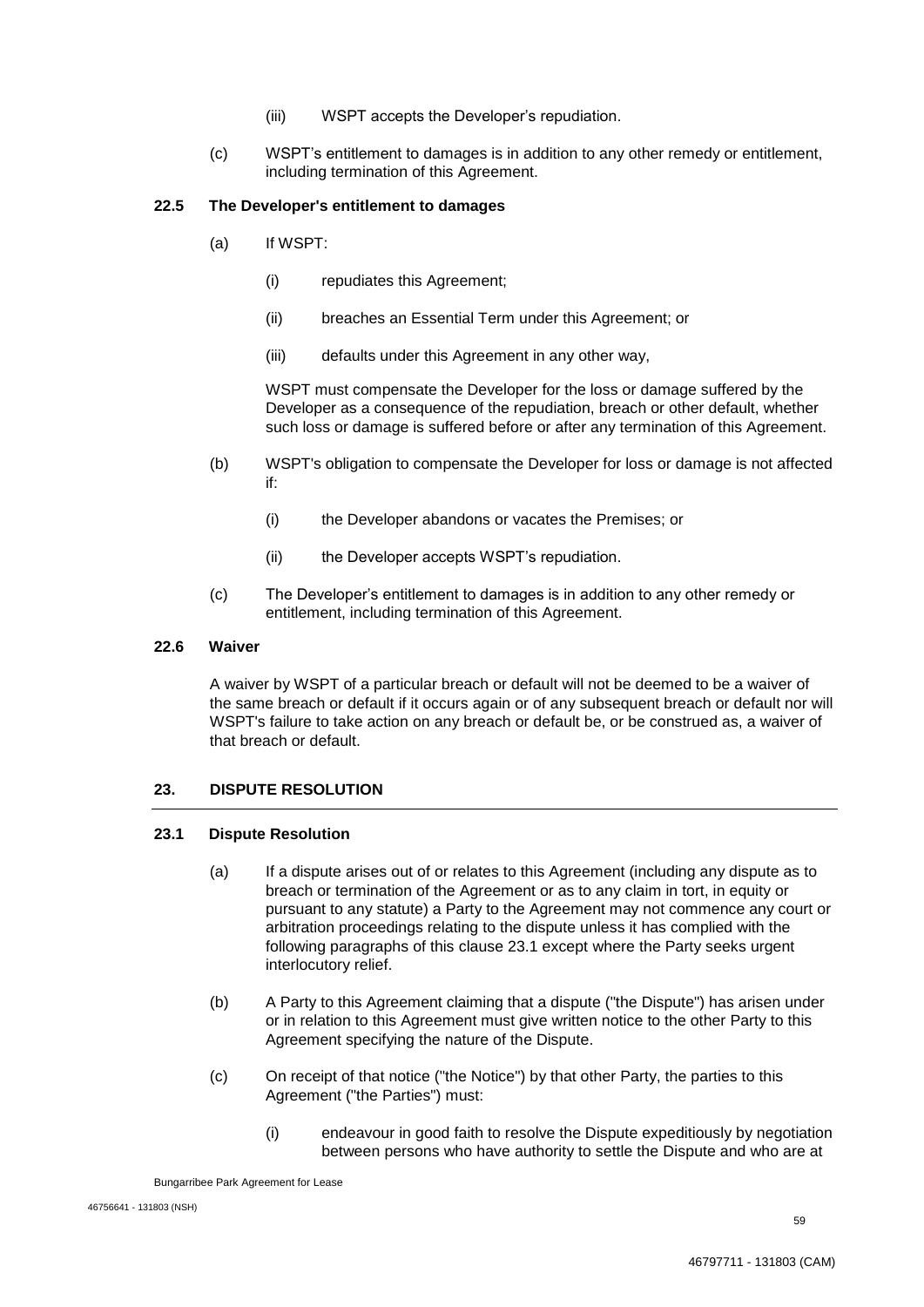a higher level of management than persons with direct responsibility for the administration of the operative effects of this Agreement, and

- (ii) if, for any reason whatsoever, after five (5) days of the receipt of the Notice, the Dispute has not been resolved either Party may notify the other that it desires the assistance of an independent person, or persons, to assist in the resolution of the Dispute, in which case, the parties must endeavour in good faith to resolve the Dispute expeditiously by using assisted informal dispute resolution techniques such as mediation, conciliation, neutral evaluation or binding or non-binding expert determination or similar techniques agreed by them.
- (d) If the parties do not agree within seven (7) days of receipt of the Notice (or such further period as agreed in writing by them) as to:
	- (i) the dispute resolution technique and procedures to be adopted:
	- (ii) the selection and compensation of the independent person or persons required for such technique,

the parties must mediate the Dispute in accordance with the Mediation Rules of the Law Society of New South Wales and the President of the Law Society of New South Wales or the President's nominee will select the independent person, or persons, to conduct the mediation, and determine their remuneration and terms of engagement.

- (e) All communications concerning negotiations made by the parties arising out of and in connection with this clause 23.1 are confidential, and, to the extent possible shall be treated as "Without prejudice" compromise and settlement negotiations for the purpose of applicable rules of evidence. In the event that the Dispute is not resolved a Party may prove objective facts, whether or not confidential, by direct evidence in any court proceedings in respect of the Dispute.
- (f) Each Party shall continue to perform its obligations under this Agreement until final resolution of the Dispute unless to do so would be impossible or impracticable in the circumstances.
- (g) This clause does not merge on completion.

## **24. RIGHTS ON EXPIRY**

## **24.1 Developer to Vacate Premises**

The Developer must at the termination of this Agreement, Make Good, vacate the Premises and must provide to WSPT all keys and access devices in relation to the Premises.

## **25. RIGHTS RESERVED BY WSPT**

#### **25.1 Further rights**

WSPT reserves the right to enter the Premises with all necessary material and equipment at all reasonable times provided WSPT is accompanied by the Developer or the Developer's Agents (except in the case of an emergency in which case WSPT may enter at any time):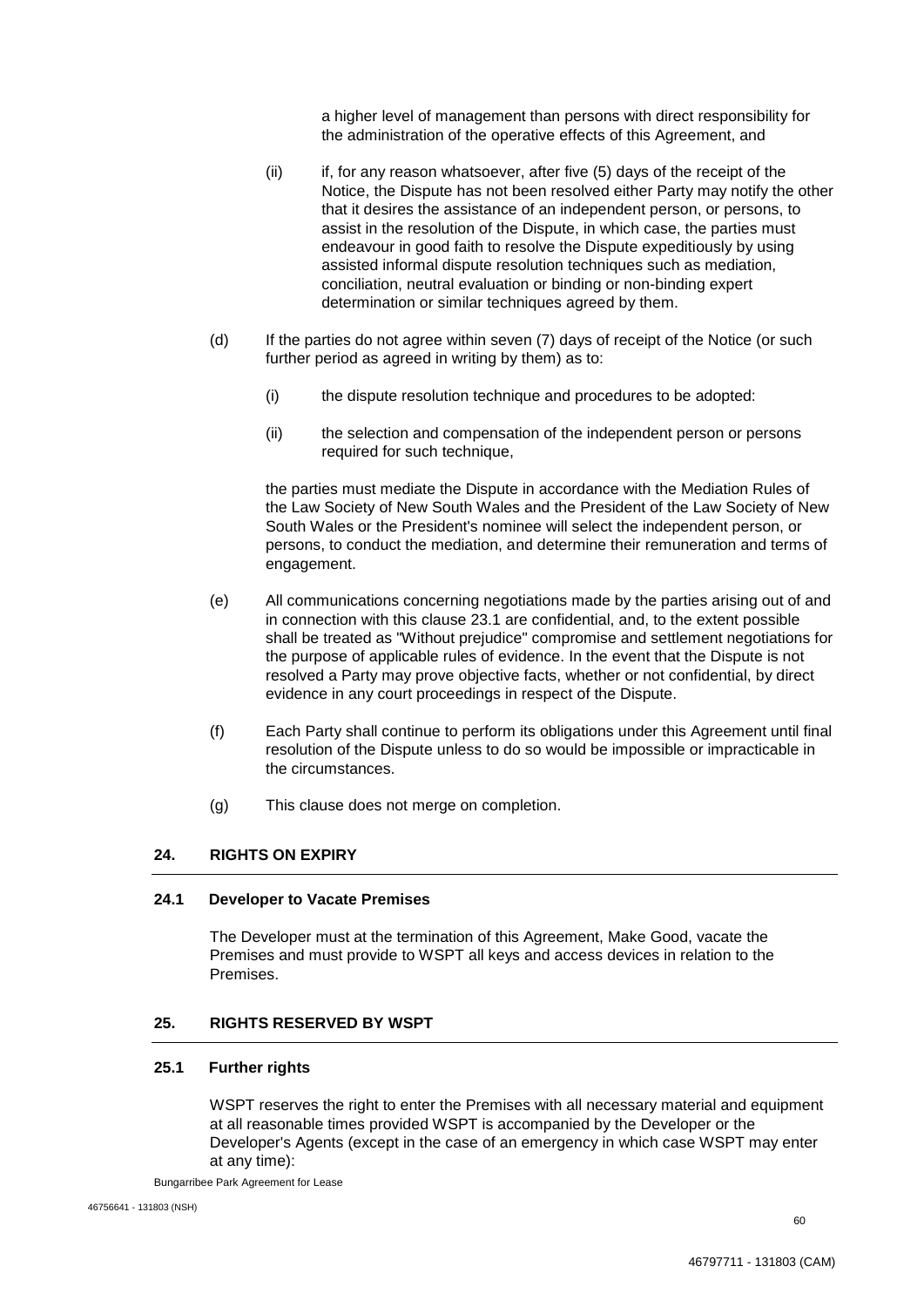- (a) to carry out repairs or other works to the Premises or any services in the Premises which WSPT is required to carry out in accordance with this Agreement; or
- (b) for the purpose of complying with the terms of any Law affecting the Premises or of any notice served on WSPT or the Developer by any Authority.

## **26. CONSTRUCTION BANK GUARANTEE**

- (a) In this Agreement, Construction Bank Guarantee means:
	- (i) an unconditional undertaking to pay to WSPT on demand an amount not less than the amount specified in Item 9 or such other amount as may be provided for in this clause 26;
	- (ii) issued by an Australian trading bank acceptable to WSPT, acting reasonably.
- (b) Within twenty (20) Business Days after WSPT notifies the Developer under clause 6.3 of acceptance of the Development Consent but in any event prior to the Developer undertaking the Works the Developer must provide the Construction Bank Guarantee to WSPT.
- (c) If WSPT calls on all of part of the Construction Bank Guarantee provided under this clause 26, the Developer must give WSPT an additional or replacement Construction Bank Guarantee so that the amount of the Construction Bank Guarantee held by WSPT is equal to at least the amount specified in Item 9.
- (d) If a Construction Bank Guarantee provided under this clause 26 has an expiry date, the Developer must provide a replacement Construction Bank Guarantee not later than 10 Business Days before the expiry date of the Construction Bank Guarantee which is to be replaced. WSPT must return the previous Construction Bank Guarantee provided under this clause 26 on receipt of the replacement Construction Bank Guarantee.
- (e) If the Developer fails to provide a replacement Construction Bank Guarantee as required by this clause 26, WSPT may after giving 5 Business Days' written notice to the Developer, call on the existing Construction Bank Guarantee and hold the amount received in lieu of the Construction Bank Guarantee and the provisions of this clause 26 will apply in relation to such amount as if such amount was the Construction Bank Guarantee. When the Developer provides the replacement the Construction Bank Guarantee, WSPT must return the amount received from its call of the previous Construction Bank Guarantee to the Developer.
- (f) WSPT must return any Construction Bank Guarantee provided under this clause 26 within 10 Business Days after the later of:
	- (i) the date when there is no unresolved Claim or dispute between the parties in relation to any failure of the Developer to perform or observe the provisions of this Agreement; and
	- (ii) the date that is 12 months after the Date of Practical Completion unless WSPT has given notice to the Developer under clause 12.6 requiring rectification of defects or other material problems in which case it is the date on which the defects or material problems are rectified in accordance with this Agreement; and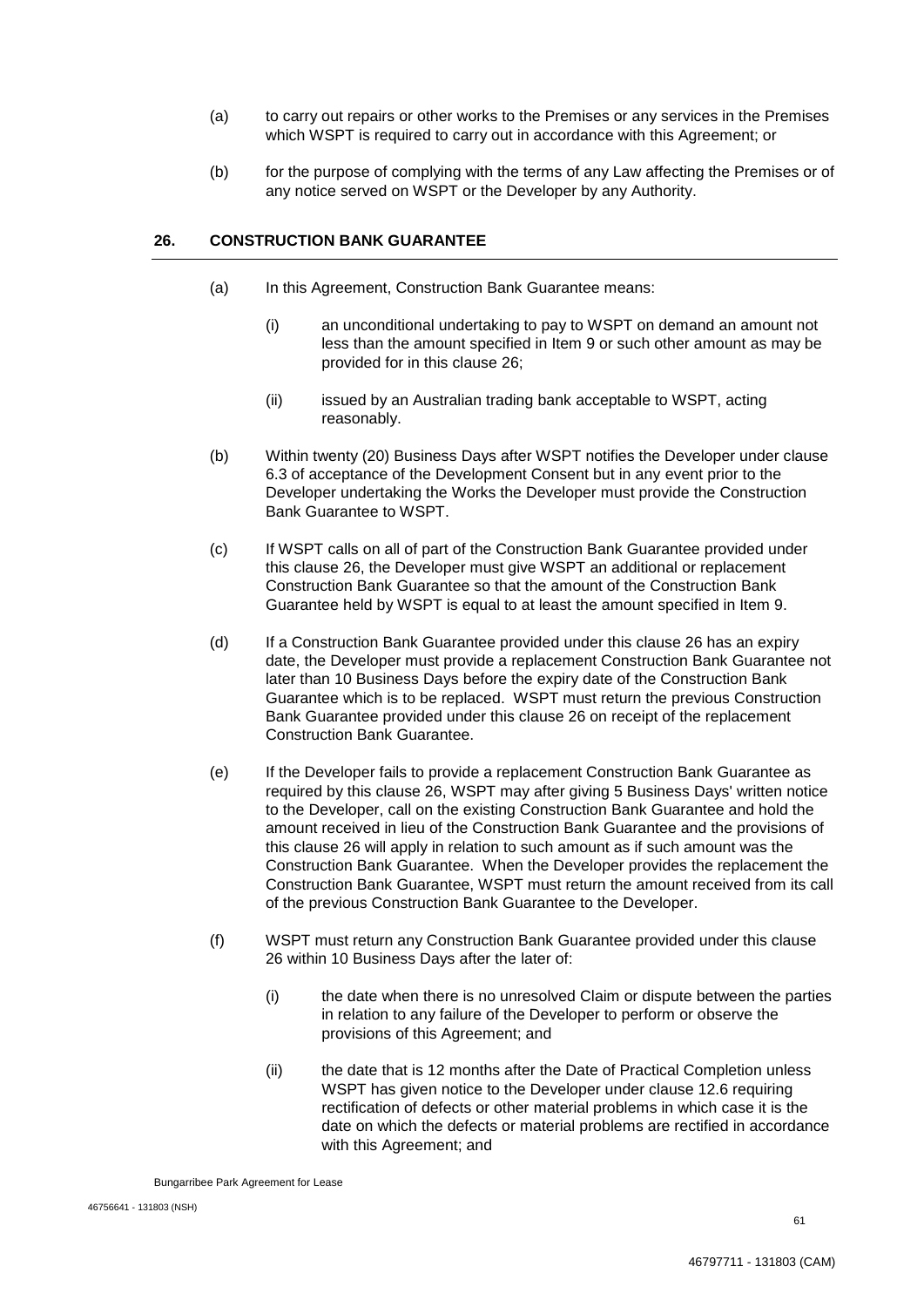- (iii) the Developer has given notice in writing to WSPT requesting return of the Construction Bank Guarantee.
- (g) The Construction Bank Guarantee is to be provided to WSPT to secure WSPT against any failure of the Developer to perform or observe the provisions of this Agreement.
- (h) If in the reasonable opinion of WSPT a failure described in paragraph (b) occurs, WSPT must provide notice to the Developer and a 10 Business Day period to remedy the breach before WSPT can call upon the Construction Bank Guarantee. If the Developer does not remedy the breach within such 10 Business Day period, WSPT can call upon the Construction Bank Guarantee, wholly or in part, and apply any money paid under the Construction Bank Guarantee to any loss or damage sustained by or to WSPT arising from the relevant breach without prejudice to WSPT's rights of reimbursement from the Developer for any loss or damage sustained and WSPT's rights to claim payment for any deficiencies.

# **27. REPRESENTATIONS NEGATIVED**

## **27.1 Representation warranty or undertaking**

- (a) The Developer acknowledges and agrees that no representation, warranty or undertaking has been given by WSPT relating to:
	- (i) the suitability of the Premises for the Permitted Use, or any other uses;
	- (ii) the condition or state of repair of the Premises;
	- (iii) the Premises and amenities found in the Premises;
	- (iv) the suitability of the services available at the Premises; or
	- (v) whether the Permitted Use are uses which may lawfully be made of the Premises.
- (b) The Developer will make its own enquiries in relation to the matters referred to in this clause 27 and all other matters relating to the Premises generally and this Developer.

## **28. NOTICES**

#### **28.1 Service of Notice on Developer**

Any notice served by WSPT on the Developer must be in writing and will be sufficiently served if served personally or left addressed or forwarded by prepaid post or facsimile machine to the Developer at the address stated in Item 10 or such other address as the Developer notifies in writing to WSPT.

## **28.2 Service of Notice on WSPT**

Any notice served by the Developer on WSPT must be in writing and will be sufficiently served if served personally or left addressed or forwarded by prepaid post or facsimile machine to WSPT at the address stated in Item 11 or such other address as WSPT notifies in writing to the Developer.

#### **28.3 Notices**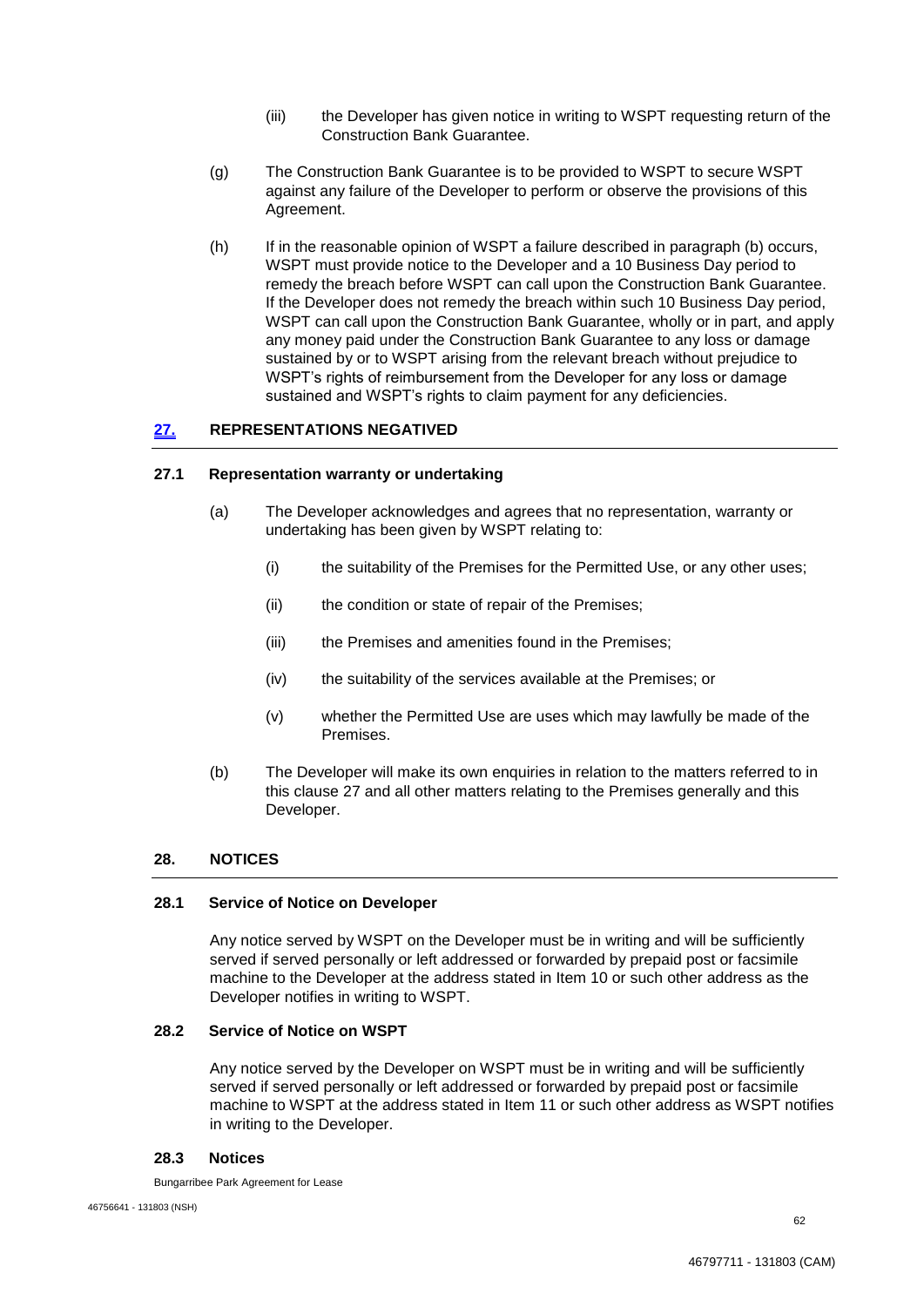- (a) Any notice served by a Party under this Agreement will be effective if signed by the Party personally if an individual a director or secretary or the solicitors for the Party giving the notice or any other person or persons nominated in writing from time to time respectively by WSPT or by the Developer to the other. In addition, any notice may be signed on behalf of WSPT by any officer for the time being of WSPT.
- (b) Any notice sent by prepaid post will be deemed to be served at the expiration of 2 Business Days after the date of posting.
- (c) Any notice sent by facsimile machine will be deemed to be served on the first Business Day after the date of transmission (provided that the sending Party receives a facsimile machine verification report indicating that the notice has been transmitted).

# **29. EXPENSES AND STAMP DUTIES**

#### **29.1 Liability for Expenses – Agreement**

- (a) The Developer must indemnify WSPT against, and must pay to WSPT on demand within 15 Business Days of the later of the Effective Date and the date that the Developer receives a tax invoice from WSPT, WSPT's reasonable legal costs and expenses capped at the amount of \$60,000.00, incurred in connection with the negotiation, preparation and execution of the heads of agreement prepared prior to the execution of this Agreement, this Agreement and the Lease, and registration of the Lease.
- (b) If this Agreement is terminated under clause 2.4(d), paragraph (a) will apply and payment must be made within 15 Business Days of the later of the date of termination and the date that the Developer receives a tax invoice from WSPT. For the avoidance of doubt, paragraph (a) will not apply if this Agreement is terminated under clause 2.3(b).

## **29.2 Liability for Expenses – Other Matters**

- (a) The Developer must indemnify WSPT against, and must pay to WSPT on demand the amount of all costs and expenses incurred in connection with:
	- (i) any assignment, licence, mortgage, charge or other encumbrance referred to in clause 21; or
	- (ii) any amendment to, or waiver of or under, or surrender of, this Agreement.

## **29.3 Stamp Duties**

The Developer must pay all stamp duties and similar taxes, including fines and penalties, which may be payable to or required to be paid by any appropriate authority or determined to be payable in connection with the execution, performance or enforcement of this Agreement.

## **30. GOODS AND SERVICES TAX**

(a) For the purposes of this Agreement, "GST", "taxable supply", "consideration" and "tax invoice" have the meanings given to those terms in *A New Tax System (Goods and Services Tax) Act 1999*.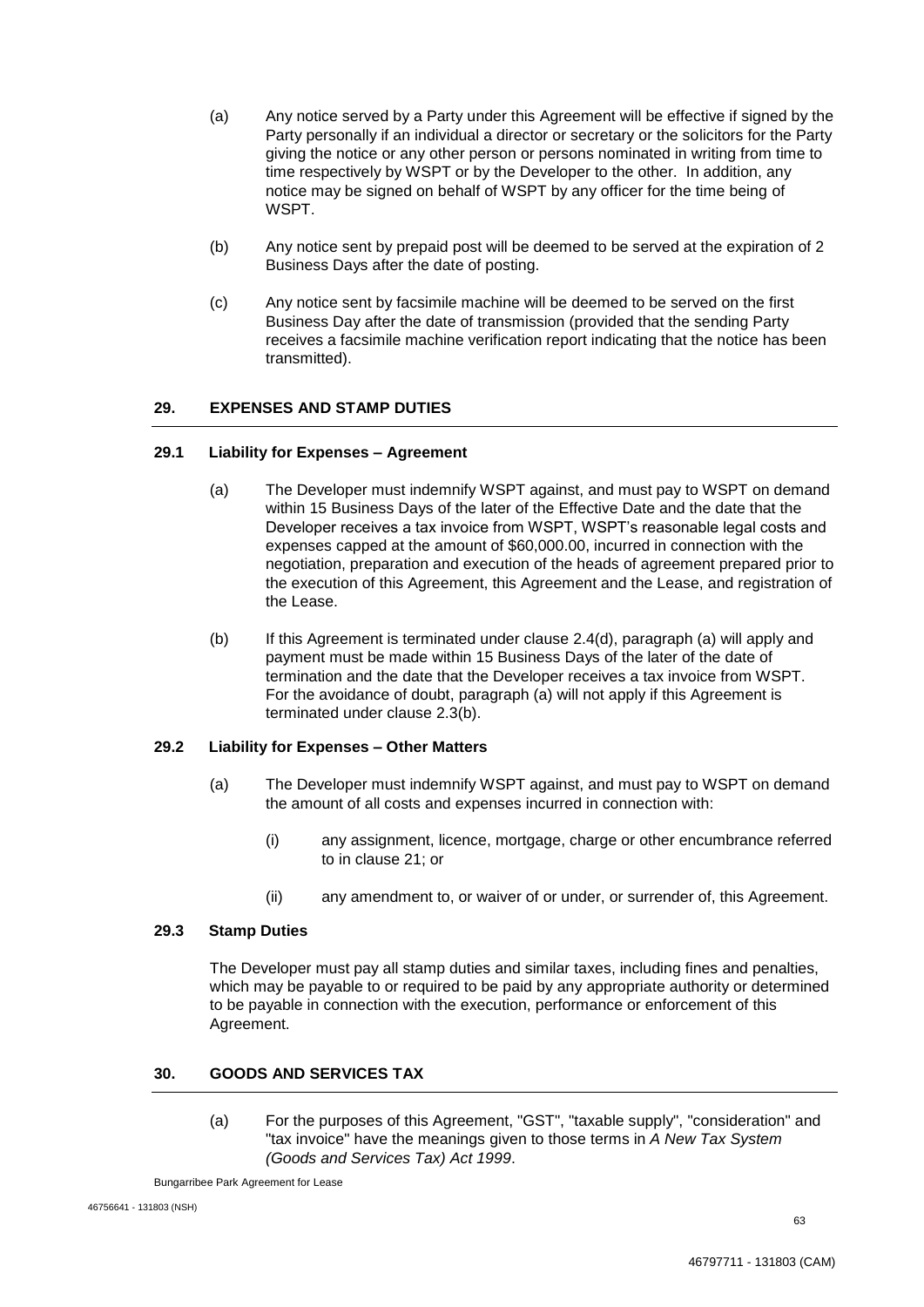- (b) Subject to paragraph (d), all payments to be made or other consideration to be provided under this Agreement are GST exclusive unless otherwise expressly stated. If any payment or consideration to be made or provided by either Party is for a taxable supply under this Agreement that payment or consideration must be increased by the amount equal to GST imposed on that taxable supply and GST will be payable at the same time and in the same manner as the consideration for that taxable supply.
- (c) Subject to paragraph (d), if a clause of this Agreement requires a Party to reimburse, indemnify or otherwise pay another Party for any expense, loss or outgoing (reimbursable expense), the amount required to be paid by the first party will be the amount of the reimbursable expense inclusive of any GST paid when the expense, loss or outgoing was incurred less the amount of any input tax credits (if any) to which the other party is entitled in respect of a reimbursable expense.
- (d) A Party is not obliged to pay any amount under paragraphs (b) or (c) unless a tax invoice is first provided.
- (e) The Parties agree that they are respectively liable to meet their own obligations under the GST Law. The GST Amount must not include any amount incurred in respect of penalty or interest or any other amounts payable by a Party as a result of default by that Party in complying with the GST Law.
- (f) Each separate or periodic component of a taxable supply as referred to in section 156-5 of the GST Law is taken to be a separate taxable supply.
- (g) This clause 30 will continue to apply after expiration or termination of this Agreement.

#### **31. MISCELLANEOUS**

## **31.1 No Moratorium**

Any present or future legislation which operates to vary obligations between the Developer and WSPT, is to the extent permitted by law excluded from this Agreement.

#### **31.2 No Waiver**

No waiver by a Party of any breach of any covenant obligation or provision in this Agreement either express or implied shall operate as a waiver of another breach of the same or of any other covenant obligation or provision in this Agreement contained or implied. None of the provisions of this Agreement shall be taken either at law or in equity to have been varied, waived, discharged or released by a Party unless by express consent in writing.

#### **31.3 No Merger**

Nothing in this Agreement merges, postpones, extinguishes, lessens or otherwise prejudicially affects the rights and remedies of the Parties under this Agreement or under any other agreement.

## **31.4 Contact Person**

WSPT and the Developer each must nominate a person to contact about matters arising under this Agreement. The person so nominated is the person referred to in Items 10 and

Bungarribee Park Agreement for Lease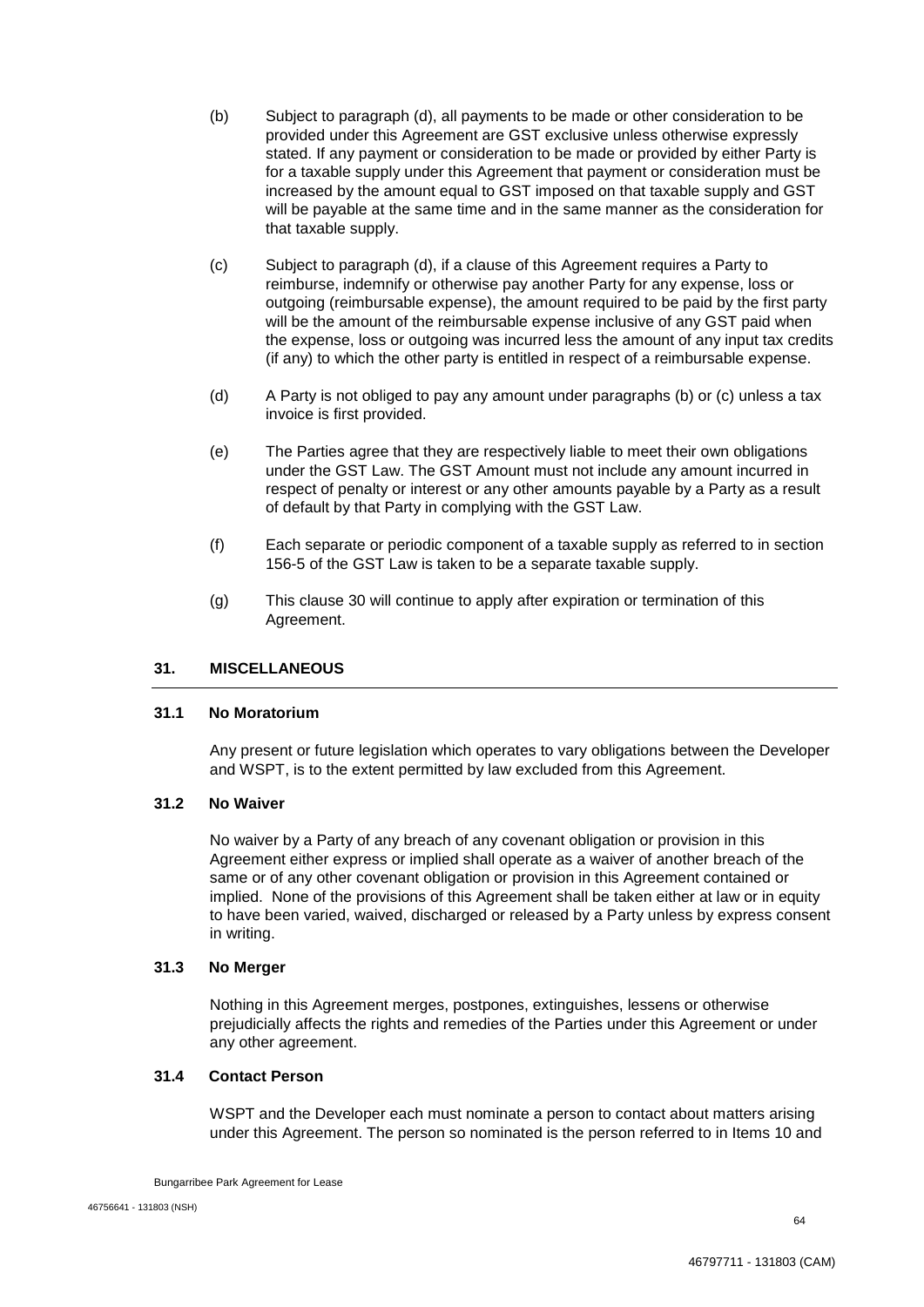11 of or such other person as WSPT nominates in writing to the Developer and the Developer nominates in writing to WSPT from time to time.

## **31.5 Applicable Law**

This Agreement shall be construed and interpreted in accordance with the law of New South Wales.

#### **31.6 No Holding Out**

The Developer will not in connection with the Premises or otherwise directly or indirectly hold out or permit to be held out to any member of the public by any statement, act, deed, matter or thing that the Premises or the business conducted or operated thereon or any parts or parts thereof are or is being carried on or managed or supervised by WSPT nor shall the Developer act as or represent itself to be the servant or agent of WSPT.

## **31.7 Whole Agreement**

- (a) The provisions contained in this Agreement and the Lease expressly or by statutory implication cover and comprise the whole of the agreement between the Parties.
- (b) No further or other provisions whether in respect of the Premises or otherwise will be deemed to be implied in this Agreement or to arise between the Parties hereto by way of collateral or other agreement by reason or any promise representation warranty or undertaking given or made by any Party hereto to another on or prior to the execution of this Agreement.
- (c) The existence of any such implication or collateral or other agreement is hereby negatived.

## **31.8 Severability**

Any provision of this Agreement which is prohibited or unenforceable in any jurisdiction shall as to such jurisdiction be ineffective to the extent of such prohibition or inability to enforce without invalidating the remaining provisions of such provisions in any other jurisdiction.

## **31.9 Essential Terms of Agreement**

WSPT and the Developer agree that the clauses specified in Item 12 are essential conditions of this Agreement. Other provisions of this Agreement may also be essential conditions.

#### **31.10 Confidentiality**

- (a) Both parties must keep confidential and not allow, make or cause any public announcement or other disclosure of or in relation to the terms of this Agreement (including any written or oral agreements, negotiations or information in relation to this Agreement) without the prior written consent (which cannot be unreasonably withheld or delayed) of the other Party. The obligation not to make any disclosure or announcement without the other Party's consent does not apply to disclosures or announcements to the extent that the disclosure or announcement is required:
	- (i) by Law;
	- (ii) by the listing rules of the Australian Stock Exchange or any other recognised stock exchange; or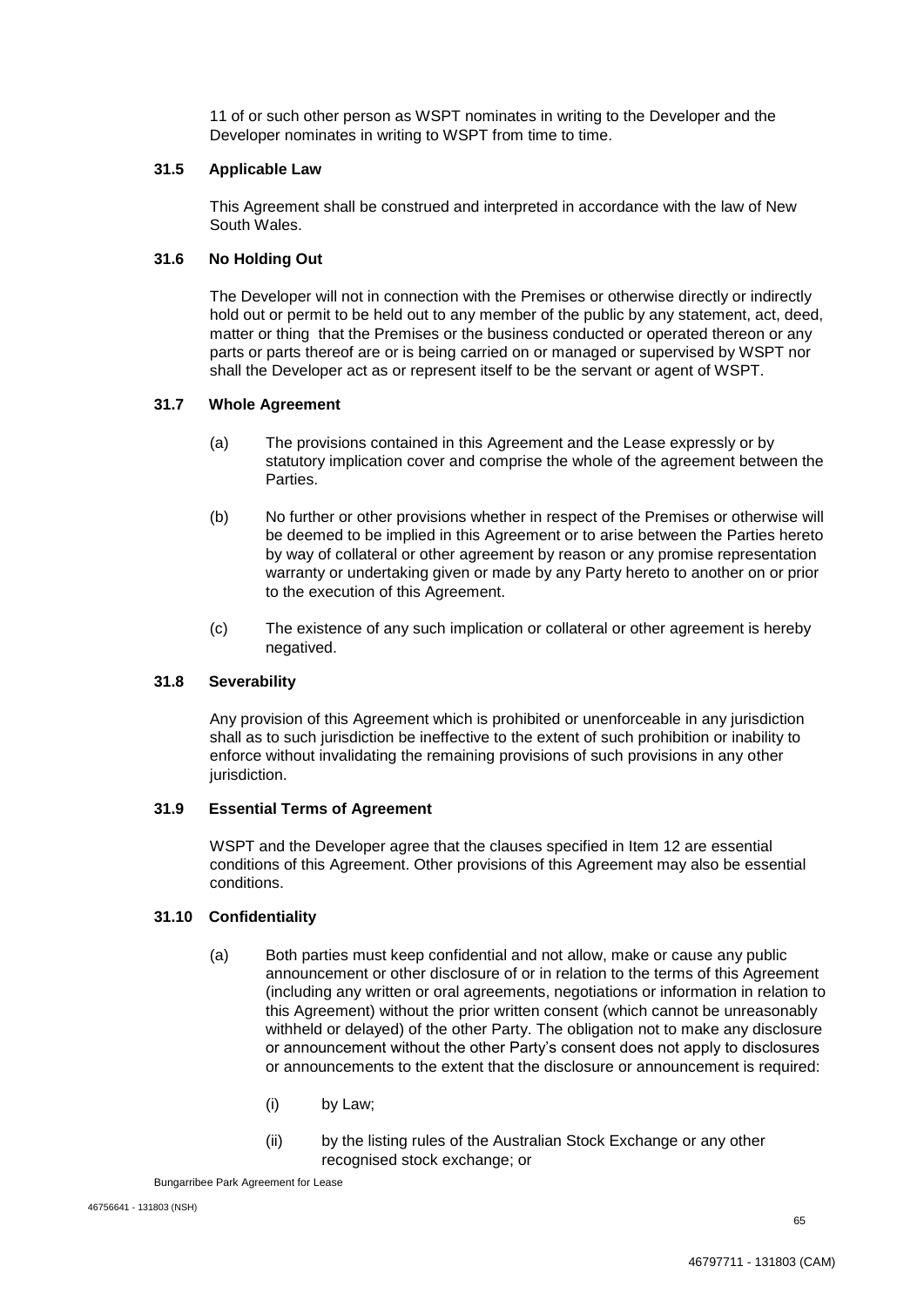(iii) for either Party to perform its obligations under this Agreement.

## **31.11 Counterparts**

- (a) A Party may execute this Agreement by signing any counterpart.
- (b) All counterparts constitute one document when taken together.

## **31.12 Further assurances**

Each Party must do everything necessary to give full effect to this Agreement.

## **31.13 Relationship of WSPT and Developer**

Nothing contained or implied in this Agreement will be deemed or construed to create the relationship of partnership or of principal and agent or of joint venture between WSPT and the Developer. Specifically, the Parties understand and agree that neither the method of computation of Rent, nor any other provision, nor any acts of the Developer and WSPT or either of them will be deemed to create any relationship between them other than the relationship of WSPT and Developer upon the terms and conditions only as provided in this Agreement.

## **31.14 Caveat**

- (a) WSPT consents to the Developer lodging a caveat with the Registrar-General at Land and Property Information NSW in relation to the Developer's interest in the Premises under this Agreement. WSPT will provide all necessary assistance to enable the Developer to register the caveat, including signing any consent form and endorsing its consent on the caveat, if required.
- (b) Subject to the other rights and obligations of the Parties under this Agreement, the Developer will within 5 Business Days of receipt of a written request from WSPT arrange for any consent to be provided to register any dealing on the title to the Premises, other than an equitable or legal leasehold interest.

## **31.15 Change of Landlord**

- (a) WSPT must not assign its rights and obligations in whole or part under this Agreement, to a purchaser of the Premises or any interest in the Premises, unless the consent of the Developer is first obtained, such consent not to be unreasonably withheld or delayed.
- (b) If the Developer consents to the assignment, WSPT, the Developer and the incoming purchaser must enter into a deed pursuant to which the incoming purchaser and the Developer covenant to comply with the terms of this Agreement and the Developer must provide caveator's consent in relation to any such dealing if requested by WSPT to do so.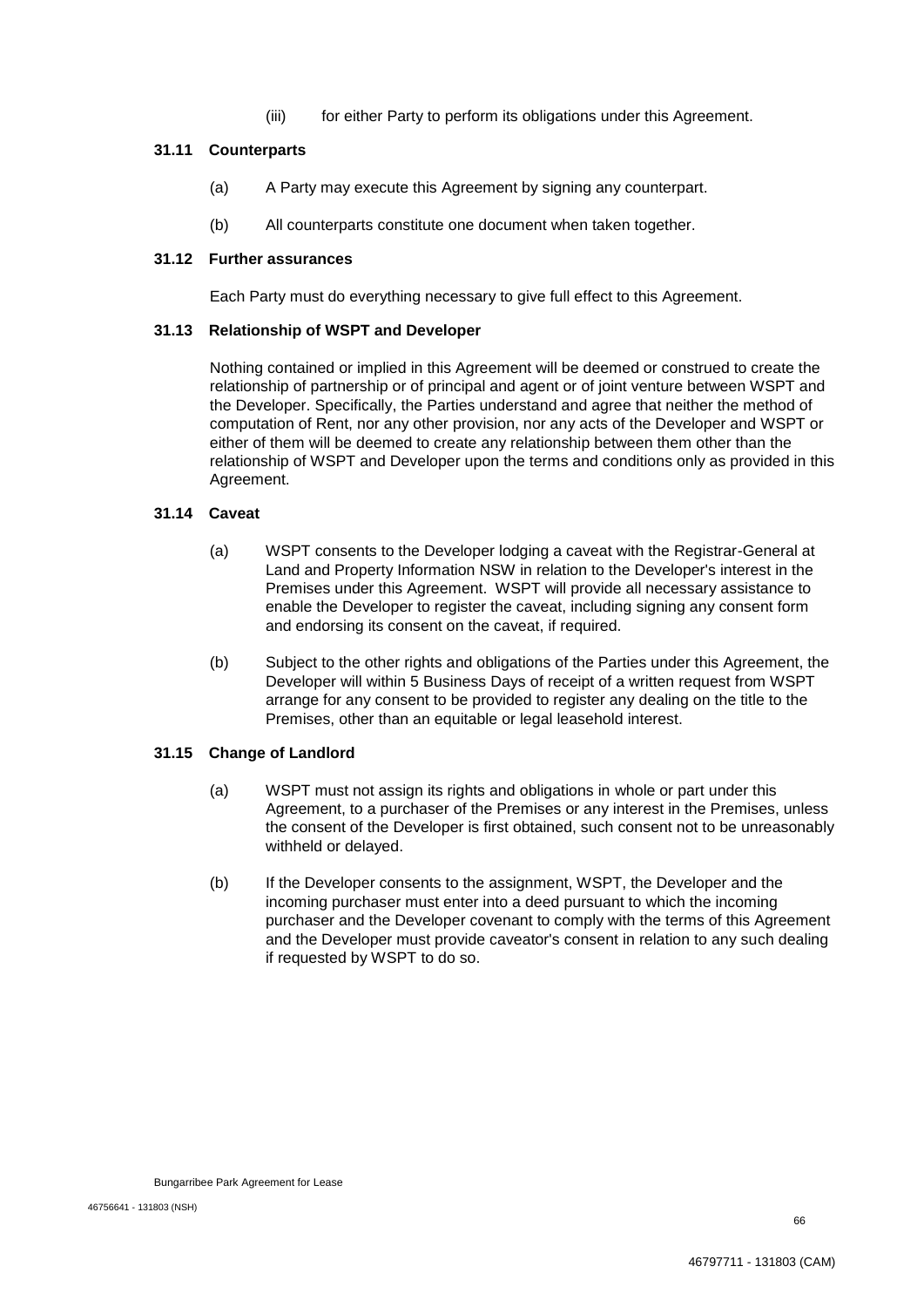## **REFERENCE SCHEDULE**

## 1. **Premises (clause 1.1)**

Part of Lot 101, Deposited Plan 1195067 being the lot in the Subdivision Plan which corresponds with the lot numbered 11 in the Draft Subdivision Plan, subject to any differences between the Subdivision Plan as registered and the Draft Subdivision Plan.

# 2. **Not used**

## 3. **Minimum Agreed Works Costs**

The lesser of:

- (a) 90% of the estimated cost of the Works as set out in the Works Plan; and
- $(b)$

## 4. **Works Program Dates**

| 3 months                               |
|----------------------------------------|
| 4 months                               |
| 8 months                               |
| 13 months                              |
|                                        |
| <b>Months from DA Approval</b><br>Date |
| 2 months                               |
| 20 months                              |
| 20 months                              |
| 20 months                              |
|                                        |

#### 5. **Sunset Dates**

| Event                             | <b>Months from Effective Date</b> |
|-----------------------------------|-----------------------------------|
| Due Diligence Exclusivity         | 3 months                          |
| <b>DGRs Lodgement</b>             | 4 months                          |
|                                   |                                   |
| Development Application Lodgement | 13 months                         |
| <b>Development Consent</b>        | 18 months                         |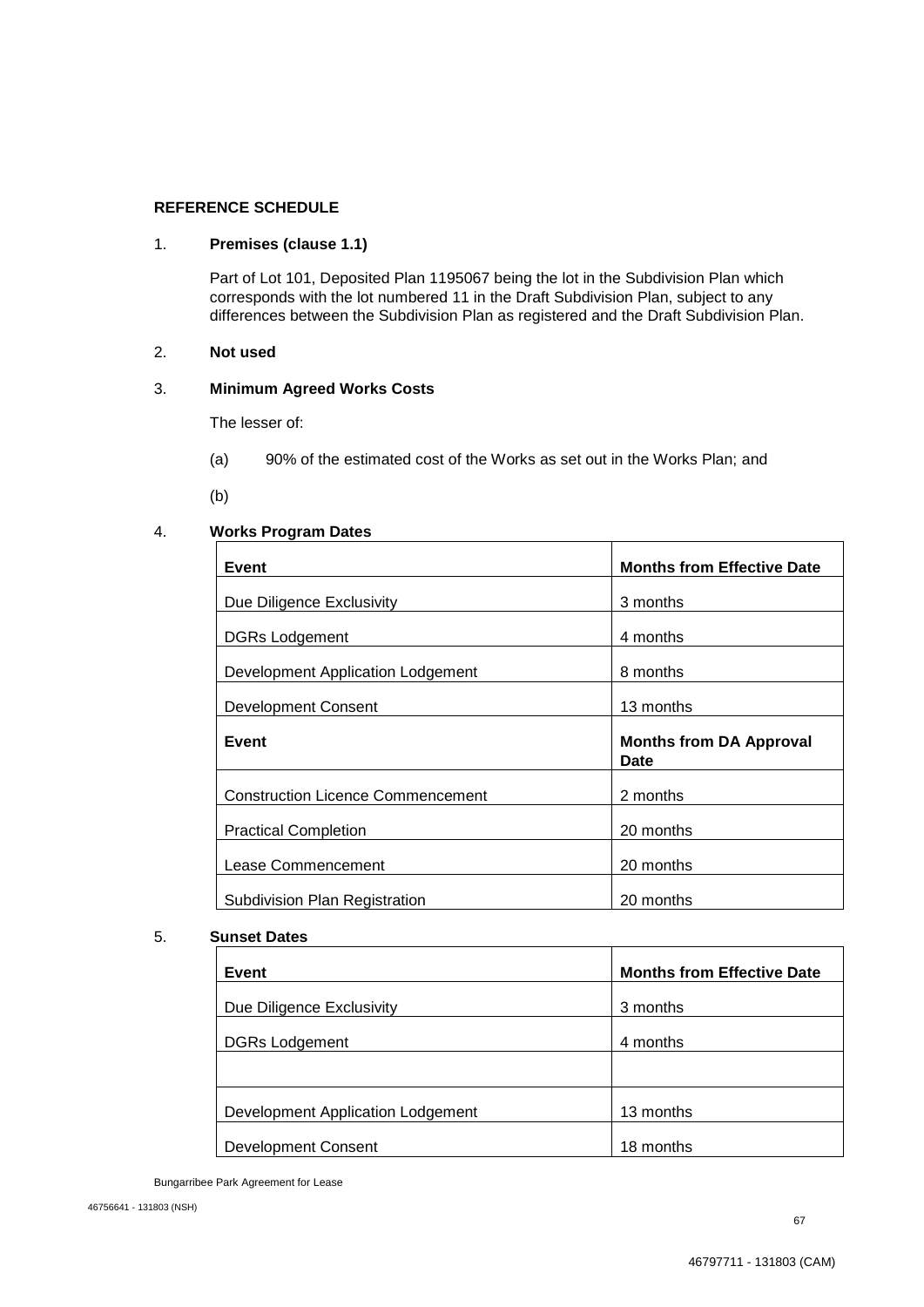| Subdivision Plan Registration            | 25 months                                             |
|------------------------------------------|-------------------------------------------------------|
| Event                                    | <b>Months from Development</b><br><b>Consent Date</b> |
| <b>Construction Licence Commencement</b> | 5 months                                              |
| <b>Practical Completion</b>              | 25 months                                             |
| Lease Commencement                       | 25 months                                             |

#### 6. **Final Lease Commencement Regardless of Circumstances**

| Final Lease Commencement Sunset Date (Regardless   31 September 2018 |  |
|----------------------------------------------------------------------|--|
| of Circumstance)                                                     |  |

## 7. **Public Liability Insurance (clause 19.1)**

\$50,000,000

## 8. **Other Insurance (clause 19.2 and 19.3)**

Other insurance required under clauses 19.2 and 19.3 including contents insurance for operations equipment and perishables and Developer's Plant.

#### 9. **Construction Bank Guarantee (clause 26)**

\$1,200,000

#### 10. **Developer's address for Service of Notices (clause 28.1)**

#### 11. **WSPT's address for Service of Notices (clause 28.1)**

Level 7, 10 Valentine Avenue, Parramatta NSW 2150

## 12. **Essential Terms**

The Developer's obligations under the following clauses:

- clause 5 Development Application
- clause 6 Development Consent
- clause 7 Works
- clause 14 Rights to Terminatefor Non-Achievement of Works Program
- clause 15 Developer Payments
- clause 17.2 Prohibited Acts
- clause 17.5 Developer to Comply with Environmental Laws
- clause 19.1 Public Liability Insurance
- clause 21 Assignment, Subleasing and Parting with Possession
- clause 26 Construction Bank Guarantee
- clause 30 Goods and Services Tax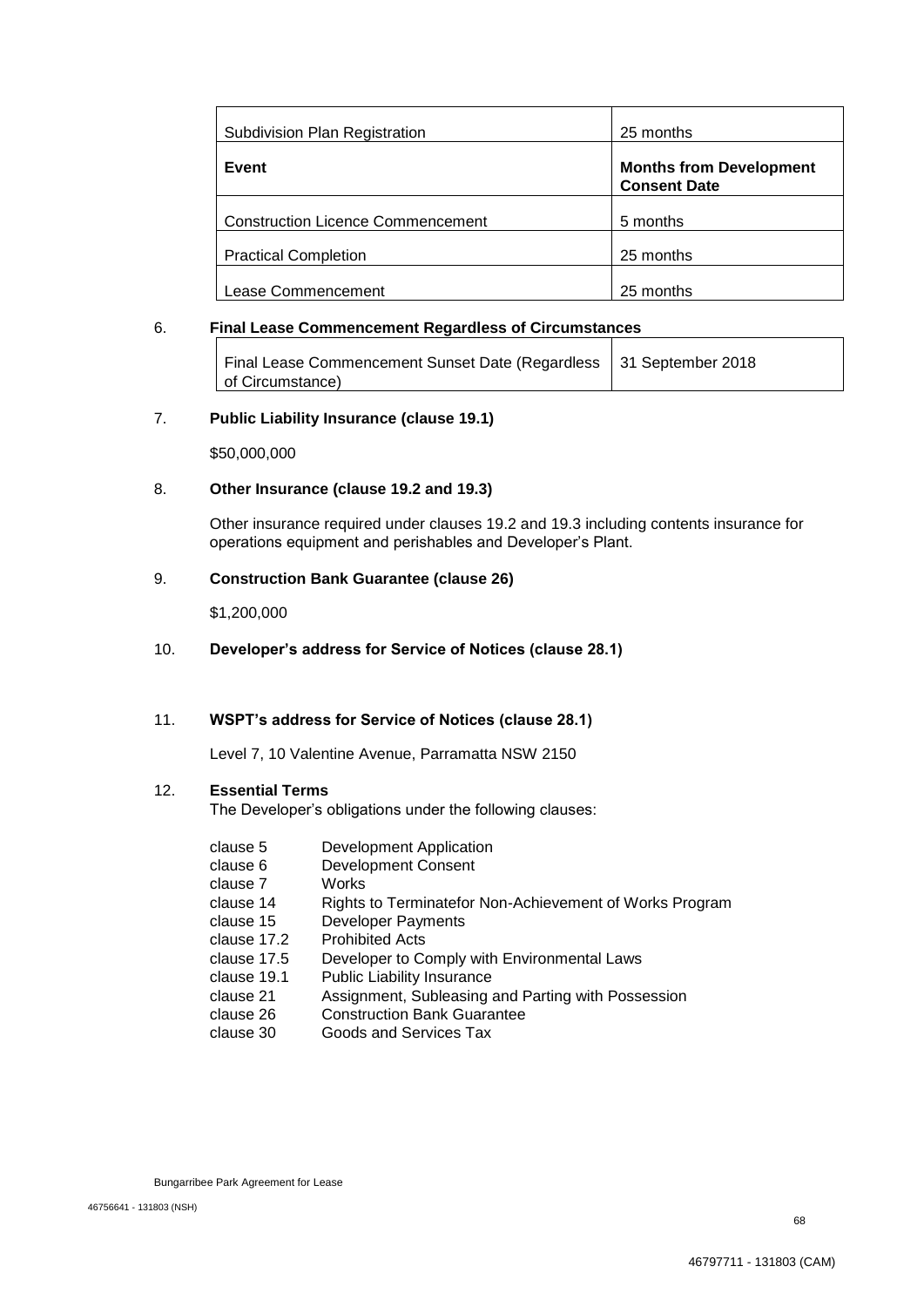# **Schedule 1**

# **MINISTER'S CONSENT FORM**

# **RECOMMENDATION**

It is recommended that the Minister pursuant to sections 16(3) and 16(5) of the *Western Sydney Parklands Act 2006* (NSW) consent to:

- (a) the Agreement for Lease dated [ ] between Western Sydney Parklands Trust and Sydney Zoo Pty Limited, a copy of which was provided to you: and
- (b) the Lease from Western Sydney Parklands Trust to Sydney Zoo Pty Limited provided for in the Agreement for Lease.

Suellen Fitzgerald

Parklands Director

 $[$  2014]

0422 009 220

1) Chief Executive

2) Minister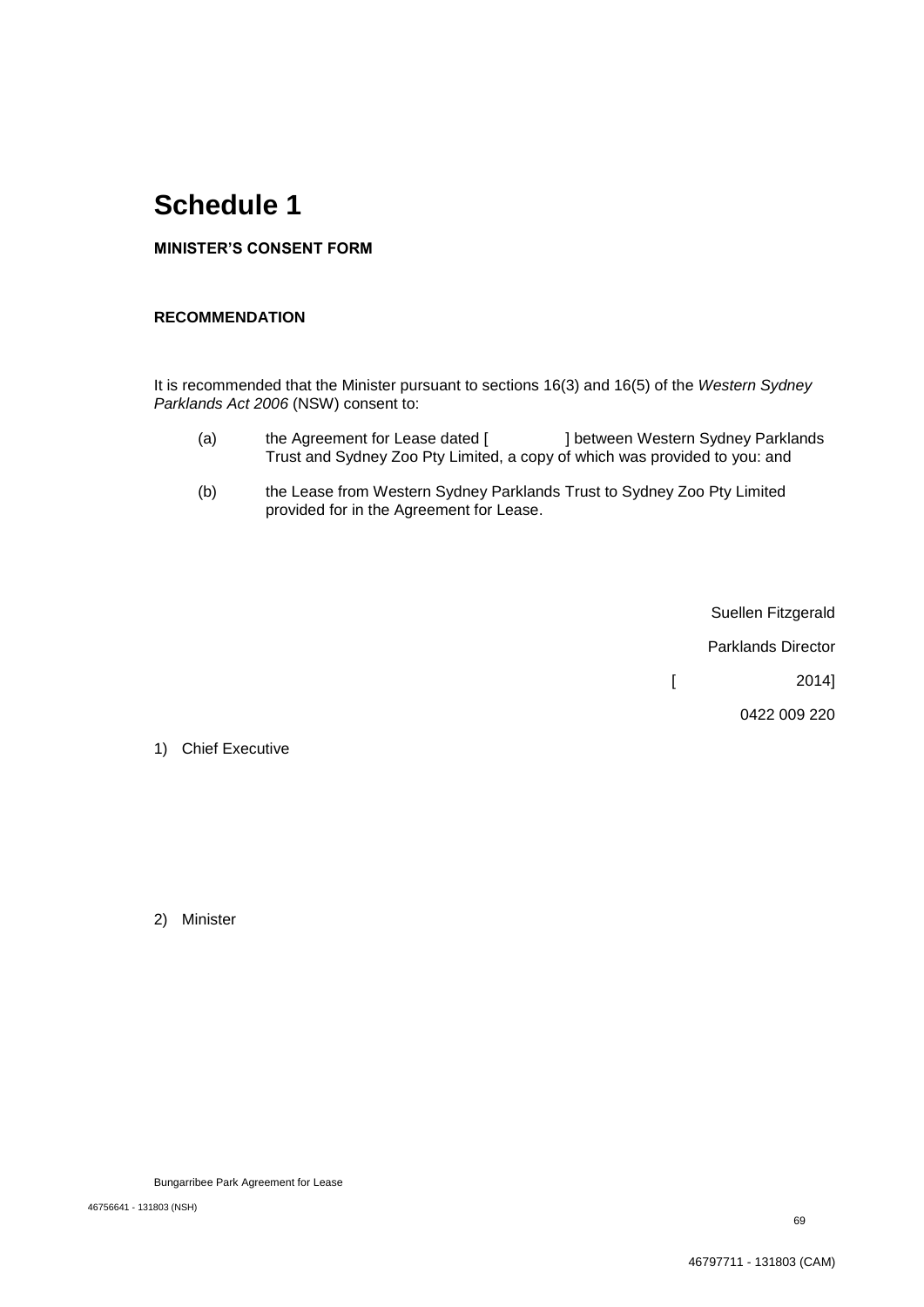# **Schedule 2**

# **PART 1**

# **DEVELOPER EOT EVENTS**

## **Prior to the Construction Commencement Date**

- Any delay, after the date of this Agreement, caused by the Consent Authority or any Authority including delay or failure to give any necessary determination or consent (other than delay or failure caused directly or indirectly by the Developer or the time allowed to the Consent Authority or Authority by Law for the giving of the relevant dermination or consent).
- Any delay in obtaining a Development Consent following lodgement of a Development Application (other than delay caused directly or indirectly by the Developer or the time allowed to the Consent Authority by Law for the giving of the relevant Development Consent).
- Delay or default, act or omission under this Agreement by WSPT, including breach of this Agreement.
- Proceedings commenced in a court of competent jurisdiction (other than proceedings brought by or against the Developer as a result of the fault or default of the Developer or the failure of the Developer to comply with its obligations under this Agreement or the requirements of an Authority).
- A suspension directed by WSPT (other than where occasioned by a default or omission under this Agreement by the Developer).
- Any other act, matter or event beyond the control of the Developer.

## **After the Construction Commencement Date**

- Inclement weather or conditions which reasonably delay the relevant Works from reaching Practical Completion on the relevant Date for Practical Completion.
- Civil commotion, strike or overtime ban not caused by the Developer.
- Acts of God (including lightning, storm or tempest, action of the elements, epidemics, landslides, earthquakes, cyclones, floods, fires and wash after natural disasters).
- Any delay, after the date of this Agreement, caused by any Authority including delay or failure to give any necessary determination or consent (other than delay or failure caused directly or indirectly by the Developer or the time allowed to the Consent Authority or Authority by Law for the giving of the relevant dermination or consent).
- Acts of the public enemy, including wars which are either declared or undeclared, blockades, riots, insurrections and terrorist activity.
- Malicious damage, sabotage and civil disturbances.
- Orders of military authorities.
- Proceedings commenced in a court of competent jurisdiction which reasonably necessitate a cessation of the Works (other than proceedings brought by or against the Developer as a result of the fault or default of the Developer or the failure of the Developer to comply with its obligations under this Agreement or the requirements of any Authority).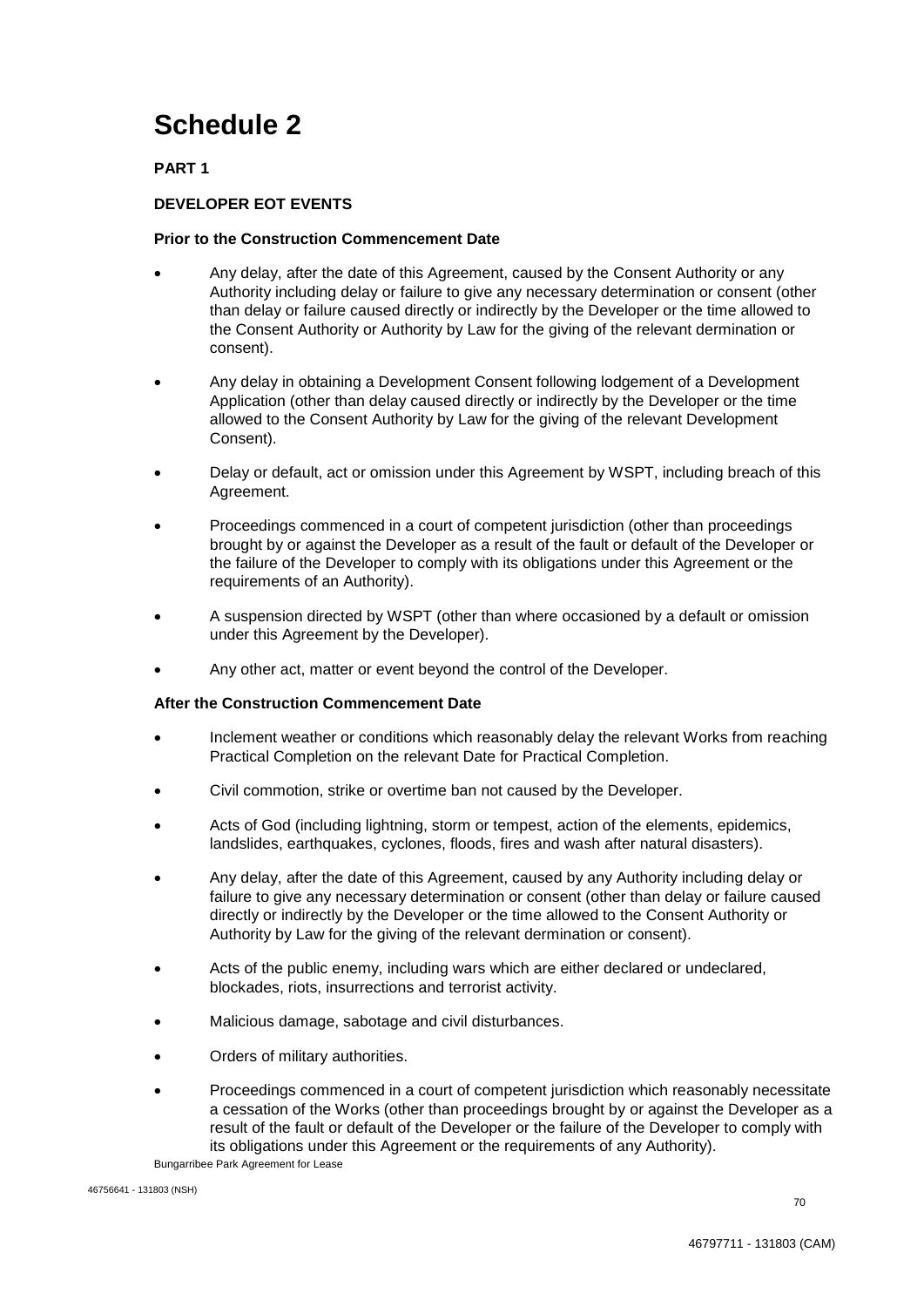- Delay or default, act or omission under this Agreement by WSPT, including breach of this Agreement.
- A suspension directed by WSPT (other than where occasioned by a default or omission under this Agreement by the Developer)
- Alteration to the Works Program required by WSPT.
- Variation of the Works required by WSPT.
- Damage or destruction to the Works (and the making good of such damage or destruction).
- The discovery of a relic for the purposes of clause 16.
- Contamination remediation.
- Any other act, matter or event beyond the control of the Developer.

## **PART 2**

## **WSPT EOT EVENTS**

- Any delay, after the date of this Agreement, caused by the Consent Authority or any Authority including delay or failure to give any necessary determination or consent (other than delay or failure caused directly or indirectly by WSPT or the time allowed to the Consent Authority or Authority by Law for the giving of the relevant dermination or consent).
- Delay or default, act or omission under this Agreement by the Developer, including breach of this Agreement.
- Proceedings commenced in a court of competent jurisdiction (other than proceedings brought by or against WSPT as a result of the fault or default of WSPT or the failure of WSPT to comply with its obligations under this Agreement or the requirements of an Authority).
- Inclement weather or conditions which reasonably delay the relevant Works.
- Civil commotion, strike or overtime ban not caused by WSPT.
- Acts of God (including lightning, storm or tempest, action of the elements, epidemics, landslides, earthquakes, cyclones, floods, fires and wash after natural disasters).
- Any delay, after the date of this Agreement, caused by any Authority including delay or failure to give any necessary determination or consent (other than delay or failure caused directly or indirectly by WSPT or the time allowed to the Consent Authority or Authority by Law for the giving of the relevant dermination or consent).
- Acts of the public enemy, including wars which are either declared or undeclared, blockades, riots, insurrections and terrorist activity.
- Malicious damage, sabotage and civil disturbances.
- Orders of military authorities.
- Damage or destruction to Works (and the making good of such damage or destruction).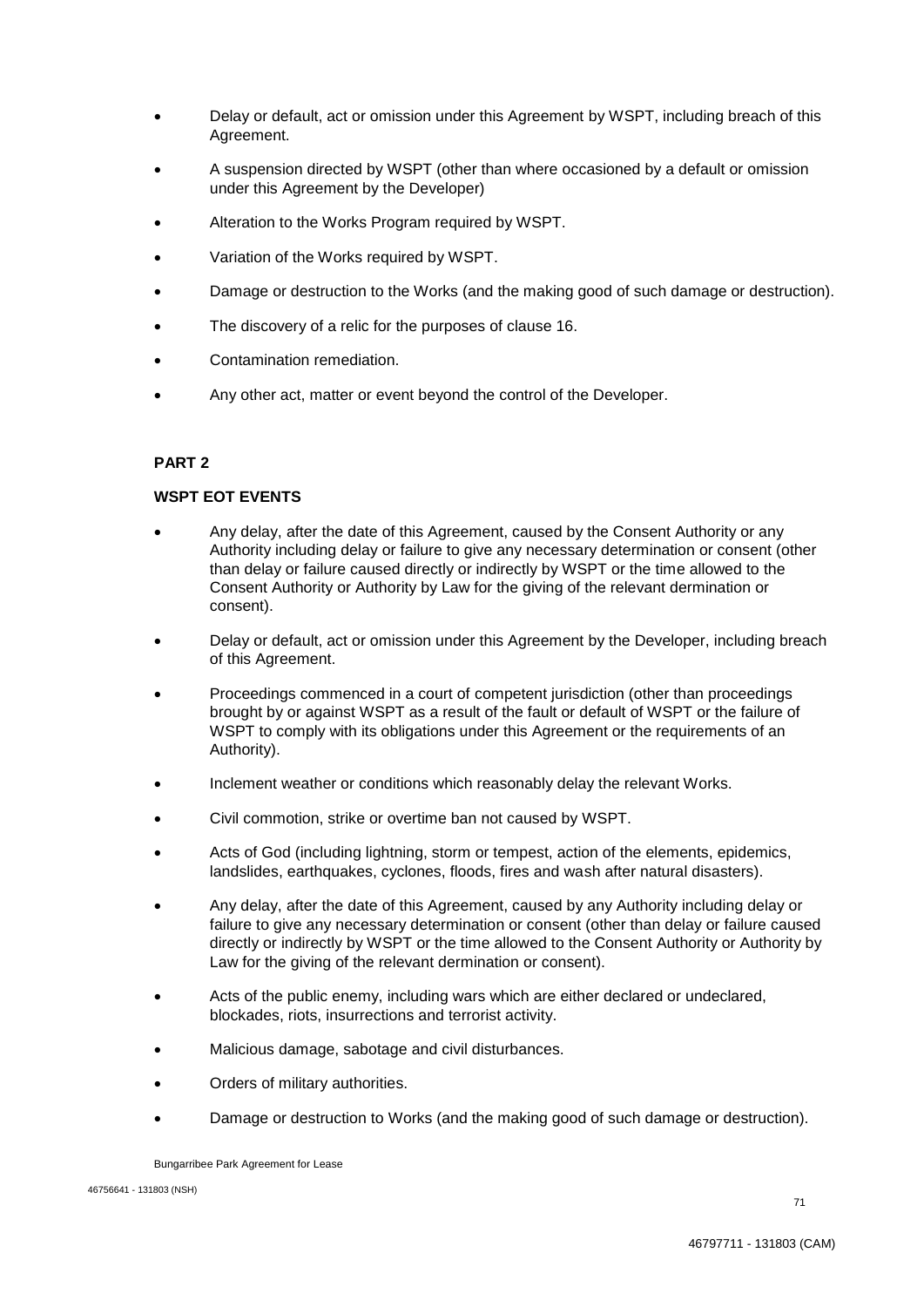- The discovery of a relic for the purposes of clause 16.
- Contamination remediation.
- Any other act, matter or event beyond the control of WSPT.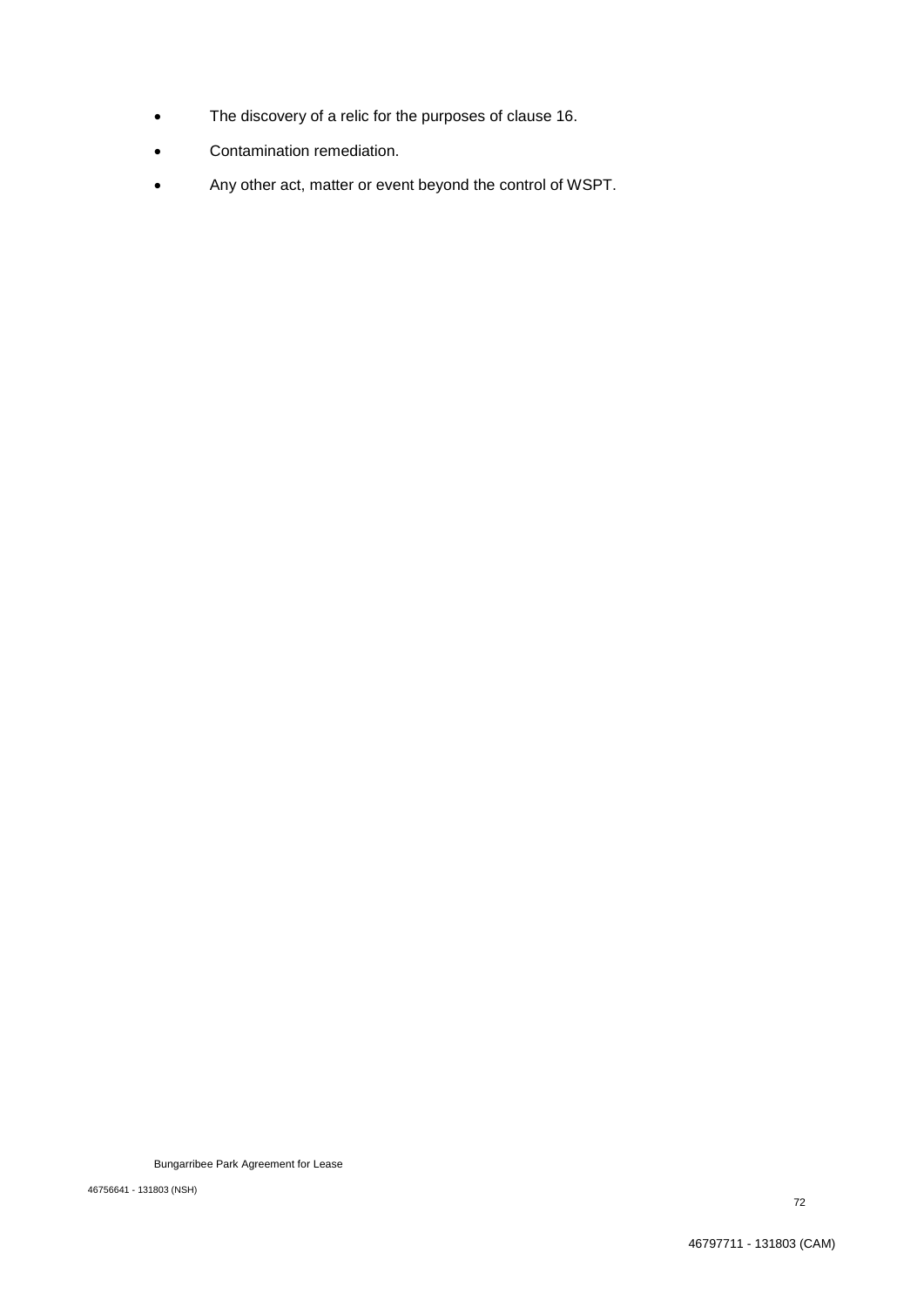#### **WSPT'S UNUSUAL CONSENT CONDITIONS**

- The permitted use under the Development Consent is inconsistent with the Permitted Use.
- Approval for residential use, except for the use of a caretaker's residence for after hours security.
- Any condition of the Development Consent that would require WSPT to incur costs of more than \$200,000.
- Any condition of the Development Consent or Subdivision Approval that would materially adversely affect the WSPT's ability to develop any other land in Bungarribee Park as contemplated in the Bungarribee Draft Master Plan as at the date of this Agreement.
- The Development Consent does not satisfy all of the following requirements:
	- (i) all permitted uses and conditions, are to be in conformity with the provisions of the:
		- (I) *Western Sydney Parklands* Act (2006);
		- (II) *State Environmental Planning Policy (Western Parklands)*  2009;
		- (III) any Plan of Management or Precinct Plan for the Premises under the *Western Sydney Parklands* Act (2006); and
	- (ii) without limitation, must satisfy the requirements of and not conflict with, the matters set out in:
		- (I) sections 16(4)(a) (c) inclusive of the *Western Sydney Parklands* Act (2006); and
		- (II) clause 12(a) (n) inclusive of the *State Environmental Planning Policy (Western Parklands)* 2009.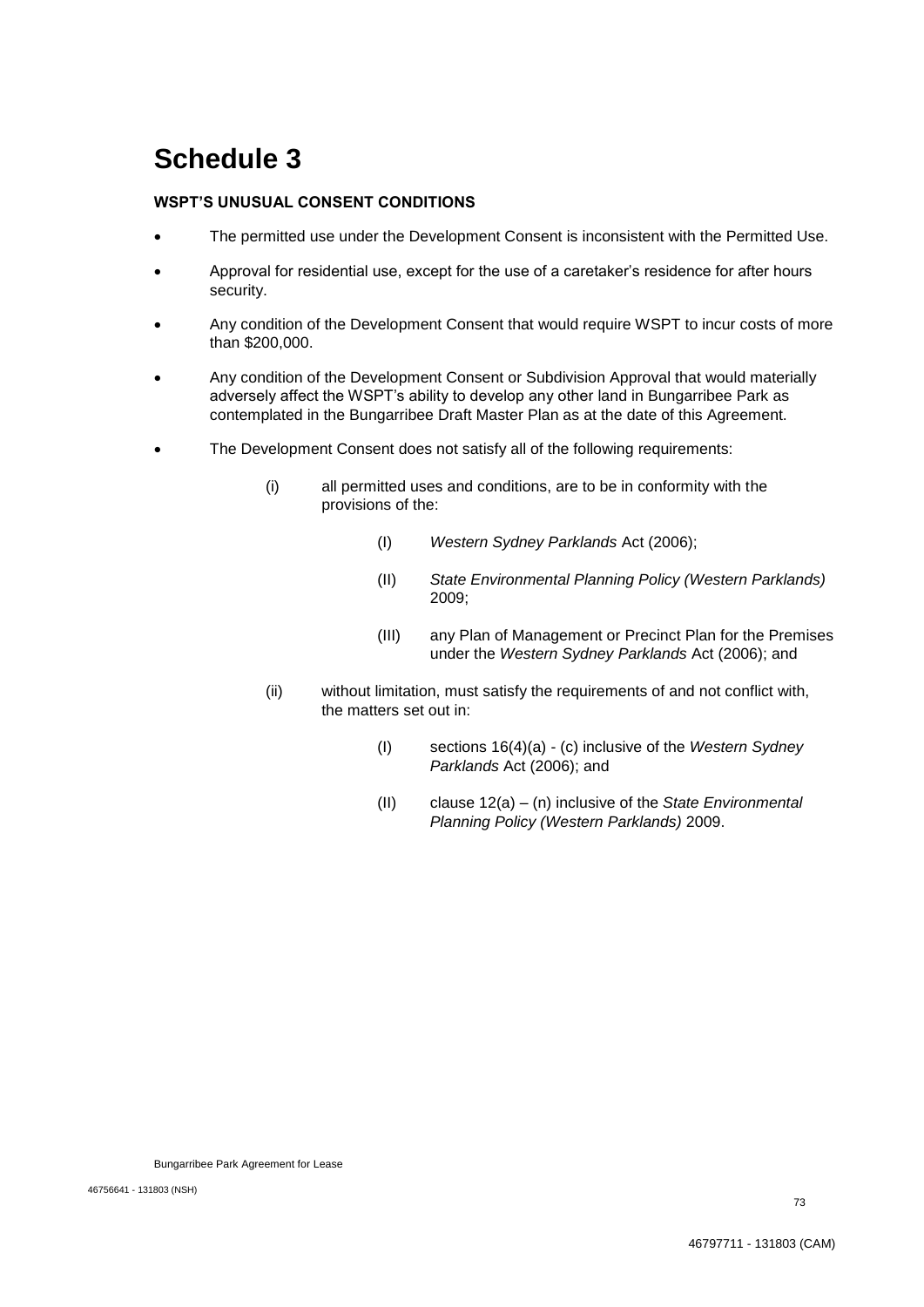#### **DEVELOPER'S UNUSUAL CONSENT CONDITIONS**

- The permitted use under the Development Consent is inconsistent with the Permitted Use.
- The Development Consent limits the area of the Premises that can be used for the Permitted Use to 90% or less.
- Compliance with the conditions of the Development Consent or the Subdivision Approval (including onerous conditions for any further approvals required by the EPA or any other relevant authority or any approvals in relation to Exhibited Animals) which would result in an increase in the cost of construction of the Works by more than \$2 million.
- The Development Consent conditions do not permit the Development to be carried out substantially in accordance with the Development Application.
- The Development Consent contains onerous conditions that materially adversely impact on the Developer's Proposal and the Concept Plan.
- Compliance with the conditions of the Development Consent causes or would cause the Developer to be unable to comply with the terms of this Agreement or the Lease.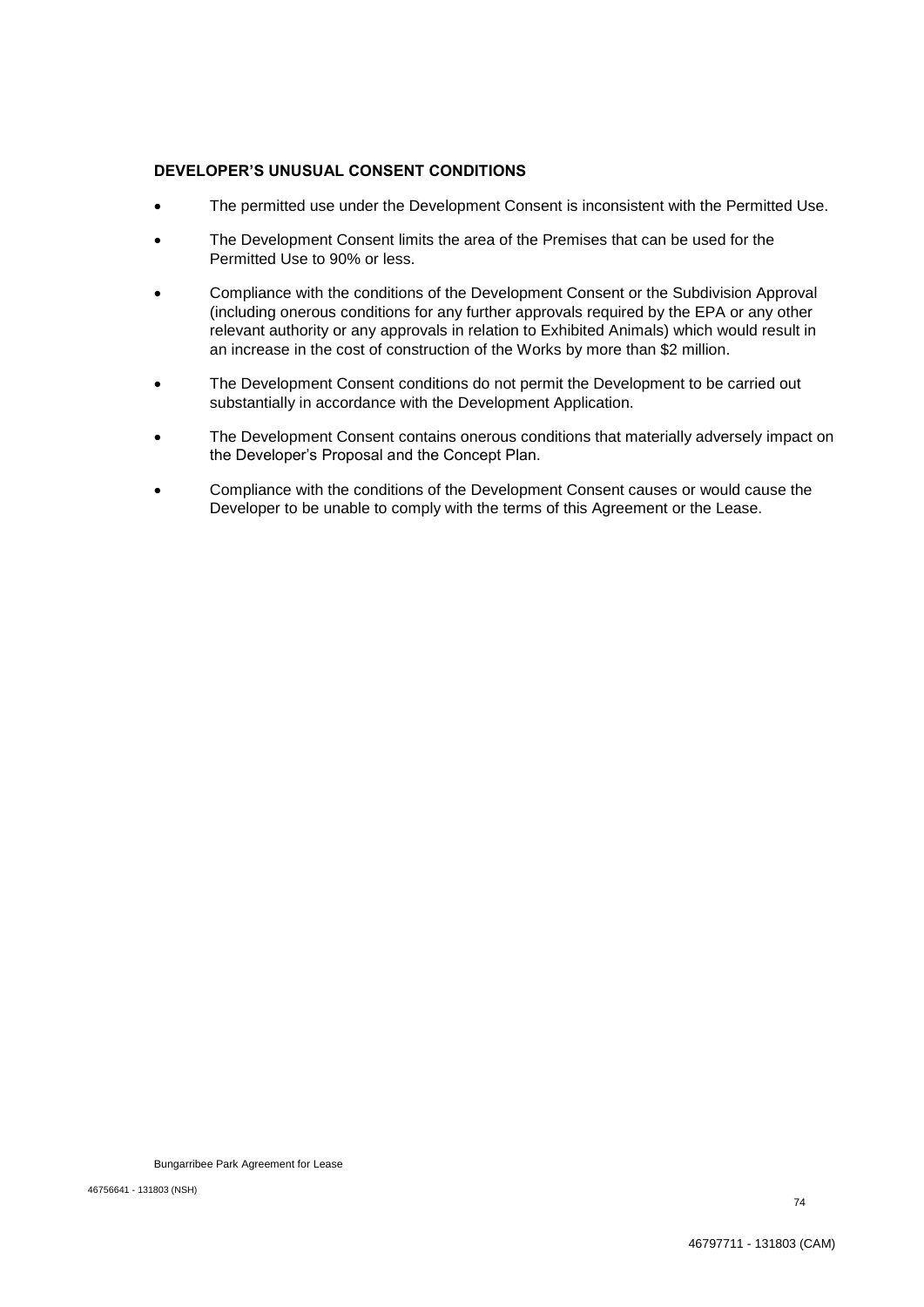**DRAFT SUBDIVISION PLAN**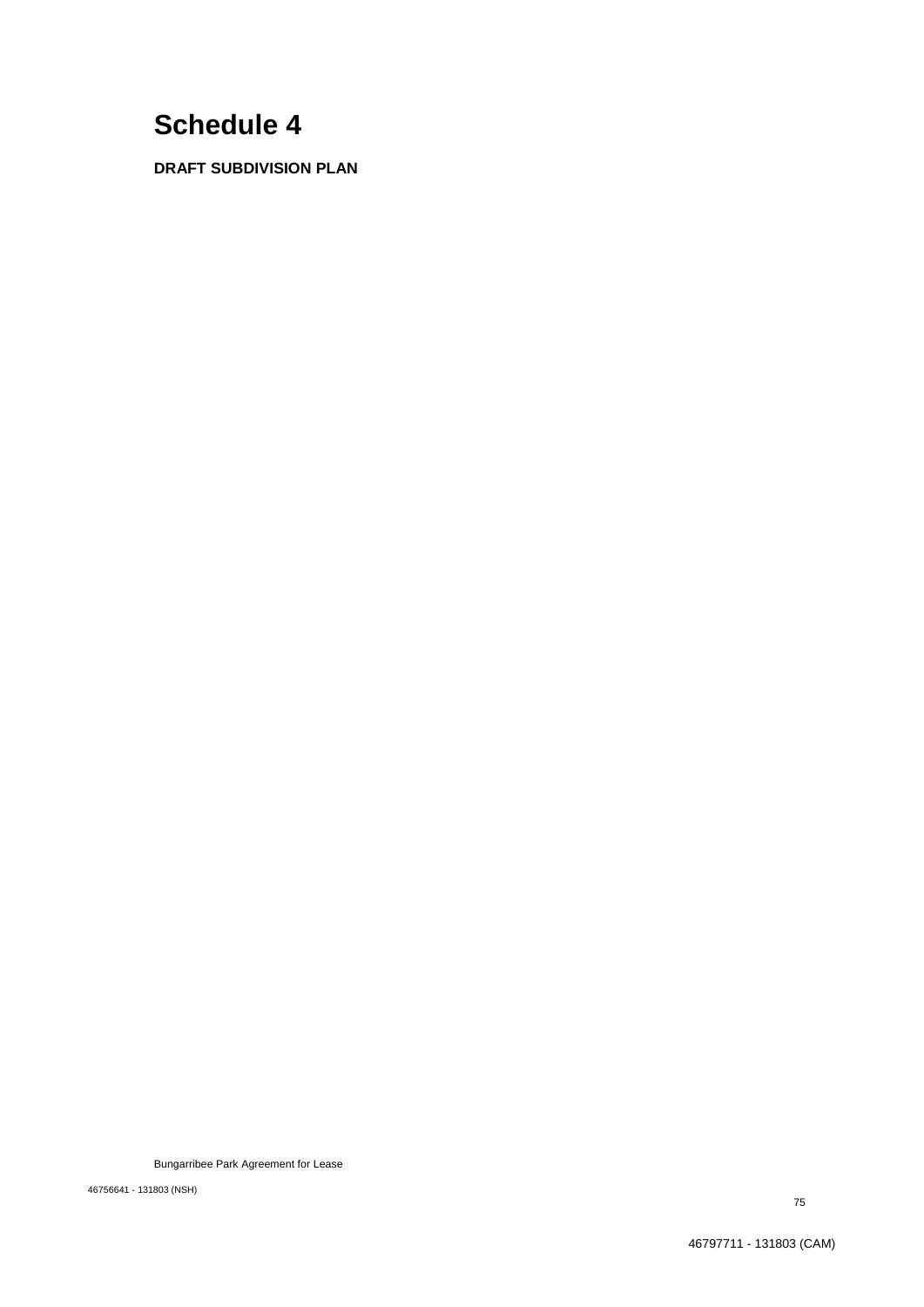**CONCEPT PLAN**

Bungarribee Park Agreement for Lease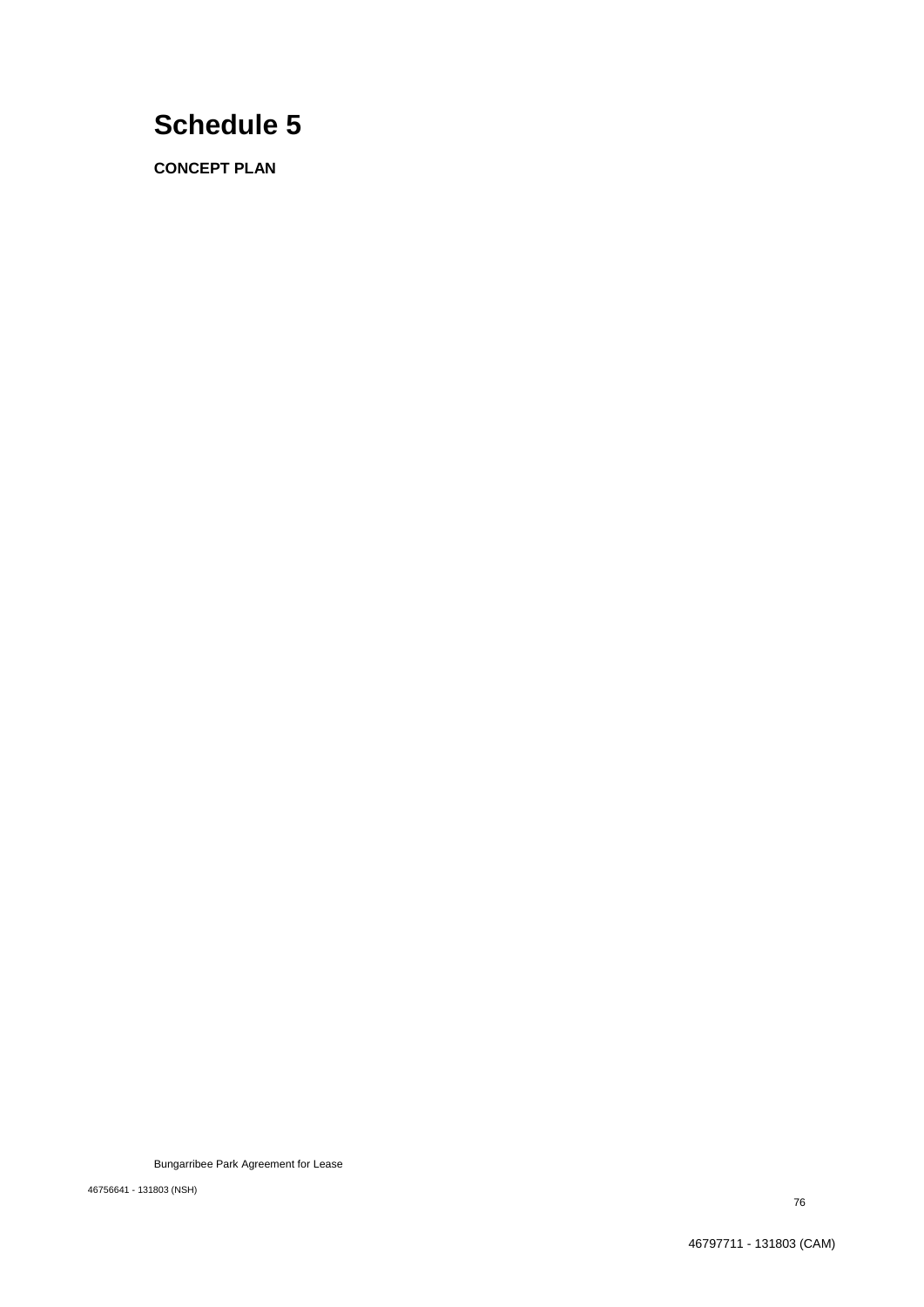**Not used**

Bungarribee Park Agreement for Lease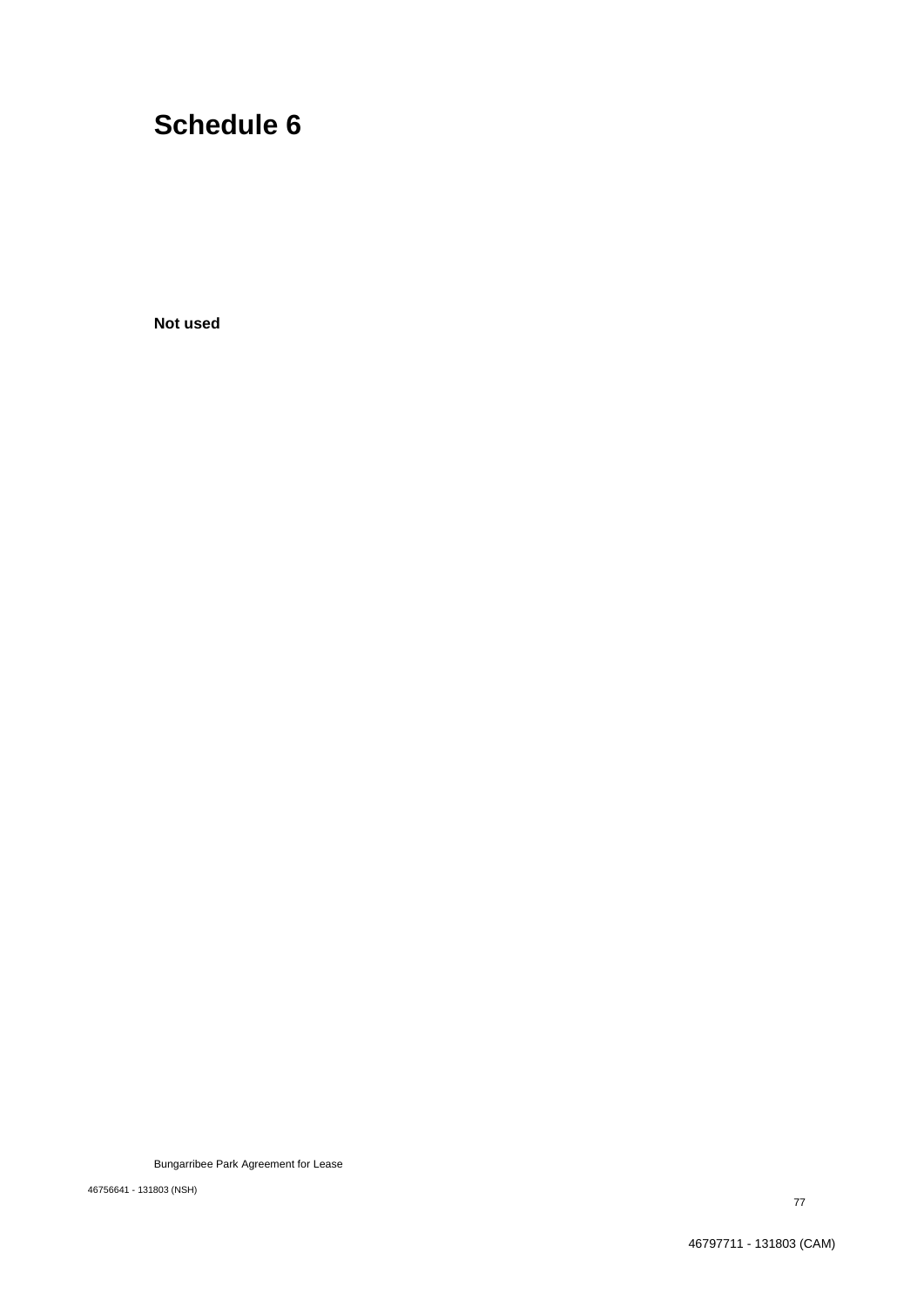### **WORKS**

The estimated budget of the proposed Works, as required under clause 9, is as detailed below:

| Item           | <b>Works Description</b> | <b>Estimated total</b><br>capital required<br>\$m\$ | <b>Estimated phase 1</b><br>capital<br>requirement | <b>Estimated</b><br>phase 2 capital<br>requirement |
|----------------|--------------------------|-----------------------------------------------------|----------------------------------------------------|----------------------------------------------------|
| $\mathbf{1}$   | <b>Building</b>          |                                                     |                                                    |                                                    |
| 2              | <b>Civil Works</b>       |                                                     |                                                    |                                                    |
| 3              | Enclosures               |                                                     |                                                    |                                                    |
| 4              | Public Space             |                                                     |                                                    |                                                    |
| 5              | Landscaping              |                                                     |                                                    |                                                    |
| 6              | Car Park                 |                                                     |                                                    |                                                    |
| $\overline{7}$ | Services                 |                                                     |                                                    |                                                    |
| 8              | Preliminaries            |                                                     |                                                    |                                                    |
| 9              | Consultants              |                                                     |                                                    |                                                    |
| 10             | Pre-Opening Costs        |                                                     |                                                    |                                                    |
| 11             | Graphics Program         |                                                     |                                                    |                                                    |
| 12             | Contingencies            |                                                     |                                                    |                                                    |
|                | <b>Total</b>             |                                                     |                                                    |                                                    |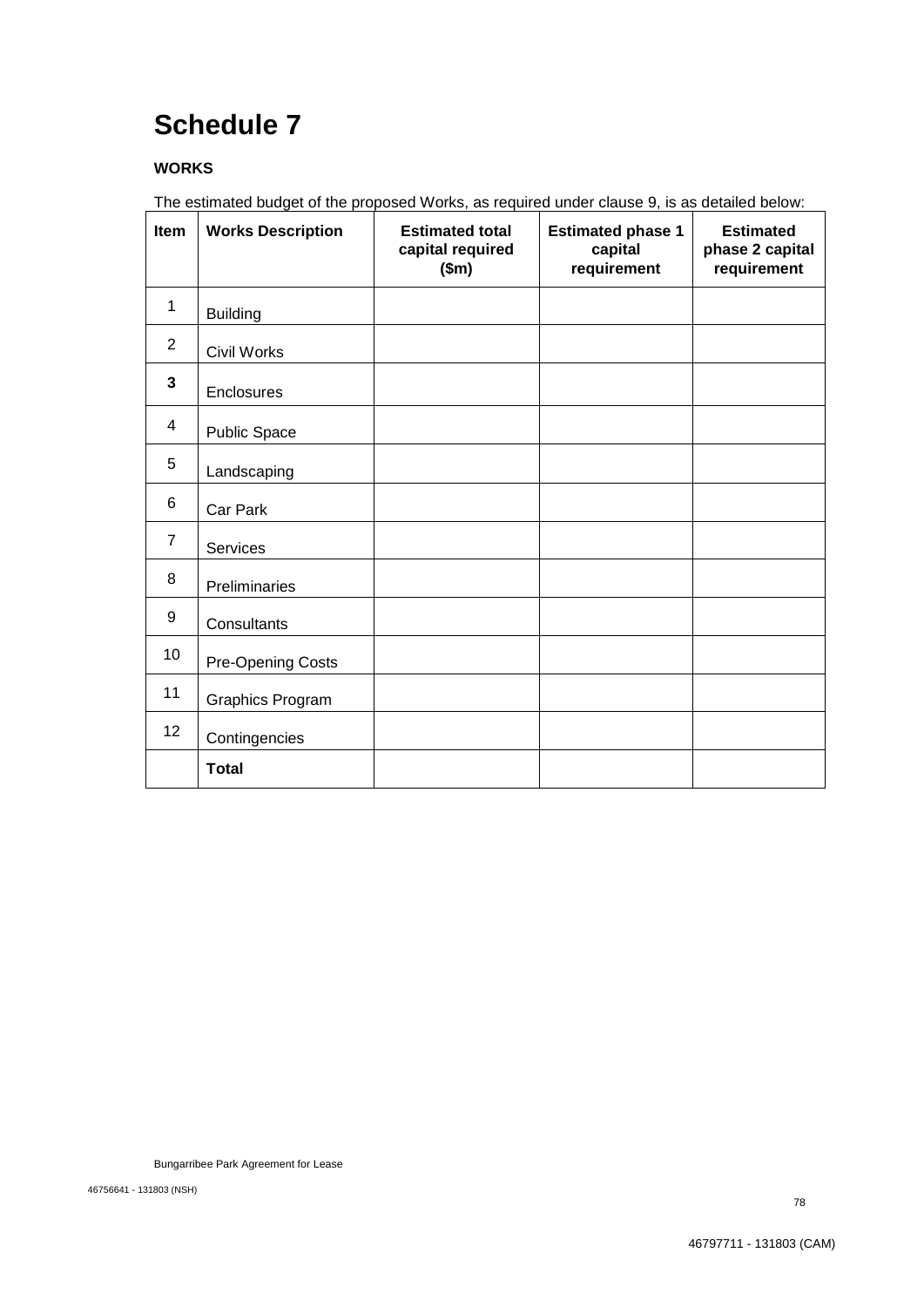**CERTIFIER DEED**

Bungarribee Park Agreement for Lease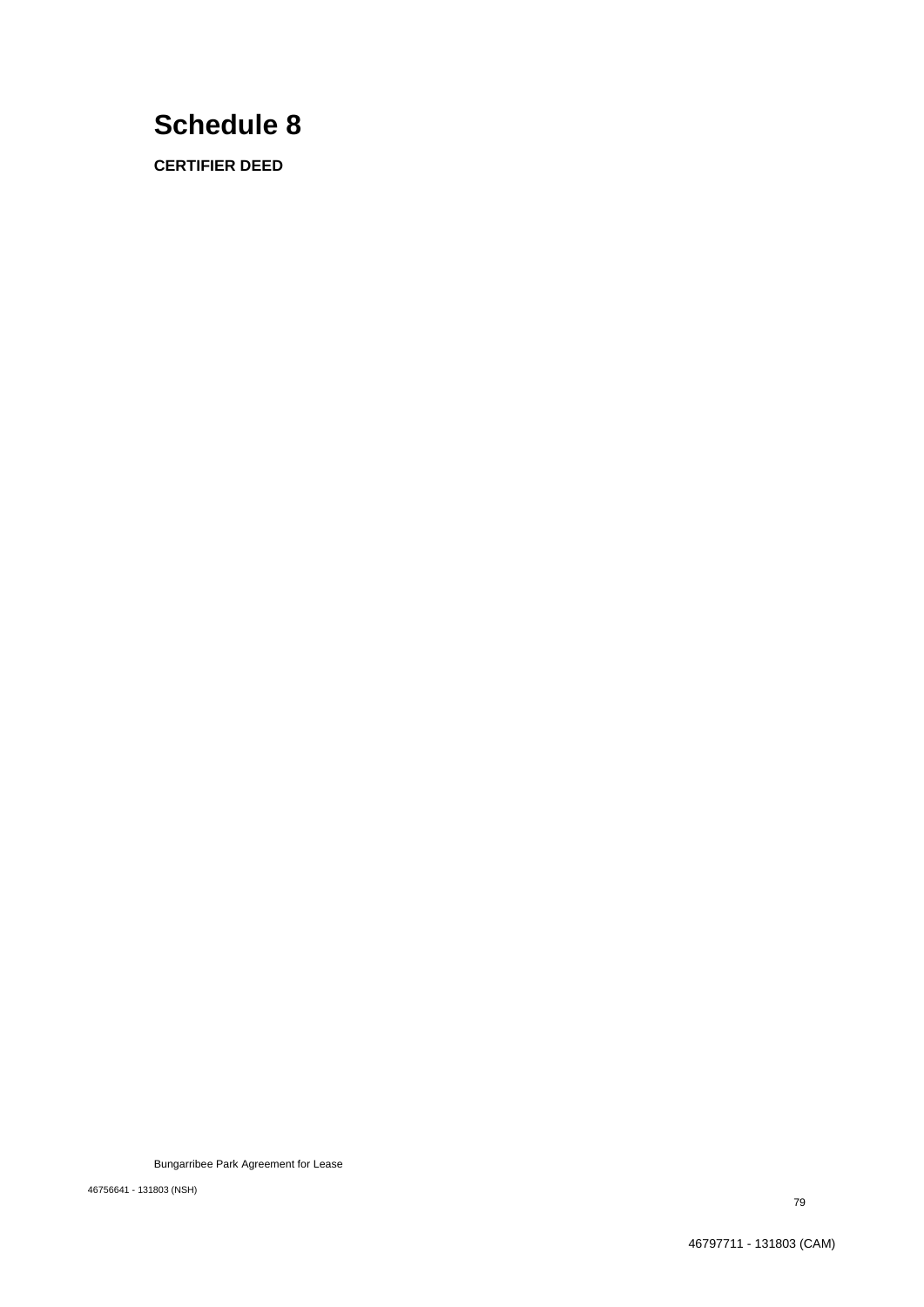**LEASE**

Bungarribee Park Agreement for Lease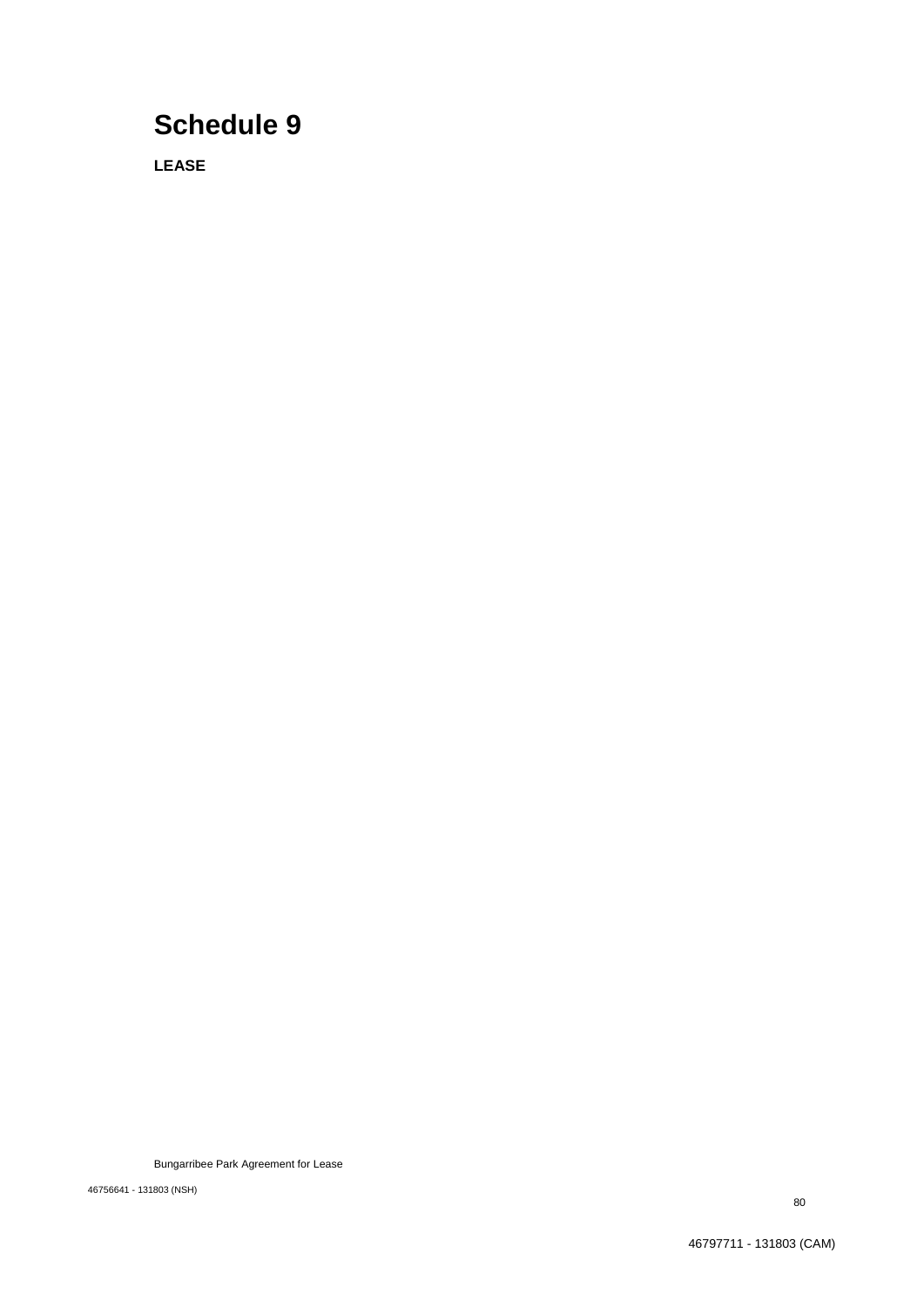**CONSENT DEED**

Bungarribee Park Agreement for Lease